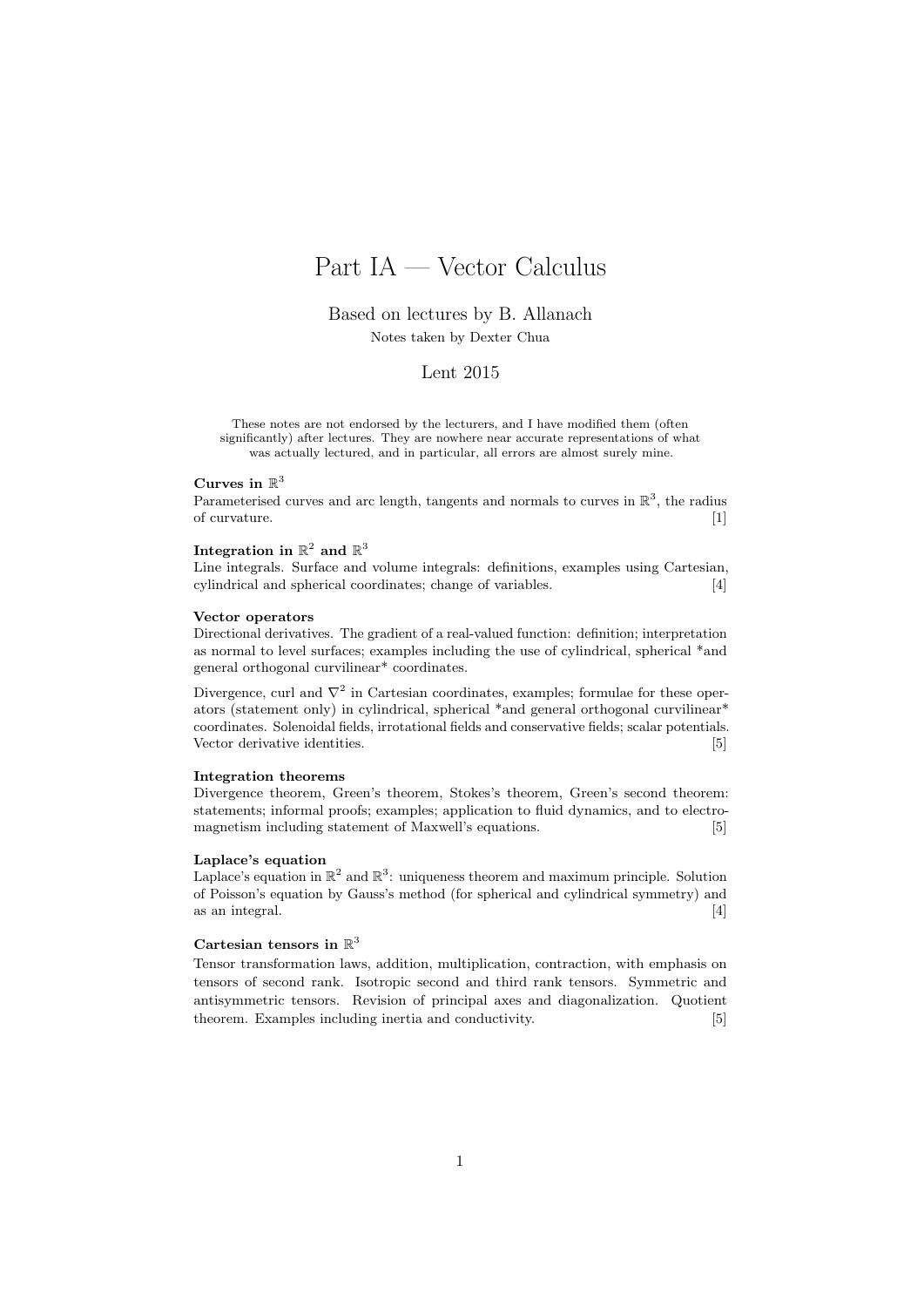# Contents

| 0        | Introduction                                                                                                                                                                                                                                 | 4                                           |  |
|----------|----------------------------------------------------------------------------------------------------------------------------------------------------------------------------------------------------------------------------------------------|---------------------------------------------|--|
| 1        | Derivatives and coordinates<br>1.1<br>1.2<br>Inverse functions<br>1.3                                                                                                                                                                        | $\overline{5}$<br>$\overline{5}$<br>9<br>10 |  |
| $\bf{2}$ | Curves and Line<br>Parametrised curves, lengths and arc length<br>2.1<br>2.2<br>Line integrals of vector fields $\ldots \ldots \ldots \ldots \ldots \ldots$<br>2.3<br>2.4                                                                    | 11<br>11<br>12<br>14<br>15                  |  |
| 3        | Integration in $\mathbb{R}^2$ and $\mathbb{R}^3$<br>3.1<br>Change of variables for an integral in $\mathbb{R}^2$<br>3.2<br>3.3<br>3.4                                                                                                        | 17<br>17<br>19<br>21<br>24                  |  |
| 4        | Surfaces and surface integrals<br>4.1<br>4.2<br>4.3<br>Surface integral of vector fields $\ldots \ldots \ldots \ldots \ldots \ldots$<br>Change of variables in $\mathbb{R}^2$ and $\mathbb{R}^3$ revisited<br>4.4                            | 26<br>26<br>27<br>29<br>31                  |  |
| 5        | 32<br>Geometry of curves and surfaces                                                                                                                                                                                                        |                                             |  |
| 6        | Div, Grad, Curl and $\nabla$<br>$6.1\,$<br>6.2                                                                                                                                                                                               | 35<br>35<br>37                              |  |
| 7        | Integral theorems<br>7.1<br>Green's theorem (in the plane) $\ldots \ldots \ldots \ldots \ldots$<br>7.1.1<br>7.1.2<br>Divergence/Gauss theorem $\ldots \ldots \ldots \ldots \ldots$<br>7.1.3<br>Relating and proving integral theorems<br>7.2 | 38<br>38<br>38<br>39<br>40<br>41            |  |
| 8        | Some applications of integral theorems<br>Integral expressions for div and curl<br>8.1<br>8.2<br>Conservative fields and scalar products<br>8.3<br>Conservation laws                                                                         | 46<br>46<br>47<br>49                        |  |
| 9        | Orthogonal curvilinear coordinates<br>Line, area and volume elements $\dots \dots \dots \dots \dots \dots \dots$<br>9.1<br>Grad, Div and Curl<br>9.2                                                                                         | 51<br>51<br>52                              |  |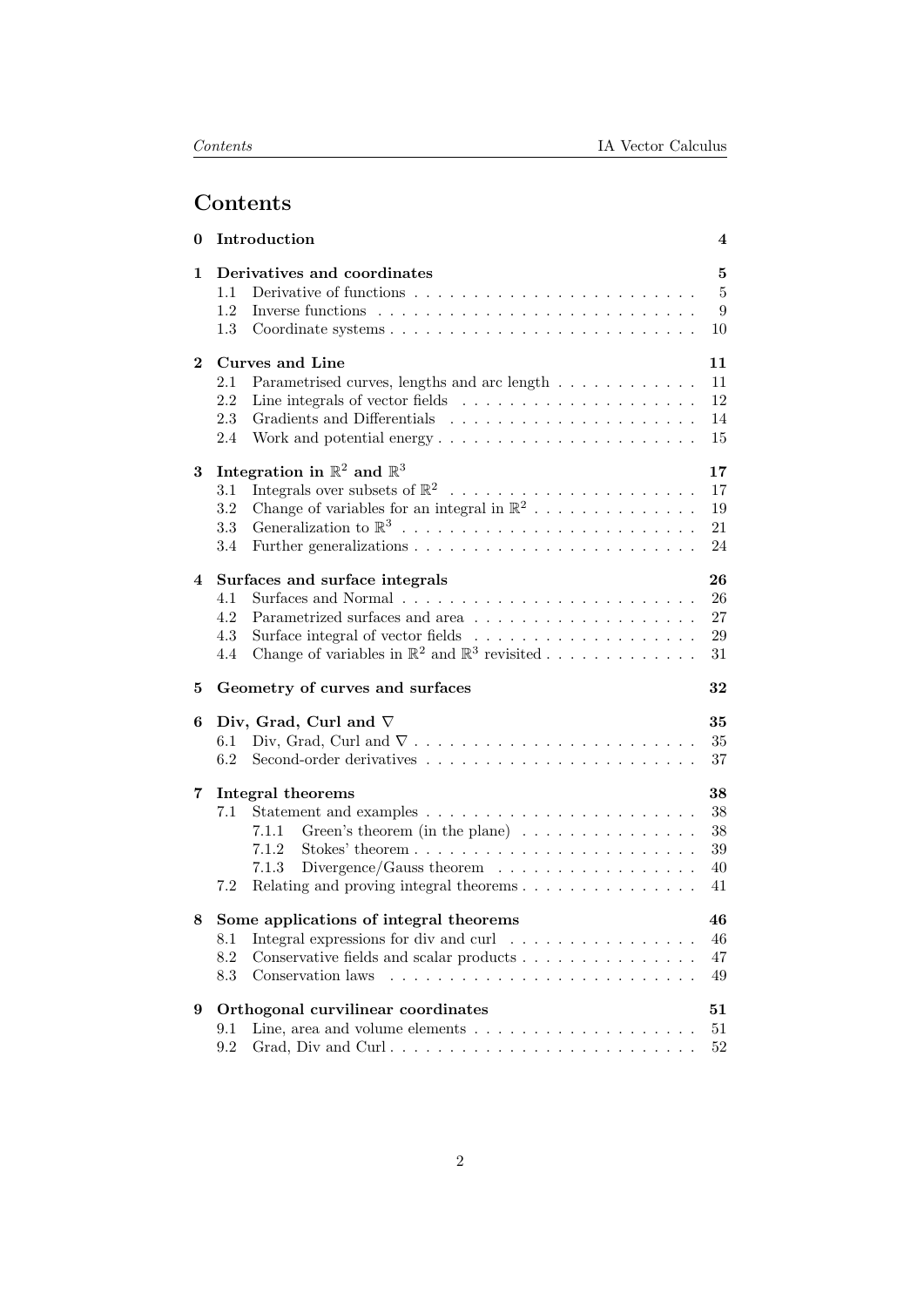| 10 Gauss' Law and Poisson's equation                                               | 54 |  |  |
|------------------------------------------------------------------------------------|----|--|--|
| 10.1 Laws of gravitation $\ldots \ldots \ldots \ldots \ldots \ldots \ldots \ldots$ | 54 |  |  |
|                                                                                    | 55 |  |  |
| 10.3 Poisson's Equation and Laplace's equation                                     | 57 |  |  |
| 11 Laplace's and Poisson's equations                                               | 61 |  |  |
|                                                                                    | 61 |  |  |
| 11.2 Laplace's equation and harmonic functions                                     | 62 |  |  |
| 11.2.1 The mean value property $\dots \dots \dots \dots \dots \dots$               | 62 |  |  |
| 11.2.2 The maximum (or minimum) principle $\ldots \ldots \ldots$                   | 63 |  |  |
| 11.3 Integral solutions of Poisson's equations                                     | 64 |  |  |
| 11.3.1 Statement and informal derivation                                           | 64 |  |  |
| 11.3.2 Point sources and $\delta$ -functions <sup>*</sup>                          | 65 |  |  |
| 12 Maxwell's equations                                                             | 67 |  |  |
|                                                                                    | 67 |  |  |
| 12.2 Static charges and steady currents                                            | 68 |  |  |
|                                                                                    | 69 |  |  |
| 13 Tensors and tensor fields                                                       |    |  |  |
|                                                                                    | 70 |  |  |
|                                                                                    | 71 |  |  |
| 13.3 Symmetric and antisymmetric tensors                                           | 72 |  |  |
| 13.4 Tensors, multi-linear maps and the quotient rule                              | 73 |  |  |
|                                                                                    | 74 |  |  |
| 14 Tensors of rank 2                                                               | 77 |  |  |
| 14.1 Decomposition of a second-rank tensor                                         | 77 |  |  |
| 14.2 The inertia tensor                                                            | 78 |  |  |
| 14.3 Diagonalization of a symmetric second rank tensor                             | 80 |  |  |
| 15 Invariant and isotropic tensors                                                 | 81 |  |  |
| 15.1 Definitions and classification results                                        | 81 |  |  |
|                                                                                    | 82 |  |  |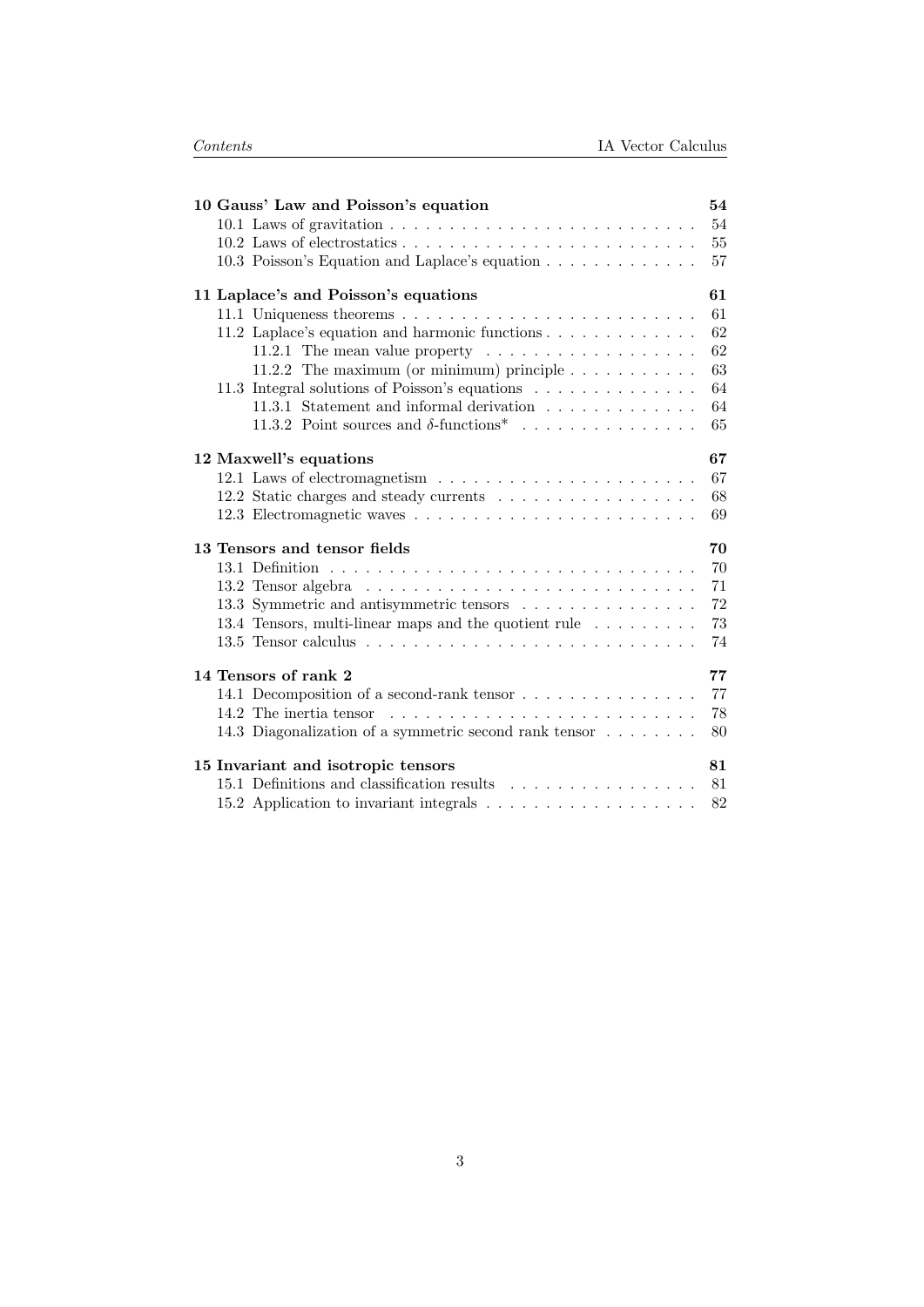## <span id="page-3-0"></span>0 Introduction

In the differential equations class, we learnt how to do calculus in one dimension. However, (apparently) the world has more than one dimension. We live in a 3 (or 4) dimensional world, and string theorists think that the world has more than 10 dimensions. It is thus important to know how to do calculus in many dimensions.

For example, the position of a particle in a three dimensional world can be given by a position vector **x**. Then by definition, the velocity is given by  $\frac{d}{dt}\mathbf{x} = \dot{\mathbf{x}}$ . This would require us to take the derivative of a vector.

This is not too difficult. We can just differentiate the vector componentwise. However, we can reverse the problem and get a more complicated one. We can assign a number to each point in (3D) space, and ask how this number changes as we move in space. For example, the function might tell us the temperature at each point in space, and we want to know how the temperature changes with position.

In the most general case, we will assign a vector to each point in space. For example, the electric field vector  $E(x)$  tells us the direction of the electric field at each point in space.

On the other side of the story, we also want to do integration in multiple dimensions. Apart from the obvious "integrating a vector", we might want to integrate over surfaces. For example, we can let  $\mathbf{v}(\mathbf{x})$  be the velocity of some fluid at each point in space. Then to find the total fluid flow through a surface, we integrate v over the surface.

In this course, we are mostly going to learn about doing calculus in many dimensions. In the last few lectures, we are going to learn about Cartesian tensors, which is a generalization of vectors.

Note that throughout the course (and lecture notes), summation convention is implied unless otherwise stated.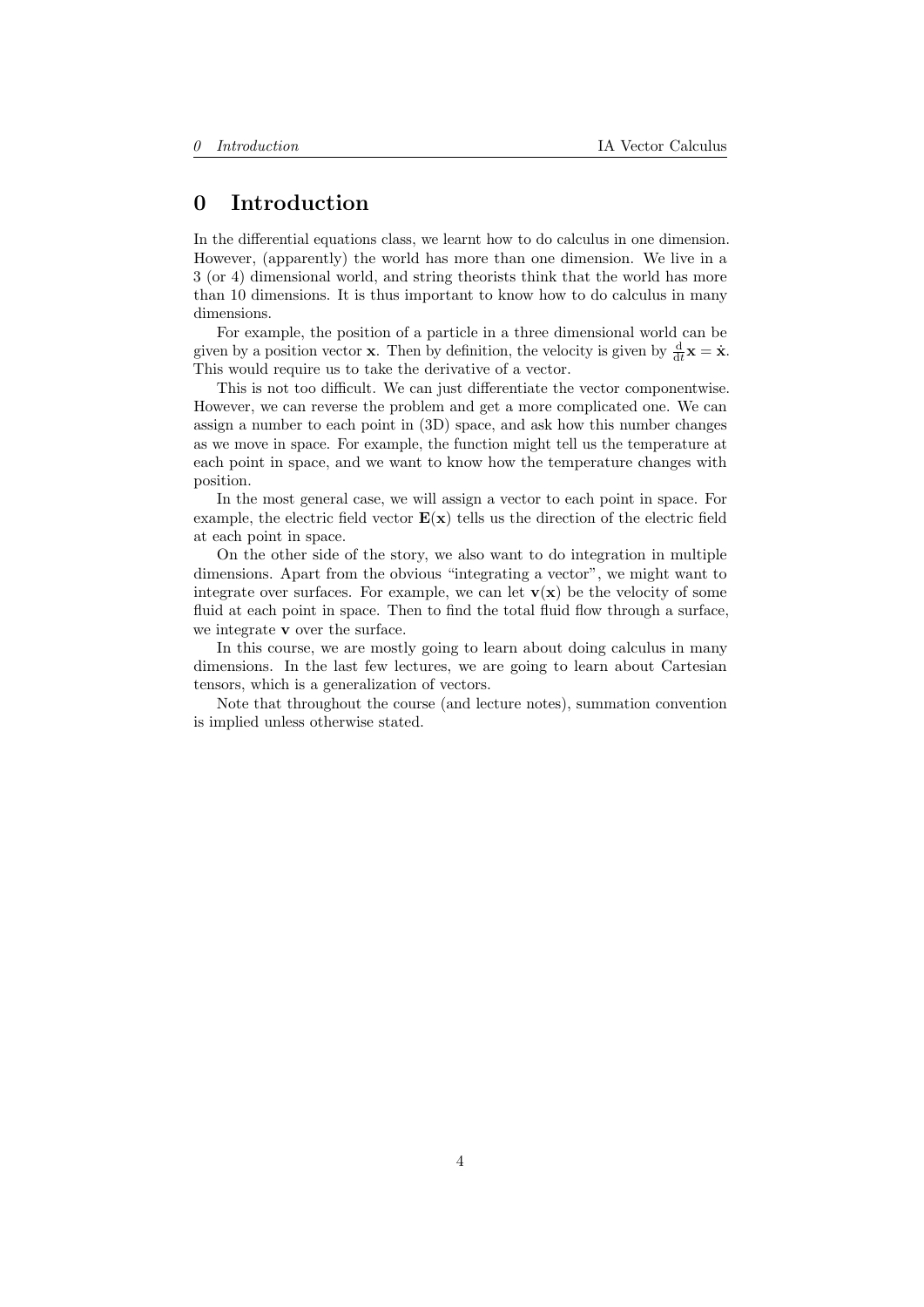## <span id="page-4-0"></span>1 Derivatives and coordinates

## <span id="page-4-1"></span>1.1 Derivative of functions

We used to define a derivative as the limit of a quotient and a function is differentiable if the derivative exists. However, this obviously cannot be generalized to vector-valued functions, since you cannot divide by vectors. So we want an alternative definition of differentiation, which can be easily generalized to vectors.

Recall, that if a function  $f$  is differentiable at  $x$ , then for a small perturbation  $\delta x$ , we have

$$
\delta f \stackrel{\text{def}}{=} f(x + \delta x) - f(x) = f'(x)\delta x + o(\delta x),
$$

which says that the resulting change in f is approximately proportional to  $\delta x$ (as opposed to  $1/\delta x$  or something else). It can be easily shown that the converse is true — if f satisfies this relation, then f is differentiable.

This definition is more easily extended to vector functions. We say a function **F** is differentiable if, when x is perturbed by  $\delta x$ , then the resulting change is "something" times  $\delta x$  plus an  $o(\delta x)$  error term. In the most general case,  $\delta x$  will be a vector and that "something" will be a matrix. Then that "something" will be what we call the derivative.

## Vector functions  $\mathbb{R} \to \mathbb{R}^n$

We start with the simple case of vector functions.

**Definition** (Vector function). A vector function is a function  $\mathbf{F} : \mathbb{R} \to \mathbb{R}^n$ .

This takes in a number and returns a vector. For example, it can map a time to the velocity of a particle at that time.

**Definition** (Derivative of vector function). A vector function  $\mathbf{F}(x)$  is *differen*tiable if

$$
\delta \mathbf{F} \stackrel{\text{def}}{=} \mathbf{F}(x + \delta x) - \mathbf{F}(x) = \mathbf{F}'(x)\delta x + o(\delta x)
$$

for some  $\mathbf{F}'(x)$ .  $\mathbf{F}'(x)$  is called the *derivative* of  $\mathbf{F}(x)$ .

We don't have anything new and special here, since we might as well have defined  $\mathbf{F}'(x)$  as

$$
\mathbf{F}' = \frac{\mathrm{d}\mathbf{F}}{\mathrm{d}x} = \lim_{\delta x \to 0} \frac{1}{\delta x} [\mathbf{F}(x + \delta x) - \mathbf{F}(x)],
$$

which is easily shown to be equivalent to the above definition.

Using differential notation, the differentiability condition can be written as

$$
d\mathbf{F} = \mathbf{F}'(x) \, dx.
$$

Given a basis  $e_i$  that is independent of x, vector differentiation is performed componentwise, i.e.

#### Proposition.

$$
\mathbf{F}'(x) = F_i'(x)\mathbf{e}_i.
$$

Leibnitz identities hold for the products of scalar and vector functions.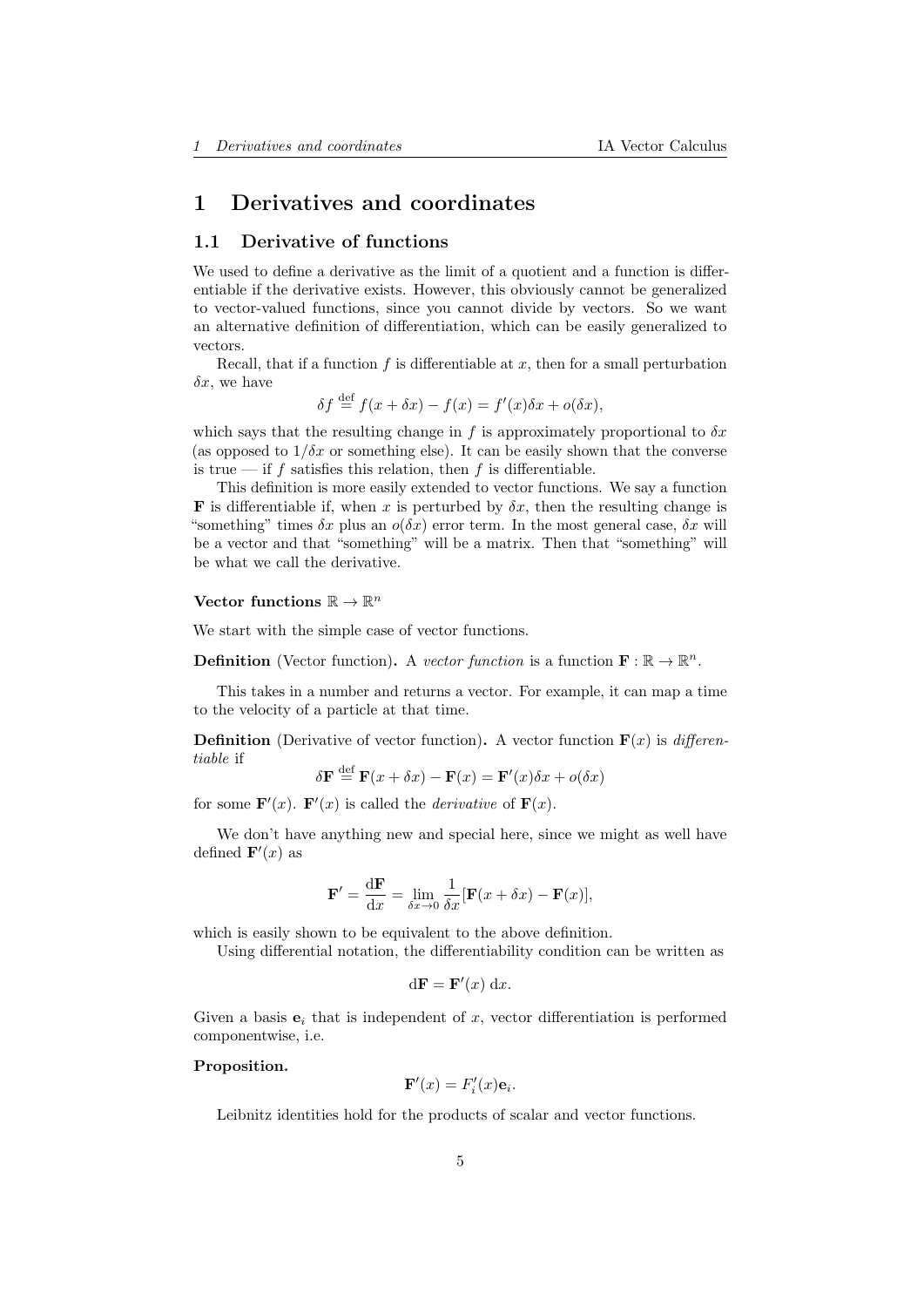#### Proposition.

$$
\frac{d}{dt}(f\mathbf{g}) = \frac{df}{dt}\mathbf{g} + f\frac{d\mathbf{g}}{dt}
$$

$$
\frac{d}{dt}(\mathbf{g} \cdot \mathbf{h}) = \frac{d\mathbf{g}}{dt} \cdot \mathbf{h} + \mathbf{g} \cdot \frac{d\mathbf{h}}{dt}
$$

$$
\frac{d}{dt}(\mathbf{g} \times \mathbf{h}) = \frac{d\mathbf{g}}{dt} \times \mathbf{h} + \mathbf{g} \times \frac{d\mathbf{h}}{dt}
$$

Note that the order of multiplication must be retained in the case of the cross product.

**Example.** Consider a particle with mass m. It has position  $\mathbf{r}(t)$ , velocity  $\dot{\mathbf{r}}(t)$ and acceleration  $\ddot{\mathbf{r}}$ . Its momentum is  $\mathbf{p} = m\dot{\mathbf{r}}(t)$ .

Note that derivatives with respect to  $t$  are usually denoted by dots instead of dashes.

If  $F(r)$  is the force on a particle, then Newton's second law states that

$$
\dot{\mathbf{p}} = m\ddot{\mathbf{r}} = \mathbf{F}.
$$

We can define the angular momentum about the origin to be

$$
\mathbf{L} = \mathbf{r} \times \mathbf{p} = m\mathbf{r} \times \dot{\mathbf{r}}.
$$

If we want to know how the angular momentum changes over time, then

$$
\dot{\mathbf{L}} = m\dot{\mathbf{r}} \times \dot{\mathbf{r}} + m\mathbf{r} \times \ddot{\mathbf{r}} = m\mathbf{r} \times \ddot{\mathbf{r}} = \mathbf{r} \times \mathbf{F}.
$$

which is the *torque* of  $\bf{F}$  about the origin.

## Scalar functions  $\mathbb{R}^n \to \mathbb{R}$

We can also define derivatives for a different kind of function:

**Definition.** A scalar function is a function  $f : \mathbb{R}^n \to \mathbb{R}$ .

A scalar function takes in a position and gives you a number, e.g. the potential energy of a particle at different positions.

Before we define the derivative of a scalar function, we have to first define what it means to take a limit of a vector.

Definition (Limit of vector). The *limit of vectors* is defined using the norm. So **v**  $\rightarrow$  **c** iff  $|\mathbf{v} - \mathbf{c}| \rightarrow 0$ . Similarly,  $f(\mathbf{r}) = o(\mathbf{r})$  means  $\frac{|f(\mathbf{r})|}{|\mathbf{r}|} \rightarrow 0$  as  $\mathbf{r} \rightarrow \mathbf{0}$ .

**Definition** (Gradient of scalar function). A scalar function  $f(\mathbf{r})$  is *differentiable* at r if

 $\delta f \stackrel{\text{def}}{=} f(\mathbf{r} + \delta \mathbf{r}) - f(\mathbf{r}) = (\nabla f) \cdot \delta \mathbf{r} + o(\delta \mathbf{r})$ 

for some vector  $\nabla f$ , the *gradient* of f at **r**.

Here we have a fancy name "gradient" for the derivative. But we will soon give up on finding fancy names and just call everything the "derivative"!

Note also that here we genuinely need the new notion of derivative, since "dividing by  $\delta \mathbf{r}$ " makes no sense at all!"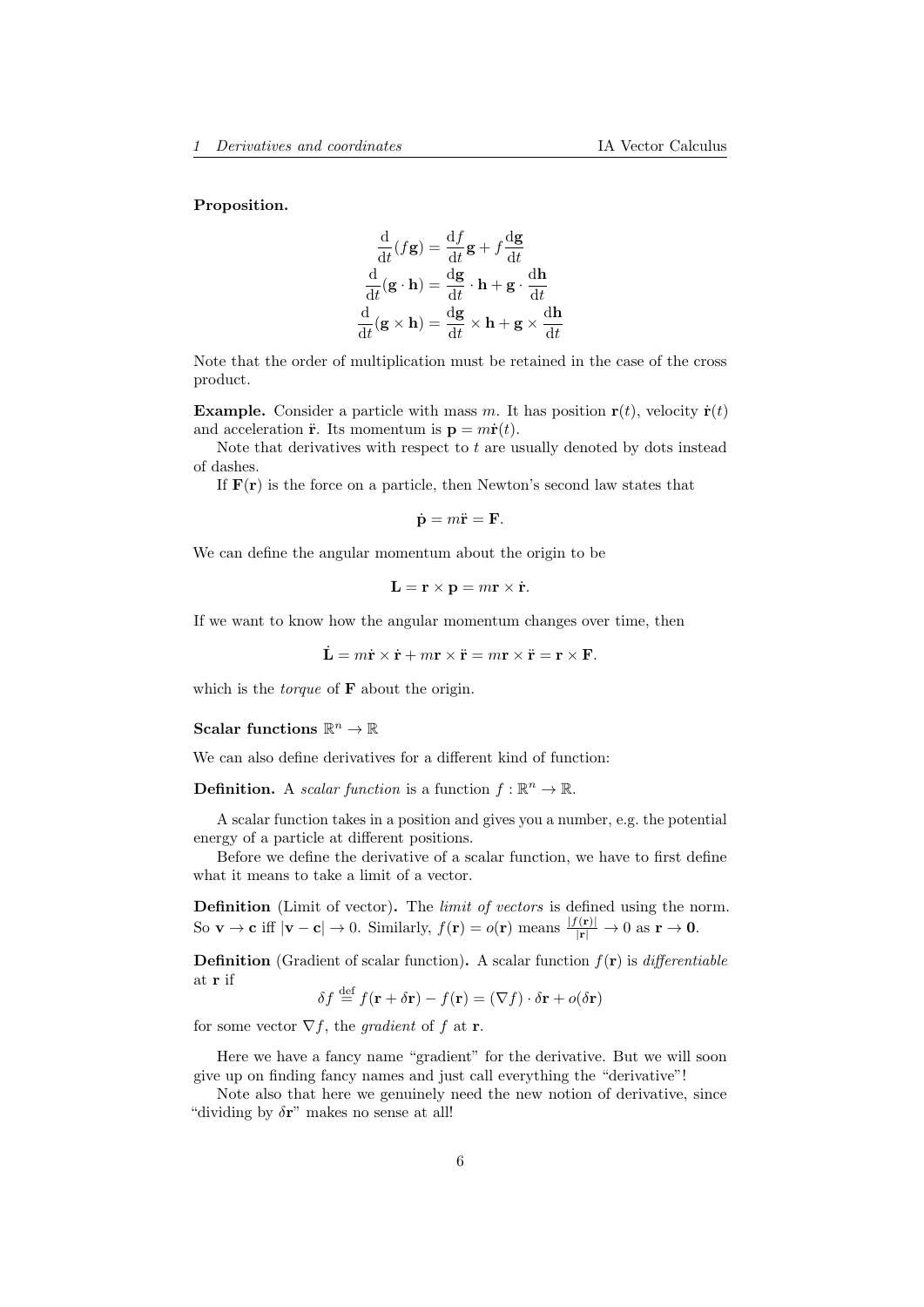The above definition considers the case where  $\delta$ **r** comes in all directions. What if we only care about the case where  $\delta$ **r** is in some particular direction **n**? For example, maybe  $f$  is the potential of a particle that is confined to move in one straight line only.

Then taking  $\delta \mathbf{r} = h \mathbf{n}$ , with **n** a unit vector,

$$
f(\mathbf{r} + h\mathbf{n}) - f(\mathbf{r}) = \nabla f \cdot (h\mathbf{n}) + o(h) = h(\nabla f \cdot \mathbf{n}) + o(h),
$$

which gives

Definition (Directional derivative). The *directional derivative* of f along **n** is

$$
\mathbf{n} \cdot \nabla f = \lim_{h \to 0} \frac{1}{h} [f(\mathbf{r} + h\mathbf{n}) - f(\mathbf{r})],
$$

It refers to how fast  $f$  changes when we move in the direction of  $n$ .

Using this expression, the directional derivative is maximized when n is in the same direction as  $\nabla f$  (then  $\mathbf{n} \cdot \nabla f = |\nabla f|$ ). So  $\nabla f$  points in the direction of greatest slope.

How do we evaluate  $\nabla f$ ? Suppose we have an orthonormal basis  $\mathbf{e}_i$ . Setting  $\mathbf{n} = \mathbf{e}_i$  in the above equation, we obtain

$$
\mathbf{e}_i \cdot \nabla f = \lim_{h \to 0} \frac{1}{h} [f(\mathbf{r} + h\mathbf{e}_i) - f(\mathbf{r})] = \frac{\partial f}{\partial x_i}.
$$

Hence

Theorem. The gradient is

$$
\nabla f = \frac{\partial f}{\partial x_i} \mathbf{e}_i
$$

Hence we can write the condition of differentiability as

$$
\delta f = \frac{\partial f}{\partial x_i} \delta x_i + o(\delta \mathbf{x}).
$$

In differential notation, we write

$$
df = \nabla f \cdot d\mathbf{r} = \frac{\partial f}{\partial x_i} dx_i,
$$

which is the chain rule for partial derivatives.

**Example.** Take  $f(x, y, z) = x + e^{xy} \sin z$ . Then

$$
\nabla f = \left(\frac{\partial f}{\partial x}, \frac{\partial f}{\partial y}, \frac{\partial f}{\partial z}\right)
$$
  
=  $(1 + ye^{xy} \sin z, xe^{xy} \sin z, e^{xy} \cos z)$ 

At  $(x, y, z) = (0, 1, 0), \nabla f = (1, 0, 1).$  So f increases/decreases most rapidly for  $\mathbf{n} = \pm \frac{1}{\sqrt{2}}$  $\frac{1}{2}(1,0,1)$  with a rate of change of  $\pm\sqrt{2}$ . There is no change in f if **n** is perpendicular to  $\pm \frac{1}{4}$  $\frac{1}{2}(1,0,1)$ .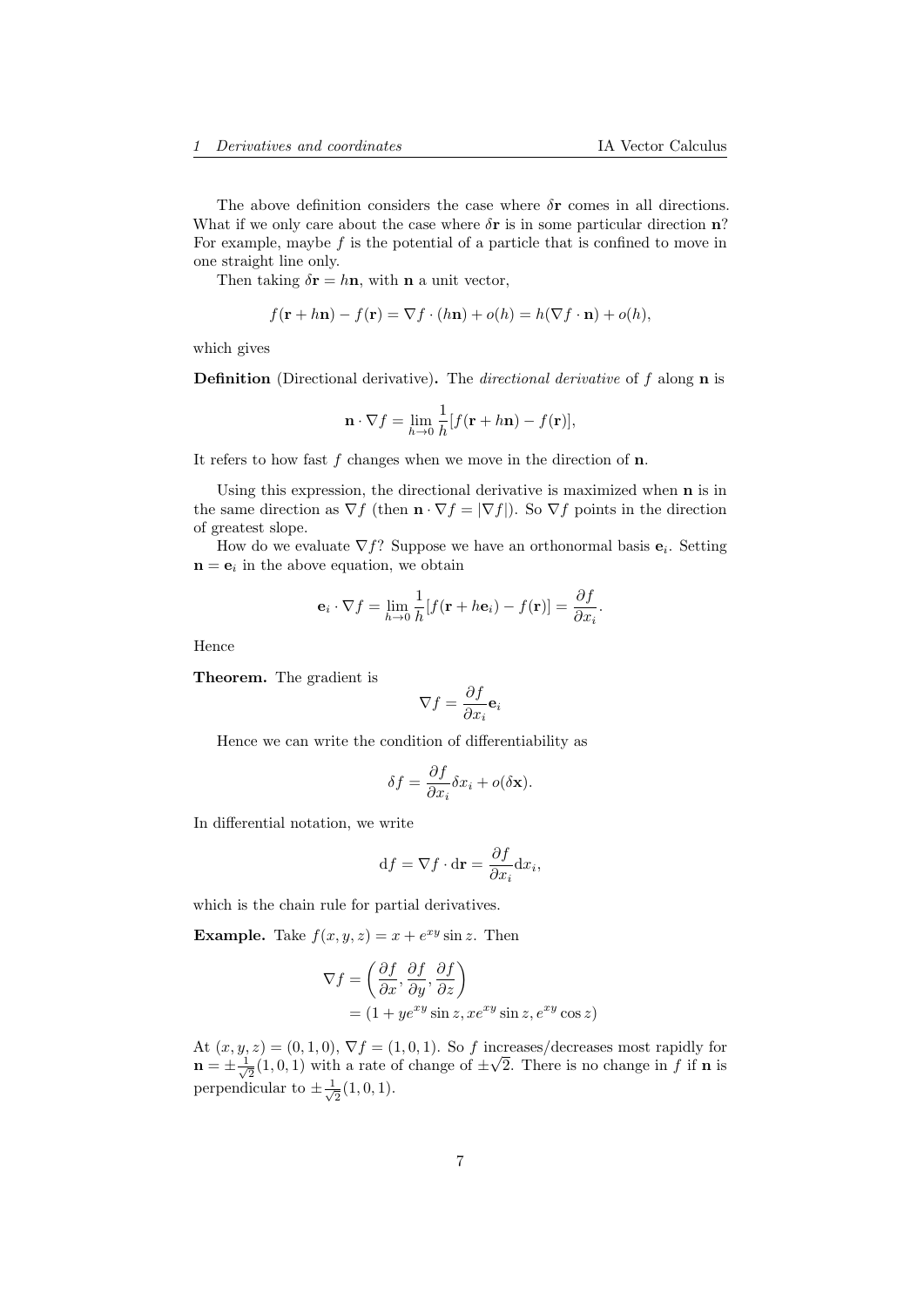Now suppose we have a scalar function  $f(\mathbf{r})$  and we want to consider the rate of change along a path  $\mathbf{r}(u)$ . A change  $\delta u$  produces a change  $\delta \mathbf{r} = \mathbf{r}' \delta u + o(\delta u)$ , and

$$
\delta f = \nabla f \cdot \delta \mathbf{r} + o(|\delta \mathbf{r}|) = \nabla f \cdot \mathbf{r}'(u)\delta u + o(\delta u).
$$

This shows that  $f$  is differentiable as a function of  $u$  and

**Theorem** (Chain rule). Given a function  $f(\mathbf{r}(u))$ ,

$$
\frac{\mathrm{d}f}{\mathrm{d}u} = \nabla f \cdot \frac{\mathrm{d}\mathbf{r}}{\mathrm{d}u} = \frac{\partial f}{\partial x_i} \frac{\mathrm{d}x_i}{\mathrm{d}u}.
$$

Note that if we drop the du, we simply get

$$
\mathrm{d} f = \nabla f \cdot \mathrm{d} \mathbf{r} = \frac{\partial f}{\partial x_i} \mathrm{d} x_i,
$$

which is what we've previously had.

## Vector fields  $\mathbb{R}^n \to \mathbb{R}^m$

We are now ready to tackle the general case, which are given the fancy name of vector fields.

**Definition** (Vector field). A vector field is a function  $\mathbf{F} : \mathbb{R}^n \to \mathbb{R}^m$ .

**Definition** (Derivative of vector field). A vector field  $\mathbf{F} : \mathbb{R}^n \to \mathbb{R}^m$  is differentiable if def

$$
\delta \mathbf{F} \stackrel{def}{=} \mathbf{F}(\mathbf{x} + \delta \mathbf{x}) - \mathbf{F}(\mathbf{x}) = M \delta \mathbf{x} + o(\delta \mathbf{x})
$$

for some  $m \times n$  matrix M. M is the *derivative* of **F**.

As promised, M does not have a fancy name.

Given an arbitrary function  $\mathbf{F} : \mathbb{R}^n \to \mathbb{R}^m$  that maps  $\mathbf{x} \mapsto \mathbf{y}$  and a choice of basis, we can write **F** as a set of m functions  $y_j = F_j(\mathbf{x})$  such that  $\mathbf{y} =$  $(y_1, y_2, \dots, y_m)$ . Then

$$
\mathrm{d}y_j = \frac{\partial F_j}{\partial x_i} \mathrm{d}x_i.
$$

and we can write the derivative as

Theorem. The derivative of F is given by

$$
M_{ji} = \frac{\partial y_j}{\partial x_i}.
$$

Note that we could have used this as the definition of the derivative. However, the original definition is superior because it does not require a selection of coordinate system.

Definition. A function is *smooth* if it can be differentiated any number of times. This requires that all partial derivatives exist and are totally symmetric in  $i, j$ and  $k$  (i.e. the differential operator is commutative).

The functions we will consider will be smooth except where things obviously go wrong (e.g.  $f(x) = 1/x$  at  $x = 0$ ).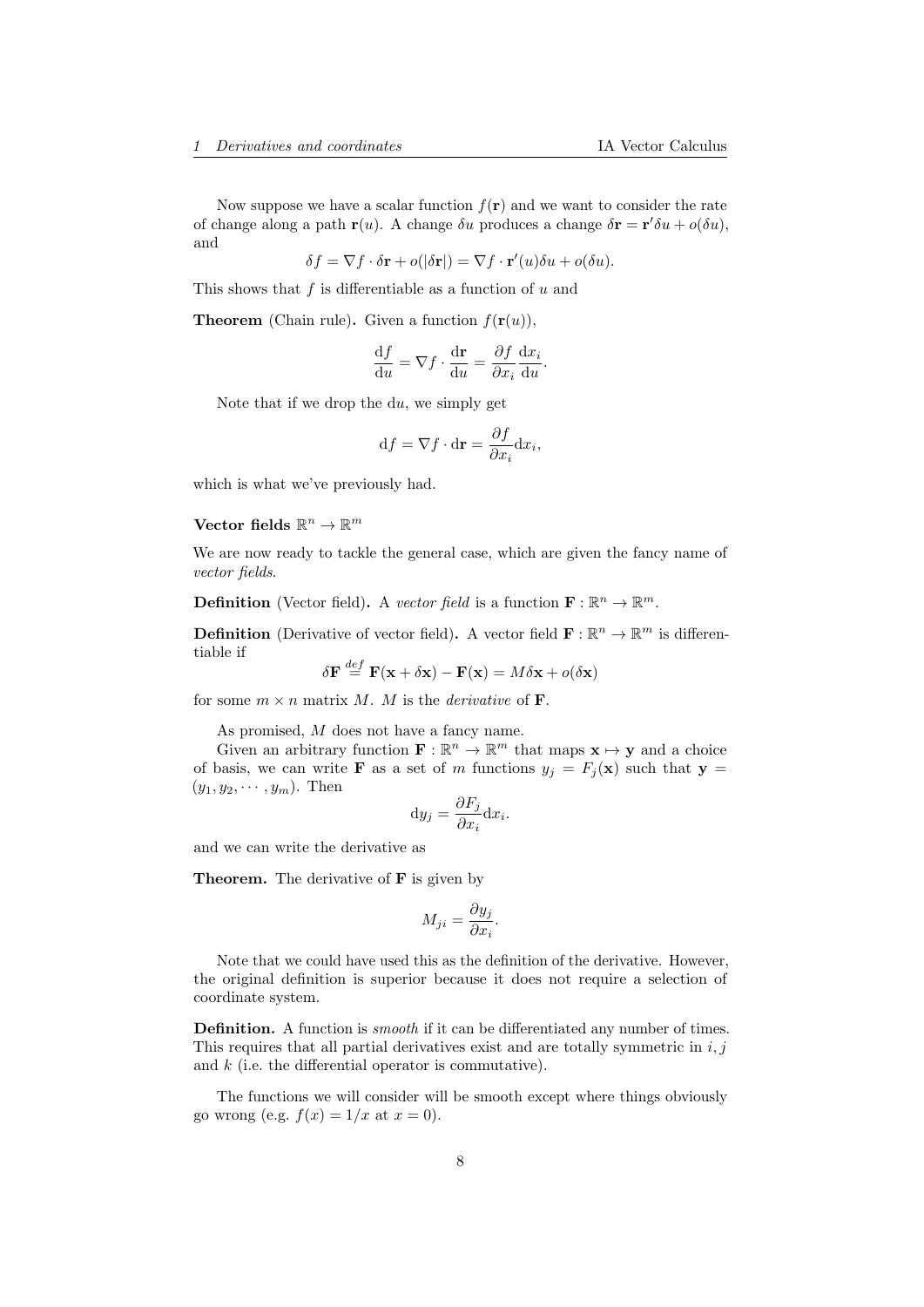**Theorem** (Chain rule). Suppose  $g : \mathbb{R}^p \to \mathbb{R}^n$  and  $f : \mathbb{R}^n \to \mathbb{R}^m$ . Suppose that the coordinates of the vectors in  $\mathbb{R}^p$ ,  $\mathbb{R}^n$  and  $\mathbb{R}^m$  are  $u_a, x_i$  and  $y_r$  respectively. By the chain rule,

$$
\frac{\partial y_r}{\partial u_a} = \frac{\partial y_r}{\partial x_i} \frac{\partial x_i}{\partial u_a},
$$

with summation implied. Writing in matrix form,

$$
M(f \circ g)_{ra} = M(f)_{ri} M(g)_{ia}.
$$

Alternatively, in operator form,

$$
\frac{\partial}{\partial u_a} = \frac{\partial x_i}{\partial u_a} \frac{\partial}{\partial x_i}.
$$

### <span id="page-8-0"></span>1.2 Inverse functions

Suppose  $g, f : \mathbb{R}^n \to \mathbb{R}^n$  are inverse functions, i.e.  $g \circ f = f \circ g = id$ . Suppose that  $f(\mathbf{x}) = \mathbf{u}$  and  $g(\mathbf{u}) = \mathbf{x}$ .

Since the derivative of the identity function is the identity matrix (if you differentiate  $x$  wrt to  $x$ , you get 1), we must have

$$
M(f \circ g) = I.
$$

Therefore we know that

$$
M(g) = M(f)^{-1}.
$$

We derive this result more formally by noting

$$
\frac{\partial u_b}{\partial u_a} = \delta_{ab}.
$$

So by the chain rule,

$$
\frac{\partial u_b}{\partial x_i} \frac{\partial x_i}{\partial u_a} = \delta_{ab},
$$

i.e.  $M(f \circ g) = I$ .

In the  $n = 1$  case, it is the familiar result that  $du/dx = 1/(dx/du)$ .

**Example.** For  $n = 2$ , write  $u_1 = \rho$ ,  $u_2 = \varphi$  and let  $x_1 = \rho \cos \varphi$  and  $x_2 =$  $\rho \sin \varphi$ . Then the function used to convert between the coordinate systems is  $g(u_1, u_2) = (u_1 \cos u_2, u_1 \sin u_2)$ 

Then

$$
M(g) = \begin{pmatrix} \partial x_1/\partial \rho & \partial x_1/\partial \varphi \\ \partial x_2/\partial \rho & \partial x_2/\partial \varphi \end{pmatrix} = \begin{pmatrix} \cos \varphi & -\rho \sin \varphi \\ \sin \varphi & \rho \cos \varphi \end{pmatrix}
$$

We can invert the relations between  $(x_1, x_2)$  and  $(\rho, \varphi)$  to obtain

$$
\varphi = \tan^{-1} \frac{x_2}{x_1}
$$

$$
\rho = \sqrt{x_1^2 + x_2^2}
$$

We can calculate

$$
M(f) = \begin{pmatrix} \partial \rho/\partial x_1 & \partial \rho/\partial x_2 \\ \partial \varphi/\partial x_1 & \partial \varphi/\partial x_2 \end{pmatrix} = M(g)^{-1}.
$$

These matrices are known as Jacobian matrices, and their determinants are known as the Jacobians.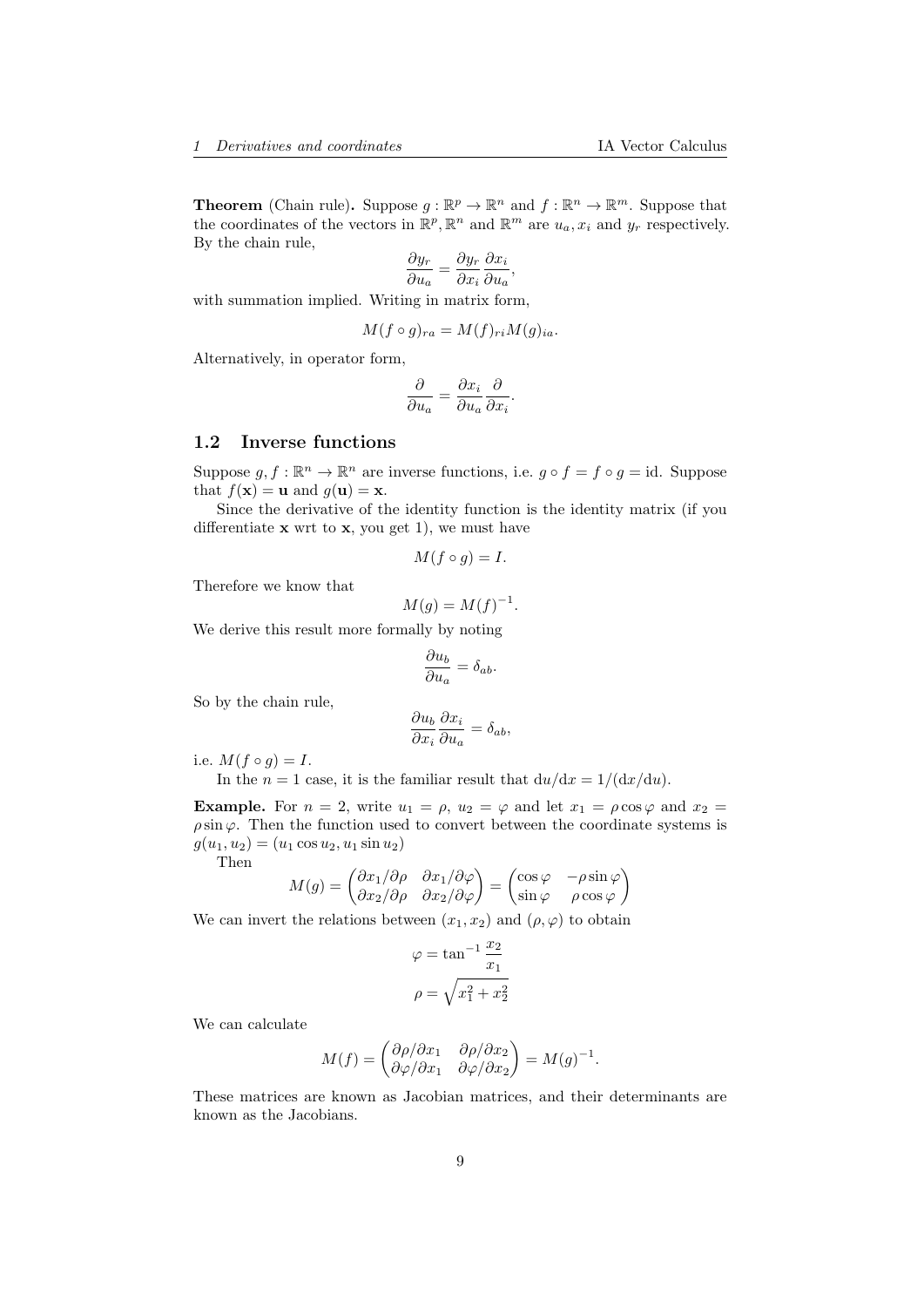Note that

$$
\det M(f) \det M(g) = 1.
$$

### <span id="page-9-0"></span>1.3 Coordinate systems

Now we can apply the results above the changes of coordinates on Euclidean space. Suppose  $x_i$  are the coordinates are Cartesian coordinates. Then we can define an arbitrary new coordinate system  $u_a$  in which each coordinate  $u_a$  is a function of **x**. For example, we can define the plane polar coordinates  $\rho, \varphi$  by

$$
x_1 = \rho \cos \varphi, \quad x_2 = \rho \sin \varphi.
$$

However, note that  $\rho$  and  $\varphi$  are not components of a position vector, i.e. they are not the "coefficients" of basis vectors like  $\mathbf{r} = x_1 \mathbf{e}_1 + x_2 \mathbf{e}_2$  are. But we can associate related basis vectors that point to directions of increasing  $\rho$  and  $\varphi$ , obtained by differentiating r with respect to the variables and then normalizing:



These are not "usual" basis vectors in the sense that these basis vectors vary with position and are undefined at the origin. However, they are still very useful when dealing with systems with rotational symmetry.

In three dimensions, we have cylindrical polars and spherical polars.

| Cylindrical polars                                        | Spherical polars                                                                           |  |  |
|-----------------------------------------------------------|--------------------------------------------------------------------------------------------|--|--|
| Conversion formulae                                       |                                                                                            |  |  |
| $x_1 = \rho \cos \varphi$                                 | $x_1 = r \sin \theta \cos \varphi$                                                         |  |  |
| $x_2 = \rho \sin \varphi$                                 | $x_2 = r \sin \theta \sin \varphi$                                                         |  |  |
| $x_3 = z$                                                 | $x_3 = r \cos \theta$                                                                      |  |  |
| Basis vectors                                             |                                                                                            |  |  |
| $\mathbf{e}_{\rho} = (\cos \varphi, \sin \varphi, 0)$     | $\mathbf{e}_r = (\sin \theta \cos \varphi, \sin \theta \sin \varphi, \cos \theta)$         |  |  |
| $\mathbf{e}_{\varphi} = (-\sin \varphi, \cos \varphi, 0)$ | $\mathbf{e}_{\varphi} = (-\sin \varphi, \cos \varphi, 0)$                                  |  |  |
| ${\bf e}_z=(0,0,1)$                                       | $\mathbf{e}_{\theta} = (\cos \theta \cos \varphi, \cos \theta \sin \varphi, -\sin \theta)$ |  |  |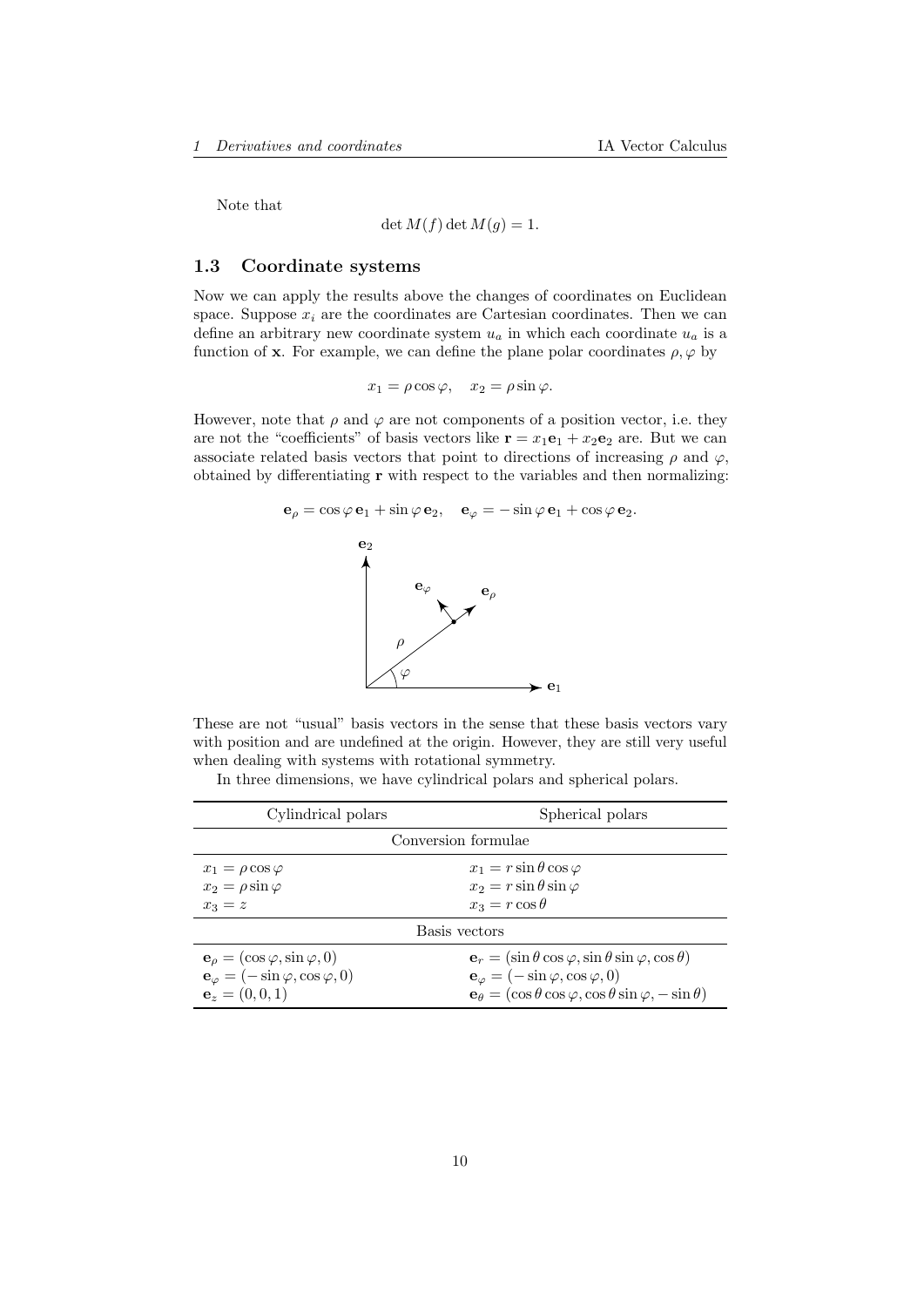## <span id="page-10-0"></span>2 Curves and Line

### <span id="page-10-1"></span>2.1 Parametrised curves, lengths and arc length

There are many ways we can described a curve. We can, say, describe it by a equation that the points on the curve satisfy. For example, a circle can be described by  $x^2 + y^2 = 1$ . However, this is not a good way to do so, as it is rather difficult to work with. It is also often difficult to find a closed form like this for a curve.

Instead, we can imagine the curve to be specified by a particle moving along the path. So it is represented by a function  $\mathbf{x} : \mathbb{R} \to \mathbb{R}^n$ , and the curve itself is the image of the function. This is known as a parametrisation of a curve. In addition to simplified notation, this also has the benefit of giving the curve an orientation.

**Definition** (Parametrisation of curve). Given a curve C in  $\mathbb{R}^n$ , a parametrisation of it is a continuous and invertible function  $\mathbf{r}: D \to \mathbb{R}^n$  for some  $D \subseteq \mathbb{R}$  whose image is C.

 $\mathbf{r}'(u)$  is a vector tangent to the curve at each point. A parametrization is *regular* if  $\mathbf{r}'(u) \neq 0$  for all u.

Clearly, a curve can have many different parametrizations.

Example. The curve

$$
\frac{1}{4}x^2 + y^2 = 1, \quad y \ge 0, \quad z = 3.
$$

can be parametrised by  $2 \cos u \hat{\mathbf{i}} + \sin u \hat{\mathbf{j}} + 3\hat{\mathbf{k}}$ 

If we change u (and hence r) by a small amount, then the distance  $|\delta r|$  is roughly equal to the change in arclength  $\delta s$ . So  $\delta s = |\delta \mathbf{r}| + o(\delta \mathbf{r})$ . Then we have

**Proposition.** Let s denote the arclength of a curve  $r(u)$ . Then

$$
\frac{\mathrm{d}s}{\mathrm{d}u} = \pm \left| \frac{\mathrm{d}\mathbf{r}}{\mathrm{d}u} \right| = \pm |\mathbf{r}'(u)|
$$

with the sign depending on whether it is in the direction of increasing or decreasing arclength.

**Example.** Consider a helix described by  $r(u) = (3 \cos u, 3 \sin u, 4u)$ . Then

$$
\mathbf{r}'(u) = (-3\sin u, 3\cos u, 4)
$$

$$
\frac{ds}{du} = |\mathbf{r}'(u)| = \sqrt{3^2 + 4^2} = 5
$$

So  $s = 5u$ , i.e. the arclength from  $r(0)$  and  $r(u)$  is  $s = 5u$ .

We can change parametrisation of r by taking an invertible smooth function  $u \mapsto \tilde{u}$ , and have a new parametrization  $r(\tilde{u}) = r(\tilde{u}(u))$ . Then by the chain rule,

$$
\frac{d\mathbf{r}}{du} = \frac{d\mathbf{r}}{d\tilde{u}} \times \frac{d\tilde{u}}{du}
$$

$$
\frac{d\mathbf{r}}{d\tilde{u}} = \frac{d\mathbf{r}}{du} / \frac{d\tilde{u}}{du}
$$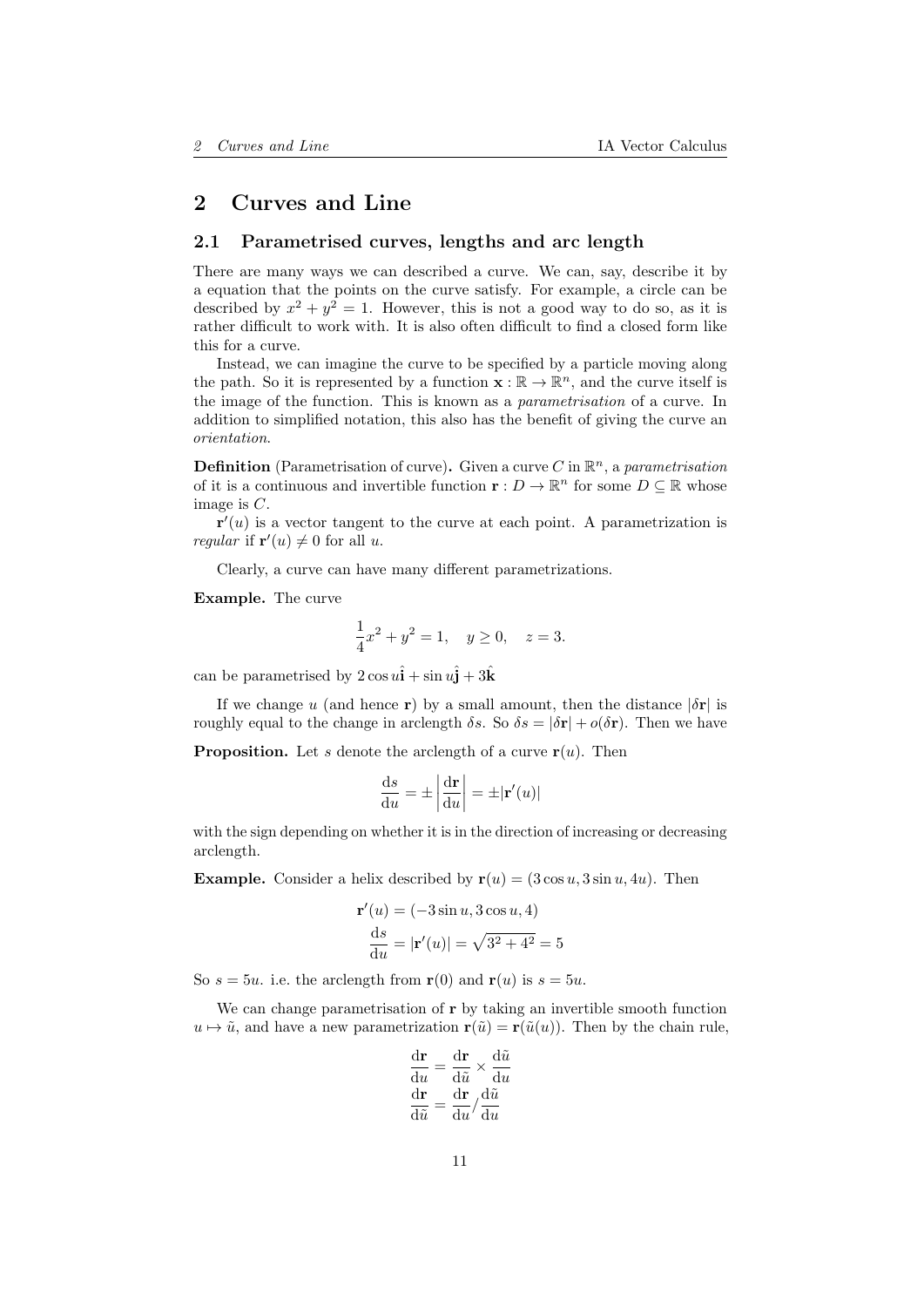It is often convenient to use the arclength s as the parameter. Then the tangent vector will always have unit length since the proposition above yields

$$
|\mathbf{r}'(s)| = \frac{\mathrm{d}s}{\mathrm{d}s} = 1.
$$

We call ds the scalar line element, which will be used when we consider integrals.

**Definition** (Scalar line element). The *scalar line element* of  $C$  is ds.

**Proposition.**  $ds = \pm |r'(u)| du$ 

## <span id="page-11-0"></span>2.2 Line integrals of vector fields

**Definition** (Line integral). The *line integral* of a smooth vector field  $\mathbf{F}(\mathbf{r})$  along a path C parametrised by  $\mathbf{r}(u)$  along the direction (orientation)  $\mathbf{r}(\alpha) \to \mathbf{r}(\beta)$  is

$$
\int_C \mathbf{F}(\mathbf{r}) \cdot d\mathbf{r} = \int_{\alpha}^{\beta} \mathbf{F}(\mathbf{r}(u)) \cdot \mathbf{r}'(u) du.
$$

We say  $dr = r'(u)du$  is the *line element* on C. Note that the upper and lower limits of the integral are the end point and start point respectively, and  $\beta$  is not necessarily larger than  $\alpha$ .

For example, we may be moving a particle from a to b along a curve C under a force field  $\bf{F}$ . Then we may divide the curve into many small segments  $\delta$ **r**. Then for each segment, the force experienced is  $F(r)$  and the work done is **<b>r**. Then the total work done across the curve is

$$
W = \int_C \mathbf{F}(\mathbf{r}) \cdot d\mathbf{r}.
$$

**Example.** Take  $\mathbf{F}(\mathbf{r}) = (xe^y, z^2, xy)$  and we want to find the line integral from  $\mathbf{a} = (0, 0, 0)$  to  $\mathbf{b} = (1, 1, 1)$ .



We first integrate along the curve  $C_1$ :  $\mathbf{r}(u) = (u, u^2, u^3)$ . Then  $\mathbf{r}'(u) =$  $(1, 2u, 3u^2)$ , and  $\mathbf{F}(\mathbf{r}(u)) = (ue^{u^2}, u^6, u^3)$ . So

$$
\int_{C_1} \mathbf{F} \cdot d\mathbf{r} = \int_0^1 \mathbf{F} \cdot \mathbf{r}'(u) du
$$
  
= 
$$
\int_0^1 u e^{u^2} + 2u^7 + 3u^5 du
$$
  
= 
$$
\frac{e}{2} - \frac{1}{2} + \frac{1}{4} + \frac{1}{2}
$$
  
= 
$$
\frac{e}{2} + \frac{1}{4}
$$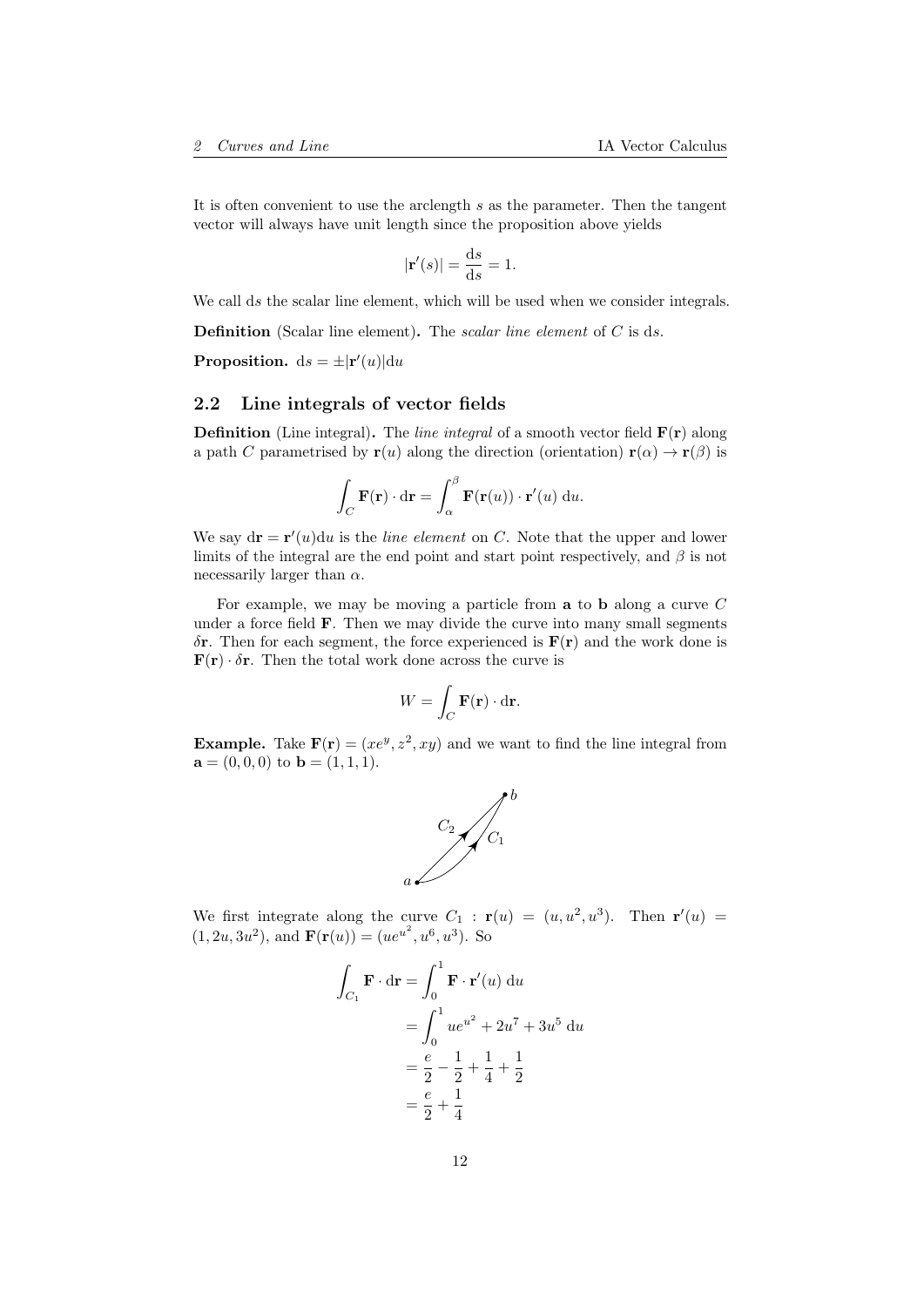Now we try to integrate along another curve  $C_2 : \mathbf{r}(t) = (t, t, t)$ . So  $\mathbf{r}'(t) =$  $(1, 1, 1).$ 

$$
\int_{C_2} \mathbf{F} \cdot d\mathbf{r} = \int \mathbf{F} \cdot \mathbf{r}'(t) dt
$$

$$
= \int_0^1 t e^t + 2t^2 dt
$$

$$
= \frac{5}{3}.
$$

We see that the line integral depends on the curve  $C$  in general, not just  $\mathbf{a}, \mathbf{b}$ .

We can also use the arclength s as the parameter. Since  $d\mathbf{r} = \mathbf{t} \, ds$ , with  $\mathbf{t}$ being the unit tangent vector, we have

$$
\int_C \mathbf{F} \cdot \mathbf{dr} = \int_C \mathbf{F} \cdot \mathbf{t} \, ds.
$$

Note that we do not necessarily have to integrate  $\mathbf{F} \cdot \mathbf{t}$  with respect to s. We can also integrate a scalar function as a function of s,  $\int_C f(s) ds$ . By convention, this is calculated in the direction of increasing s. In particular, we have

$$
\int_C 1 \, \mathrm{d}s = \text{length of C}.
$$

**Definition** (Closed curve). A *closed curve* is a curve with the same start and end point. The line integral along a closed curve is (sometimes) written as  $\oint$ and is (sometimes) called the *circulation* of  $\bf{F}$  around  $C$ .

Sometimes we are not that lucky and our curve is not smooth. For example, the graph of an absolute value function is not smooth. However, often we can break it apart into many smaller segments, each of which is smooth. Alternatively, we can write the curve as a sum of smooth curves. We call these *piecewise smooth* curves.

Definition (Piecewise smooth curve). A piecewise smooth curve is a curve  $C = C_1 + C_2 + \cdots + C_n$  with all  $C_i$  smooth with regular parametrisations. The line integral over a piecewise smooth  $C$  is

$$
\int_C \mathbf{F} \cdot d\mathbf{r} = \int_{C_1} \mathbf{F} \cdot d\mathbf{r} + \int_{C_2} \mathbf{F} \cdot d\mathbf{r} + \dots + \int_{C_n} \mathbf{F} \cdot d\mathbf{r}.
$$

**Example.** Take the example above, and let  $C_3 = -C_2$ . Then  $C = C_1 + C_3$  is piecewise smooth but not smooth. Then

$$
\oint_C \mathbf{F} \cdot d\mathbf{r} = \int_{C_1} \mathbf{F} \cdot d\mathbf{r} + \int_{C_3} \mathbf{F} \cdot d\mathbf{r}
$$
\n
$$
= \left(\frac{e}{2} + \frac{1}{4}\right) - \frac{5}{3}
$$
\n
$$
= -\frac{17}{12} + \frac{e}{2}.
$$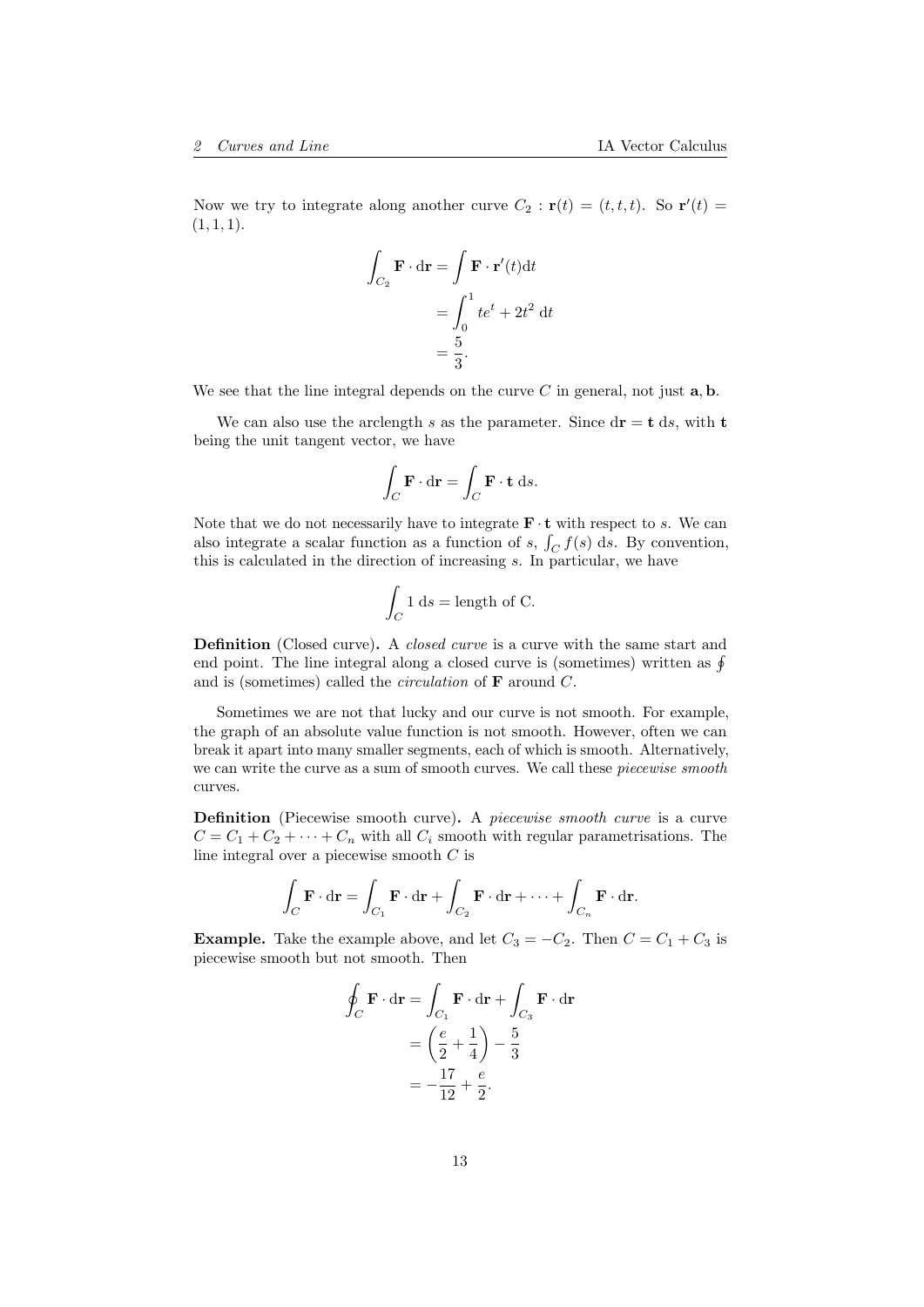

#### <span id="page-13-0"></span>2.3 Gradients and Differentials

Recall that the line integral depends on the actual curve taken, and not just the end points. However, for some nice functions, the integral does depend on the end points only.

**Theorem.** If  $\mathbf{F} = \nabla f(\mathbf{r})$ , then

$$
\int_C \mathbf{F} \cdot d\mathbf{r} = f(\mathbf{b}) - f(\mathbf{a}),
$$

where b and a are the end points of the curve.

In particular, the line integral does not depend on the curve, but the end points only. This is the vector counterpart of the fundamental theorem of calculus. A special case is when C is a closed curve, then  $\oint_C \mathbf{F} \cdot d\mathbf{r} = 0$ .

*Proof.* Let  $\mathbf{r}(u)$  be any parametrization of the curve, and suppose  $\mathbf{a} = \mathbf{r}(\alpha)$ ,  $\mathbf{b} = \mathbf{r}(\beta)$ . Then

$$
\int_C \mathbf{F} \cdot d\mathbf{r} = \int_C \nabla f \cdot d\mathbf{r} = \int \nabla f \cdot \frac{d\mathbf{r}}{du} du.
$$

So by the chain rule, this is equal to

$$
\int_{\alpha}^{\beta} \frac{\mathrm{d}}{\mathrm{d}u} (f(\mathbf{r}(u))) \, \mathrm{d}u = [f(\mathbf{r}(u))]_{\alpha}^{\beta} = f(\mathbf{b}) - f(\mathbf{a}).
$$

**Definition** (Conservative vector field). If  $\mathbf{F} = \nabla f$  for some f, the **F** is called a conservative vector field.

The name conservative comes from mechanics, where conservative vector fields represent conservative forces that conserve energy. This is since if the force is conservative, then the integral (i.e. work done) about a closed curve is 0, which means that we cannot gain energy after travelling around the loop.

It is convenient to treat differentials  $\mathbf{F} \cdot d\mathbf{r} = F_i dx_i$  as if they were objects by themselves, which we can integrate along curves if we feel like doing so.

Then we can define

**Definition** (Exact differential). A differential  $\mathbf{F} \cdot d\mathbf{r}$  is exact if there is an f such that  $\mathbf{F} = \nabla f$ . Then

$$
\mathrm{d}f = \nabla f \cdot \mathrm{d}\mathbf{r} = \frac{\partial f}{\partial x_i} \mathrm{d}x_i.
$$

To test if this holds, we can use the necessary condition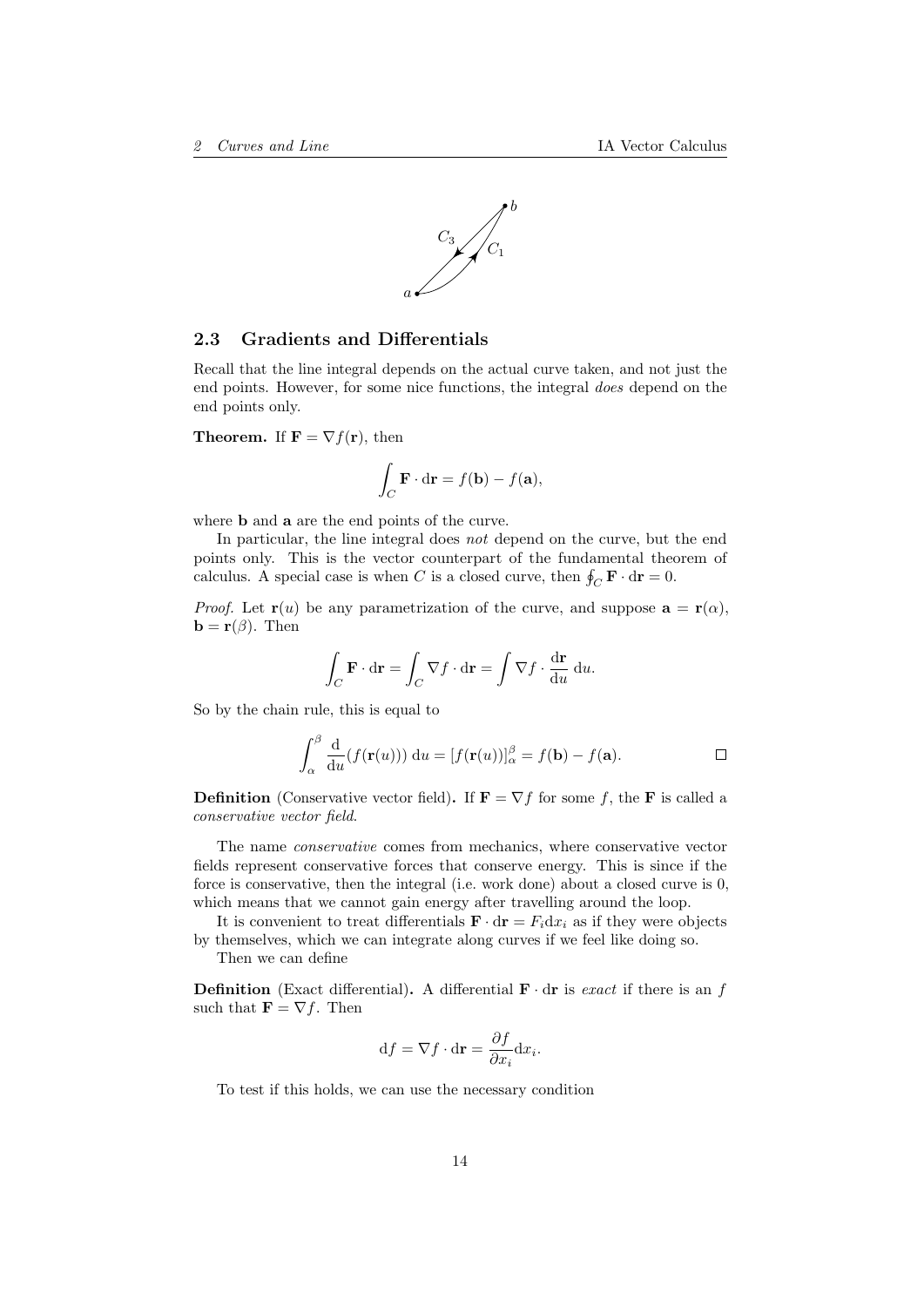**Proposition.** If  $\mathbf{F} = \nabla f$  for some f, then

$$
\frac{\partial F_i}{\partial x_j} = \frac{\partial F_j}{\partial x_i}.
$$

This is because both are equal to  $\partial^2 f / \partial x_i \partial x_j$ .

For an exact differential, the result from the previous section reads

$$
\int_C \mathbf{F} \cdot d\mathbf{r} = \int_C df = f(\mathbf{b}) - f(\mathbf{a}).
$$

Differentials can be manipulated using (for constant  $\lambda, \mu$ ):

#### Proposition.

$$
d(\lambda f + \mu g) = \lambda df + \mu dg
$$
  

$$
d(fg) = (df)g + f(dg)
$$

Using these, it may be possible to find  $f$  by inspection.

Example. Consider

$$
\int_C 3x^2 y \sin z \, dx + x^3 \sin z \, dy + x^3 y \cos z \, dz.
$$

We see that if we integrate the first term with respect to x, we obtain  $x^3y\sin x$ . We obtain the same thing if we integrate the second and third term. So this is equal to

$$
\int_C \mathrm{d}(x^3 y \sin z) = [x^3 y \sin z]_a^b.
$$

## <span id="page-14-0"></span>2.4 Work and potential energy

**Definition** (Work and potential energy). If  $F(r)$  is a force, then  $\int_C \mathbf{F} \cdot d\mathbf{r}$  is the work done by the force along the curve  $C$ . It is the limit of a sum of terms **, i.e. the force along the direction of**  $\delta \mathbf{r}$ **.** 

Consider a point particle moving under  $F(r)$  according to Newton's second law:  $\mathbf{F}(\mathbf{r}) = m\ddot{\mathbf{r}}$ .

Since the kinetic energy is defined as

$$
T(t) = \frac{1}{2}m\dot{\mathbf{r}}^2,
$$

the rate of change of energy is

$$
\frac{\mathrm{d}}{\mathrm{d}t}T(t) = m\dot{\mathbf{r}} \cdot \ddot{\mathbf{r}} = \mathbf{F} \cdot \dot{\mathbf{r}}.
$$

Suppose the path of particle is a curve C from  $\mathbf{a} = \mathbf{r}(\alpha)$  to  $\mathbf{b} = \mathbf{r}(\beta)$ , Then

$$
T(\beta) - T(\alpha) = \int_{\alpha}^{\beta} \frac{\mathrm{d}T}{\mathrm{d}t} \, \mathrm{d}t = \int_{\alpha}^{\beta} \mathbf{F} \cdot \dot{\mathbf{r}} \, \mathrm{d}t = \int_{C} \mathbf{F} \cdot \mathrm{d}\mathbf{r}.
$$

So the work done on the particle is the change in kinetic energy.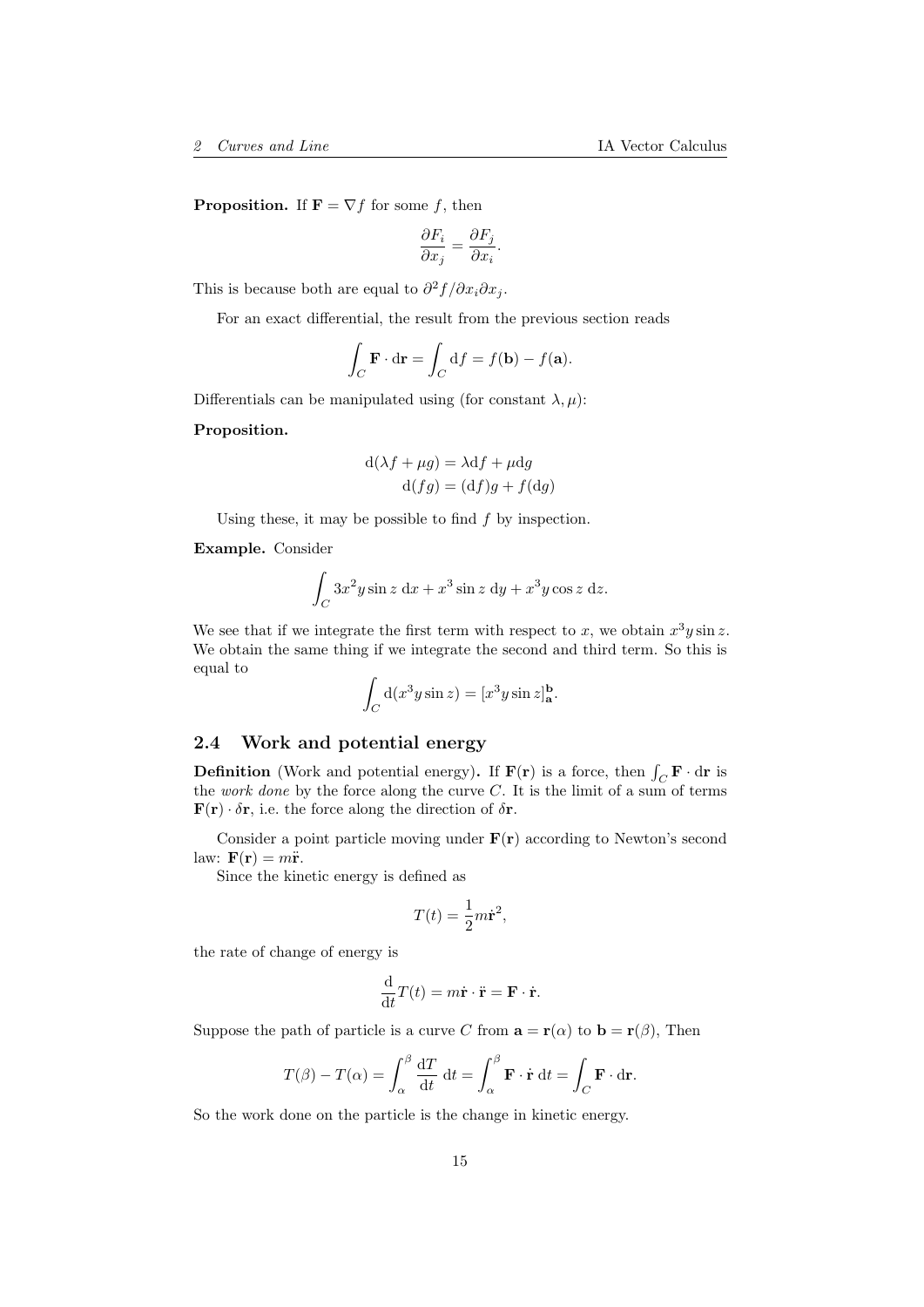**Definition** (Potential energy). Given a conservative force  $\mathbf{F} = -\nabla V, V(\mathbf{x})$  is the potential energy. Then

$$
\int_C \mathbf{F} \cdot \mathbf{dr} = V(\mathbf{a}) - V(\mathbf{b}).
$$

Therefore, for a conservative force, we have  $\mathbf{F} = \nabla V$ , where  $V(\mathbf{r})$  is the potential energy.

So the work done (gain in kinetic energy) is the loss in potential energy. So the total energy  $T + V$  is conserved, i.e. constant during motion.

We see that energy is conserved for conservative forces. In fact, the converse is true — the energy is conserved only for conservative forces.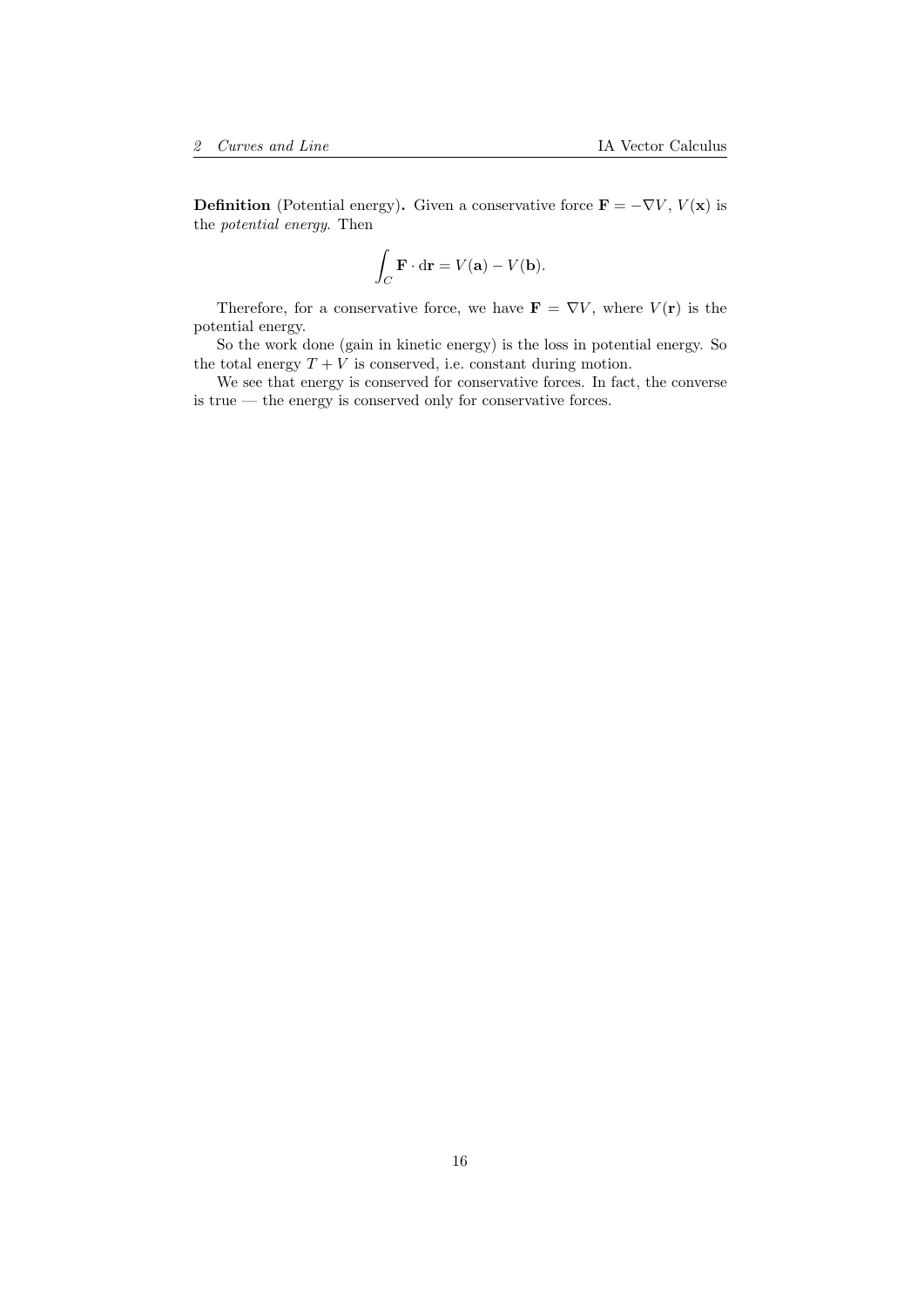# <span id="page-16-0"></span>3 Integration in  $\mathbb{R}^2$  and  $\mathbb{R}^3$

# <span id="page-16-1"></span>3.1 Integrals over subsets of  $\mathbb{R}^2$

**Definition** (Surface integral). Let  $D \subseteq \mathbb{R}^2$ . Let  $\mathbf{r} = (x, y)$  be in Cartesian coordinates. We can approximate  $D$  by  $N$  disjoint subsets of simple shapes, e.g. triangles, parallelograms. These shapes are labelled by I and have areas  $\delta A_i$ .



To integrate a function f over D, we would like to take the sum  $\sum f(\mathbf{r}_i) \delta A_i$ , and take the limit as  $\delta A_i \to 0$ . But we need a condition stronger than simply  $\delta A_i \to 0$ . We won't want the areas to grow into arbitrarily long yet thin strips whose area decreases to 0. So we say that we find an  $\ell$  such that each area can be contained in a disc of diameter  $\ell$ .

Then we take the limit as  $\ell \to 0$ ,  $N \to \infty$ , and the union of the pieces tends to D. For a function  $f(\mathbf{r})$ , we define the *surface integral* as

$$
\int_D f(\mathbf{r}) \, dA = \lim_{\ell \to 0} \sum_I f(\mathbf{r}_i) \delta A_i.
$$

where  $\mathbf{r}_i$  is some point within each subset  $A_i$ . The integral exists if the limit is well-defined (i.e. the same regardless of what  $A_i$  and  $\mathbf{r}_i$  we choose before we take the limit) and exists.

If we take  $f = 1$ , then the surface integral is the area of D.

On the other hand, if we put  $z = f(x, y)$  and plot out the surface  $z = f(x, y)$ , then the area integral is the volume under the surface.

The definition allows us to take the  $\delta A_i$  to be any weird shape we want. However, the sensible thing is clearly to take  $A_i$  to be rectangles.

We choose the small sets in the definition to be rectangles, each of size  $\delta A_I = \delta x \delta y$ . We sum over subsets in a narrow horizontal strip of height  $\delta y$ with y and  $\delta y$  held constant. Take the limit as  $\delta x \to 0$ . We get a contribution  $\delta y \int_{x_y} f(y, x) dx$  with range  $x_y \in \{x : (x, y) \in D\}.$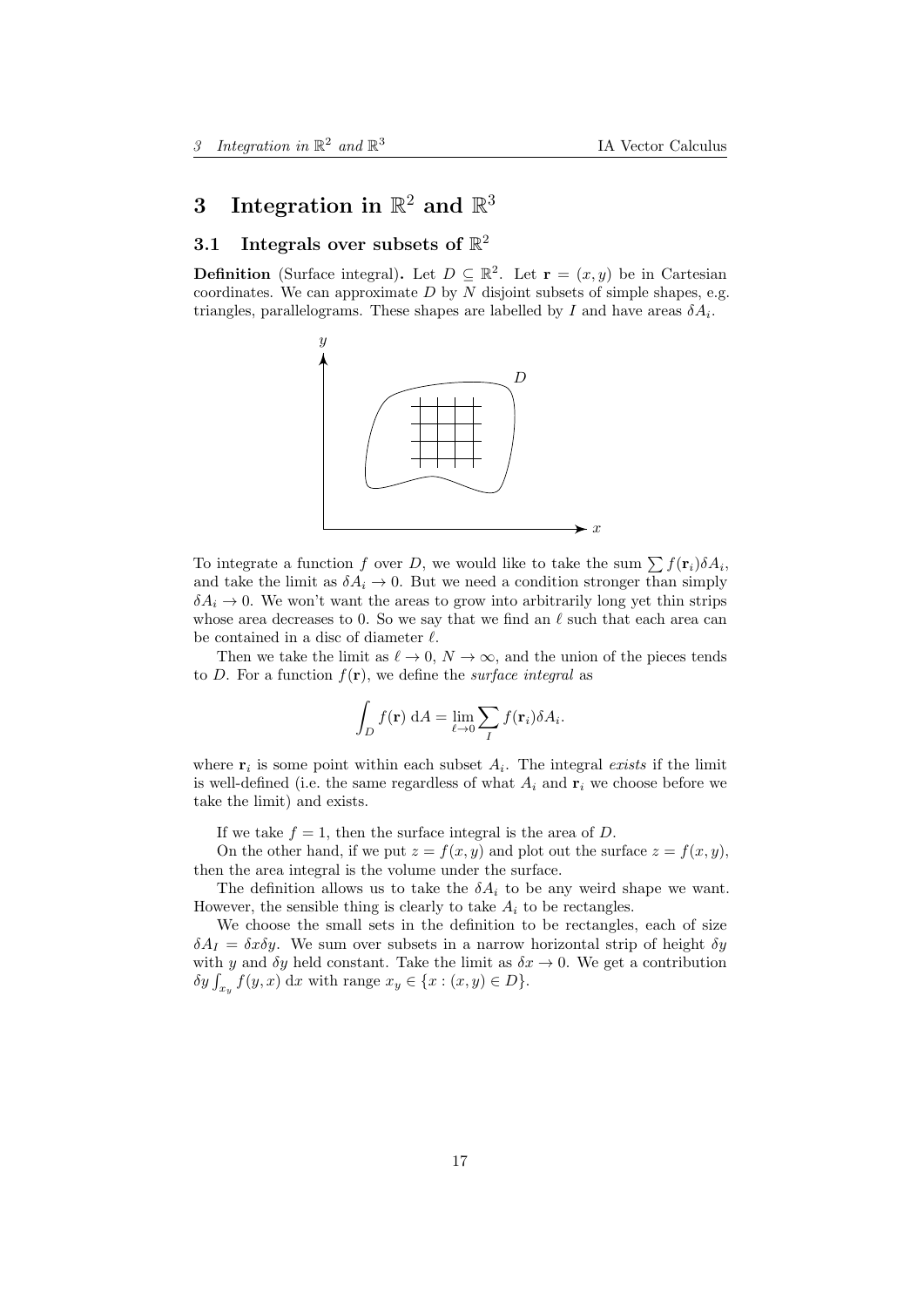

We sum over all such strips and take  $\delta y \to 0$ , giving

#### Proposition.

$$
\int_D f(x, y) \, dA = \int_Y \left( \int_{x_y} f(x, y) \, dx \right) dy.
$$

with  $x_y$  ranging over  $\{x : (x, y) \in D\}.$ 

Note that the range of the inner integral is given by a set  $x_y$ . This can be an interval, or many disconnected intervals,  $x_y = [a_1, b_1] \cup [a_2, b_2]$ . In this case,

$$
\int_{x_y} f(x) dx = \int_{a_1}^{b_1} f(x) dx + \int_{a_2}^{b_2} f(x) dx.
$$

This is useful if we want to integrate over a concave area and we have disconnected vertical strips.



We could also do it the other way round, integrating over  $y$  first, and come up with the result

$$
\int_D f(x, y) \, dA = \int_X \left( \int_{y_x} f(x, y) \, dy \right) dx.
$$

**Theorem** (Fubini's theorem). If  $f$  is a continuous function and  $D$  is a compact (i.e. closed and bounded) subset of  $\mathbb{R}^2$ , then

$$
\iint f \, \mathrm{d}x \, \mathrm{d}y = \iint f \, \mathrm{d}y \, \mathrm{d}x.
$$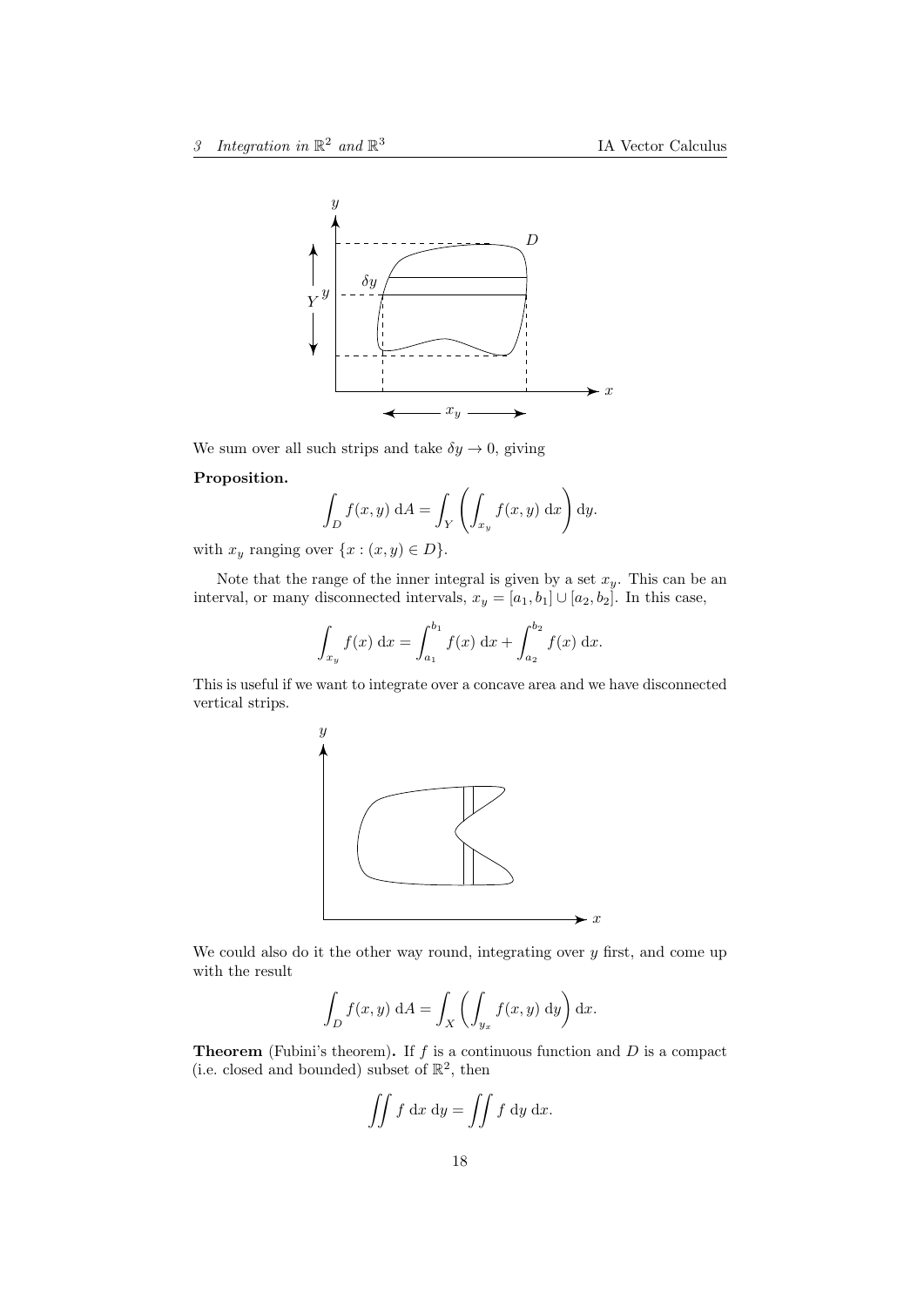While we have rather strict conditions for this theorem, it actually holds in many more cases, but those situations have to be checked manually.

Definition (Area element). The area element is dA.

**Proposition.**  $dA = dx dy$  in Cartesian coordinates.

**Example.** We integrate over the triangle bounded by  $(0, 0), (2, 0)$  and  $(0, 1)$ . We want to integrate the function  $f(x, y) = x^2y$  over the area. So

$$
\int_{D} f(xy) dA = \int_{0}^{1} \left( \int_{0}^{2-2y} x^{2}y dx \right) dy
$$

$$
= \int_{0}^{1} y \left[ \frac{x^{3}}{3} \right]_{0}^{2-2y} dy
$$

$$
= \frac{8}{3} \int_{0}^{1} y(1-y)^{3} dy
$$

$$
= \frac{2}{15}
$$

We can integrate it the other way round:

$$
\int_{D} x^{2}y \, dA = \int_{0}^{2} \int_{0}^{1-x/2} x^{2}y \, dy \, dx
$$

$$
= \int_{0}^{2} x^{2} \left[\frac{1}{2}y^{2}\right]_{0}^{1-x/2} dx
$$

$$
= \int_{0}^{2} \frac{x^{2}}{2} \left(1 - \frac{x}{2}\right)^{2} dx
$$

$$
= \frac{2}{15}
$$

Since it doesn't matter whether we integrate x first or y first, if we find it difficult to integrate one way, we can try doing it the other way and see if it is easier.

While this integral is tedious in general, there is a special case where it is substantially easier.

**Definition** (Separable function). A function  $f(x, y)$  is separable if it can be written as  $f(x, y) = h(y)g(x)$ .

**Proposition.** Take separable  $f(x, y) = h(y)g(x)$  and D be a rectangle  $\{(x, y) :$  $a \leq x \leq b, c \leq y \leq d$ . Then

$$
\int_D f(x, y) dx dy = \left( \int_a^b g(x) dx \right) \left( \int_c^d h(y) dy \right)
$$

# <span id="page-18-0"></span>3.2 Change of variables for an integral in  $\mathbb{R}^2$

**Proposition.** Suppose we have a change of variables  $(x, y) \leftrightarrow (u, v)$  that is smooth and invertible, with regions  $D, D'$  in one-to-one correspondence. Then

$$
\int_{D} f(x, y) \, dx \, dy = \int_{D'} f(x(u, v), y(u, v)) |J| \, du \, dv,
$$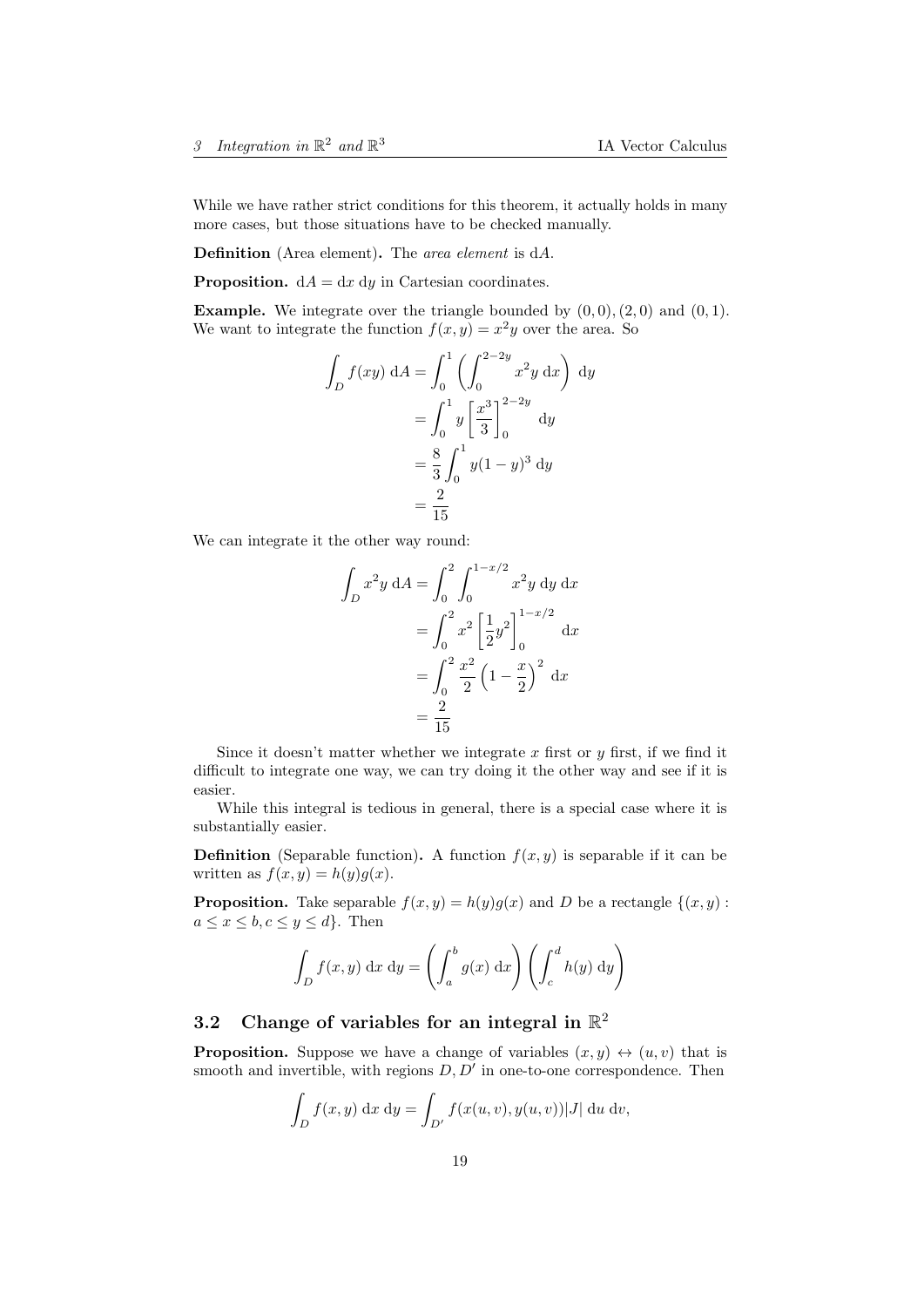where

$$
J = \frac{\partial(x, y)}{\partial(u, v)} = \begin{vmatrix} \frac{\partial x}{\partial u} & \frac{\partial x}{\partial v} \\ \frac{\partial y}{\partial u} & \frac{\partial y}{\partial v} \end{vmatrix}
$$

is the Jacobian. In other words,

$$
dx dy = |J| du dv.
$$

*Proof.* Since we are writing  $(x(u, v), y(u, v))$ , we are actually transforming from  $(u, v)$  to  $(x, y)$  and not the other way round.

Suppose we start with an area  $\delta A' = \delta u \delta v$  in the  $(u, v)$  plane. Then by Taylors' theorem, we have

$$
\delta x = x(u + \delta u, v + \delta v) - x(u, v) \approx \frac{\partial x}{\partial u} \delta u + \frac{\partial x}{\partial v} \delta v.
$$

We have a similar expression for  $\delta y$  and we obtain

$$
\begin{pmatrix} \delta x \\ \delta y \end{pmatrix} \approx \begin{pmatrix} \frac{\partial x}{\partial u} & \frac{\partial x}{\partial v} \\ \frac{\partial y}{\partial u} & \frac{\partial y}{\partial v} \end{pmatrix} \begin{pmatrix} \delta u \\ \delta v \end{pmatrix}
$$

Recall from Vectors and Matrices that the determinant of the matrix is how much it scales up an area. So the area formed by  $\delta x$  and  $\delta y$  is |J| times the area formed by  $\delta u$  and  $\delta v$ . Hence

$$
dx dy = |J| du dv.
$$

**Example.** We transform from  $(x, y)$  to  $(\rho, \varphi)$  with

$$
x = \rho \cos \varphi
$$

$$
y = \rho \sin \varphi
$$

We have previously calculated that  $|J| = \rho$ . So

$$
dA = \rho \ d\rho \ d\varphi.
$$

Suppose we want to integrate a function over a quarter area D of radius R.



Let the function to be integrated be  $f = \exp(-(x^2 + y^2)/2) = \exp(-\rho^2/2)$ . Then

$$
\int f \, dA = \int f \rho \, d\rho \, d\varphi
$$

$$
= \int_{\rho=0}^{R} \left( \int_{\varphi=0}^{\pi/2} e^{-\rho^2/2} \rho \, d\varphi \right) \delta\rho
$$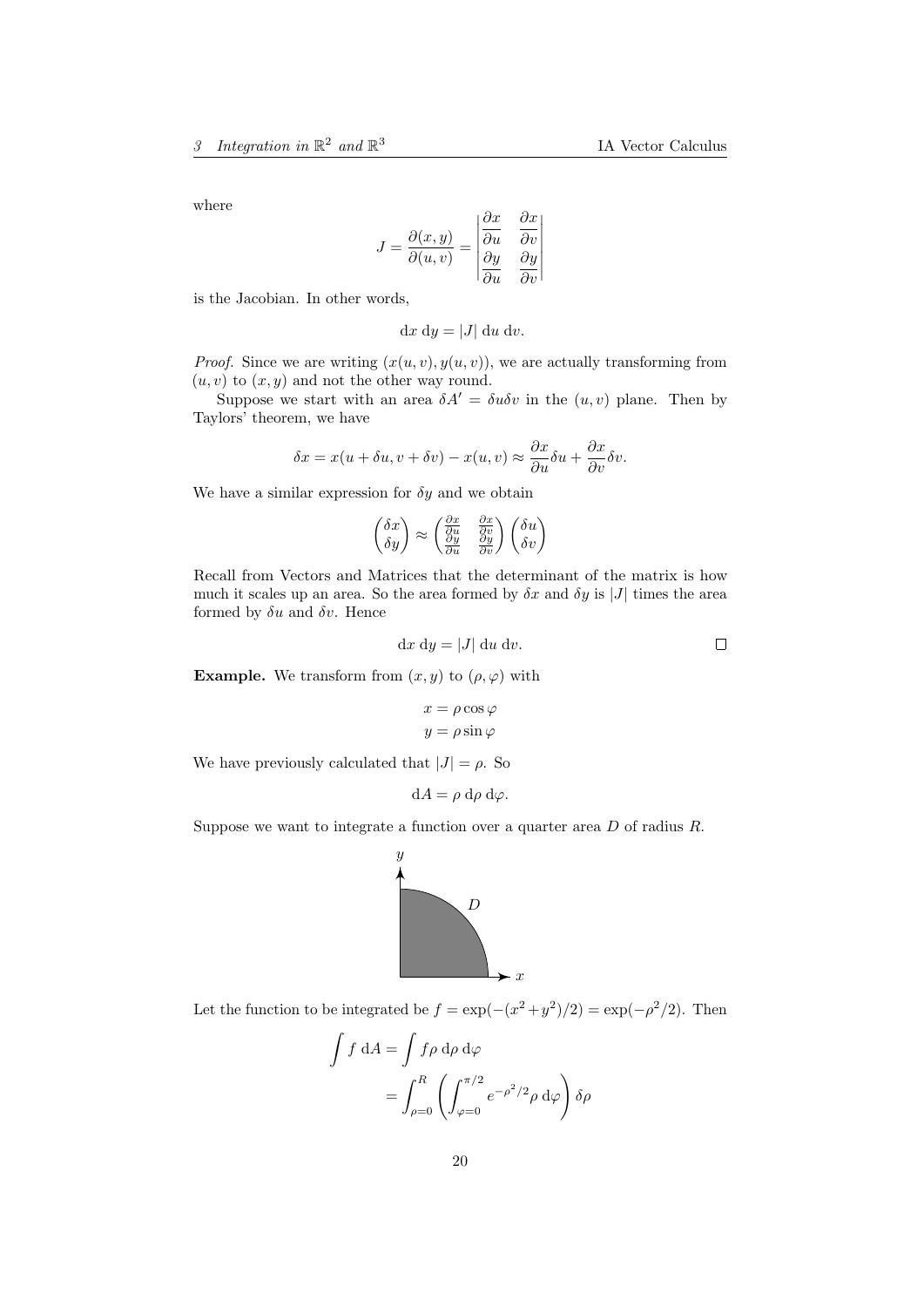Note that in polar coordinates, we are integrating over a rectangle and the function is separable. So this is equal to

$$
= \left[ -e^{-\rho^2/2} \right]_0^R [\varphi]_0^{\pi/2}
$$
  
=  $\frac{\pi}{2} \left( 1 - e^{-R^2/2} \right)$ . (\*)

Note that the integral exists as  $R \to \infty$ .

Now we take the case of  $x, y \to \infty$  and consider the original integral.

$$
\int_{D} f \, dA = \int_{x=0}^{\infty} \int_{y=0}^{\infty} e^{-(x^{2}+y^{2})/2} \, dx \, dy
$$

$$
= \left( \int_{0}^{\infty} e^{-x^{2}/2} \, dx \right) \left( \int_{0}^{\infty} e^{-y^{2}/2} \, dy \right)
$$

$$
= \frac{\pi}{2}
$$

where the last line is from  $(*)$ . So each of the two integrals must be  $\sqrt{\pi/2}$ , i.e.

$$
\int_0^\infty e^{-x^2/2} \, \mathrm{d}x = \sqrt{\frac{\pi}{2}}.
$$

# <span id="page-20-0"></span>3.3 Generalization to  $\mathbb{R}^3$

We will do exactly the same thing as we just did, but with one more dimension:

**Definition** (Volume integral). Consider a volume  $V \subseteq \mathbb{R}^3$  with position vector  $\mathbf{r} = (x, y, z)$ . We approximate V by N small disjoint subsets of some simple shape (e.g. cuboids) labelled by I, volume  $\delta V_I$ , contained within a solid sphere of diameter  $\ell$ .

Assume that as  $\ell \to 0$  and  $N \to \infty$ , the union of the small subsets tend to  $V$ . Then

$$
\int_V f(\mathbf{r}) \, \mathrm{d}V = \lim_{\ell \to 0} \sum_I f(\mathbf{r}_I^*) \delta V_I,
$$

where  $\mathbf{r}_I^*$  is any chosen point in each small subset.

To evaluate this, we can take  $\delta V_I = \delta x \delta y \delta z$ , and take  $\delta x \to 0$ ,  $\delta y \to 0$  and  $\delta z$  in some order. For example,

$$
\int_{V} f(\mathbf{r}) \, \mathrm{d}v = \int_{D} \left( \int_{Z_{xy}} f(x, y, z) \, \mathrm{d}z \right) \, \mathrm{d}x \, \mathrm{d}y.
$$

So we integrate  $f(x, y, z)$  over z at each point  $(x, y)$ , then take the integral of that over the area containing all required  $(x, y)$ .

Alternatively, we can take the area integral first, and have

$$
\int_{V} f(\mathbf{r}) \, \mathrm{d}V = \int_{z} \left( \int_{D_Z} f(x, y, z) \, \mathrm{d}x \, \mathrm{d}y \right) \, \mathrm{d}z.
$$

Again, if we take  $f = 1$ , then we obtain the volume of V.

Often,  $f(\mathbf{r})$  is the density of some quantity, and is usually denoted by  $\rho$ . For example, we might have mass density, charge density, or probability density.  $\rho(\mathbf{r})\delta V$  is then the amount of quantity in a small volume  $\delta V$  at r. Then  $\int_V \rho(\mathbf{r}) dV$  is the total amount of quantity in V.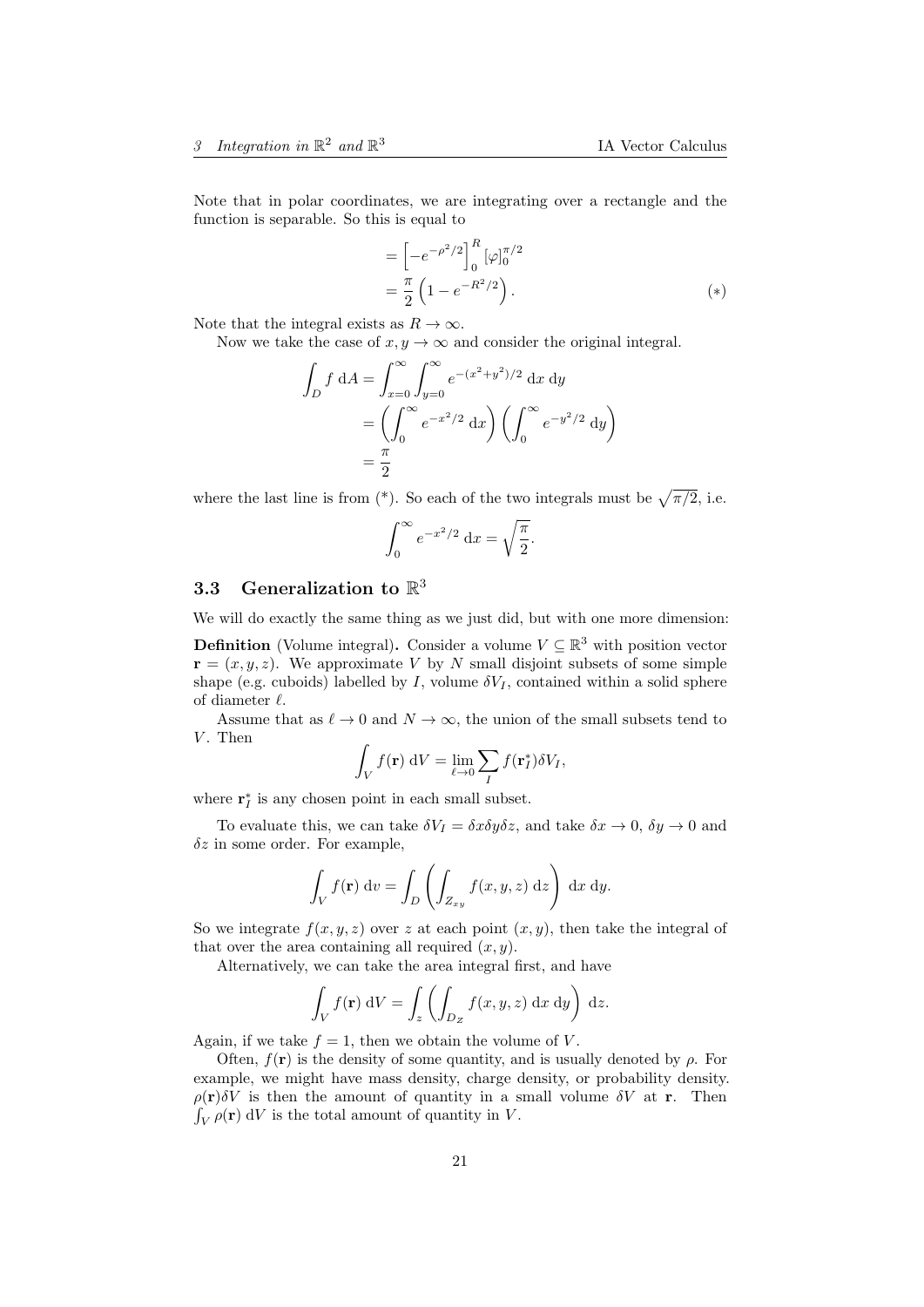Definition (Volume element). The volume element is dV.

#### **Proposition.**  $dV = dx dy dz$ .

We can change variables by some smooth, invertible transformation  $(x, y, z) \mapsto$  $(u, v, w)$ . Then

#### Proposition.

$$
\int_V f \, dx \, dy \, dz = \int_V f|J| \, du \, dv \, dw,
$$

with

$$
J = \frac{\partial(x, y, z)}{\partial(u, v, w)} = \begin{vmatrix} \frac{\partial x}{\partial u} & \frac{\partial x}{\partial v} & \frac{\partial x}{\partial w} \\ \frac{\partial y}{\partial u} & \frac{\partial y}{\partial v} & \frac{\partial y}{\partial w} \\ \frac{\partial z}{\partial u} & \frac{\partial z}{\partial v} & \frac{\partial z}{\partial w} \end{vmatrix}
$$

Proposition. In cylindrical coordinates,

$$
dV = \rho \, d\rho \, d\varphi \, dz.
$$

In spherical coordinates

$$
dV = r^2 \sin \theta \, dr \, d\theta \, d\varphi.
$$

Proof. Loads of algebra.

**Example.** Suppose  $f(\mathbf{r})$  is spherically symmetric and V is a sphere of radius a centered on the origin. Then

$$
\int_{V} f \, dV = \int_{r=0}^{a} \int_{\theta=0}^{\pi} \int_{\varphi=0}^{2\pi} f(r)r^{2} \sin \theta \, dr \, d\theta \, d\varphi
$$

$$
= \int_{0}^{a} dr \int_{0}^{\pi} d\theta \int_{0}^{2\pi} d\varphi \, r^{2} f(r) \sin \theta
$$

$$
= \int_{0}^{a} r^{2} f(r) dr \Big[ -\cos \theta \Big]_{0}^{\pi} \Big[ \varphi \Big]_{0}^{2\pi}
$$

$$
= 4\pi \int_{0}^{a} f(r)r^{2} dr.
$$

where we separated the integral into three parts as in the area integrals.

Note that in the second line, we rewrote the integrals to write the differentials next to the integral sign. This is simply a different notation that saves us from writing  $r = 0$  etc. in the limits of the integrals.

This is a useful general result. We understand it as the sum of spherical shells of thickness  $\delta r$  and volume  $4\pi r^2 \delta r$ .

If we take  $f = 1$ , then we have the familiar result that the volume of a sphere is  $\frac{4}{3}\pi a^3$ .

Example. Consider a volume within a sphere of radius a with a cylinder of radius  $b (b < a)$  removed. The region is defined as

$$
x2 + y2 + z2 \le a2
$$
  

$$
x2 + y2 \ge b2.
$$

 $\Box$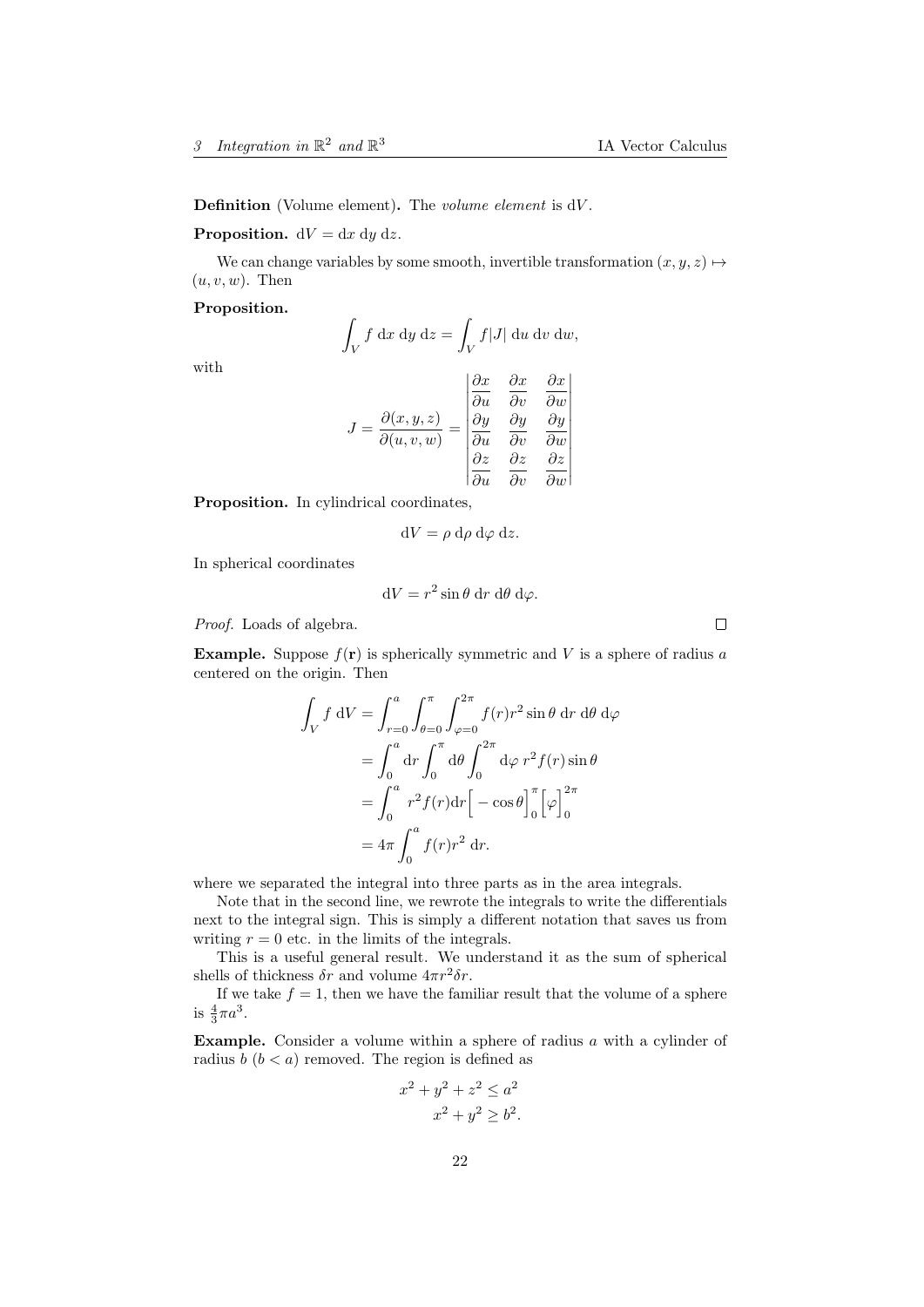

We use cylindrical coordinates. The second criteria gives

$$
b \le \rho \le a.
$$

For the  $x^2 + y^2 + z^2 \leq a^2$  criterion, we have

$$
-\sqrt{a^2-\rho^2} \le z \le \sqrt{a^2-\rho^2}.
$$

So the volume is

$$
\int_{V} dV = \int_{b}^{a} d\rho \int_{0}^{2\pi} d\varphi \int_{-\sqrt{a^{2}-\rho^{2}}}^{\sqrt{a^{2}-\rho^{2}}} dz \rho
$$

$$
= 2\pi \int_{b}^{a} 2\rho \sqrt{a^{2}-\rho^{2}} d\rho
$$

$$
= 2\pi \left[ \frac{2}{3} (a^{2}-\rho^{2})^{3/2} \right]_{b}^{a}
$$

$$
= \frac{4}{3} \pi (a^{2}-b^{2})^{3/2}.
$$

**Example.** Suppose the density of electric charge is  $\rho(\mathbf{r}) = \rho_0 \frac{z}{a}$  in a hemisphere H of radius a, with  $z \geq 0$ . What is the total charge of H?

We use spherical polars. So

$$
r \le a, \quad 0 \le \varphi \le 2\pi, \quad 0 \le \theta \le \frac{\pi}{2}.
$$

We have

$$
\rho(\mathbf{r}) = \frac{\rho_0}{a} r \cos \theta.
$$

The total charge  $Q$  in  $H$  is

$$
\int_H \rho \, dV = \int_0^a dr \int_0^{\pi/2} d\theta \int_0^{2\pi} d\varphi \, \frac{\rho_0}{a} r \cos \theta r^2 \sin \theta
$$

$$
= \frac{\rho_0}{a} \int_0^a r^3 dr \int_0^{\pi/2} \sin \theta \cos \theta \, d\theta \int_0^{2\pi} d\varphi
$$

$$
= \frac{\rho_0}{a} \left[ \frac{r^4}{4} \right]_0^a \left[ \frac{1}{2} \sin^2 \theta \right]_0^{\pi/2} [\varphi]_0^{2\pi}
$$

$$
= \frac{\rho_0 \pi a^3}{4}.
$$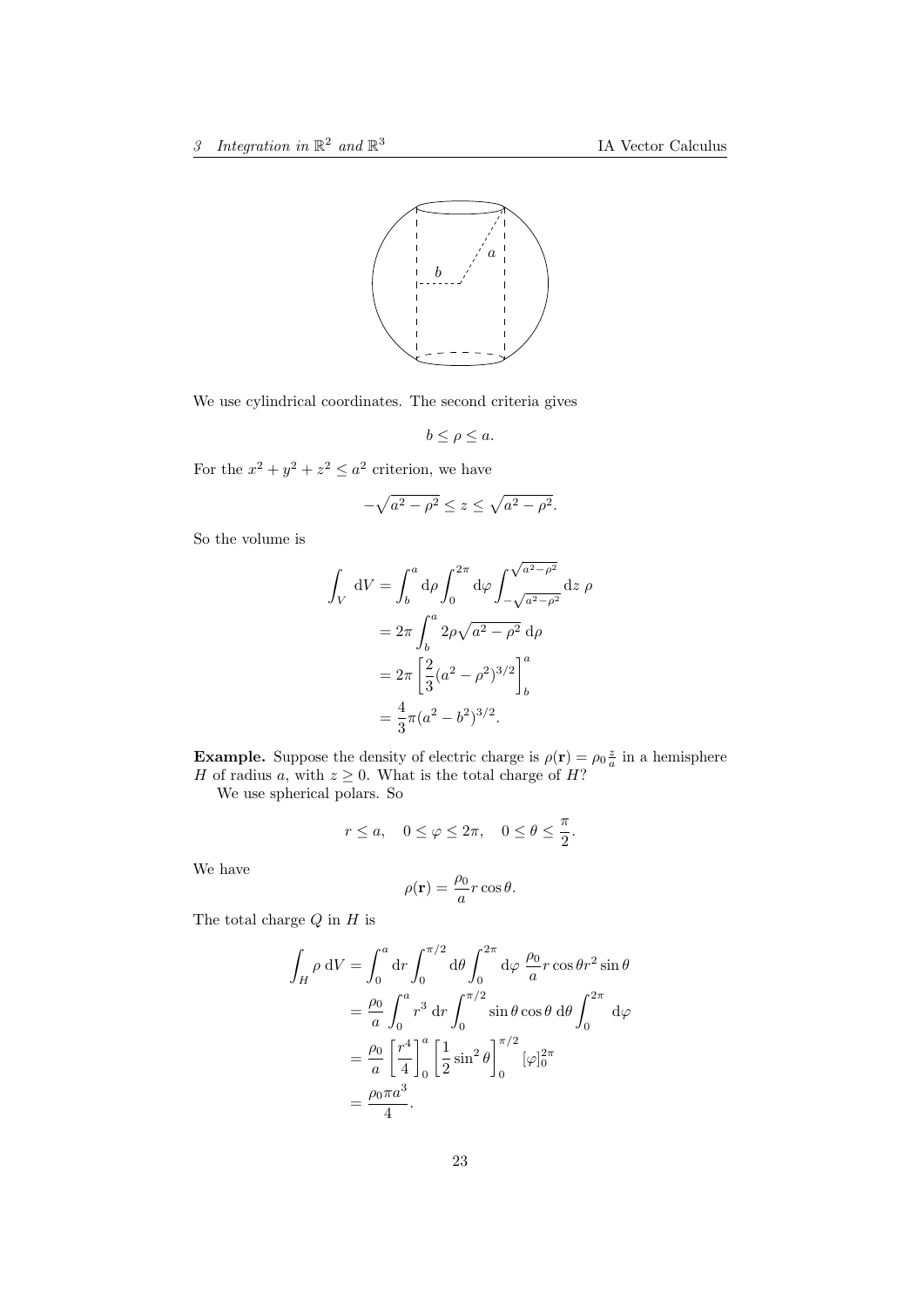#### <span id="page-23-0"></span>3.4 Further generalizations

## Integration in  $\mathbb{R}^n$

Similar to the above,  $\int_D f(x_1, x_2, \cdots x_n) dx_1 dx_2 \cdots dx_n$  is simply the integration over an *n*-dimensional volume. The change of variable formula is

### Proposition.

$$
\int_{D} f(x_1, x_2, \cdots x_n) \, dx_1 \, dx_2 \cdots \, dx_n = \int_{D'} f(\{x_i(\mathbf{u})\}) |J| \, du_1 \, du_2 \cdots \, du_n.
$$

### Change of variables for  $n = 1$

In the  $n=1$  case, the Jacobian is  $\frac{dx}{du}$ . However, we use the following formula for change of variables:

$$
\int_D f(x) dx = \int_{D'} f(x(u)) \left| \frac{dx}{du} \right| du.
$$

We introduce the modulus because of our natural convention about integrating over D and D'. If  $D = [a, b]$  with  $a < b$ , we write  $\int_a^b$ . But if  $a \mapsto \alpha$  and  $b \mapsto \beta$ , but  $\alpha > \beta$ , we would like to write  $\int_{\beta}^{\alpha}$  instead, so we introduce the modulus in the 1D case.

To show that the modulus is the right thing to do, we check case by case: If  $a < b$  and  $\alpha < \beta$ , then  $\frac{dx}{du}$  is positive, and we have, as expected

$$
\int_{a}^{b} f(x) dx = \int_{\alpha}^{\beta} f(u) \frac{\mathrm{d}x}{\mathrm{d}u} du.
$$

If  $\alpha > \beta$ , then  $\frac{dx}{du}$  is negative. So

$$
\int_{a}^{b} f(x) dx = \int_{\alpha}^{\beta} f(u) \frac{dx}{du} du = -\int_{\beta}^{\alpha} f(u) \frac{dx}{du} du.
$$

By taking the absolute value of  $\frac{dx}{du}$ , we ensure that we always have the numerically smaller bound as the lower bound.

This is not easily generalized to higher dimensions, so we don't employ the same trick in other cases.

#### Vector-valued integrals

We can define  $\int_V \mathbf{F}(\mathbf{r}) dV$  in a similar way to  $\int_V f(\mathbf{r}) dV$  as the limit of a sum over small contributions of volume. In practice, we integrate them componentwise. If

$$
\mathbf{F}(\mathbf{r})=F_i(\mathbf{r})\mathbf{e}_i,
$$

then

$$
\int_V \mathbf{F}(\mathbf{r}) \, \mathrm{d}V = \int_V (F_i(\mathbf{r}) \, \mathrm{d}V) \mathbf{e}_i.
$$

For example, if a mass has density  $\rho(\mathbf{r})$ , then its mass is

$$
M = \int_{V} \rho(\mathbf{r}) \, \mathrm{d}V
$$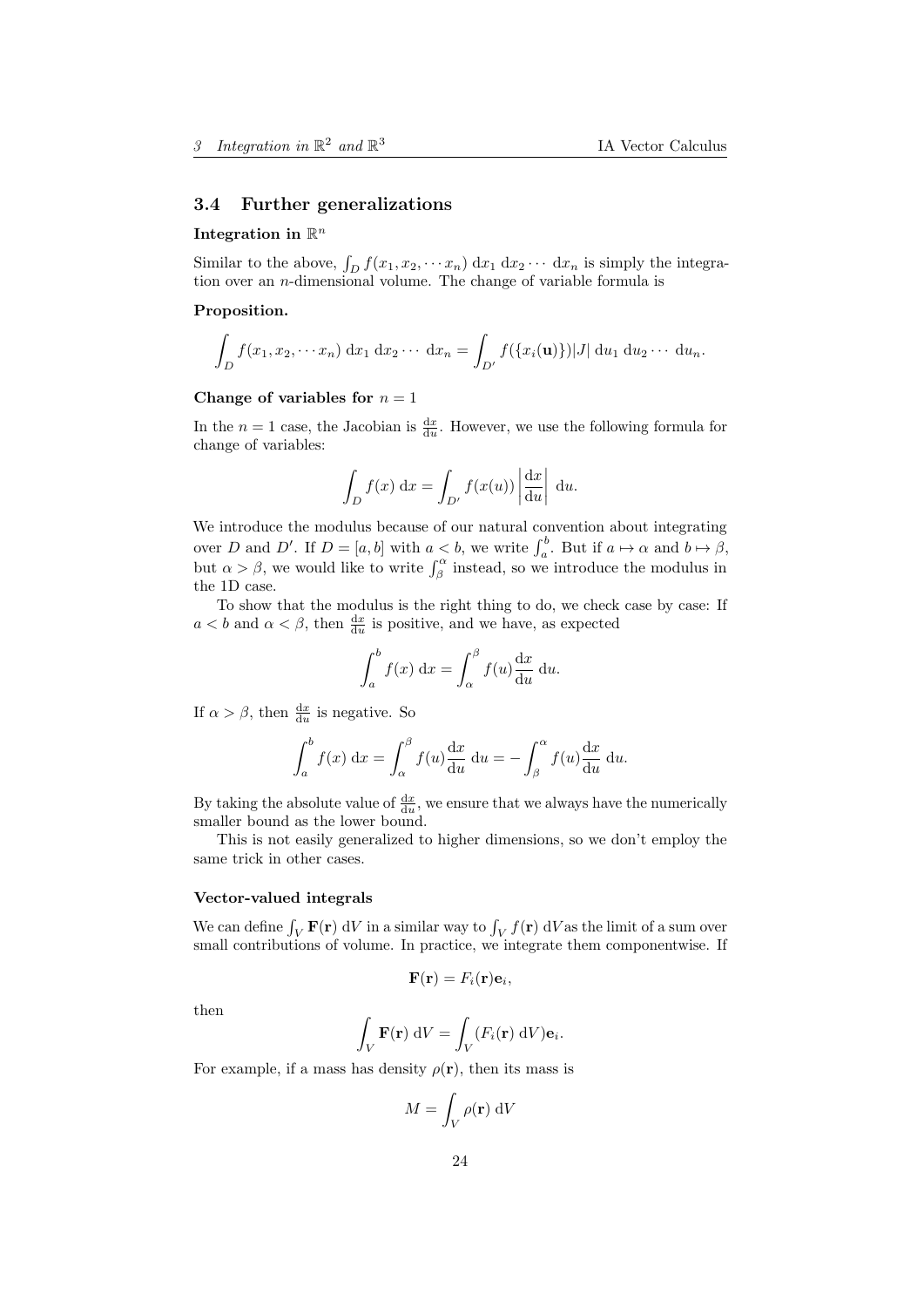and its center of mass is

$$
\mathbf{R} = \frac{1}{M} \int_{V} \mathbf{r} \rho(\mathbf{r}) \, \mathrm{d}V.
$$

**Example.** Consider a solid hemisphere H with  $r \leq a, z \geq 0$  with uniform density  $\rho$ . The mass is

$$
M = \int_H \rho \, \mathrm{d}V = \frac{2}{3}\pi a^3 \rho.
$$

Now suppose that  $\mathbf{R} = (X, Y, Z)$ . By symmetry, we expect  $X = Y = 0$ . We can find this formally by

$$
X = \frac{1}{M} \int_H x\rho \,dV
$$
  
=  $\frac{\rho}{M} \int_0^a \int_0^{\pi/2} \int_0^{2\pi} xr^2 \sin \theta \,d\varphi \,d\theta \,dr$   
=  $\frac{\rho}{M} \int_0^a r^3 \,dr \times \int_0^{\pi/2} \sin^2 \theta \,d\theta \times \int_0^{2\pi} \cos \varphi \,d\varphi$   
= 0

as expected. Note that it evaluates to 0 because the integral of cos from 0 to  $2\pi$ is 0. Similarly, we obtain  $Y = 0$ .

Finally, we find Z.

$$
Z = \frac{\rho}{M} \int_0^a r^3 dr \int_0^{\pi/2} \sin \theta \cos \theta d\theta \int_0^{2\pi} d\varphi
$$
  
=  $\frac{r}{M} \left[ \frac{a^4}{4} \right] \left[ \frac{1}{2} \sin^2 \theta \right]_0^{\pi/2} 2\pi$   
=  $\frac{3a}{8}$ .

So  $\mathbf{R} = (0, 0, 3a/8).$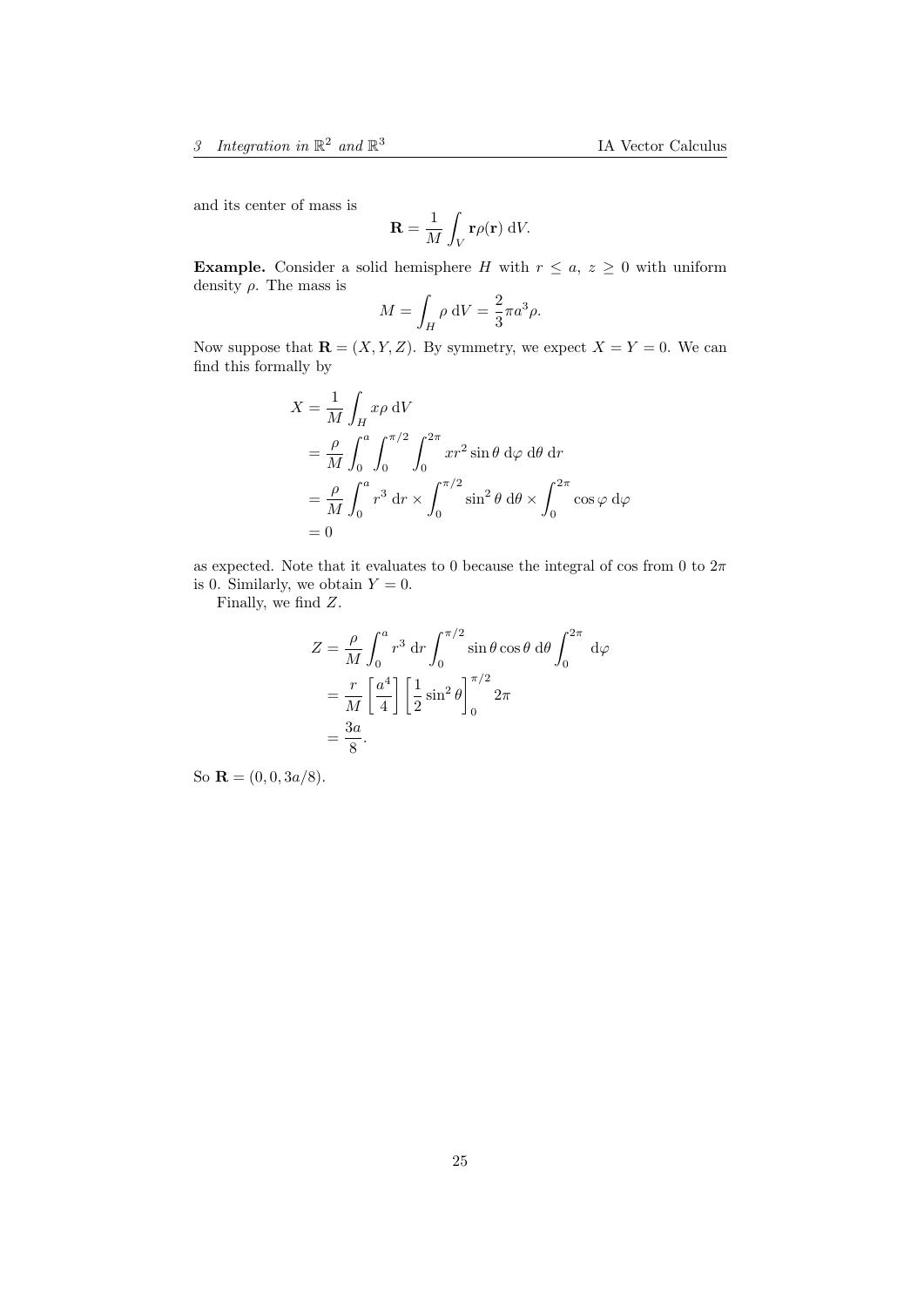## <span id="page-25-0"></span>4 Surfaces and surface integrals

### <span id="page-25-1"></span>4.1 Surfaces and Normal

So far, we have learnt how to do calculus with regions of the plane or space. What we would like to do now is to study surfaces in  $\mathbb{R}^3$ . The first thing to figure out is how to specify surfaces. One way to specify a surface is to use an equation. We let f be a smooth function on  $\mathbb{R}^3$ , and c be a constant. Then  $f(\mathbf{r}) = c$  defines a smooth surface (e.g.  $x^2 + y^2 + z^2 = 1$  denotes the unit sphere).

Now consider any curve  $r(u)$  on S. Then by the chain rule, if we differentiate  $f(\mathbf{r}) = c$  with respect to u, we obtain

$$
\frac{\mathrm{d}}{\mathrm{d}u}[f(\mathbf{r}(u))] = \nabla f \cdot \frac{\mathrm{d}\mathbf{r}}{\mathrm{d}u} = 0.
$$

This means that  $\nabla f$  is always perpendicular to  $\frac{d\mathbf{r}}{du}$ . Since  $\frac{d\mathbf{r}}{du}$  is the tangent to the curve,  $\nabla f$  is perpendicular to the tangent. Since this is true for any curve  $\mathbf{r}(u)$ ,  $\nabla f$  is perpendicular to any tangent of the surface. Therefore

**Proposition.**  $\nabla f$  is the normal to the surface  $f(\mathbf{r}) = c$ .

#### Example.

- (i) Take the sphere  $f(\mathbf{r}) = x^2 + y^2 + z^2 = c$  for  $c > 0$ . Then  $\nabla f = 2(x, y, z) =$ 2r, which is clearly normal to the sphere.
- (ii) Take  $f(\mathbf{r}) = x^2 + y^2 z^2 = c$ , which is a hyperboloid. Then  $\nabla f =$  $2(x, y, -z)$ .

In the special case where  $c = 0$ , we have a double cone, with a singular apex 0. Here  $\nabla f = 0$ , and we cannot find a meaningful direction of normal.

**Definition** (Boundary). A surface S can be defined to have a *boundary*  $\partial S$ consisting of a piecewise smooth curve. If we define  $S$  as in the above examples but with the additional restriction  $z \geq 0$ , then  $\partial S$  is the circle  $x^2 + y^2 = c$ ,  $z = 0$ .

A surface is bounded if it can be contained in a solid sphere, unbounded otherwise. A bounded surface with no boundary is called closed (e.g. sphere).

#### Example.



The boundary of a hemisphere is a circle (drawn in red).

Definition (Orientable surface). At each point, there is a unit normal n that's unique up to a sign.

If we can find a consistent choice of  $n$  that varies smoothly across  $S$ , then we say  $S$  is *orientable*, and the choice of sign of **n** is called the *orientation* of the surface.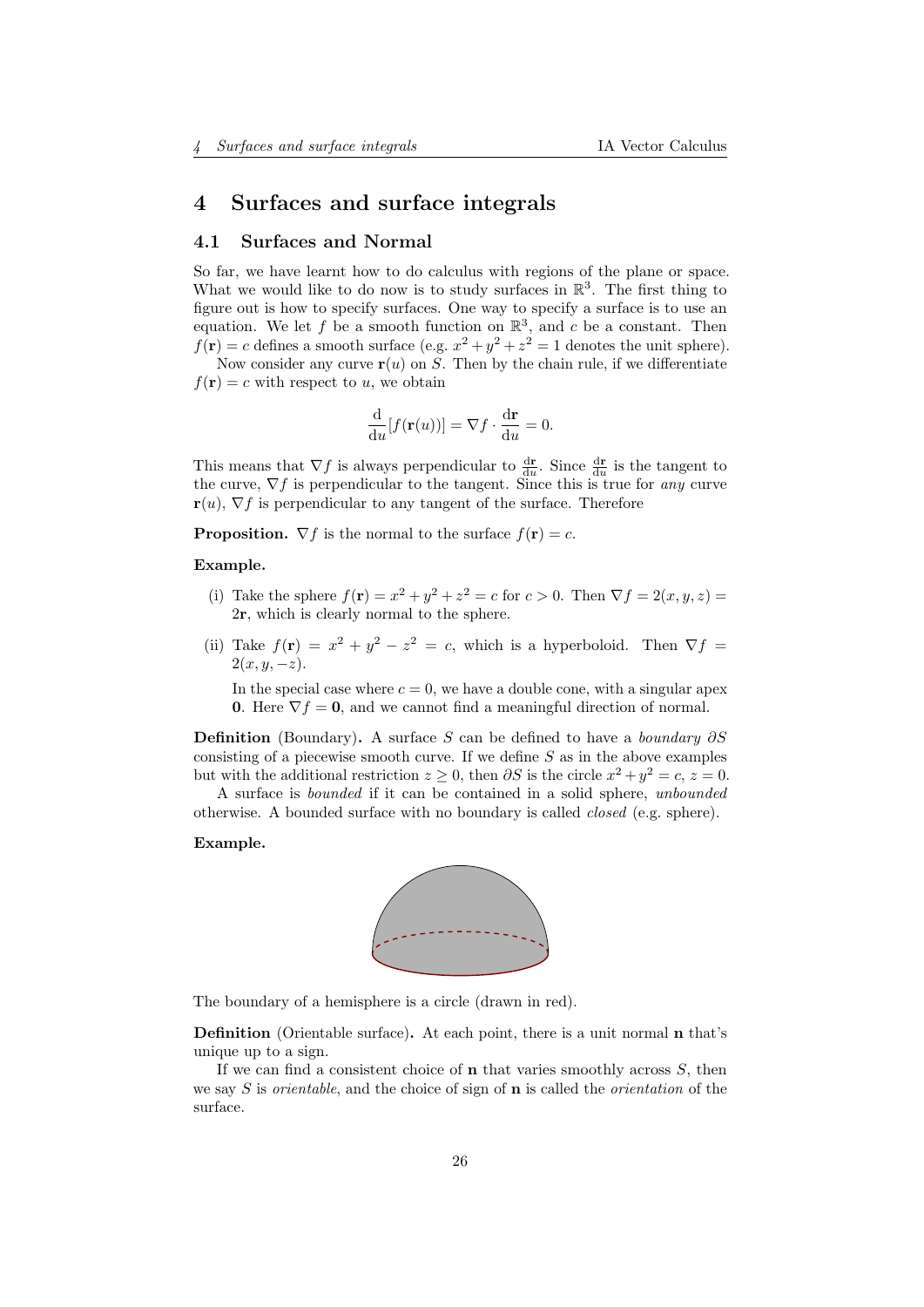Most surfaces we encounter are orientable. For example, for a sphere, we can declare that the normal should always point outwards. A notable example of a non-orientable surface is the Möbius strip (or Klein bottle).

For simple cases, we can describe the orientation as "inward" and "outward".

### <span id="page-26-0"></span>4.2 Parametrized surfaces and area

However, specifying a surface by an equation  $f(\mathbf{r}) = c$  is often not too helpful. What we would like is to put some coordinate system onto the surface, so that we can label each point by a pair of numbers  $(u, v)$ , just like how we label points in the x, y-plane by  $(x, y)$ . We write  $\mathbf{r}(u, v)$  for the point labelled by  $(u, v)$ .

**Example.** Let S be part of a sphere of radius a with  $0 \le \theta \le \alpha$ .



We can then label the points on the spheres by the angles  $\theta$ ,  $\varphi$ , with

 $\mathbf{r}(\theta, \varphi) = (a \cos \varphi \sin \theta, a \sin \theta \sin \varphi, a \cos \theta) = a\mathbf{e}_r.$ 

We restrict the values of  $\theta, \varphi$  by  $0 \le \theta \le \alpha, 0 \le \varphi \le 2\pi$ , so that each point is only covered once.

Note that to specify a surface, in addition to the function  $\mathbf{r}$ , we also have to specify what values of  $(u, v)$  we are allowed to take. This corresponds to a region  $D$  of allowed values of  $u$  and  $v$ . When we do integrals with these surfaces, these will become the bounds of integration.

When we have such a parametrization  $r$ , we would want to make sure this indeed gives us a two-dimensional surface. For example, the following two parametrizations would both be bad:

$$
\mathbf{r}(u,v) = u, \quad \mathbf{r}(u,v) = u + v.
$$

The idea is that **r** has to depend on both u and v, and in "different ways". More precisely, when we vary the coordinates  $(u, v)$ , the point **r** will change accordingly. By the chain rule, this is given by

$$
\delta \mathbf{r} = \frac{\partial \mathbf{r}}{\partial u} \delta u + \frac{\partial \mathbf{r}}{\partial v} \delta v + o(\delta u, \delta v).
$$

Then  $\frac{\partial \mathbf{r}}{\partial u}$  and  $\frac{\partial \mathbf{r}}{\partial v}$  are tangent vectors to curves on S with v and u constant respectively. What we want is for them to point in different directions.

Definition (Regular parametrization). A parametrization is regular if for all  $u, v,$ 

$$
\frac{\partial \mathbf{r}}{\partial u} \times \frac{\partial \mathbf{r}}{\partial v} \neq \mathbf{0},
$$

i.e. there are always two independent tangent directions.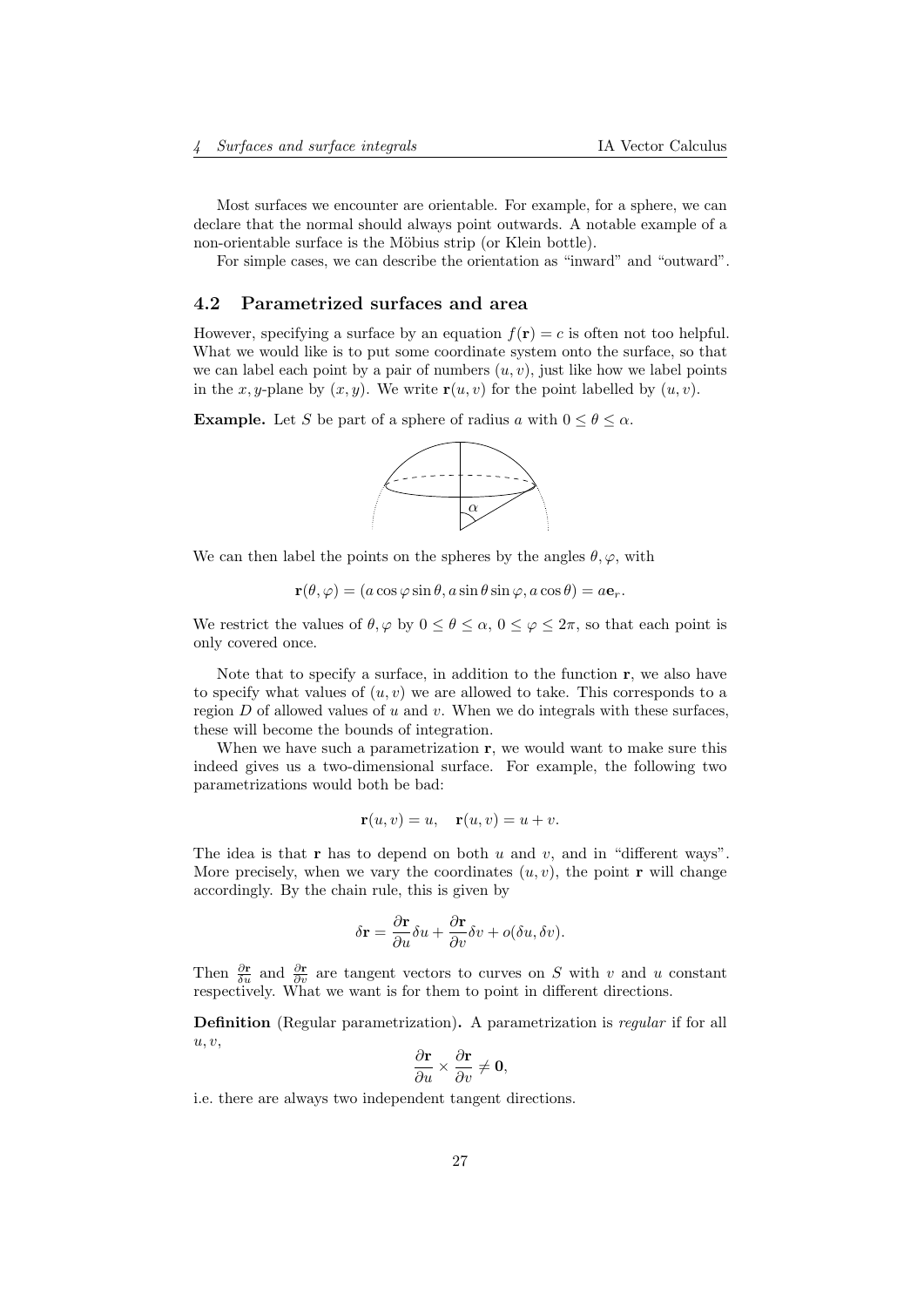The parametrizations we use will all be regular.

Given a surface, how could we, say, find its area? We can use our parametrization. Suppose points on the surface are given by  $\mathbf{r}(u, v)$  for  $(u, v) \in D$ . If we want to find the area of  $D$  itself, we would simply integrate

$$
\int_D \, \mathrm{d} u \, \mathrm{d} v.
$$

However, we are just using u and v as arbitrary labels for points in the surface, and one unit of area in D does not correspond to one unit of area in S. Instead, suppose we produce a small rectangle in D by changing u and v by small  $\delta u, \delta v$ . In D, this corresponds to a rectangle with vertices  $(u, v), (u + \delta u, v), (u, v + \delta u, \delta u, \delta u)$  $\delta v$ ,  $(u + \delta u, v + \delta v)$ , and spans an area  $\delta u \delta v$ . In the surface S, these small changes  $\delta u, \delta v$  correspond to changes  $\frac{\partial \mathbf{r}}{\partial u} \delta u$  and  $\frac{\partial \mathbf{r}}{\partial v} \delta v$ , and these span a *vector* area of

$$
\delta \mathbf{S} = \frac{\partial \mathbf{r}}{\partial u} \times \frac{\partial \mathbf{r}}{\partial v} \delta u \delta v = \mathbf{n} \delta S.
$$

Note that the order of  $u, v$  gives the choice of the sign of the unit normal.

The actual area is then given by

$$
\delta S = \left| \frac{\partial \mathbf{r}}{\partial u} \times \frac{\partial \mathbf{r}}{\partial v} \right| \, \delta u \, \delta v.
$$

Making these into differentials instead of deltas, we have

Proposition. The vector area element is

$$
d\mathbf{S} = \frac{\partial \mathbf{r}}{\partial u} \times \frac{\partial \mathbf{r}}{\partial v} du dv.
$$

The scalar area element is

$$
dS = \left| \frac{\partial \mathbf{r}}{\partial u} \times \frac{\partial \mathbf{r}}{\partial v} \right| du dv.
$$

By summing and taking limits, the area of  $S$  is

$$
\int_{S} dS = \int_{D} \left| \frac{\partial \mathbf{r}}{\partial u} \times \frac{\partial \mathbf{r}}{\partial v} \right| du dv.
$$

**Example.** Consider again the part of the sphere of radius a with  $0 \le \theta \le \alpha$ .



Then we have

$$
\mathbf{r}(\theta,\varphi) = (a\cos\varphi\sin\theta, a\sin\theta\sin\varphi, a\cos\theta) = a\mathbf{e}_r.
$$

So we find

$$
\frac{\partial \mathbf{r}}{\partial \theta} = a \mathbf{e}_{\theta}.
$$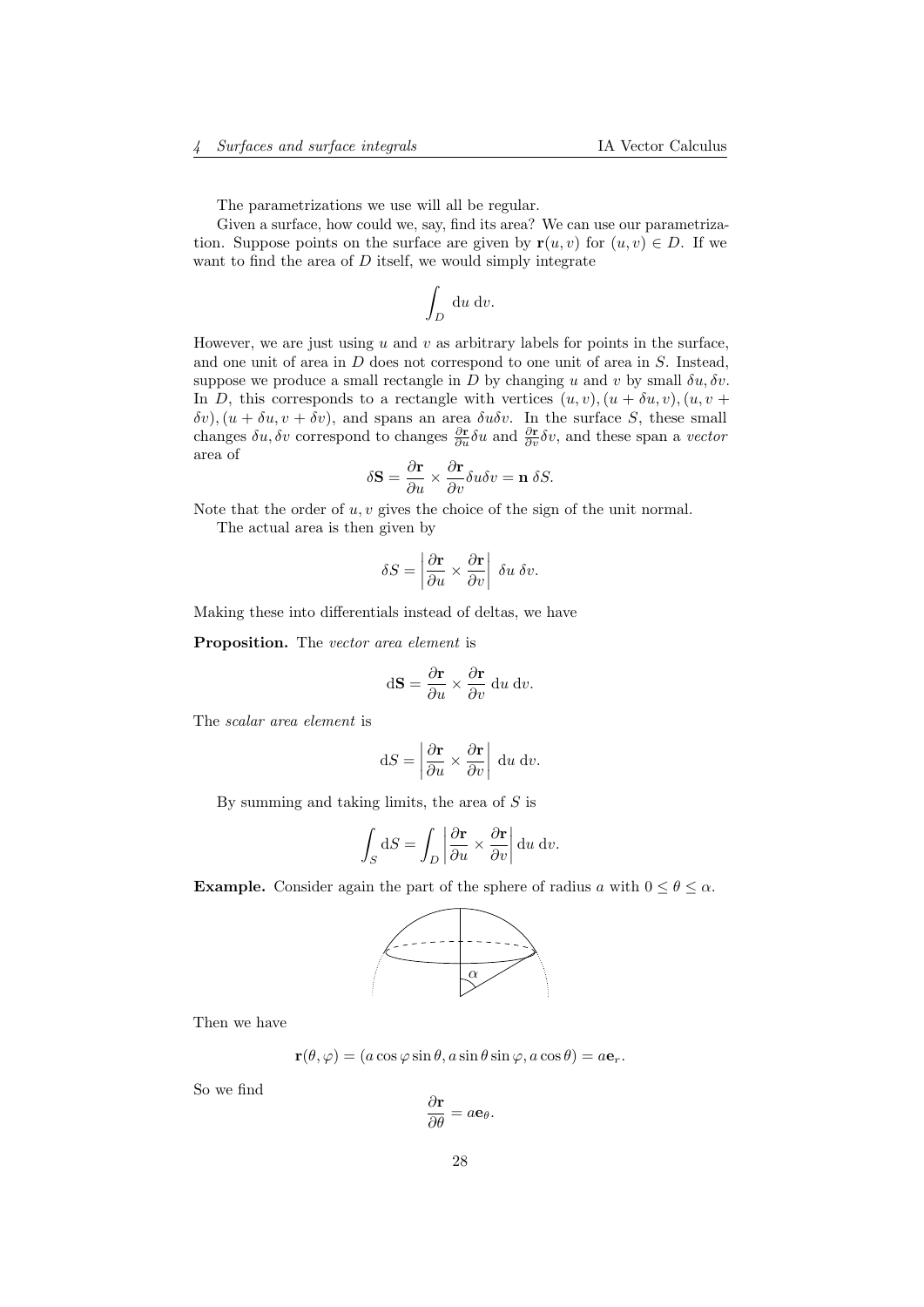Similarly, we have

$$
\frac{\partial \mathbf{r}}{\partial \varphi} = a \sin \theta \mathbf{e}_{\varphi}.
$$

Then

$$
\frac{\partial \mathbf{r}}{\partial \theta} \times \frac{\partial \mathbf{r}}{\partial \varphi} = a^2 \sin \theta \,\mathbf{e}_r.
$$

So

$$
dS = a^2 \sin \theta \, d\theta \, d\varphi.
$$

Our bounds are  $0 \leq \theta \leq \alpha$ ,  $0 \leq \varphi \leq 2\pi$ .

Then the area is

$$
\int_0^{2\pi} \int_0^{\alpha} a^2 \sin \theta \, d\theta \, d\varphi = 2\pi a^2 (1 - \cos \alpha).
$$

### <span id="page-28-0"></span>4.3 Surface integral of vector fields

Just computing the area of a surface would be boring. Suppose we have a surface S parametrized by  $r(u, v)$ , where  $(u, v)$  takes values in D. We would like to ask how much "stuff" is passing through S, where the flow of stuff is given by a vector field  $\mathbf{F}(\mathbf{r})$ .

We might attempt to use the integral

$$
\int_D |\mathbf{F}| \, \mathrm{d}S.
$$

However, this doesn't work. For example, if all the flow is tangential to the surface, then nothing is really passing through the surface, but  $|F|$  is non-zero, so we get a non-zero integral. Instead, what we should do is to consider the component of  **that is** *normal* **to the surface**  $S$ **, i.e. parallel to its normal.** 

**Definition** (Surface integral). The *surface integral* or  $flux$  of a vector field  $\mathbf{F}(\mathbf{r})$ over  $S$  is defined by

$$
\int_{S} \mathbf{F}(\mathbf{r}) \cdot d\mathbf{S} = \int_{S} \mathbf{F}(\mathbf{r}) \cdot \mathbf{n} dS = \int_{D} \mathbf{F}(\mathbf{r}(u, v)) \cdot \left( \frac{\partial \mathbf{r}}{\partial u} \times \frac{\partial \mathbf{r}}{\partial v} \right) du dv.
$$

Intuitively, this is the total amount of  $\bf{F}$  passing through S. For example, if F is the electric field, the flux is the amount of electric field passing through a surface.

For a given orientation, the integral  $\int \mathbf{F} \cdot d\mathbf{S}$  is independent of the parametrization. Changing orientation is equivalent to changing the sign of n, which is in turn equivalent to changing the order of u and v in the definition of  $S$ , which is also equivalent to changing the sign of the flux integral.

**Example.** Consider a sphere of radius a,  $\mathbf{r}(\theta, \varphi)$ . Then

$$
\frac{\partial \mathbf{r}}{\partial \theta} = a\mathbf{e}_{\theta}, \quad \frac{\partial \mathbf{r}}{\partial \varphi} = a\sin\theta \mathbf{e}_{\varphi}.
$$

The vector area element is

$$
d\mathbf{S} = a^2 \sin \theta \mathbf{e}_r d\theta d\varphi,
$$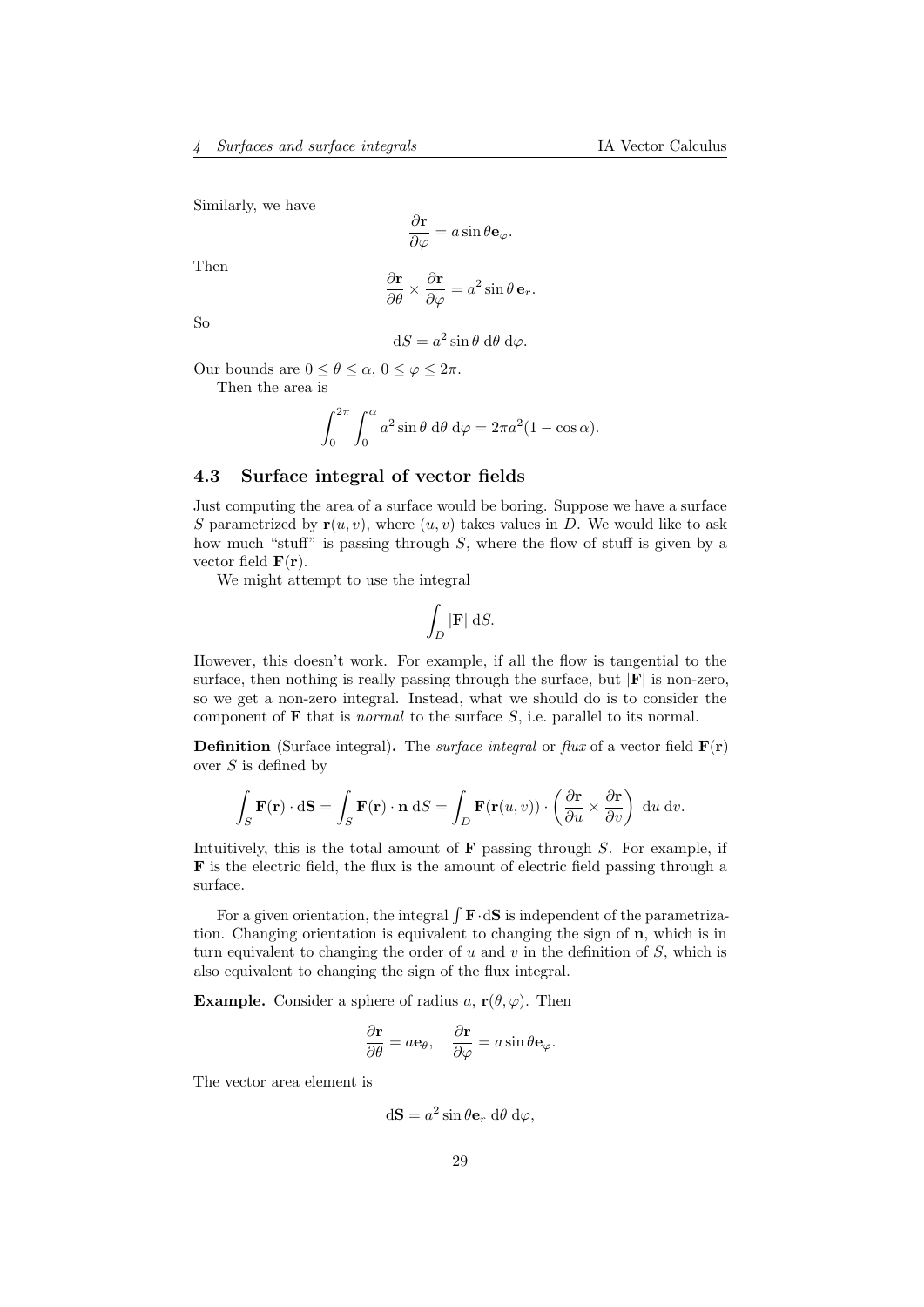taking the outward normal  $\mathbf{n} = \mathbf{e}_r = \mathbf{r}/a$ .

Suppose we want to calculate the fluid flux through the surface. The velocity field  $\mathbf{u}(\mathbf{r})$  of a fluid gives the motion of a small volume of fluid **r**. Assume that u depends smoothly on r (and t). For any small area  $\delta S$ , on a surface S, the volume of fluid crossing it in time  $\delta t$  is  $\mathbf{u} \cdot \delta \mathbf{S} \delta t$ .



So the amount of flow of **u** over at time  $\delta t$  through  $S$  is

$$
\delta t \int_S \mathbf{u} \cdot d\mathbf{S}.
$$

So  $\int_S \mathbf{u} \cdot d\mathbf{S}$  is the *rate* of volume crossing S.

 $S_S$  and  $S$  is the *rate* of volume erossing  $S$ .<br>For example, let  $\mathbf{u} = (-x, 0, z)$  and S be the section of a sphere of radius a with  $0 \leq \varphi \leq 2\pi$  and  $0 \leq \theta \leq \alpha$ . Then

$$
d\mathbf{S} = a^2 \sin \theta \mathbf{n} d\varphi d\theta,
$$

with

$$
\mathbf{n} = \frac{\mathbf{r}}{a} = \frac{1}{a}(x, y, z).
$$

So

$$
\mathbf{n} \cdot \mathbf{u} = \frac{1}{a}(-x^2 + z^2) = a(-\sin^2\theta\cos^2\varphi + \cos^2\theta).
$$

Therefore

$$
\int_{S} \mathbf{u} \cdot d\mathbf{S} = \int_{0}^{\alpha} \int_{0}^{2\pi} a^{3} \sin \theta [(\cos^{2} \theta - 1) \cos^{2} \varphi + \cos^{2} \theta] d\varphi d\theta
$$
  
= 
$$
\int_{0}^{\alpha} a^{3} \sin \theta [\pi (\cos^{2} \theta - 1) + 2\pi \cos^{2} \theta] d\theta
$$
  
= 
$$
\int_{0}^{\alpha} a^{3} \pi (3 \cos^{3} \theta - 1) \sin \theta d\theta
$$
  
= 
$$
\pi a^{3} [\cos \theta - \cos^{3} \theta]_{0}^{\alpha}
$$
  
= 
$$
\pi a^{3} \cos \alpha \sin^{2} \alpha.
$$

What happens when we change parametrization? Let  $\mathbf{r}(u, v)$  and  $\mathbf{r}(\tilde{u}, \tilde{v})$  be two regular parametrizations for the surface. By the chain rule,

$$
\frac{\partial \mathbf{r}}{\partial u} = \frac{\partial \mathbf{r}}{\partial \tilde{u}} \frac{\partial \tilde{u}}{\partial u} + \frac{\partial \mathbf{r}}{\partial \tilde{v}} \frac{\partial \tilde{v}}{\partial u}
$$

$$
\frac{\partial \mathbf{r}}{\partial v} = \frac{\partial \mathbf{r}}{\partial \tilde{u}} \frac{\partial \tilde{u}}{\partial v} + \frac{\partial \mathbf{r}}{\partial \tilde{v}} \frac{\partial \tilde{v}}{\partial v}
$$

$$
\frac{\partial \mathbf{r}}{\partial u} \times \frac{\partial \mathbf{r}}{\partial v} = \frac{\partial (\tilde{u}, \tilde{v})}{\partial (u, v)} \frac{\partial \mathbf{r}}{\partial \tilde{u}} \times \frac{\partial \mathbf{r}}{\partial \tilde{v}}
$$

So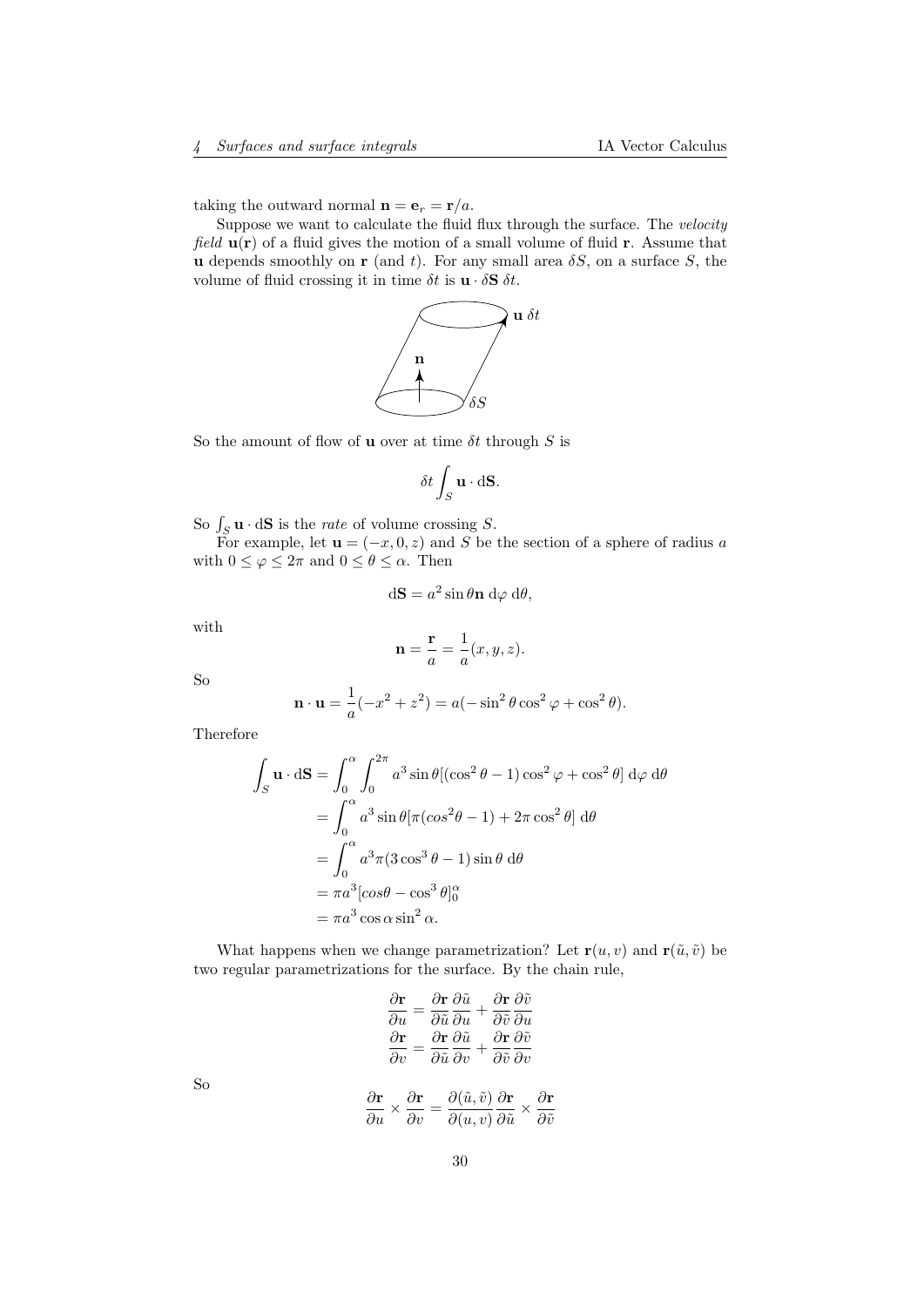where  $\frac{\partial(\tilde{u},\tilde{v})}{\partial(u,v)}$  is the Jacobian. Since

$$
d\tilde{u} d\tilde{v} = \frac{\partial(\tilde{u}, \tilde{v})}{\partial(u, v)} du dv,
$$

We recover the formula

$$
dS = \left| \frac{\partial \mathbf{r}}{\partial u} \times \frac{\partial \mathbf{r}}{\partial v} \right| du dv = \left| \frac{\partial \mathbf{r}}{\partial \tilde{u}} \times \frac{\partial \mathbf{r}}{\partial \tilde{v}} \right| d\tilde{u} d\tilde{v}.
$$

Similarly, we have

$$
d\mathbf{S} = \frac{\partial \mathbf{r}}{\partial u} \times \frac{\partial \mathbf{r}}{\partial v} du dv = \frac{\partial \mathbf{r}}{\partial \tilde{u}} \times \frac{\partial \mathbf{r}}{\partial \tilde{v}} d\tilde{u} d\tilde{v}.
$$

provided  $(u, v)$  and  $(\tilde{u}, \tilde{v})$  have the same orientation.

# <span id="page-30-0"></span>4.4 Change of variables in  $\mathbb{R}^2$  and  $\mathbb{R}^3$  revisited

In this section, we derive our change of variable formulae in a slightly different way.

## Change of variable formula in  $\mathbb{R}^2$

We first derive the 2D change of variable formula from the 3D surface integral formula.

Consider a subset S of the plane  $\mathbb{R}^2$  parametrized by  $\mathbf{r}(x(u, v), y(u, v))$ . We can embed it to  $\mathbb{R}^3$  as  $\mathbf{r}(x(u, v), y(u, v), 0)$ . Then

$$
\frac{\partial \mathbf{r}}{\partial u} \times \frac{\partial \mathbf{r}}{\partial v} = (0, 0, J),
$$

with *J* being the Jacobian. Therefore

$$
\int_{S} f(\mathbf{r}) dS = \int_{D} f(\mathbf{r}(u, v)) \left| \frac{\partial \mathbf{r}}{\partial u} \times \frac{\partial \mathbf{r}}{\partial v} \right| du dv = \int_{D} f(\mathbf{r}(u, v)) |J| du dv,
$$

and we recover the formula for changing variables in  $\mathbb{R}^2$ .

## Change of variable formula in  $\mathbb{R}^3$

In  $\mathbb{R}^3$ , suppose we have a volume parametrised by  $\mathbf{r}(u, v, w)$ . Then

$$
\delta \mathbf{r} = \frac{\partial \mathbf{r}}{\partial u} \delta u + \frac{\partial \mathbf{r}}{\partial v} \delta v + \frac{\partial \mathbf{r}}{\partial w} \delta w + o(\delta u, \delta v, \delta w).
$$

Then the cuboid  $\delta u, \delta v, \delta w$  in  $u, v, w$  space is mapped to a parallelopiped of volume

$$
\delta V = \left| \frac{\partial \mathbf{r}}{\partial u} \delta u \cdot \left( \frac{\partial \mathbf{r}}{\partial v} \delta v \times \frac{\partial \mathbf{r}}{\partial w} \delta w \right) \right| = |J| \delta u \, \delta v \, \delta w.
$$

So  $dV = |J| du dv dw$ .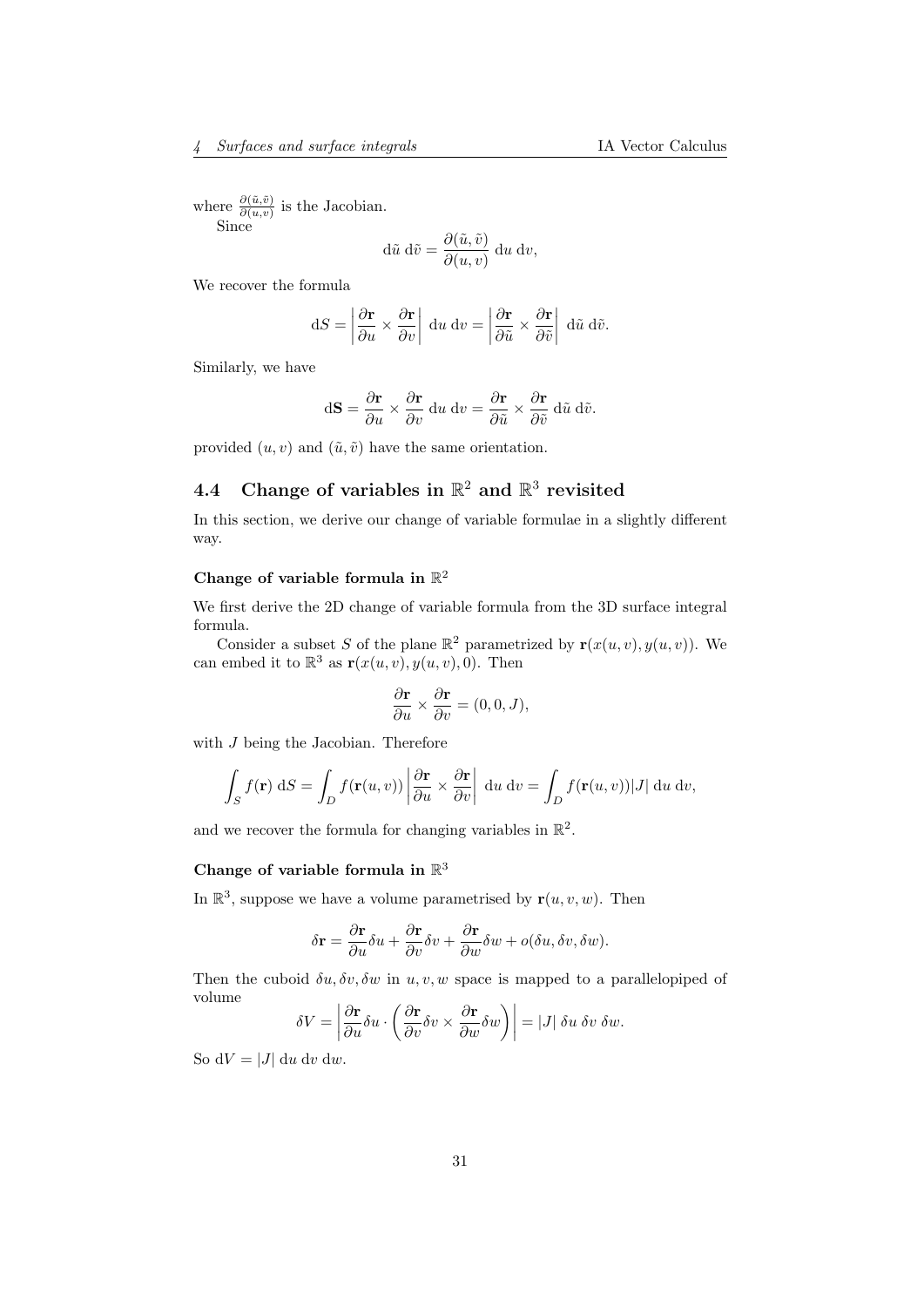# <span id="page-31-0"></span>5 Geometry of curves and surfaces

Let **r**(*s*) be a curve parametrized by arclength *s*. Since **t**(*s*) =  $\frac{d\mathbf{r}}{ds}$  is a unit vector,  $\mathbf{t} \cdot \mathbf{t} = 1$ . Differentiating yields  $\mathbf{t} \cdot \mathbf{t}' = 0$ . So  $\mathbf{t}'$  is a normal to the curve if  $\mathbf{t}' \neq 0$ . We define the following:

**Definition** (Principal normal and curvature). Write  $t' = \kappa n$ , where **n** is a unit vector and  $\kappa > 0$ . Then  $\mathbf{n}(s)$  is called the *principal normal* and  $\kappa(s)$  is called the curvature.

Note that we *must* be differentiating against s, not any other parametrization! If the curve is given in another parametrization, we can either change the parametrization or use the chain rule.

We take a curve that can Taylor expanded around  $s = 0$ . Then

$$
\mathbf{r}(s) = \mathbf{r}(0) + s\mathbf{r}'(0) + \frac{1}{2}s^{2}\mathbf{r}''(0) + O(s^{3}).
$$

We know that  $\mathbf{r}' = \mathbf{t}$  and  $\mathbf{r}'' = \mathbf{t}'$ . So we have

$$
\mathbf{r}(s) = \mathbf{r}(0) + s\mathbf{t}(0) + \frac{1}{2}\kappa(0)s^{2}\mathbf{n} + O(s^{3}).
$$

How can we interpret  $\kappa$  as the curvature? Suppose we want to approximate the curve near  $r(0)$  by a circle. We would expect a more "curved" curve would be approximated by a circle of smaller radius. So  $\kappa$  should be inversely proportional to the radius of the circle. In fact, we will show that  $\kappa = 1/a$ , where a is the radius of the best-fit circle.

Consider the vector equation for a circle passing through  $r(0)$  with radius a in the plane defined by t and n.



Then the equation of the circle is

$$
\mathbf{r} = \mathbf{r}(0) + a(1 - \cos \theta)\mathbf{n} + a\sin \theta \mathbf{t}.
$$

We can expand this to obtain

$$
\mathbf{r} = \mathbf{r}(0) + a\theta \mathbf{t} + \frac{1}{2}\theta^2 a \mathbf{n} + o(\theta^3).
$$

Since the arclength  $s = a\theta$ , we obtain

$$
\mathbf{r} = \mathbf{r}(0) + s\mathbf{t} + \frac{1}{2} \frac{1}{a} s^2 \mathbf{n} + O(s^3).
$$

As promised,  $\kappa = 1/a$ , for a the radius of the circle of best fit.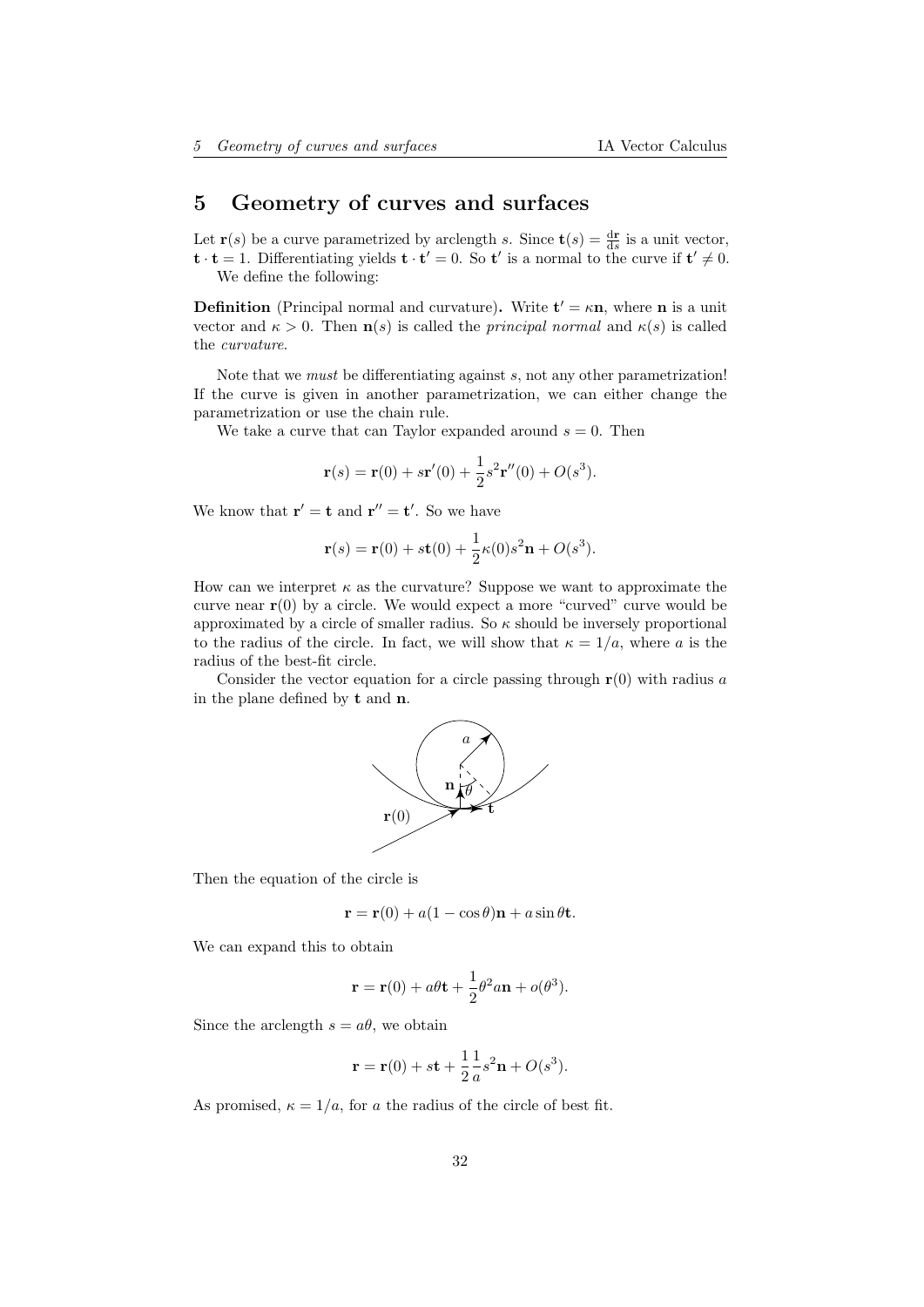Definition (Radius of curvature). The radius of curvature of a curve at a point  $\mathbf{r}(s)$  is  $1/\kappa(s)$ .

Since we are in 3D, given  $\mathbf{t}(s)$  and  $\mathbf{n}(s)$ , there is another normal to the curve. We can add a third normal to generate an orthonormal basis.

**Definition** (Binormal). The *binormal* of a curve is  $\mathbf{b} = \mathbf{t} \times \mathbf{n}$ .

We can define the torsion similar to the curvature, but with the binormal instead of the tangent.[1](#page-32-0)

**Definition** (Torsion). Let  $\mathbf{b}' = -\tau \mathbf{n}$ . Then  $\tau$  is the torsion.

Note that this makes sense, since  $\mathbf{b}'$  is both perpendicular to  $\mathbf{t}$  and  $\mathbf{b}$ , and hence must be in the same direction as **n**.  $(b' = t' \times n + t \times n' = t \times n'$ , so b' is perpendicular to **t**; and  $\mathbf{b} \cdot \mathbf{b} = 1 \Rightarrow \mathbf{b} \cdot \mathbf{b}' = 0$ . So **b**' is perpendicular to **b**).

The geometry of the curve is encoded in how this basis  $(\mathbf{t}, \mathbf{n}, \mathbf{b})$  changes along it. This can be specified by two scalar functions of arc length — the curvature  $\kappa(s)$  and the torsion  $\tau(s)$  (which determines what the curve looks like to third order in its Taylor expansions and how the curve lifts out of the  $t, r$  plane).

#### Surfaces and intrinsic geometry\*

We can study the geometry of surfaces through curves which lie on them. At a given point  $P$  at a surface  $S$  with normal **n**, consider a plane containing **n**. The intersection of the plane with the surface yields a curve on the surface through P. This curve has a curvature  $\kappa$  at P.

If we choose different planes containing n, we end up with different curves of different curvature. Then we define the following:

**Definition** (Principal curvature). The *principal curvatures* of a surface at  $P$  are the minimum and maximum possible curvature of a curve through  $P$ , denoted  $\kappa_{\min}$  and  $\kappa_{\max}$  respectively.

Definition (Gaussian curvature). The *Gaussian curvature* of a surface at a point P is  $K = \kappa_{\min} \kappa_{\max}$ .

**Theorem** (Theorema Egregium).  $K$  is *intrinsic* to the surface  $S$ . It can be expressed in terms of lengths, angles etc. which are measured entirely on the surface. So  $K$  can be defined on an arbitrary surface without embedding it on a higher dimension surface.

The is the start of *intrinsic geometry*: if we embed a surface in Euclidean space, we can determine lengths, angles etc on it. But we don't have to do so  $$ we can "live in " the surface and do geometry in it without an embedding.

For example, we can consider a geodesic triangle  $D$  on a surface  $S$ . It consists of three geodesics: shortest curves between two points.

Let  $\theta_i$  be the interior angles of the triangle (defined by using scalar products of tangent vectors). Then

<span id="page-32-0"></span><sup>1</sup>This was not taught in lectures, but there is a question on the example sheet about the torsion, so I might as well include it here.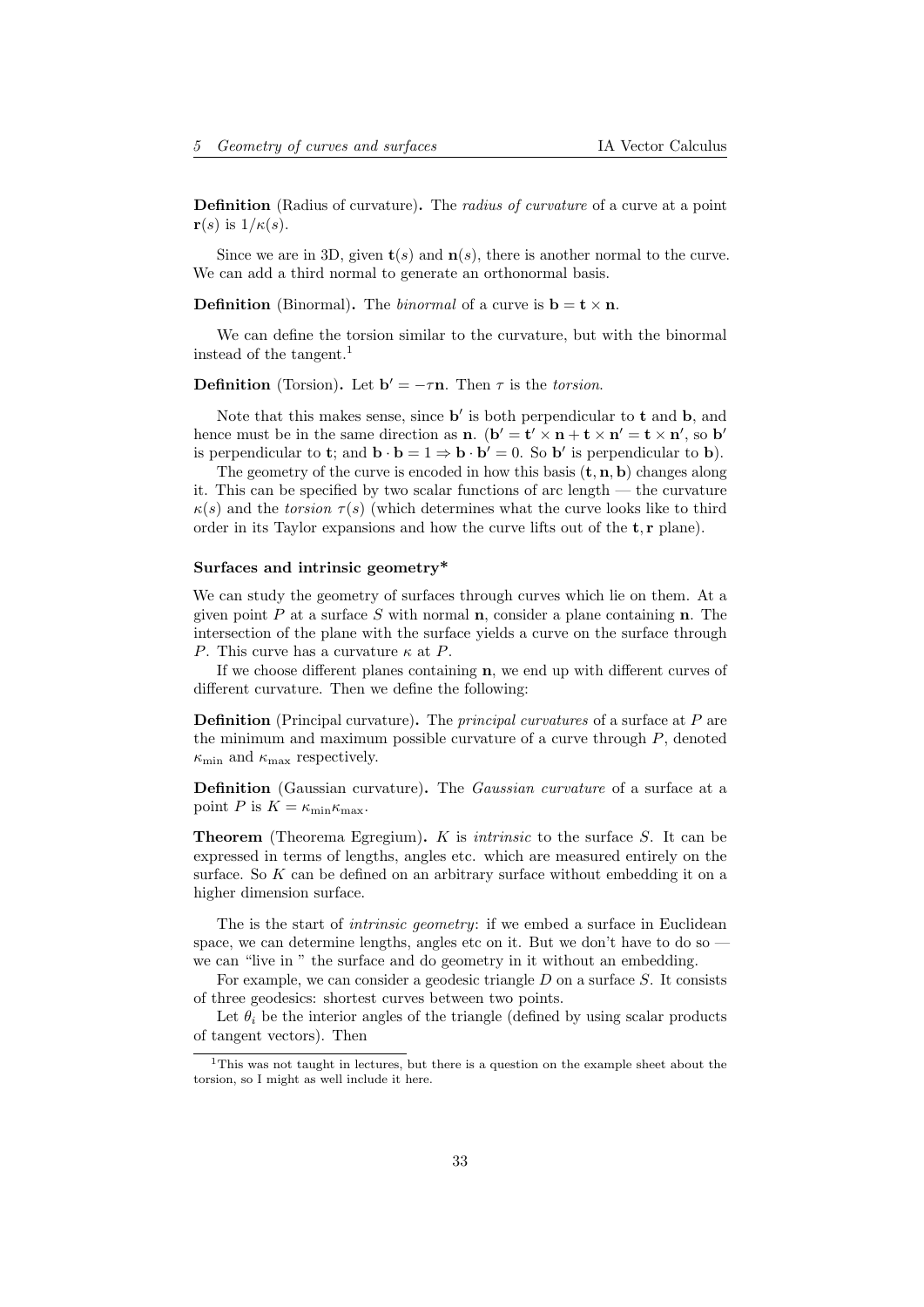Theorem (Gauss-Bonnet theorem).

$$
\theta_1 + \theta_2 + \theta_3 = \pi + \int_D K \, dA,
$$

integrating over the area of the triangle.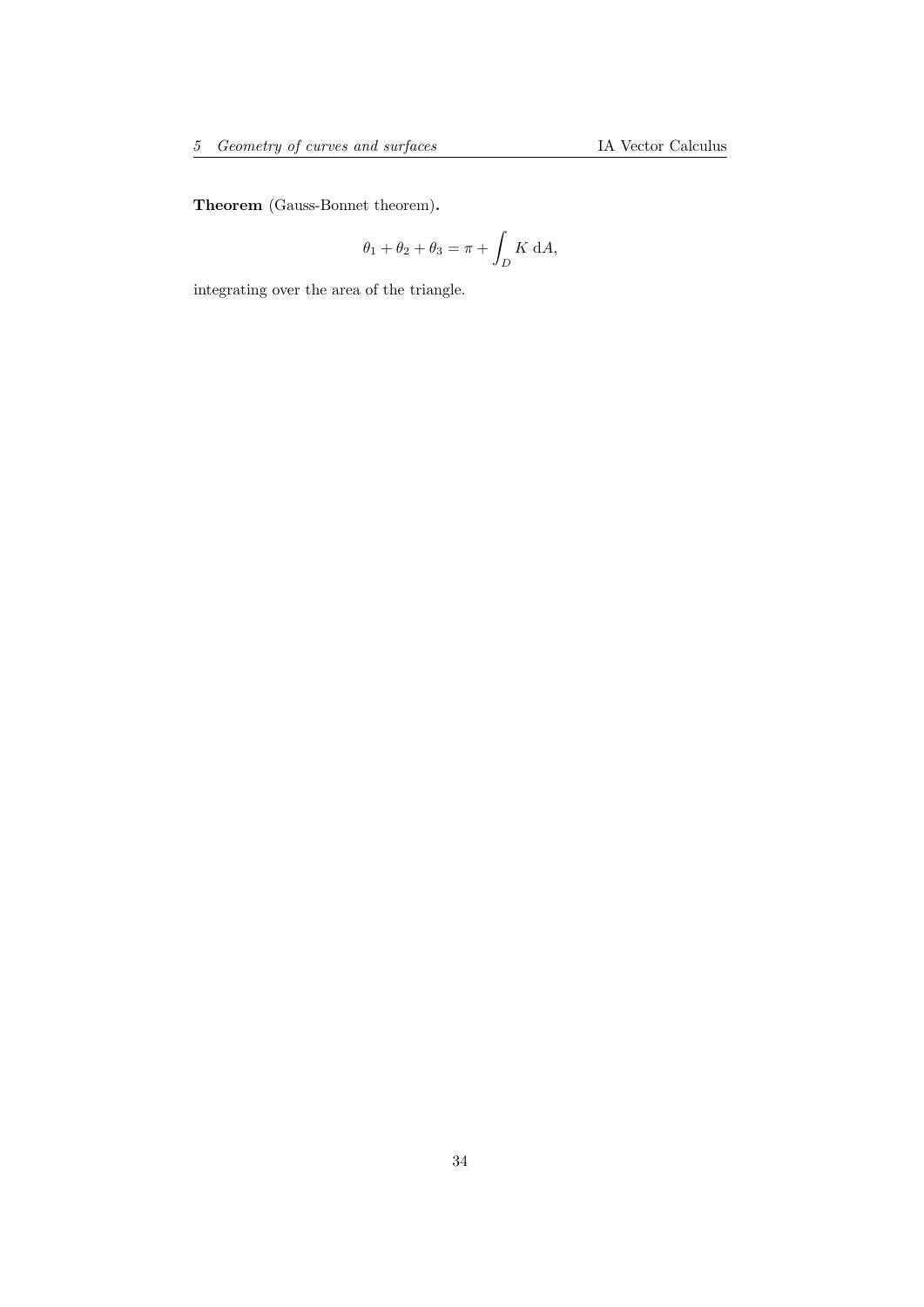# <span id="page-34-0"></span>6 Div, Grad, Curl and ∇

## <span id="page-34-1"></span>6.1 Div, Grad, Curl and ∇

Recalled that  $\nabla f$  is given by  $(\nabla f)_i = \frac{\partial f}{\partial x_i}$ . We can regard this as obtained from the scalar field  $\ddot{f}$  by applying

$$
\nabla = \mathbf{e}_i \frac{\partial}{\partial x_i}
$$

for cartesian coordinates  $x_i$  and orthonormal basis  $e_i$ , where  $e_i$  are orthonormal and right-handed, i.e.  $\mathbf{e}_i \times \mathbf{e}_j = \varepsilon_{ijk} \mathbf{e}_k$  (it is left handed if  $\mathbf{e}_i \times \mathbf{e}_j = -\varepsilon_{ijk} \mathbf{e}_k$ ).

We can alternatively write this as

$$
\nabla = \left(\frac{\partial}{\partial x}, \frac{\partial}{\partial y}, \frac{\partial}{\partial z}\right).
$$

 $\nabla$  (*nabla* or *del*) is both an operator and a vector. We can apply it to a vector field  $\mathbf{F}(\mathbf{r}) = \mathbf{F}_i(\mathbf{r})\mathbf{e}_i$  using the scalar or vector product.

**Definition** (Divergence). The *divergence* or *div* of  $\bf{F}$  is

$$
\nabla \cdot \mathbf{F} = \frac{\partial F_i}{\partial x_i} = \frac{\partial F_1}{\partial x_1} + \frac{\partial F_2}{\partial x_2} + \frac{\partial F_3}{\partial x_3}.
$$

**Definition** (Curl). The *curl* of  $\bf{F}$  is

$$
\nabla \times \mathbf{F} = \varepsilon_{ijk} \frac{\partial F_k}{\partial x_j} \mathbf{e}_i = \begin{vmatrix} \mathbf{e}_1 & \mathbf{e}_2 & \mathbf{e}_3 \\ \frac{\partial}{\partial x} & \frac{\partial}{\partial y} & \frac{\partial}{\partial z} \\ F_x & F_y & F_z \end{vmatrix}
$$

**Example.** Let  $\mathbf{F} = (xe^z, y^2 \sin x, xyz)$ . Then

$$
\nabla \cdot \mathbf{F} = \frac{\partial}{\partial x} x e^z + \frac{\partial}{\partial y} y^2 \sin x + \frac{\partial}{\partial z} xyz = e^z + 2y \sin x + xy.
$$

and

$$
\nabla \times F = \hat{\mathbf{i}} \left[ \frac{\partial}{\partial y} (xyz) - \frac{\partial}{\partial z} (y^2 \sin x) \right]
$$

$$
+ \hat{\mathbf{j}} \left[ \frac{\partial}{\partial z} (xe^z) + \frac{\partial}{\partial x} (xyz) \right]
$$

$$
+ \hat{\mathbf{k}} \left[ \frac{\partial}{\partial x} (y^2 \sin x) - \frac{\partial}{\partial y} (xe^z) \right]
$$

$$
= (xz, xe^z - yz, y^2 \cos x).
$$

Note that  $\nabla$  is an operator, so ordering is important. For example,

$$
\mathbf{F} \cdot \nabla = F_i \frac{\partial}{\partial x_i}
$$

is a scalar differential operator, and

$$
\mathbf{F} \times \nabla = \mathbf{e}_k \varepsilon_{ijk} F_i \frac{\partial}{\partial x_j}
$$

is a vector differential operator.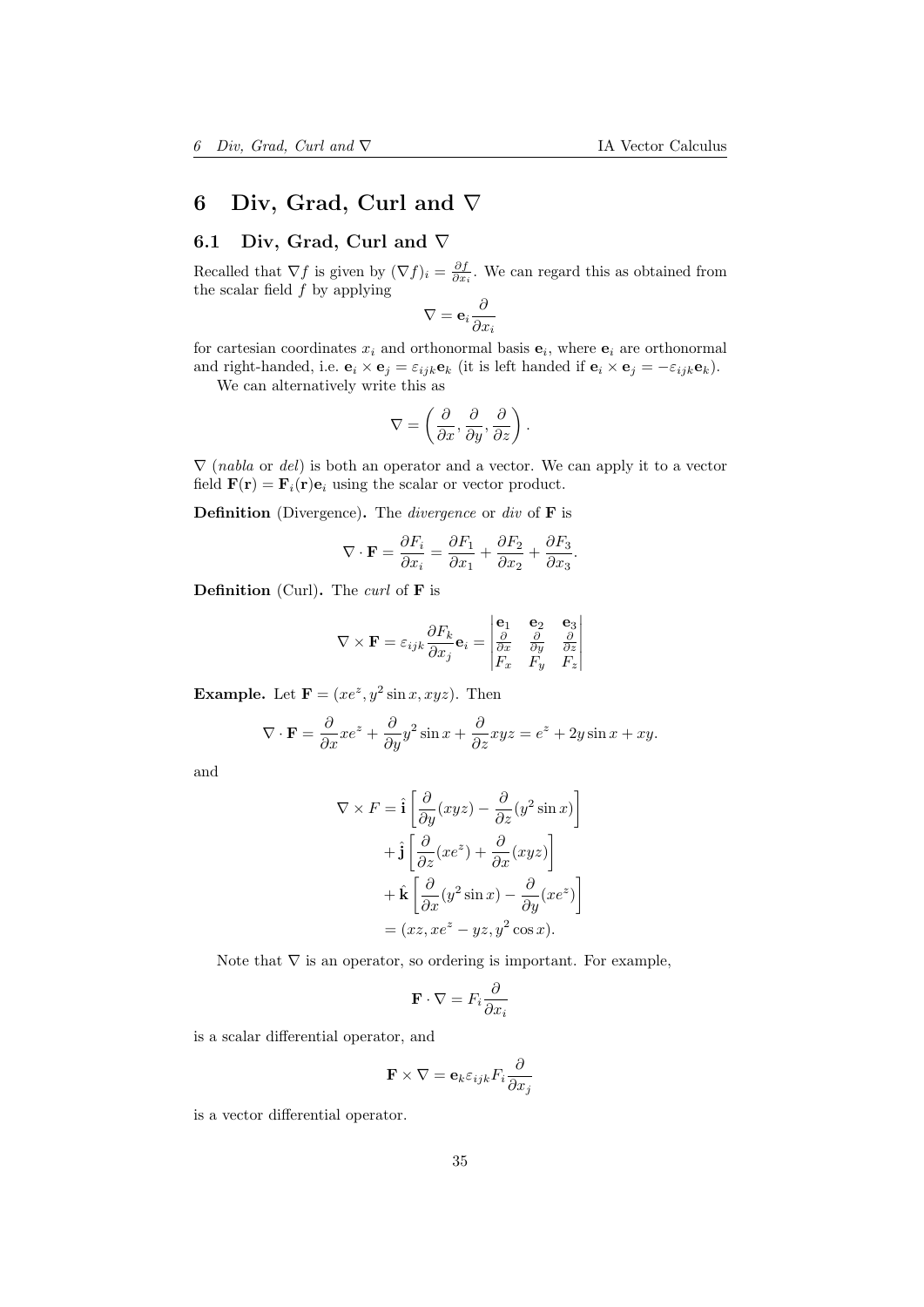**Proposition.** Let  $f, g$  be scalar functions, **F**, **G** be vector functions, and  $\mu, \lambda$ be constants. Then

$$
\nabla(\lambda f + \mu g) = \lambda \nabla f + \mu \nabla g
$$

$$
\nabla \cdot (\lambda \mathbf{F} + \mu \mathbf{G}) = \lambda \nabla \cdot \mathbf{F} + \mu \nabla \cdot \mathbf{G}
$$

$$
\nabla \times (\lambda \mathbf{F} + \mu \mathbf{G}) = \lambda \nabla \times \mathbf{F} + \mu \nabla \times \mathbf{G}.
$$

Note that Grad and Div can be analogously defined in any dimension  $n$ , but curl is specific to  $n = 3$  because it uses the vector product.

**Example.** Consider  $r^{\alpha}$  with  $r = |\mathbf{r}|$ . We know that  $\mathbf{r} = x_i \mathbf{e}_i$ . So  $r^2 = x_i x_i$ . Therefore ∂r

$$
2r\frac{\partial r}{\partial x_j} = 2x_j,
$$

or

$$
\frac{\partial r}{\partial x_i} = \frac{x_i}{r}.
$$

So

$$
\nabla r^{\alpha} = \mathbf{e}_i \frac{\partial}{\partial x_i} (r^{\alpha}) = \mathbf{e}_i \alpha r^{\alpha - 1} \frac{\partial r}{\partial x_i} = \alpha r^{\alpha - 2} \mathbf{r}.
$$

Also,

$$
\nabla \cdot \mathbf{r} = \frac{\partial x_i}{\partial x_i} = 3.
$$

and

$$
\nabla \times \mathbf{r} = \mathbf{e}_k \varepsilon_{ijk} \frac{\partial x_j}{\partial x_i} = 0.
$$

Proposition. We have the following Leibnitz properties:

$$
\nabla(fg) = (\nabla f)g + f(\nabla g)
$$
  
\n
$$
\nabla \cdot (f\mathbf{F}) = (\nabla f) \cdot \mathbf{F} + f(\nabla \cdot \mathbf{F})
$$
  
\n
$$
\nabla \times (f\mathbf{F}) = (\nabla f) \times \mathbf{F} + f(\nabla \times \mathbf{F})
$$
  
\n
$$
\nabla(\mathbf{F} \cdot \mathbf{G}) = \mathbf{F} \times (\nabla \times \mathbf{G}) + \mathbf{G} \times (\nabla \times \mathbf{F}) + (\mathbf{F} \cdot \nabla)\mathbf{G} + (\mathbf{G} \cdot \nabla)\mathbf{F}
$$
  
\n
$$
\nabla \times (\mathbf{F} \times \mathbf{G}) = \mathbf{F}(\nabla \cdot \mathbf{G}) - \mathbf{G}(\nabla \cdot \mathbf{F}) + (\mathbf{G} \cdot \nabla)\mathbf{F} - (\mathbf{F} \cdot \nabla)\mathbf{G}
$$
  
\n
$$
\nabla \cdot (\mathbf{F} \times \mathbf{G}) = (\nabla \times \mathbf{F}) \cdot \mathbf{G} - \mathbf{F} \cdot (\nabla \times \mathbf{G})
$$

which can be proven by brute-forcing with suffix notation and summation convention.

There is absolutely no point in memorizing these (at least the last three). They can be derived when needed via suffix notation.

Example.

$$
\nabla \cdot (r^{\alpha} \mathbf{r}) = (\nabla r^{\alpha}) \mathbf{r} + r^{\alpha} \nabla \cdot \mathbf{r}
$$
  
\n
$$
= (\alpha r^{\alpha - 2} \mathbf{r}) \cdot \mathbf{r} + r^{\alpha} (3)
$$
  
\n
$$
= (\alpha + 3) r^{\alpha}
$$
  
\n
$$
\nabla \times (r^{\alpha} \mathbf{r}) = (\nabla (r^{\alpha})) \times \mathbf{r} + r^{\alpha} (\nabla \times \mathbf{r})
$$
  
\n
$$
= \alpha r^{\alpha - 2} \mathbf{r} \times \mathbf{r}
$$
  
\n
$$
= 0
$$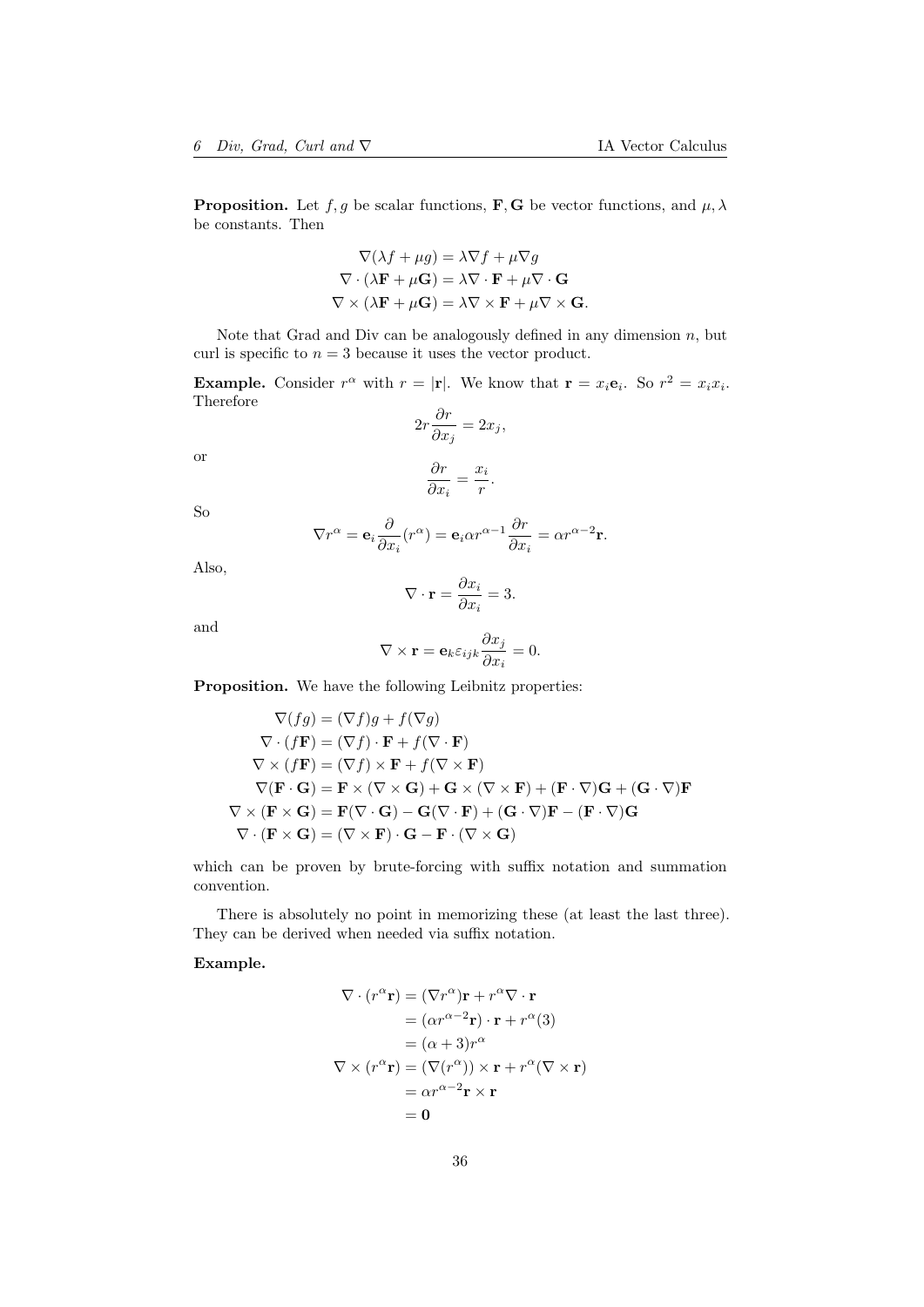# 6.2 Second-order derivatives

We have

Proposition.

$$
\nabla \times (\nabla f) = 0
$$

$$
\nabla \cdot (\nabla \times \mathbf{F}) = 0
$$

Proof. Expand out using suffix notation, noting that

$$
\varepsilon_{ijk} \frac{\partial^2 f}{\partial x_i \partial x_j} = 0.
$$

since if, say,  $k = 3$ , then

$$
\varepsilon_{ijk}\frac{\partial^2 f}{\partial x_i \partial x_j} = \frac{\partial^2 f}{\partial x_1 \partial x_2} - \frac{\partial^2 f}{\partial x_2 \partial x_1} = 0.
$$

 $\Box$ 

The converse of each result holds for fields defined in all of  $\mathbb{R}^3$ :

**Proposition.** If **F** is defined in all of  $\mathbb{R}^3$ , then

$$
\nabla \times \mathbf{F} = 0 \Rightarrow \mathbf{F} = \nabla f
$$

for some  $f$ .

**Definition** (Conservative/irrotational field and scalar potential). If  $\mathbf{F} = \nabla f$ , then  $f$  is the scalar potential. We say  $\bf{F}$  is conservative or irrotational.

Similarly,

**Proposition.** If **H** is defined over all of  $\mathbb{R}^3$  and  $\nabla \cdot \mathbf{H} = 0$ , then  $\mathbf{H} = \nabla \times \mathbf{A}$ for some A.

**Definition** (Solenoidal field and vector potential). If  $H = \nabla \times A$ , A is the vector potential and **H** is said to be solenoidal.

Not that is is true only if **F** or **H** is defined on all of  $\mathbb{R}^3$ .

Definition (Laplacian operator). The Laplacian operator is defined by

$$
\nabla^2 = \nabla \cdot \nabla = \frac{\partial^2}{\partial x_i \partial x_i} = \left( \frac{\partial^2}{\partial x_1^2} + \frac{\partial^2}{\partial x_2^2} + \frac{\partial^2}{\partial x_3^3} \right).
$$

This operation is defined on both scalar and vector fields — on a scalar field,

$$
\nabla^2 f = \nabla \cdot (\nabla f),
$$

whereas on a vector field,

$$
\nabla^2 \mathbf{A} = \nabla(\nabla \cdot \mathbf{A}) - \nabla \times (\nabla \times \mathbf{A}).
$$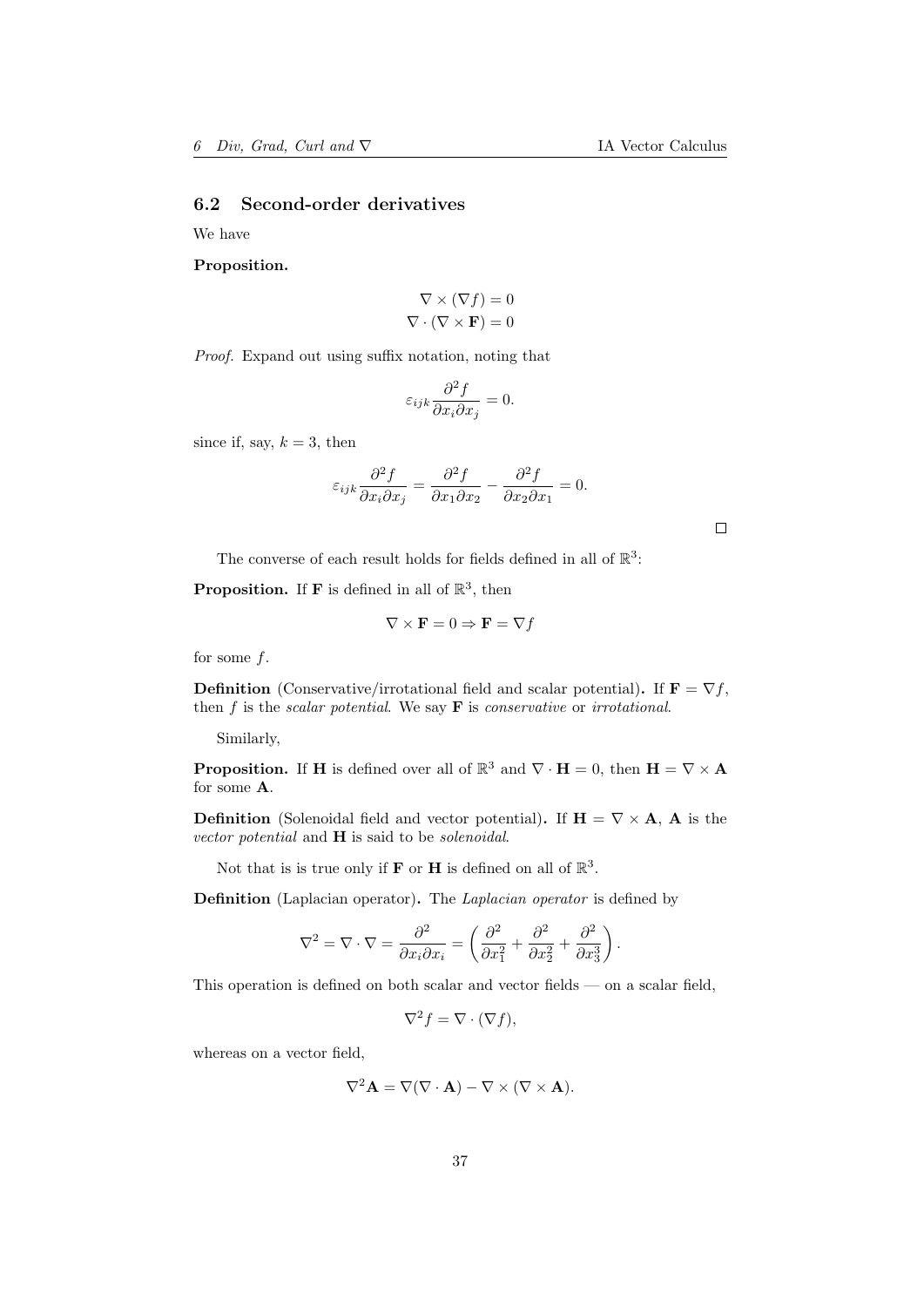# 7 Integral theorems

## 7.1 Statement and examples

There are three big integral theorems, known as Green's theorem, Stoke's theorem and Gauss' theorem. There are all generalizations of the fundamental theorem of calculus in some sense. In particular, they all say that an  $n$  dimensional integral of a derivative is equivalent to an  $n-1$  dimensional integral of the original function.

We will first state all three theorems with some simple applications. In the next section, we will see that the three integral theorems are so closely related that it's easiest to show their equivalence first, and then prove just one of them.

#### 7.1.1 Green's theorem (in the plane)

**Theorem** (Green's theorem). For smooth functions  $P(x, y)$ ,  $Q(x, y)$  and A a bounded region in the  $(x, y)$  plane with boundary  $\partial A = C$ ,

$$
\int_{A} \left( \frac{\partial Q}{\partial x} - \frac{\partial P}{\partial y} \right) dA = \int_{C} (P dx + Q dy).
$$

Here C is assumed to be piecewise smooth, non-intersecting closed curve, traversed anti-clockwise.

**Example.** Let  $Q = xy^2$  and  $P = x^2y$ . If C is the parabola  $y^2 = 4ax$  and the line  $x = a$ , both with  $-2a \le y \le 2a$ , then Green's theorem says

$$
\int_A (y^2 - x^2) \, dA = \int_C x^2 \, dx + xy^2 \, dy.
$$

From example sheet 1, each side gives  $\frac{104}{105}a^4$ .

**Example.** Let A be a rectangle confined by  $0 \le x \le a$  and  $0 \le y \le b$ .



Then Green's theorem follows directly from the fundamental theorem of calculus in 1D. We first consider the first term of Green's theorem:

$$
\int -\frac{\partial P}{\partial y} dA = \int_0^a \int_0^b -\frac{\partial P}{\partial y} dy dx
$$

$$
= \int_0^a [-P(x, b) + P(x, 0)] dx
$$

$$
= \int_C P dx
$$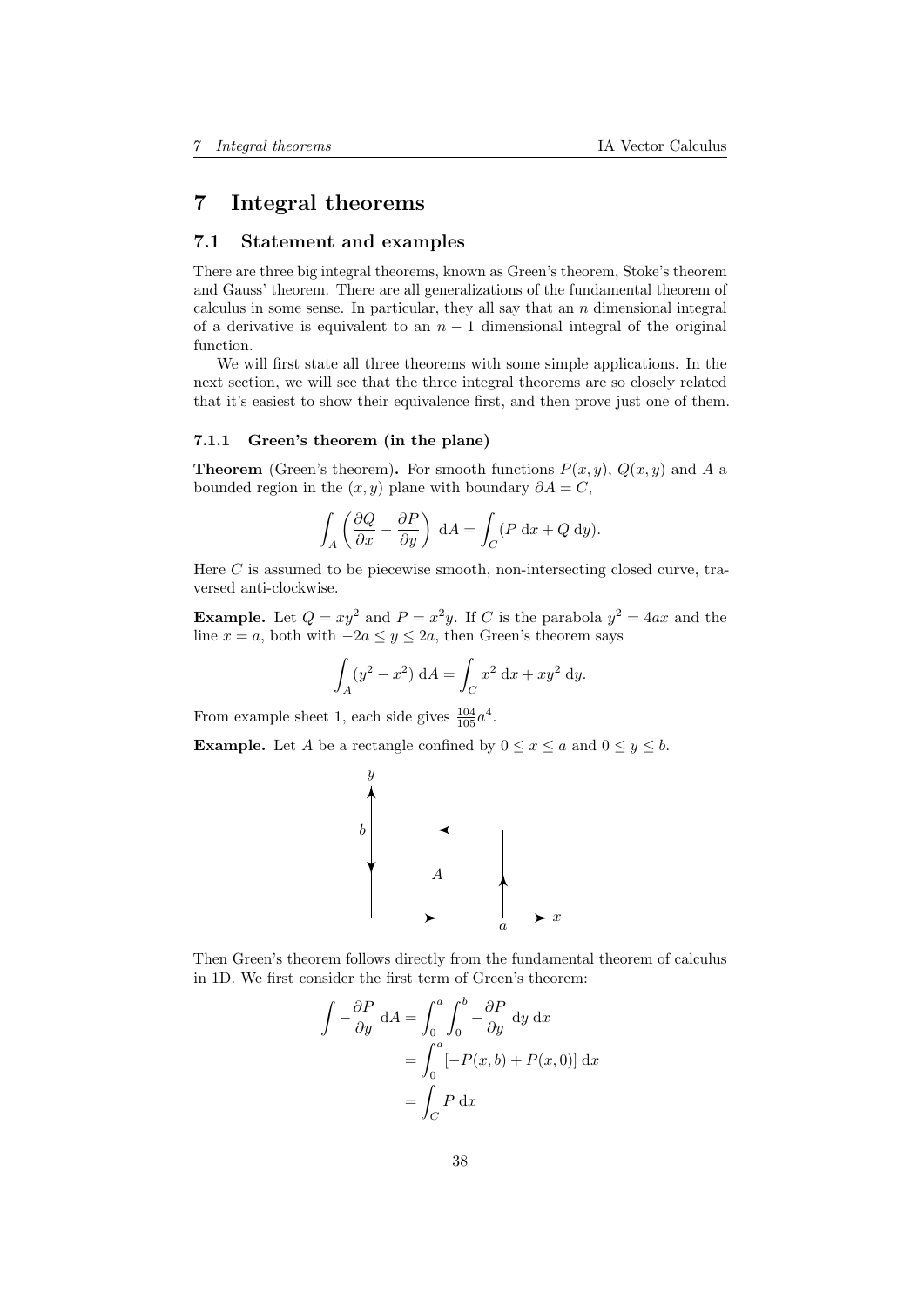Note that we can convert the 1D integral in the second-to-last line to a line integral around the curve C, since the  $P(x, 0)$  and  $P(x, b)$  terms give the horizontal part of  $C$ , and the lack of dy term means that the integral is nil when integrating the vertical parts.

Similarly,

$$
\int_A \frac{\partial Q}{\partial x} \, \mathrm{d}A = \int_C Q \, \mathrm{d}y.
$$

Combining them gives Green's theorem.

Green's theorem also holds for a bounded region A, where the boundary  $\partial A$ consists of disconnected components (each piecewise smooth, non-intersecting and closed) with anti-clockwise orientation on the exterior, and clockwise on the interior boundary, e.g.



The orientation of the curve comes from imagining the surface as:



and take the limit as the gap shrinks to 0.

#### 7.1.2 Stokes' theorem

**Theorem** (Stokes' theorem). For a smooth vector field  $F(r)$ ,

$$
\int_{S} \nabla \times \mathbf{F} \cdot d\mathbf{S} = \int_{\partial S} \mathbf{F} \cdot d\mathbf{r},
$$

where S is a smooth, bounded surface and  $\partial S$  is a piecewise smooth boundary of S.

The direction of the line integral is as follows: If we walk along  $C$  with  $n$ facing up, then the surface is on your left.

It also holds if ∂S is a collection of disconnected piecewise smooth closed curves, with the orientation determined in the same way as Green's theorem.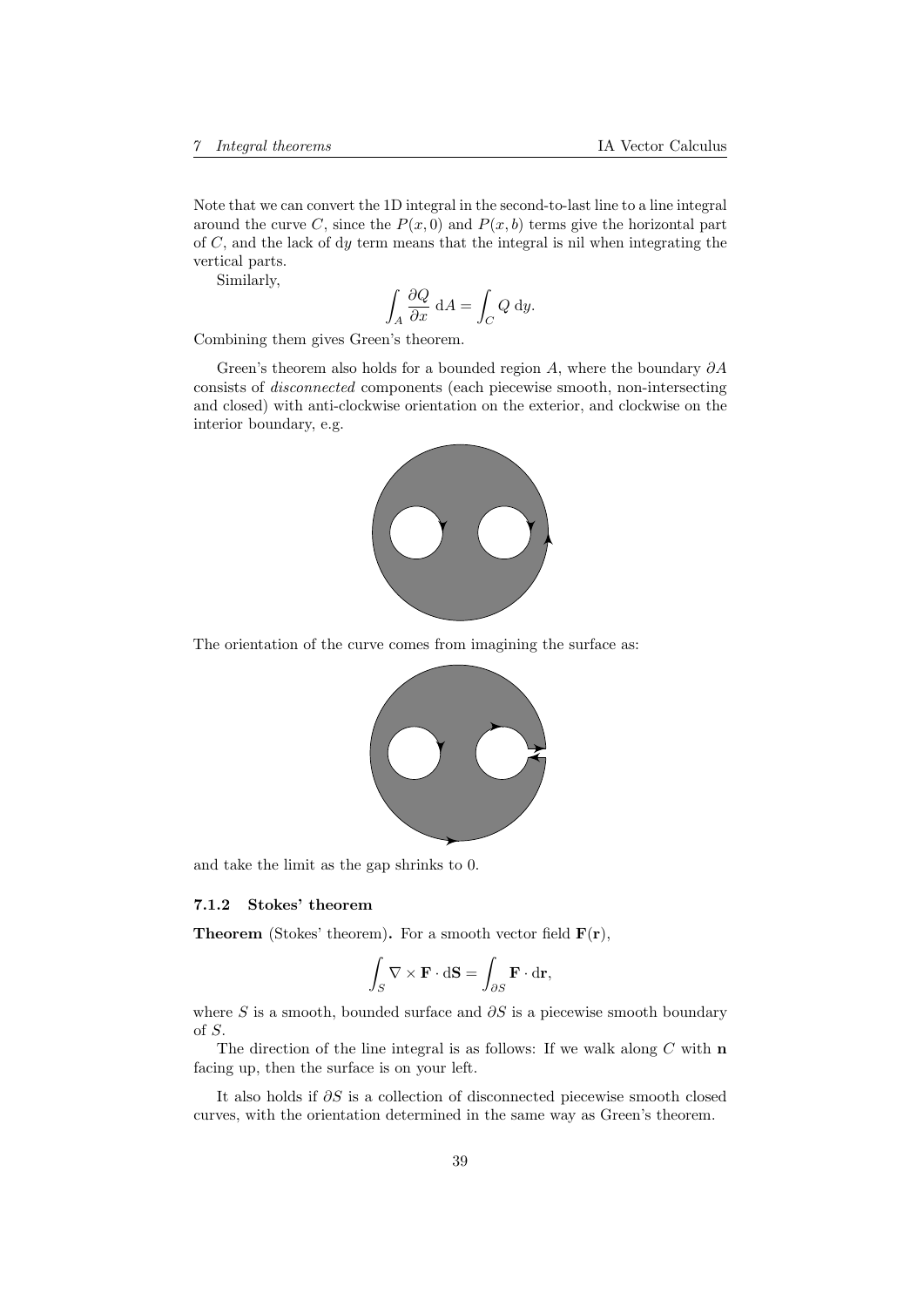**Example.** Let S be the section of a sphere of radius a with  $0 \le \theta \le \alpha$ . In spherical coordinates,

$$
d\mathbf{S} = a^2 \sin \theta \mathbf{e}_r d\theta d\varphi.
$$

Let  $\mathbf{F} = (0, xz, 0)$ . Then  $\nabla \times \mathbf{F} = (-x, 0, z)$ . We have previously shown that

$$
\int_{S} \nabla \times \mathbf{F} \cdot d\mathbf{S} = \pi a^3 \cos \alpha \sin^2 \alpha.
$$

Our boundary ∂C is

$$
\mathbf{r}(\varphi) = a(\sin \alpha \cos \varphi, \sin \alpha \sin \varphi, \cos \alpha).
$$

The right hand side of Stokes' is

$$
\int_C \mathbf{F} \cdot d\mathbf{r} = \int_0^{2\pi} a \sin \alpha \cos \varphi \underbrace{a \cos \alpha}_{x} \underbrace{a \sin \alpha \cos \varphi}_{\text{dy}} d\varphi
$$
\n
$$
= a^3 \sin^2 \alpha \cos \alpha \int_0^{2\pi} \cos^2 \varphi d\varphi
$$
\n
$$
= \pi a^3 \sin^2 \alpha \cos \alpha.
$$

So they agree.

#### 7.1.3 Divergence/Gauss theorem

**Theorem** (Divergence/Gauss theorem). For a smooth vector field  $\mathbf{F}(\mathbf{r})$ ,

$$
\int_V \nabla \cdot \mathbf{F} \, dV = \int_{\partial V} \mathbf{F} \cdot d\mathbf{S},
$$

where V is a bounded volume with boundary  $\partial V$ , a piecewise smooth, closed surface, with outward normal n.

Example. Consider a hemisphere.



 $V$  is a solid hemisphere

$$
x^2 + y^2 + z^2 \le a^2, \quad z \ge 0,
$$

and  $\partial V = S_1 + S_2$ , the hemisphere and the disc at the bottom. Take  $\mathbf{F} = (0, 0, z + a)$  and  $\nabla \cdot \mathbf{F} = 1$ . Then

$$
\int_V \nabla \cdot \mathbf{F} \, dV = \frac{2}{3} \pi a^3,
$$

the volume of the hemisphere.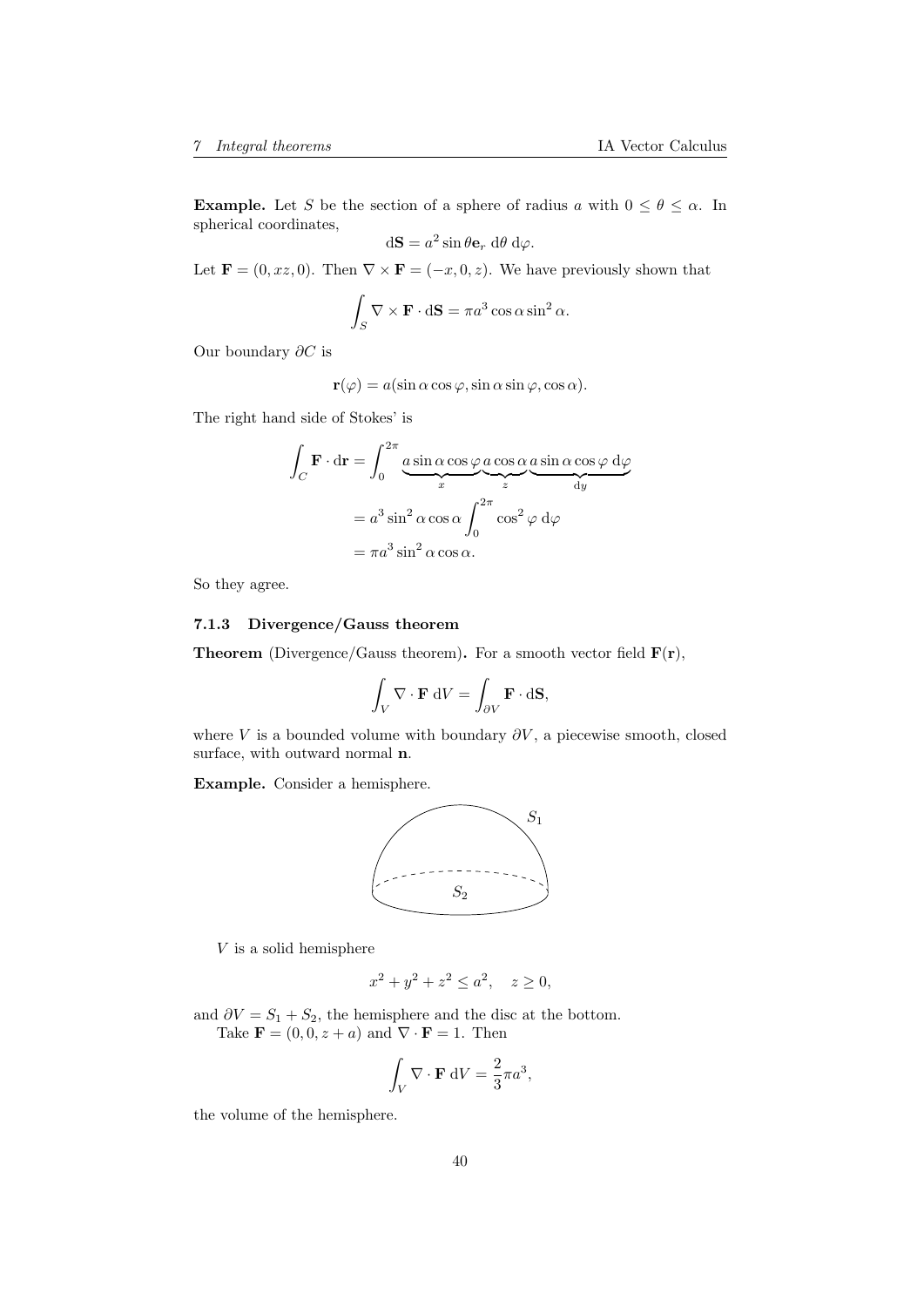On  $S_1$ ,

$$
d\mathbf{S} = \mathbf{n} \, dS = \frac{1}{a}(x, y, z) \, dS.
$$

Then

$$
\mathbf{F} \cdot d\mathbf{S} = \frac{1}{a} z(z+a) dS = \cos \theta a (\cos \theta + 1) \underbrace{a^2 \sin \theta d\theta d\varphi}_{dS}.
$$

Then

$$
\int_{S_1} \mathbf{F} \cdot d\mathbf{S} = a^3 \int_0^{2\pi} d\varphi \int_0^{\pi/2} \sin \theta (\cos^2 \theta + \cos \theta) d\theta
$$

$$
= 2\pi a^3 \left[ \frac{-1}{3} \cos^3 \theta - \frac{1}{2} \cos^2 \theta \right]_0^{\pi/2}
$$

$$
= \frac{5}{3} \pi a^3.
$$

On  $S_2$ ,  $d\mathbf{S} = \mathbf{n} dS = -(0, 0, 1) dS$ . Then  $\mathbf{F} \cdot d\mathbf{S} = -a dS$ . So

$$
\int_{S_2} \mathbf{F} \cdot d\mathbf{S} = -\pi a^3.
$$

So

$$
\int_{S_1} \mathbf{F} \cdot d\mathbf{S} + \int_{S_2} \mathbf{F} \cdot d\mathbf{S} = \left(\frac{5}{3} - 1\right) \pi a^3 = \frac{2}{3} \pi a^3,
$$

in accordance with Gauss' theorem.

## 7.2 Relating and proving integral theorems

We will first show the following two equivalences:

- Stokes' theorem ⇔ Green's theorem
- 2D divergence theorem ⇔ Greens' theorem

Then we prove the 2D version of divergence theorem directly to show that all of the above hold. A sketch of the proof of the 3D version of divergence theorem will be provided, because it is simply a generalization of the 2D version, except that the extra dimension makes the notation tedious and difficult to follow.

**Proposition.** Stokes' theorem  $\Rightarrow$  Green's theorem

Proof. Stokes' theorem talks about 3D surfaces and Green's theorem is about 2D regions. So given a region A on the  $(x, y)$  plane, we pretend that there is a third dimension and apply Stokes' theorem to derive Green's theorem.

Let A be a region in the  $(x, y)$  plane with boundary  $C = \partial A$ , parametrised by arc length,  $(x(s), y(s), 0)$ . Then the tangent to C is

$$
\mathbf{t} = \left(\frac{\mathrm{d}x}{\mathrm{d}s}, \frac{\mathrm{d}y}{\mathrm{d}s}, 0\right).
$$

Given any  $P(x, y)$  and  $Q(x, y)$ , we can consider the vector field

$$
\mathbf{F} = (P, Q, 0),
$$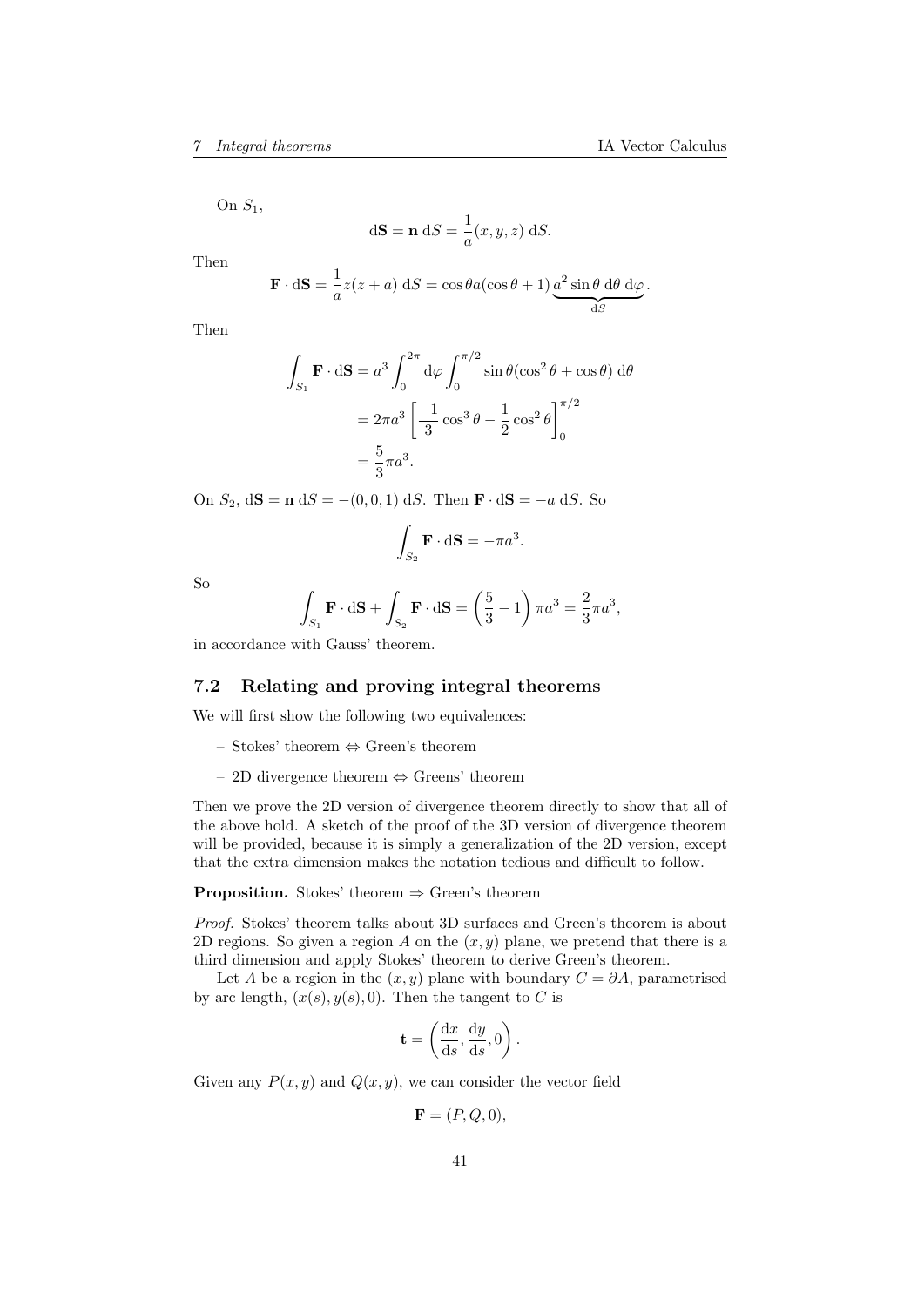So

$$
\nabla \times \mathbf{F} = \left(0, 0, \frac{\partial Q}{\partial x} - \frac{\partial P}{\partial y}\right).
$$

Then the left hand side of Stokes is

$$
\int_C \mathbf{F} \cdot d\mathbf{r} = \int_C \mathbf{F} \cdot \mathbf{t} \, ds = \int_C P \, dx + Q \, dy,
$$

and the right hand side is

$$
\int_{A} (\nabla \times \mathbf{F}) \cdot \hat{\mathbf{k}} \, dA = \int_{A} \left( \frac{\partial Q}{\partial x} - \frac{\partial P}{\partial y} \right) \, dA. \qquad \qquad \Box
$$

**Proposition.** Green's theorem  $\Rightarrow$  Stokes' theorem.

Proof. Green's theorem describes a 2D region, while Stokes' theorem describes a 3D surface  $r(u, v)$ . Hence to use Green's to derive Stokes' we need find some 2D thing to act on. The natural choice is the parameter space,  $u, v$ .

Consider a parametrised surface  $S = \mathbf{r}(u, v)$  corresponding to the region A in the u, v plane. Write the boundary as  $\partial A = (u(t), v(t))$ . Then  $\partial S = \mathbf{r}(u(t), v(t))$ .

We want to prove

$$
\int_{\partial S} \mathbf{F} \cdot d\mathbf{r} = \int_{S} (\nabla \times \mathbf{F}) \cdot d\mathbf{S}
$$

given

$$
\int_{\partial A} F_u \, \mathrm{d}u + F_v \, \mathrm{d}v = \int_A \left( \frac{\partial F_v}{\partial u} - \frac{\partial F_u}{\partial v} \right) \, \mathrm{d}A.
$$

Doing some pattern-matching, we want

$$
\mathbf{F} \cdot \mathbf{dr} = F_u \, \mathrm{d}u + F_v \, \mathrm{d}v
$$

for some  $F_u$  and  $F_v$ .

By the chain rule, we know that

$$
\mathrm{d}\mathbf{r} = \frac{\partial \mathbf{r}}{\partial u} \mathrm{d}u + \frac{\partial \mathbf{r}}{\partial v} \mathrm{d}v.
$$

So we choose

$$
F_u = \mathbf{F} \cdot \frac{\partial \mathbf{r}}{\partial u}, \quad F_v = \mathbf{F} \cdot \frac{\partial \mathbf{r}}{\partial v}.
$$

This choice matches the left hand sides of the two equations.

To match the right, recall that

$$
(\nabla \times \mathbf{F}) \cdot d\mathbf{S} = (\nabla \times \mathbf{F}) \cdot \left(\frac{\partial \mathbf{r}}{\partial u} \times \frac{\partial \mathbf{r}}{\partial v}\right) du dv.
$$

Therefore, for the right hand sides to match, we want

$$
\frac{\partial F_v}{\partial u} - \frac{\partial F_u}{\partial v} = (\nabla \times \mathbf{F}) \cdot \left( \frac{\partial \mathbf{r}}{\partial u} \times \frac{\partial \mathbf{r}}{\partial v} \right).
$$
 (\*)

Fortunately, this is true. Unfortunately, the proof involves complicated suffix notation and summation convention:

$$
\frac{\partial F_v}{\partial u} = \frac{\partial}{\partial u} \left( \mathbf{F} \cdot \frac{\partial \mathbf{r}}{\partial v} \right) = \frac{\partial}{\partial u} \left( F_i \frac{\partial x_i}{\partial v} \right) = \left( \frac{\partial F_i}{\partial x_j} \frac{\partial x_j}{\partial u} \right) \frac{\partial x_i}{\partial v} + F_i \frac{\partial x_i}{\partial u \partial v}.
$$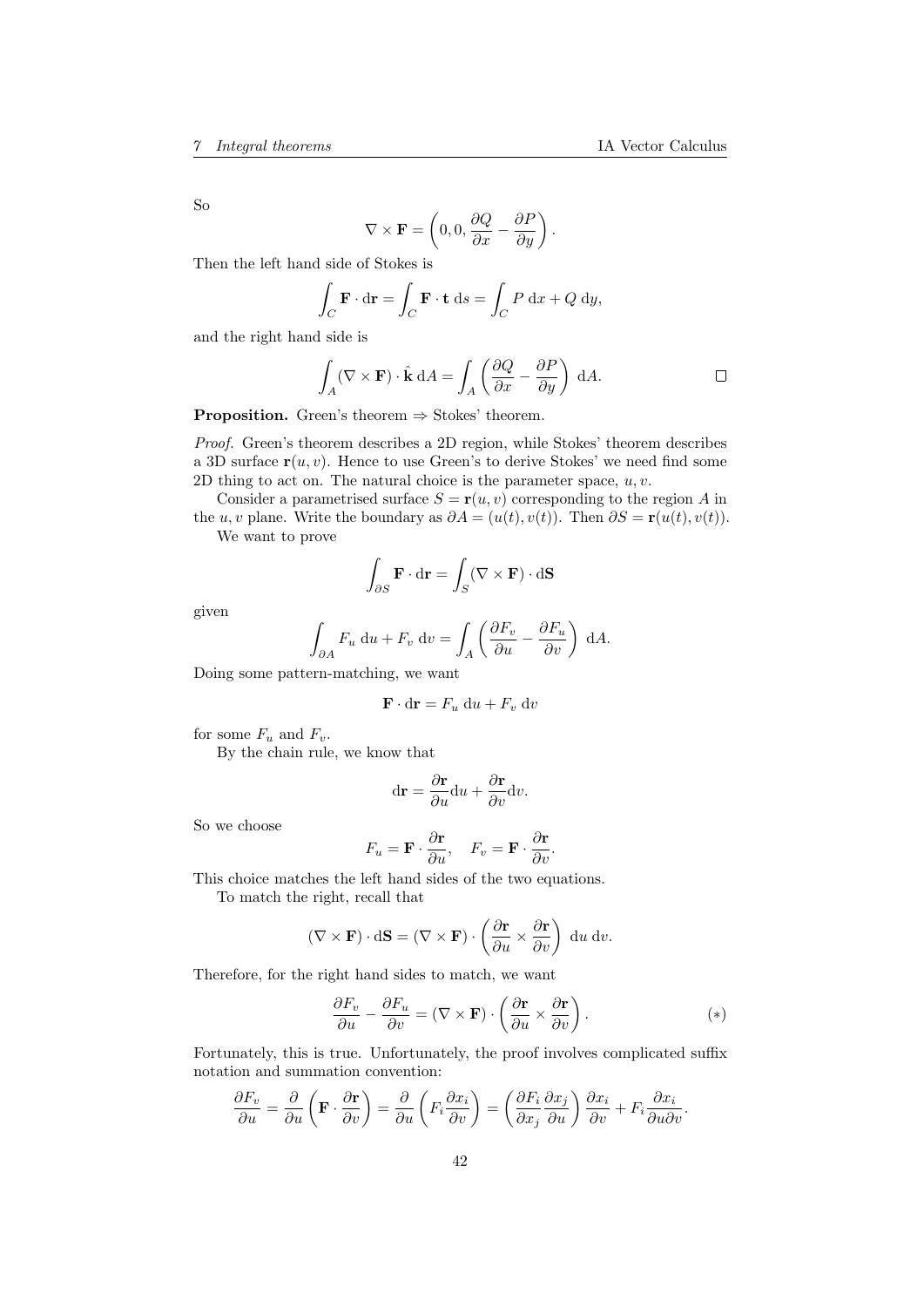Similarly,

$$
\frac{\partial F_u}{\partial u} = \frac{\partial}{\partial u} \left( \mathbf{F} \cdot \frac{\partial \mathbf{r}}{\partial u} \right) = \frac{\partial}{\partial u} \left( F_j \frac{\partial x_j}{\partial u} \right) = \left( \frac{\partial F_j}{\partial x_i} \frac{\partial x_i}{\partial v} \right) \frac{\partial x_j}{\partial u} + F_i \frac{\partial x_i}{\partial u \partial v}.
$$

So

$$
\frac{\partial F_v}{\partial u} - \frac{\partial F_u}{\partial v} = \frac{\partial x_j}{\partial u} \frac{\partial x_i}{\partial v} \left( \frac{\partial F_i}{\partial x_j} - \frac{\partial F_j}{\partial x_i} \right).
$$

This is the left hand side of (∗).

The right hand side of (∗) is

$$
(\nabla \times \mathbf{F}) \cdot \left(\frac{\partial \mathbf{r}}{\partial u} \times \frac{\partial \mathbf{r}}{\partial v}\right) = \varepsilon_{ijk} \frac{\partial F_j}{\partial x_i} \varepsilon_{kpq} \frac{\partial x_p}{\partial u} \frac{\partial x_q}{\partial v}
$$

$$
= (\delta_{ip}\delta_{jq} - \delta_{iq}\delta_{jp}) \frac{\partial F_j}{\partial x_i} \frac{\partial x_p}{\partial u} \frac{\partial x_q}{\partial v}
$$

$$
= \left(\frac{\partial F_j}{\partial x_i} - \frac{\partial F_i}{\partial x_j}\right) \frac{\partial x_i}{\partial u} \frac{\partial x_j}{\partial v}.
$$

So they match. Therefore, given our choice of  $F_u$  and  $F_v$ , Green's theorem translates to Stokes' theorem.  $\Box$ 

**Proposition.** Greens theorem  $\Leftrightarrow$  2D divergence theorem.

Proof. The 2D divergence theorem states that

$$
\int_{A} (\nabla \cdot \mathbf{G}) \, dA = \int_{\partial A} \mathbf{G} \cdot \mathbf{n} \, ds.
$$

with an outward normal n.

Write **G** as  $(Q, -P)$ . Then

$$
\nabla\cdot\mathbf{G}=\frac{\partial Q}{\partial x}-\frac{\partial P}{\partial y}.
$$

Around the curve  $\mathbf{r}(s) = (x(s), y(s)), \mathbf{t}(s) = (x'(s), y'(s)).$  Then the normal, being tangent to **t**, is  $\mathbf{n}(s) = (y'(s), -x'(s))$  (check that it points outwards!). So

$$
\mathbf{G} \cdot \mathbf{n} = P \frac{\mathrm{d}x}{\mathrm{d}s} + Q \frac{\mathrm{d}y}{\mathrm{d}s}.
$$

Then we can expand out the integrals to obtain

$$
\int_C \mathbf{G} \cdot \mathbf{n} \, ds = \int_C P \, dx + Q \, dy,
$$

and

$$
\int_A (\nabla \cdot \mathbf{G}) \, dA = \int_A \left( \frac{\partial Q}{\partial x} - \frac{\partial P}{\partial y} \right) \, dA.
$$

Now 2D version of Gauss' theorem says the two LHS are the equal, and Green's theorem says the two RHS are equal. So the result follows.  $\Box$ 

Proposition. 2D divergence theorem.

$$
\int_{A} (\nabla \cdot \mathbf{G}) \, dA = \int_{C = \partial A} \mathbf{G} \cdot \mathbf{n} \, ds.
$$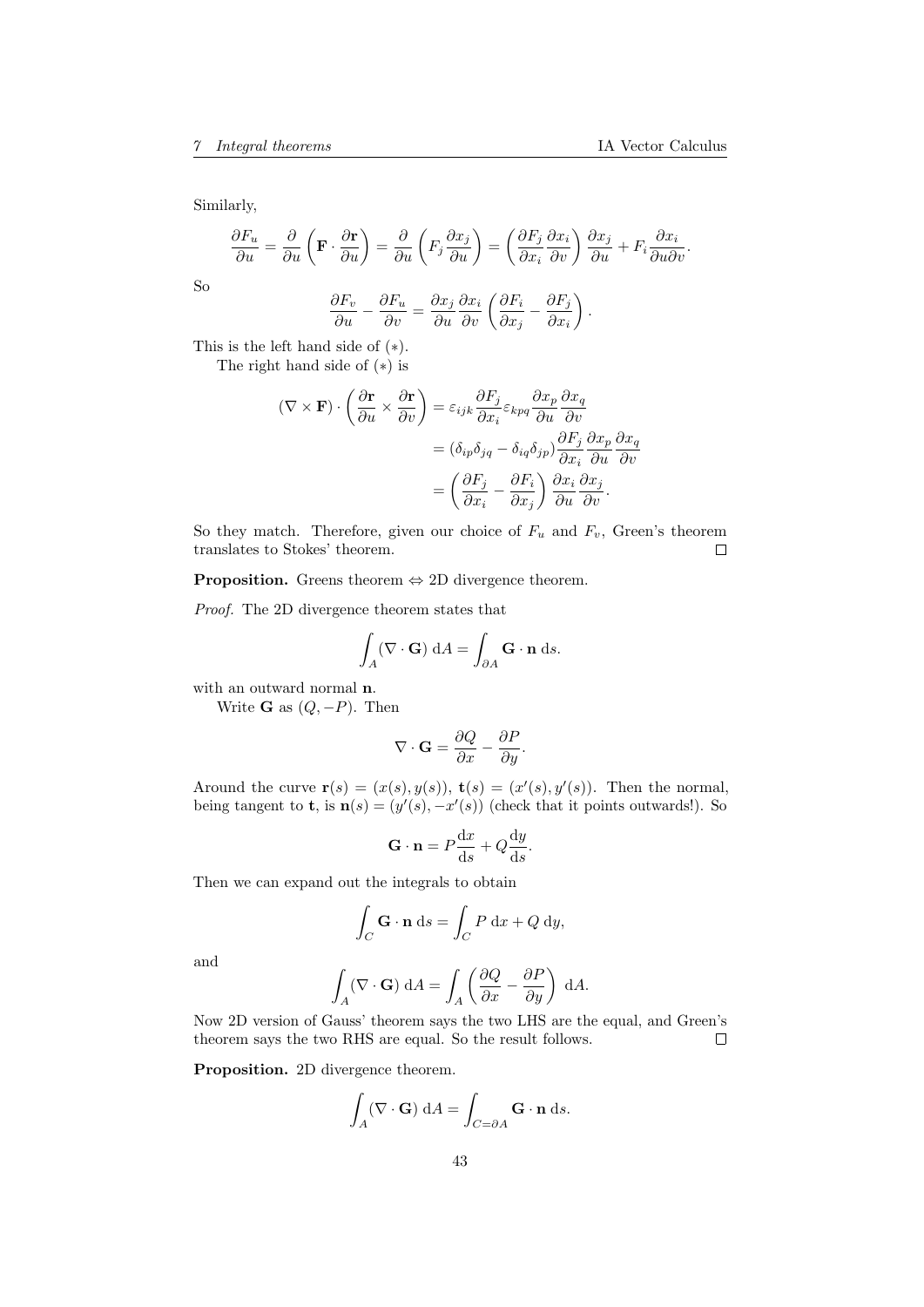*Proof.* For the sake of simplicity, we assume that  $G$  only has a vertical component, noting that the same proof works for purely horizontal **, and an arbitrary**  $**G**$  **is** just a linear combination of the two.

Furthermore, we assume that  $A$  is a simple, convex shape. A more complicated shape can be cut into smaller simple regions, and we can apply the simple case to each of the small regions.

Suppose  $\mathbf{G} = G(x, y)\hat{\mathbf{j}}$ . Then

$$
\nabla \cdot \mathbf{G} = \frac{\partial G}{\partial y}.
$$

Then

$$
\int_A \nabla \cdot \mathbf{G} \, dA = \int_X \left( \int_{Y_x} \frac{\partial G}{\partial y} \, dy \right) \, dx.
$$

Now we divide A into an upper and lower part, with boundaries  $C_+ = y_+(x)$ and  $C_ = y_-(x)$  respectively. Since I cannot draw, A will be pictured as a circle, but the proof is valid for any simple convex shape.



We see that the boundary of  $Y_x$  at any specific x is given by  $y_-(x)$  and  $y_+(x)$ . Hence by the Fundamental theorem of Calculus,

$$
\int_{Y_x} \frac{\partial G}{\partial y} dy = \int_{y_-(x)}^{y_+(x)} \frac{\partial G}{\partial y} dy = G(x, y_+(x)) - G(x, y_-(x)).
$$

To compute the full area integral, we want to integrate over all  $x$ . However, the divergence theorem talks in terms of ds, not  $dx$ . So we need to find some way to relate ds and dx. If we move a distance  $\delta s$ , the change in x is  $\delta s \cos \theta$ , where  $\theta$  is the angle between the tangent and the horizontal. But  $\theta$  is also the angle between the normal and the vertical. So  $\cos \theta = \mathbf{n} \cdot \hat{\mathbf{j}}$ . Therefore  $dx = \hat{\mathbf{j}} \cdot \mathbf{n} ds$ .

In particular,  $G dx = G\hat{j} \cdot \mathbf{n} ds = \mathbf{G} \cdot \mathbf{n} ds$ , since  $\mathbf{G} = G\hat{j}$ .

However, at  $C_$ , n points downwards, so n  $\cdot \hat{j}$  happens to be negative. So, actually, at  $C_$ , dx = −G · n ds.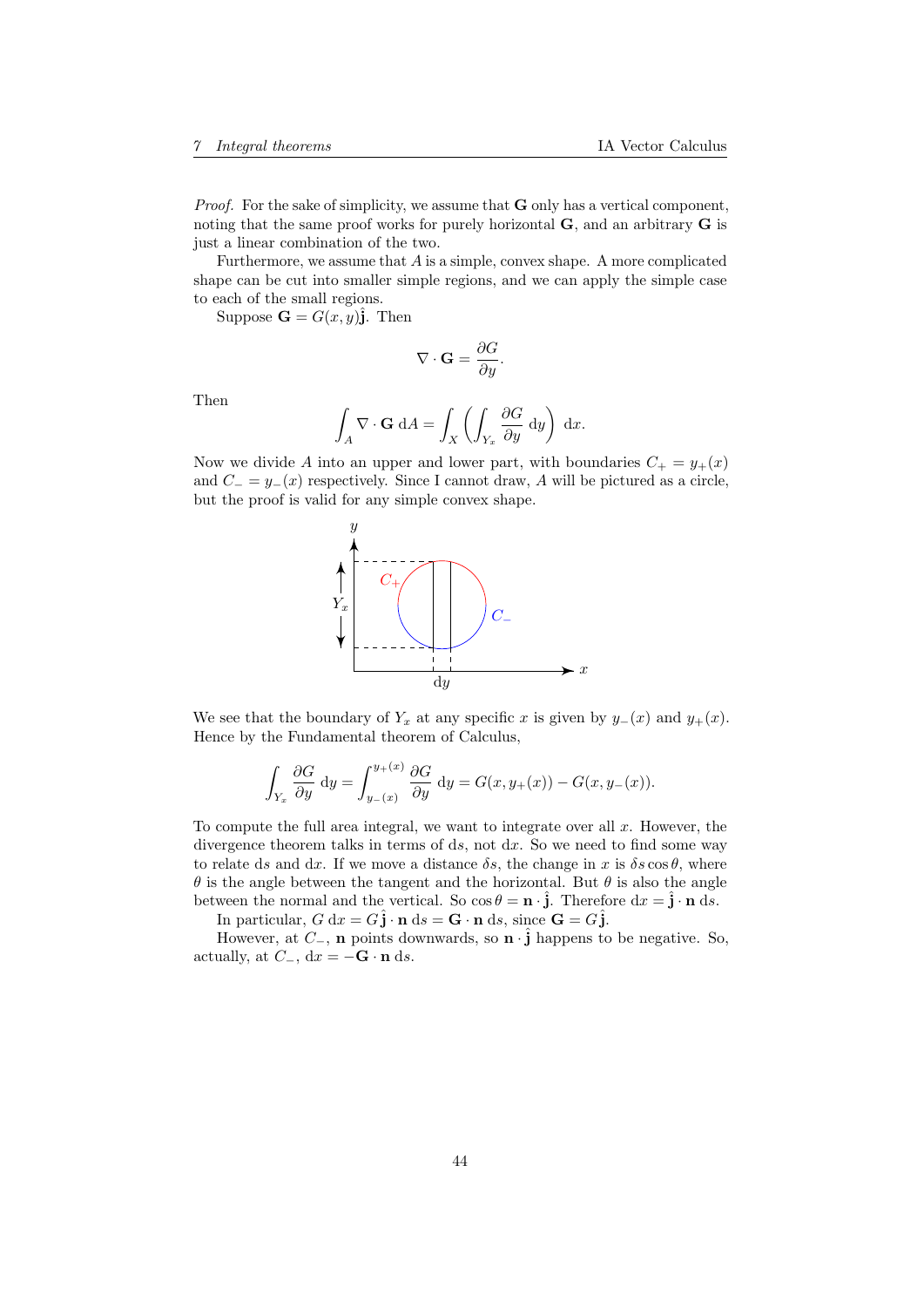Therefore, our full integral is

$$
\int_{A} \nabla \cdot \mathbf{G} dA = \int_{X} \left( \int_{y_{x}} \frac{\partial G}{\partial y} dY \right) dx
$$
  
= 
$$
\int_{X} G(x, y_{+}(x)) - G(x, y_{-}(x)) dx
$$
  
= 
$$
\int_{C_{+}} \mathbf{G} \cdot \mathbf{n} ds + \int_{C_{-}} \mathbf{G} \cdot \mathbf{n} ds
$$
  
= 
$$
\int_{C} \mathbf{G} \cdot \mathbf{n} ds.
$$

To prove the 3D version, we again consider  $\mathbf{F} = F(x, y, z)\hat{\mathbf{k}}$ , a purely vertical vector field. Then

$$
\int_V \nabla \cdot \mathbf{F} \, dV = \int_D \left( \int_{Z_{xy}} \frac{\partial F}{\partial z} \, dz \right) \, dA.
$$

Again, split  $S = \partial V$  into the top and bottom parts  $S_+$  and  $S_-$  (ie the parts with  $\hat{\mathbf{k}} \cdot \mathbf{n} \ge 0$  and  $\hat{\mathbf{k}} \cdot \mathbf{n} < 0$ , and parametrize by  $z_+(x, y)$  and  $z_-(x, y)$ . Then the integral becomes

$$
\int_{V} \nabla \cdot \mathbf{F} \, dV = \int_{D} (F(x, y, z_{+}) - F(x, y, z_{-})) \, dA = \int_{S} \mathbf{F} \cdot \mathbf{n} \, dS.
$$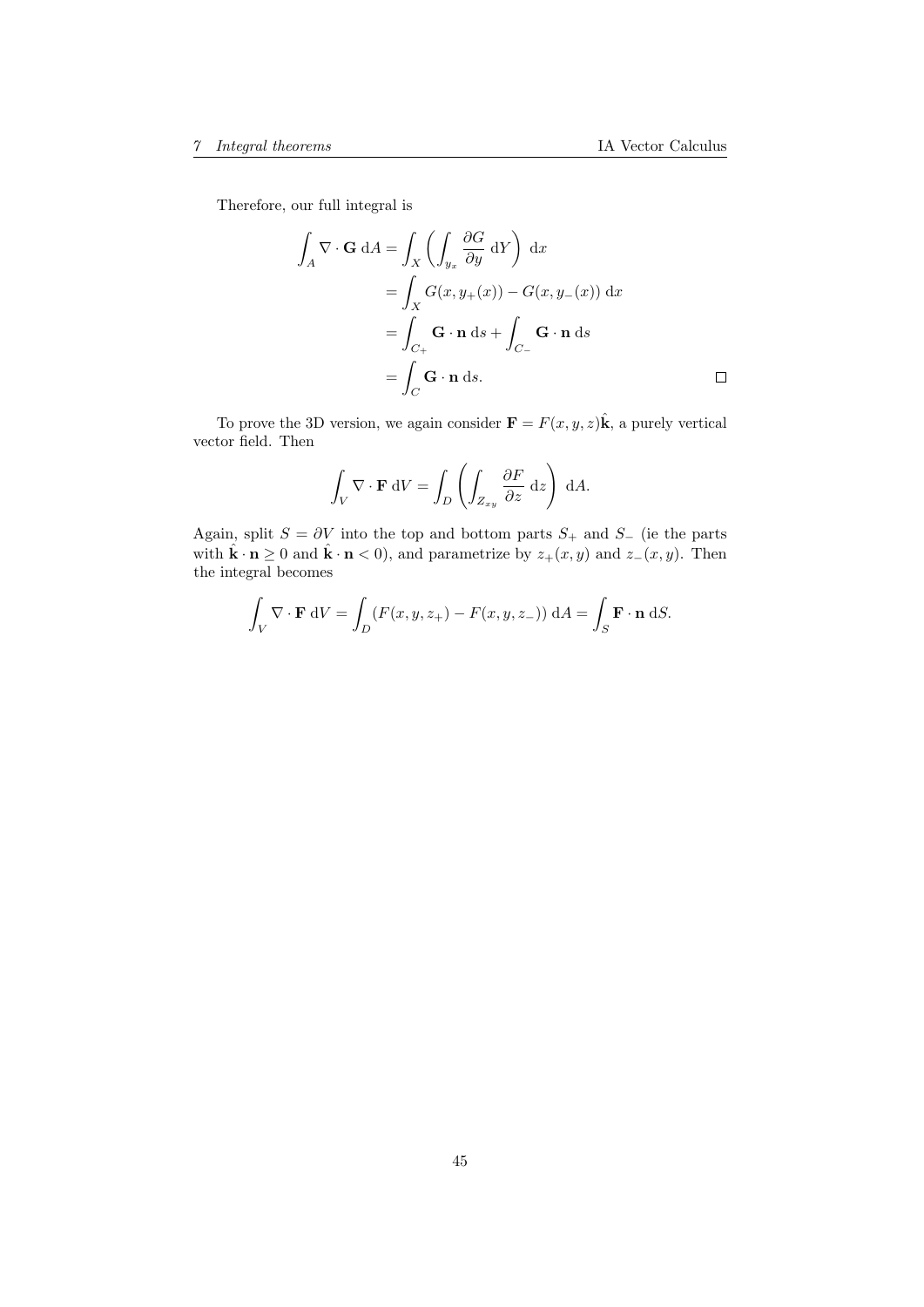# 8 Some applications of integral theorems

## 8.1 Integral expressions for div and curl

We can use these theorems to come up with alternative definitions of the div and curl. The advantage of these alternative definitions is that they do not require a choice of coordinate axes. They also better describe how we should interpret div and curl.

Gauss' theorem for **F** in a small volume V containing  $\mathbf{r}_0$  gives

$$
\int_{\partial V} \mathbf{F} \cdot d\mathbf{S} = \int_{V} \nabla \cdot \mathbf{F} \, dV \approx (\nabla \cdot \mathbf{F})(\mathbf{r}_0) \operatorname{vol}(V).
$$

We take the limit as  $V \to 0$  to obtain

#### Proposition.

$$
(\nabla \cdot \mathbf{F})(\mathbf{r}_0) = \lim_{\text{diam}(V) \to 1} \frac{1}{\text{vol}(V)} \int_{\partial V} \mathbf{F} \cdot d\mathbf{S},
$$

where the limit is taken over volumes containing the point  $r_0$ .

Similarly, Stokes' theorem gives, for A a surface containing the point  $r_0$ ,

$$
\int_{\partial A} \mathbf{F} \cdot d\mathbf{r} = \int_A (\nabla \times \mathbf{F}) \cdot \mathbf{n} \, dA \approx \mathbf{n} \cdot (\nabla \times \mathbf{F})(\mathbf{r}_0) \operatorname{area}(A).
$$

So

#### Proposition.

$$
\mathbf{n} \cdot (\nabla \times \mathbf{F})(\mathbf{r}_0) = \lim_{\text{diam}(A) \to 0} \frac{1}{\text{area}(A)} \int_{\partial A} \mathbf{F} \cdot d\mathbf{r},
$$

where the limit is taken over all surfaces A containing  $r_0$  with normal n.

These are coordinate-independent definitions of div and curl.

Example. Suppose **u** is a velocity field of fluid flow. Then

$$
\int_S \mathbf{u} \cdot d\mathbf{S}
$$

is the rate of which fluid crosses  $S$ . Taking  $V$  to be the volume occupied by a fixed quantity of fluid material, we have

$$
\dot{V} = \int_{\partial V} \mathbf{u} \cdot d\mathbf{S}
$$

Then, at  $r_0$ ,

$$
\nabla \cdot \mathbf{u} = \lim_{V \to 0} \frac{\dot{V}}{V},
$$

the relative rate of change of volume. For example, if  $\mathbf{u}(\mathbf{r}) = \alpha \mathbf{r}$  (ie fluid flowing out of origin), then  $\nabla \cdot \mathbf{u} = 3\alpha$ , which increases at a constant rate everywhere.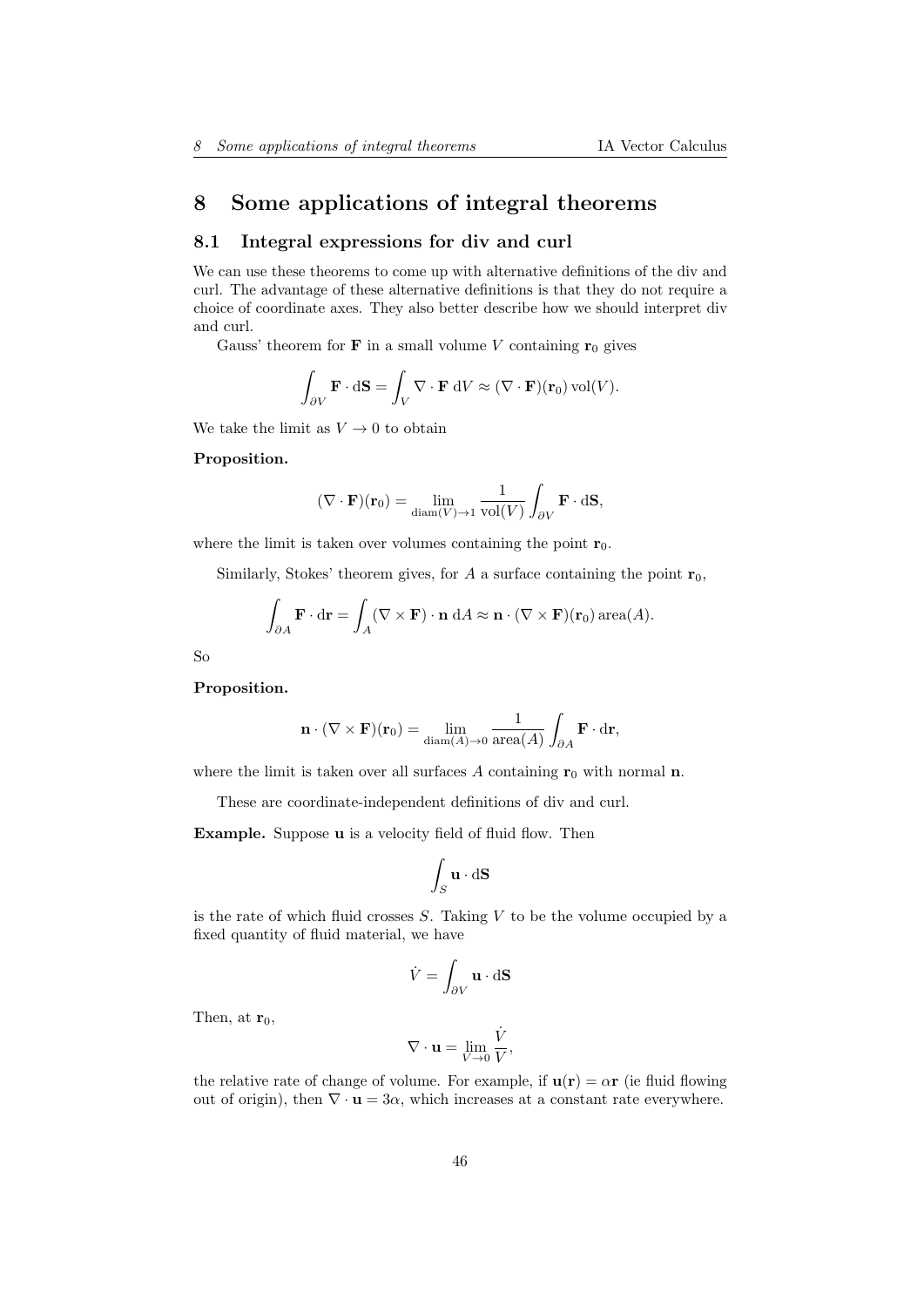Alternatively, take a planar area A to be a disc of radius a. Then

$$
\int_{\partial A} \mathbf{u} \cdot d\mathbf{r} = \int_{\partial A} \mathbf{u} \cdot \mathbf{t} \, ds = 2\pi a \times \text{average of } \mathbf{u} \cdot \mathbf{t} \text{ around the circumference.}
$$

 $(\mathbf{u} \cdot \mathbf{t})$  is the component of **u** which is tangential to the boundary) We define the quantity

$$
\omega = \frac{1}{a} \times (\text{average of } \mathbf{u} \cdot \mathbf{t}).
$$

This is the local angular velocity of the current. As  $a \to 0$ ,  $\frac{1}{a} \to \infty$ , but the average of  $\mathbf{u} \cdot \mathbf{t}$  will also decrease since a smooth field is less "twirly" if you look closer. So  $\omega$  tends to some finite value as  $a \to 0$ . We have

$$
\int_{\partial A} \mathbf{u} \cdot d\mathbf{r} = 2\pi a^2 \omega.
$$

Recall that

$$
\mathbf{n} \cdot \nabla \times \mathbf{u} = \lim_{A \to 0} \frac{1}{\pi a^2} \int_{\partial A} \mathbf{u} \cdot d\mathbf{r} = 2\omega,
$$

ie twice the local angular velocity. For example, if you have a washing machine rotating at a rate of  $\omega$ , Then the velocity  $\mathbf{u} = \boldsymbol{\omega} \times \mathbf{r}$ . Then the curl is

$$
\nabla \times (\boldsymbol{\omega} \times \mathbf{r}) = 2\boldsymbol{\omega},
$$

which is twice the angular velocity.

## 8.2 Conservative fields and scalar products

**Definition** (Conservative field). A vector field  $\bf{F}$  is *conservative* if

- (i)  $\mathbf{F} = \nabla f$  for some scalar field f; or
- (ii)  $\int_C \mathbf{F} \cdot d\mathbf{r}$  is independent of C, for fixed end points and orientation; or
- (iii)  $\nabla \times \mathbf{F} = 0$ .

In  $\mathbb{R}^3$ , all three formulations are equivalent.

We have previously shown (i)  $\Rightarrow$  (ii) since

$$
\int_C \mathbf{F} \cdot d\mathbf{r} = f(\mathbf{b}) - f(\mathbf{a}).
$$

We have also shown that (i)  $\Rightarrow$  (iii) since

$$
\nabla \times (\nabla f) = 0.
$$

So we want to show that (iii)  $\Rightarrow$  (ii) and (ii)  $\Rightarrow$  (i)

**Proposition.** If (iii)  $\nabla \times \mathbf{F} = 0$ , then (ii)  $\int_C \mathbf{F} \cdot d\mathbf{r}$  is independent of C.

*Proof.* Given  $\mathbf{F}(\mathbf{r})$  satisfying  $\nabla \times \mathbf{F} = 0$ , let C and  $\tilde{C}$  be any two curves from a to b.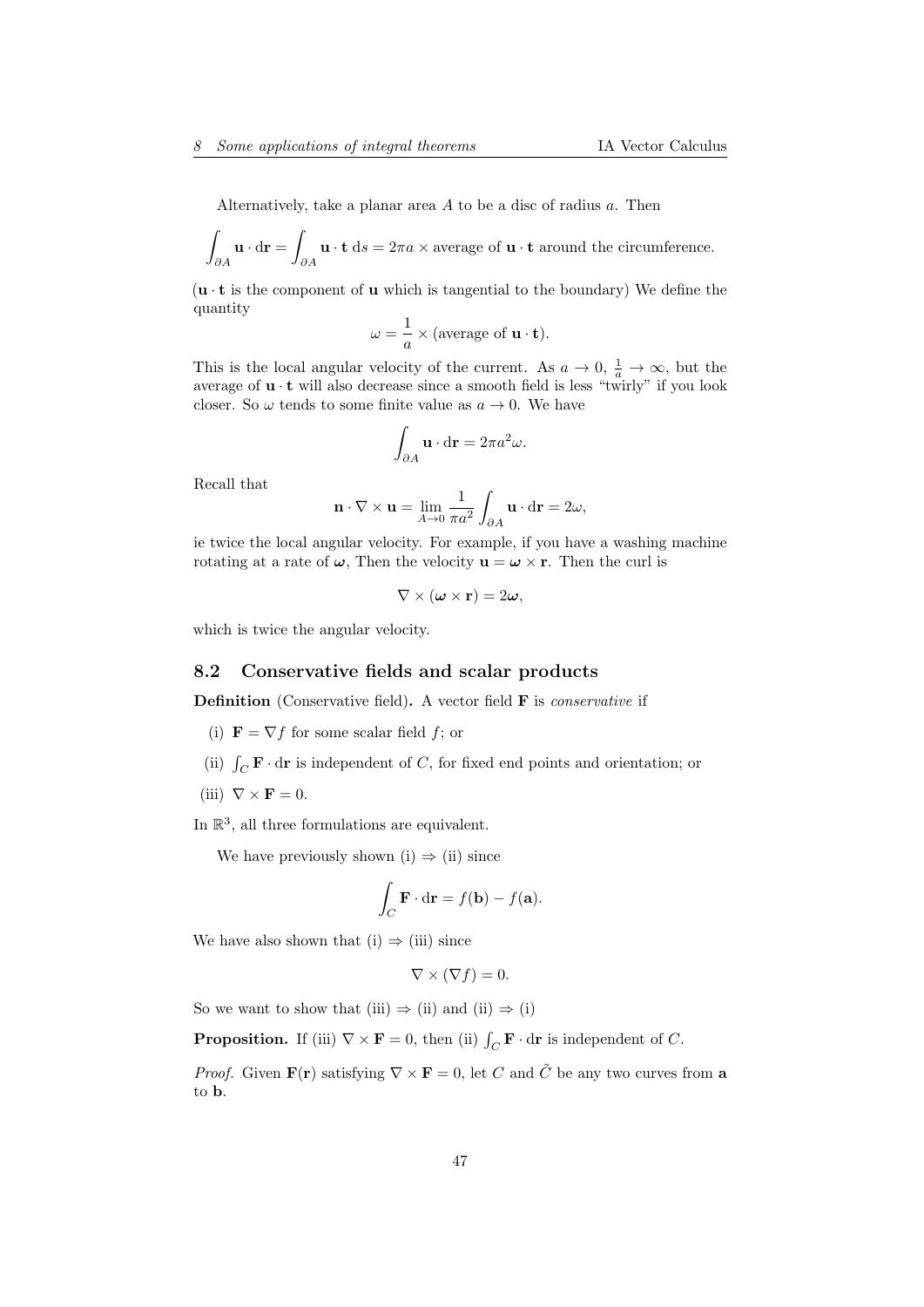

If S is any surface with boundary  $\partial S = C - \tilde{C}$ , By Stokes' theorem,

$$
\int_{S} \nabla \times \mathbf{F} \cdot d\mathbf{S} = \int_{\partial S} \mathbf{F} \cdot d\mathbf{r} = \int_{C} \mathbf{F} \cdot d\mathbf{r} - \int_{\tilde{C}} \mathbf{F} \cdot d\mathbf{r}.
$$

But  $\nabla \times \mathbf{F} = 0$ . So

$$
\int_C \mathbf{F} \cdot d\mathbf{r} - \int_{\tilde{C}} \mathbf{F} \cdot d\mathbf{r} = 0,
$$
\n
$$
\int_C \mathbf{F} \cdot d\mathbf{r} = \int_{\tilde{C}} \mathbf{F} \cdot d\mathbf{r}.
$$

or

**Proposition.** If (ii)  $\int_C \mathbf{F} \cdot d\mathbf{r}$  is independent of C for fixed end points and orientation, then (i)  $\mathbf{F} = \nabla f$  for some scalar field f.

*Proof.* We fix **a** and define  $f(\mathbf{r}) = \int_C \mathbf{F}(\mathbf{r}') \cdot d\mathbf{r}'$  for any curve from **a** to **r**. Assuming (ii), f is well-defined. For small changes **r** to  $\mathbf{r} + \delta \mathbf{r}$ , there is a small extension of C by  $\delta C$ . Then

$$
f(\mathbf{r} + \delta \mathbf{r}) = \int_{C + \delta C} \mathbf{F}(\mathbf{r}') \cdot d\mathbf{r}'
$$
  
= 
$$
\int_{C} \mathbf{F} \cdot d\mathbf{r}' + \int_{\delta C} \mathbf{F} \cdot d\mathbf{r}'
$$
  
= 
$$
f(\mathbf{r}) + \mathbf{F}(\mathbf{r}) \cdot \delta \mathbf{r} + o(\delta \mathbf{r}).
$$

So

$$
\delta f = f(\mathbf{r} + \delta \mathbf{r}) - f(\mathbf{r}) = \mathbf{F}(\mathbf{r}) \cdot \delta \mathbf{r} + o(\delta \mathbf{r}).
$$

But the definition of grad is exactly

$$
\delta f = \nabla f \cdot \delta \mathbf{r} + o(\delta \mathbf{r}).
$$

So we have  $\mathbf{F} = \nabla f$ .

Note that these results assume **F** is defined on the whole of  $\mathbb{R}^3$ . It also works of **F** is defined on a *simply connected* domain D, ie a subspace of  $\mathbb{R}^3$ without holes. By definition, this means that any two curves  $C, \tilde{C}$  with fixed end points can be smoothly deformed into one another (alternatively, any loop can be shrunk into a point).

If we have a smooth transformation from C to  $\tilde{C}$ , the process sweeps out a surface bounded by C and  $\tilde{C}$ . This is required by the proof that (iii)  $\Rightarrow$  (ii).

If D is not simply connected, then we obtain a multi-valued  $f(\mathbf{r})$  on D in general (for the proof (ii)  $\Rightarrow$  (i)). However, we can choose to restrict to a subset  $D_0 \subseteq D$  such that  $f(\mathbf{r})$  is single-valued on  $D_0$ .

 $\Box$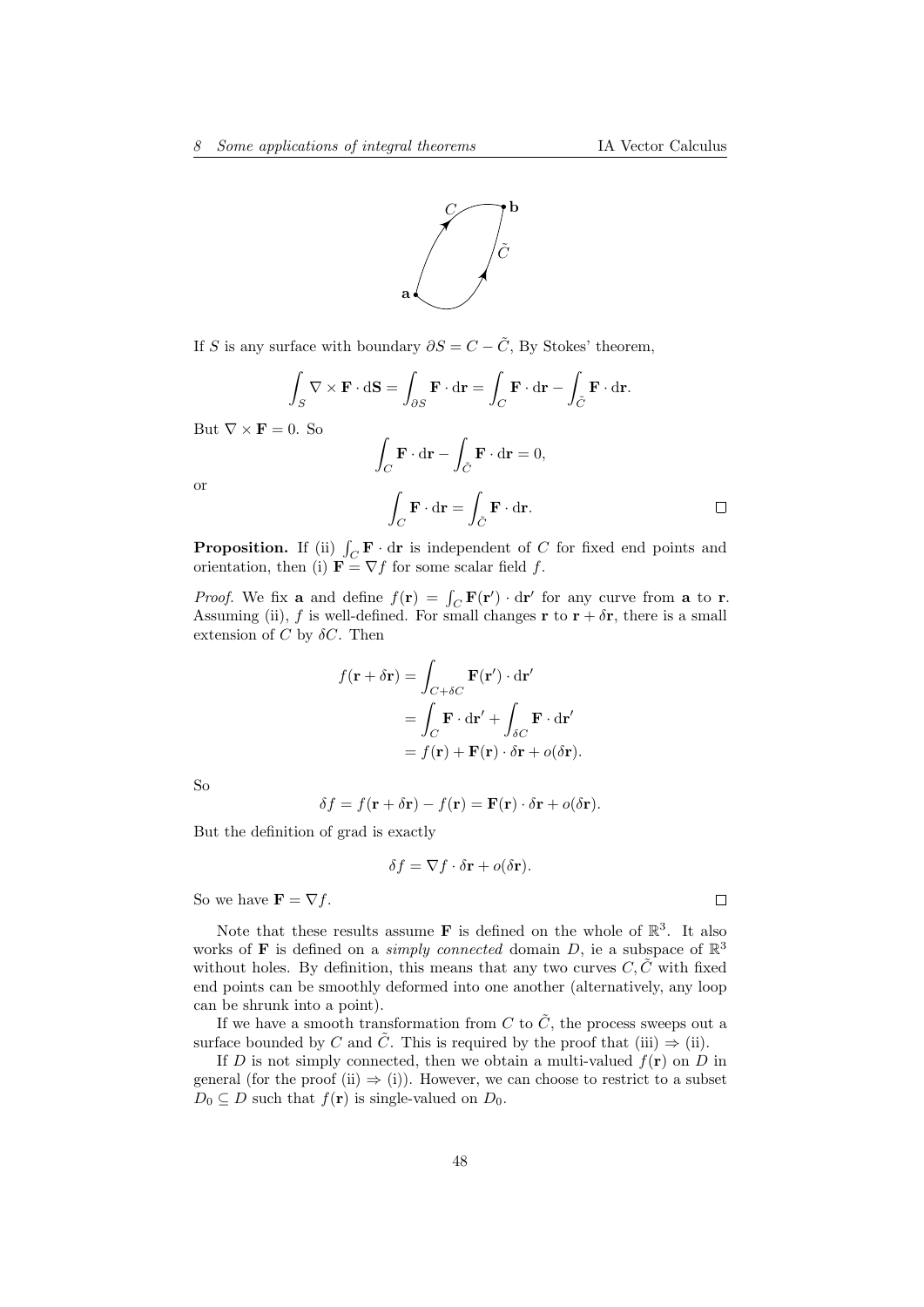Example. Take

$$
\mathbf{F} = \left(\frac{-y}{x^2 + y^2}, \frac{x}{x^2 + y^2}, 0\right).
$$

This obeys  $\nabla \times \mathbf{F} = 0$ , and is defined on  $D = \mathbb{R}^3 \setminus \{z\text{-axis}\}\,$ , which is not simply-connected. We can also write

 $\mathbf{F} = \nabla f,$ 

where

$$
f = \tan^{-1} \frac{y}{x}.
$$

which is multi-valued. If we integrate it about the closed loop  $x^2 + y^2 = 1, z = 0$ , i.e. a circle about the z axis, the integral gives  $2\pi$ , as opposed to the expected 0 for a conservative force. This shows that the simply-connected-domain criterion is important!

However f can be single-valued if we restrict it to

 $D_0 = \mathbb{R}^3 - {\text{half-plane}} \ x \ge 0, \ y = 0,$ 

which is simply-connected. (Draw and check!) Any closed curve we can draw in this area will have an integral of 0 (the circle mentioned above will no longer be closed!).

## 8.3 Conservation laws

Definition (Conservation equation). Suppose we are interested in a quantity Q. Let  $\rho(\mathbf{r},t)$  be the amount of stuff per unit volume and  $\mathbf{j}(\mathbf{r},t)$  be the flow rate of the quantity (eg if  $Q$  is charge,  $j$  is the current density).

The conservation equation is

$$
\frac{\partial \rho}{\partial t} + \nabla \cdot \mathbf{j} = 0.
$$

This is stronger than the claim that the total amount of Q in the universe is fixed. It says that Q cannot just disappear here and appear elsewhere. It must continuously flow out.

In particular, let  $V$  be a fixed time-independent volume with boundary  $S = \partial V$ . Then

$$
Q(t) = \int_{V} \rho(\mathbf{r}, t) \, \mathrm{d}V
$$

Then the rate of change of amount of  $Q$  in  $V$  is

$$
\frac{\mathrm{d}Q}{\mathrm{d}t} = \int_{V} \frac{\partial \rho}{\partial t} \, \mathrm{d}V = -\int_{V} \nabla \cdot \mathbf{j} \, \mathrm{d}V = -\int_{S} \mathbf{j} \cdot \mathrm{d}\mathbf{s}.
$$

by divergence theorem. So this states that the rate of change of the quantity Q in  $V$  is the flux of the stuff flowing out of the surface. ie  $Q$  cannot just disappear but must smoothly flow out.

In particular, if V is the whole universe (ie  $\mathbb{R}^3$ ), and  $\mathbf{j} \to 0$  sufficiently rapidly as  $|\mathbf{r}| \to \infty$ , then we calculate the total amount of Q in the universe by taking V to be a solid sphere of radius R, and take the limit as  $R \to \infty$ . Then the surface integral  $\rightarrow 0$ , and the equation states that

$$
\frac{\mathrm{d}Q}{\mathrm{d}t} = 0,
$$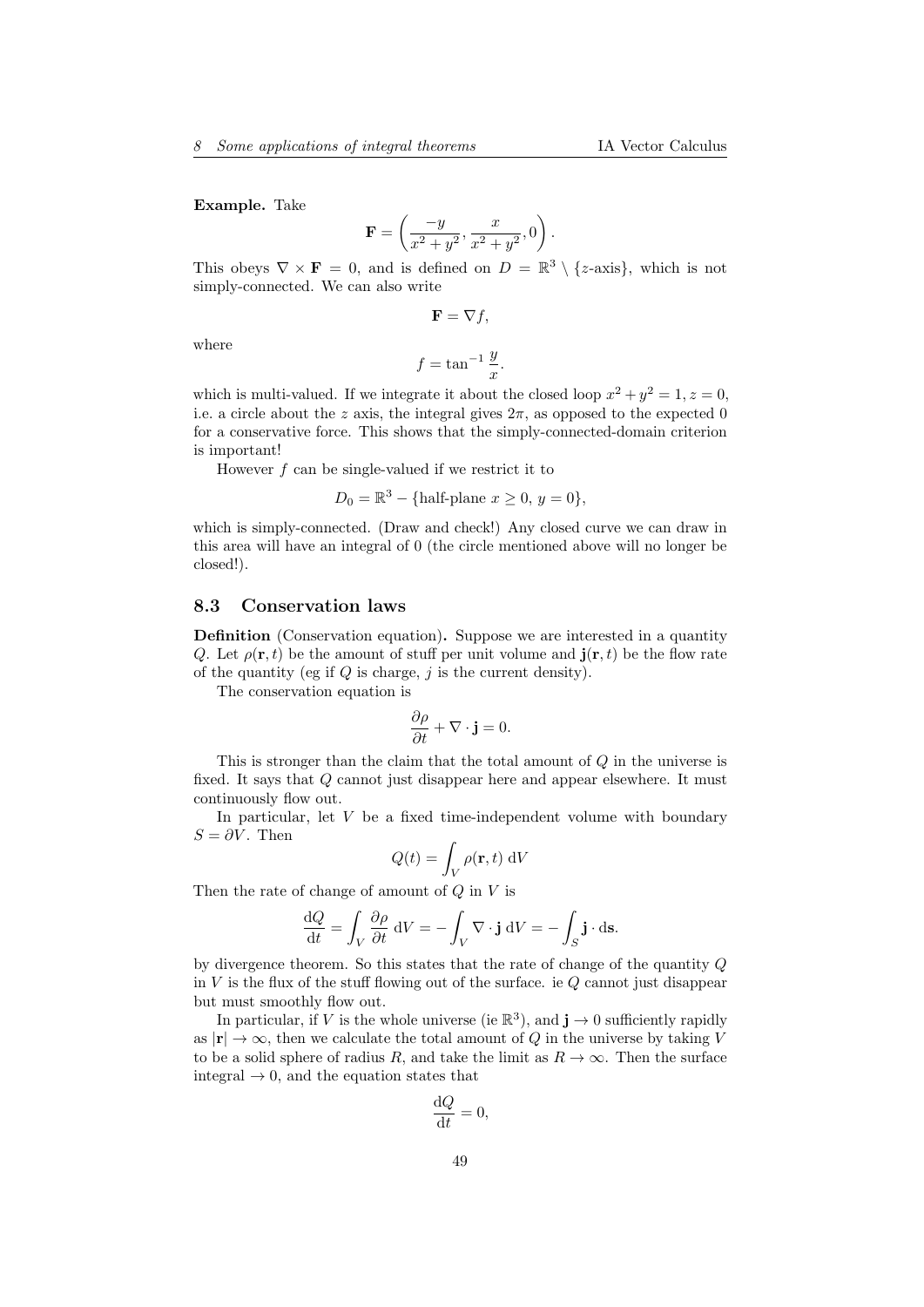**Example.** If  $\rho(\mathbf{r}, t)$  is the charge density (i.e.  $\rho \delta V$  is the amount of charge in a small volume  $\delta V$ ), then  $Q(t)$  is the total charge in V.  $\mathbf{j}(\mathbf{r},t)$  is the electric current density. So  $\mathbf{j} \cdot d\mathbf{S}$  is the charge flowing through  $\delta S$  per unit time.

**Example.** Let  $\mathbf{j} = \rho \mathbf{u}$  with  $\mathbf{u}$  being the velocity field. Then  $(\rho \mathbf{u} \delta t) \cdot \delta \mathbf{S}$  is equal to the mass of fluid crossing  $\delta S$  in time  $\delta t$ . So

$$
\frac{\mathrm{d}Q}{\mathrm{d}t} = -\int_{S} \mathbf{j} \cdot \mathrm{d} \mathbf{S}
$$

does indeed imply the conservation of mass. The conservation equation in this case is

$$
\frac{\partial \rho}{\partial t} + \nabla \cdot (\rho \mathbf{u}) = 0
$$

For the case where  $\rho$  is constant and uniform (i.e. independent of **r** and *t*), we get that  $\nabla \cdot \mathbf{u} = 0$ . We say that the fluid is *incompressible*.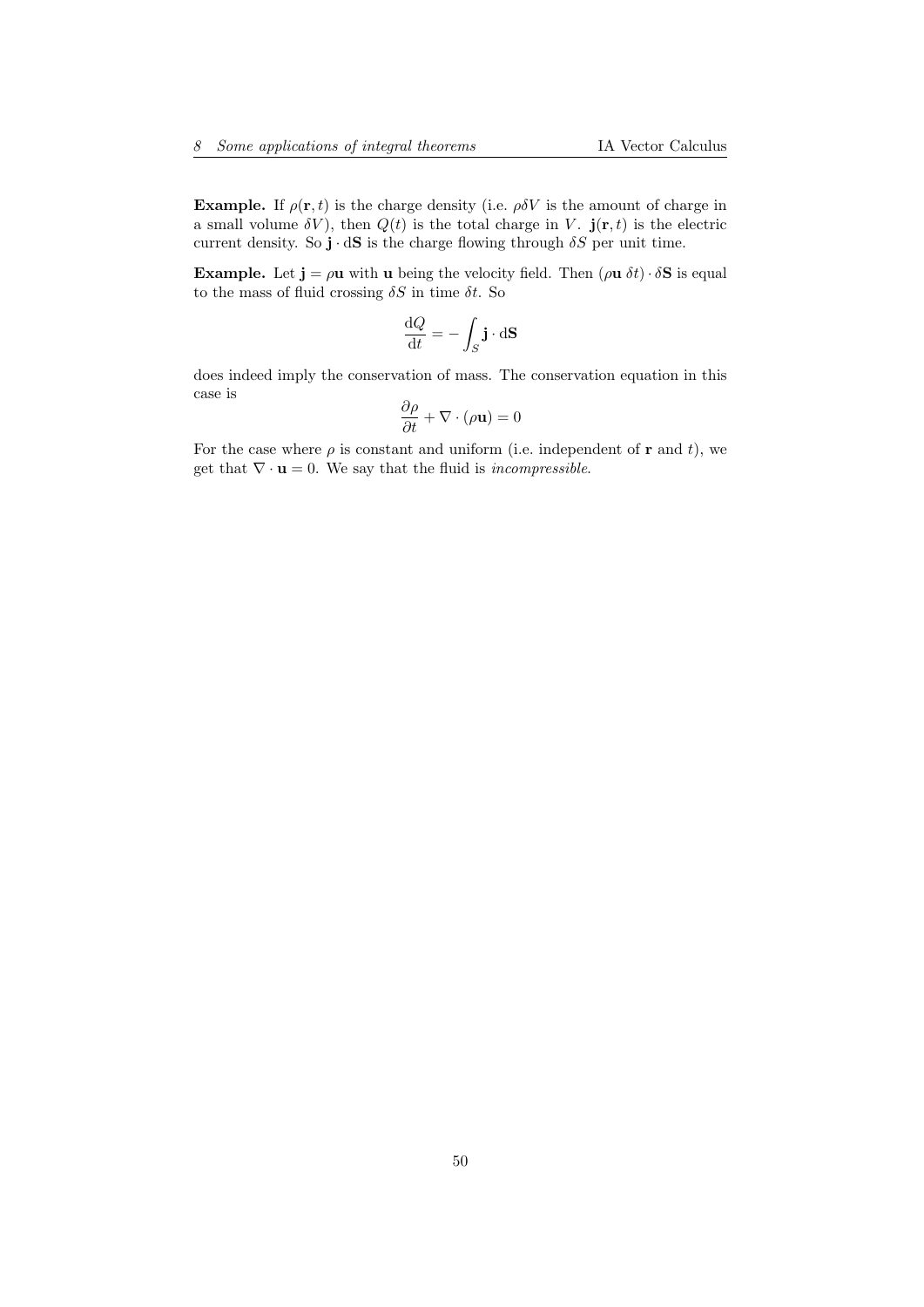# 9 Orthogonal curvilinear coordinates

#### 9.1 Line, area and volume elements

In this chapter, we study funny coordinate systems. A coordinate system is, roughly speaking, a way to specify a point in space by a set of (usually 3) numbers. We can think of this as a function  $r(u, v, w)$ .

By the chain rule, we have

$$
\mathrm{d}\mathbf{r} = \frac{\partial \mathbf{r}}{\partial u}\mathrm{d}u + \frac{\partial \mathbf{r}}{\partial v}\mathrm{d}v + \frac{\partial \mathbf{r}}{\partial w}\mathrm{d}w
$$

For a good parametrization,

$$
\frac{\partial \mathbf{r}}{\partial u} \cdot \left( \frac{\partial \mathbf{r}}{\partial v} \times \frac{\partial \mathbf{r}}{\partial w} \right) \neq 0,
$$

i.e.  $\frac{\partial \mathbf{r}}{\partial u}$ ,  $\frac{\partial \mathbf{r}}{\partial v}$  and  $\frac{\partial \mathbf{r}}{\partial w}$  are linearly independent. These vectors are tangent to the curves parametrized by  $u, v, w$  respectively when the other two are being fixed. Even better, they should be orthogonal:

**Definition** (Orthogonal curvilinear coordinates).  $u, v, w$  are *orthogonal curvi*linear if the tangent vectors are orthogonal.

We can then set

$$
\frac{\partial \mathbf{r}}{\partial u} = h_u \mathbf{e}_u, \quad \frac{\partial \mathbf{r}}{\partial v} = h_v \mathbf{e}_v, \quad \frac{\partial \mathbf{r}}{\partial w} = h_w \mathbf{e}_w,
$$

with  $h_u, h_v, h_w > 0$  and  $\mathbf{e}_u, \mathbf{e}_v, \mathbf{e}_w$  form an *orthonormal* right-handed basis (i.e.  $\mathbf{e}_u \times \mathbf{e}_v = \mathbf{e}_w$ . Then

$$
d\mathbf{r} = h_u \mathbf{e}_u \ du + h_v \mathbf{e}_v \ dv + h_w \mathbf{e}_w \ dw,
$$

and  $h_u, h_v, h_w$  determine the changes in length along each orthogonal direction resulting from changes in  $u, v, w$ . Note that clearly by definition, we have

$$
h_u = \left| \frac{\partial \mathbf{r}}{\partial u} \right|.
$$

#### Example.

- (i) In cartesian coordinates,  $\mathbf{r}(x, y, z) = x\hat{\mathbf{i}} + y\hat{\mathbf{j}} + z\hat{\mathbf{k}}$ . Then  $h_x = h_y = h_z = 1$ , and  $\mathbf{e}_x = \hat{\mathbf{i}}, \mathbf{e}_y = \hat{\mathbf{j}}$  and  $\mathbf{e}_z = \hat{\mathbf{k}}$ .
- (ii) In cylindrical polars,  $\mathbf{r}(\rho, \varphi, z) = \rho[\cos \varphi \hat{\mathbf{i}} + \sin \varphi \hat{\mathbf{j}}] + z\hat{\mathbf{k}}$ . Then  $h_{\rho} = h_z = 1$ , and

$$
h_{\varphi} = \left| \frac{\partial \mathbf{r}}{\partial \varphi} \right| = \left| (-\rho \sin \varphi, \rho \sin \varphi, 0) \right| = \rho.
$$

The basis vectors  $\mathbf{e}_{\rho}, \mathbf{e}_{\varphi}, \mathbf{e}_z$  are as in section 1.

(iii) In spherical polars,

 $\mathbf{r}(r,\theta,\varphi) = r(\cos\varphi\sin\theta\hat{\mathbf{i}} + \sin\theta\sin\varphi\hat{\mathbf{j}} + \cos\theta\hat{\mathbf{k}}).$ 

Then  $h_r = 1$ ,  $h_\theta = r$  and  $h_\varphi = r \sin \theta$ .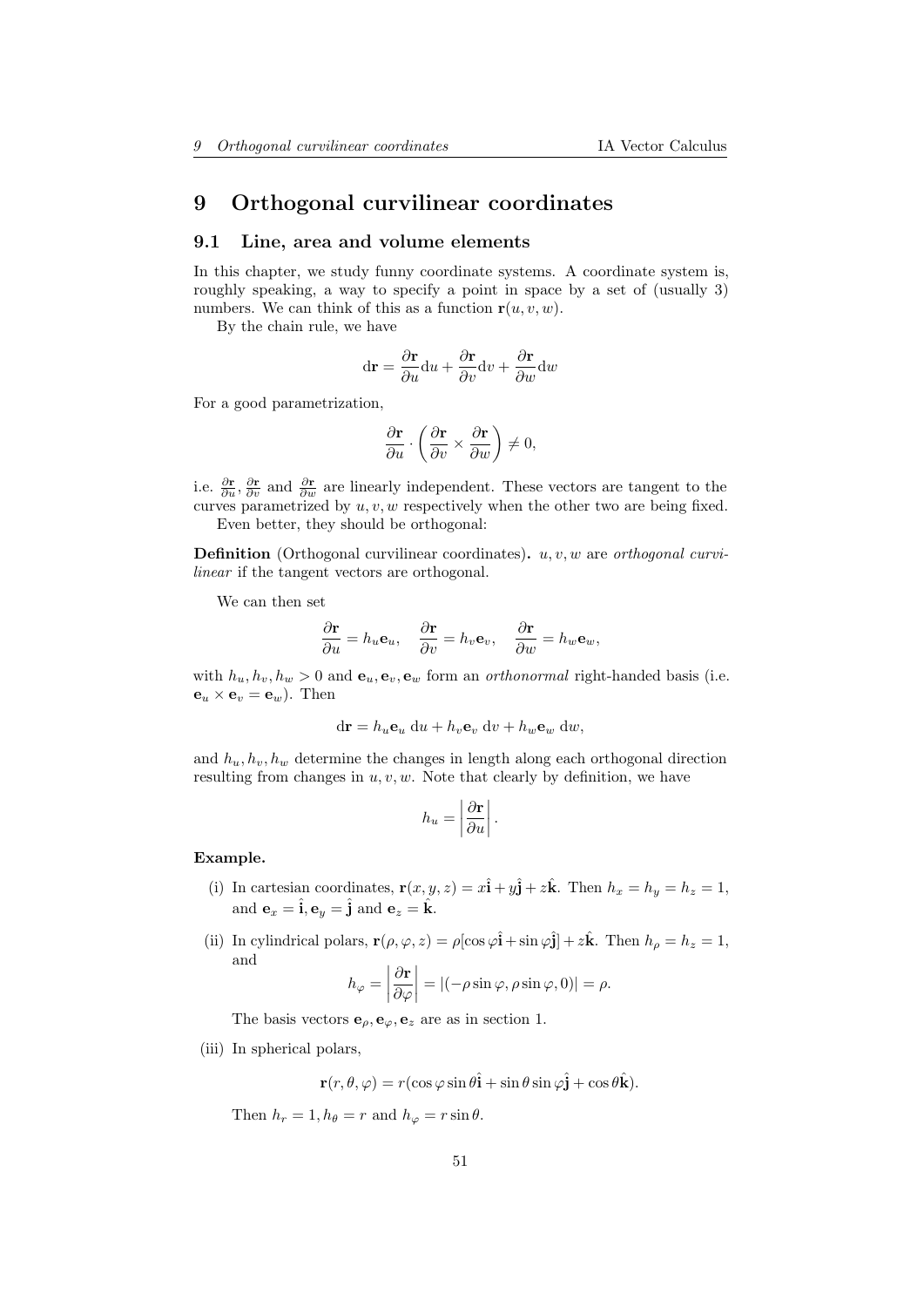Consider a surface with  $w$  constant and parametrised by  $u$  and  $v$ . The vector area element is

$$
d\mathbf{S} = \frac{\partial \mathbf{r}}{\partial u} \times \frac{\partial \mathbf{r}}{\partial v} \, du \, dv = h_u \mathbf{e}_u \times h_v \mathbf{e}_v \, du \, dv = h_u h_v \mathbf{e}_w \, du \, dv.
$$

We interpret this as  $\delta S$  having a small rectangle with sides approximately  $h_u \delta u$ and  $h_v \delta v$ . The volume element is

$$
dV = \frac{\partial \mathbf{r}}{\partial u} \cdot \left( \frac{\partial \mathbf{r}}{\partial v} \times \frac{\partial \mathbf{r}}{\partial w} \right) du dv dw = h_u h_v h_w du dv dw,
$$

i.e. a small cuboid with sides  $h_u \delta_u$ ,  $h_v \delta_v$  and  $h_w \delta_w$  respectively.

# 9.2 Grad, Div and Curl

Consider  $f(\mathbf{r}(u, v, w))$  and compare

$$
df = \frac{\partial f}{\partial u} du + \frac{\partial f}{\partial v} dv + \frac{\partial f}{\partial w} dw,
$$

with  $df = (\nabla f) \cdot dr$ . Since we know that

$$
d\mathbf{r} = \frac{\partial \mathbf{r}}{\partial u} du + \frac{\partial \mathbf{r}}{\partial v} dv + \frac{\partial \mathbf{r}}{\partial w} dw = h_u \mathbf{e}_u du + h_v \mathbf{e}_v dv + h_w \mathbf{e}_w dv,
$$

we can compare the terms to know that

### Proposition.

$$
\nabla f = \frac{1}{h_u} \frac{\partial f}{\partial u} \mathbf{e}_u + \frac{1}{h_v} \frac{\partial f}{\partial v} \mathbf{e}_v + \frac{1}{h_w} \frac{\partial f}{\partial w} \mathbf{e}_w.
$$

**Example.** Take  $f = r \sin \theta \cos \varphi$  in spherical polars. Then

$$
\nabla f = \sin \theta \cos \varphi \mathbf{e}_r + \frac{1}{r} (r \cos \theta \cos \varphi) \mathbf{e}_\theta + \frac{1}{r \sin \theta} (-r \sin \theta \sin \varphi) \mathbf{e}_\varphi
$$
  
=  $\cos \varphi (\sin \theta \mathbf{e}_r + \cos \theta \mathbf{e}_\theta) - \sin \varphi \mathbf{e}_\varphi.$ 

Then we know that the differential operator is

#### Proposition.

$$
\nabla=\frac{1}{h_u}\mathbf{e}_u\frac{\partial}{\partial u}+\frac{1}{h_v}\mathbf{e}_v\frac{\partial}{\partial v}+\frac{1}{h_w}\mathbf{e}_w\frac{\partial}{\partial w}.
$$

We can apply this to a vector field

$$
\mathbf{F} = F_u \mathbf{e}_u + F_v \mathbf{e}_v + F_w \mathbf{e}_w
$$

using scalar or vector products to obtain

#### Proposition.

$$
\nabla \times \mathbf{F} = \frac{1}{h_v h_w} \left[ \frac{\partial}{\partial v} (h_w F_w) - \frac{\partial}{\partial w} (h_v F_v) \right] \mathbf{e}_u + \text{ two similar terms}
$$

$$
= \frac{1}{h_u h_v h_w} \begin{vmatrix} h_u \mathbf{e}_u & h_v \mathbf{e}_v & h_w \mathbf{e}_w \\ \frac{\partial}{\partial u} & \frac{\partial}{\partial v} & \frac{\partial}{\partial w} \\ h_u F_u & h_v F_v & h_w F_w \end{vmatrix}
$$

and

$$
\nabla \cdot \mathbf{F} = \frac{1}{h_u h_v h_w} \left[ \frac{\partial}{\partial u} (h_v h_w F_u) + \text{ two similar terms} \right].
$$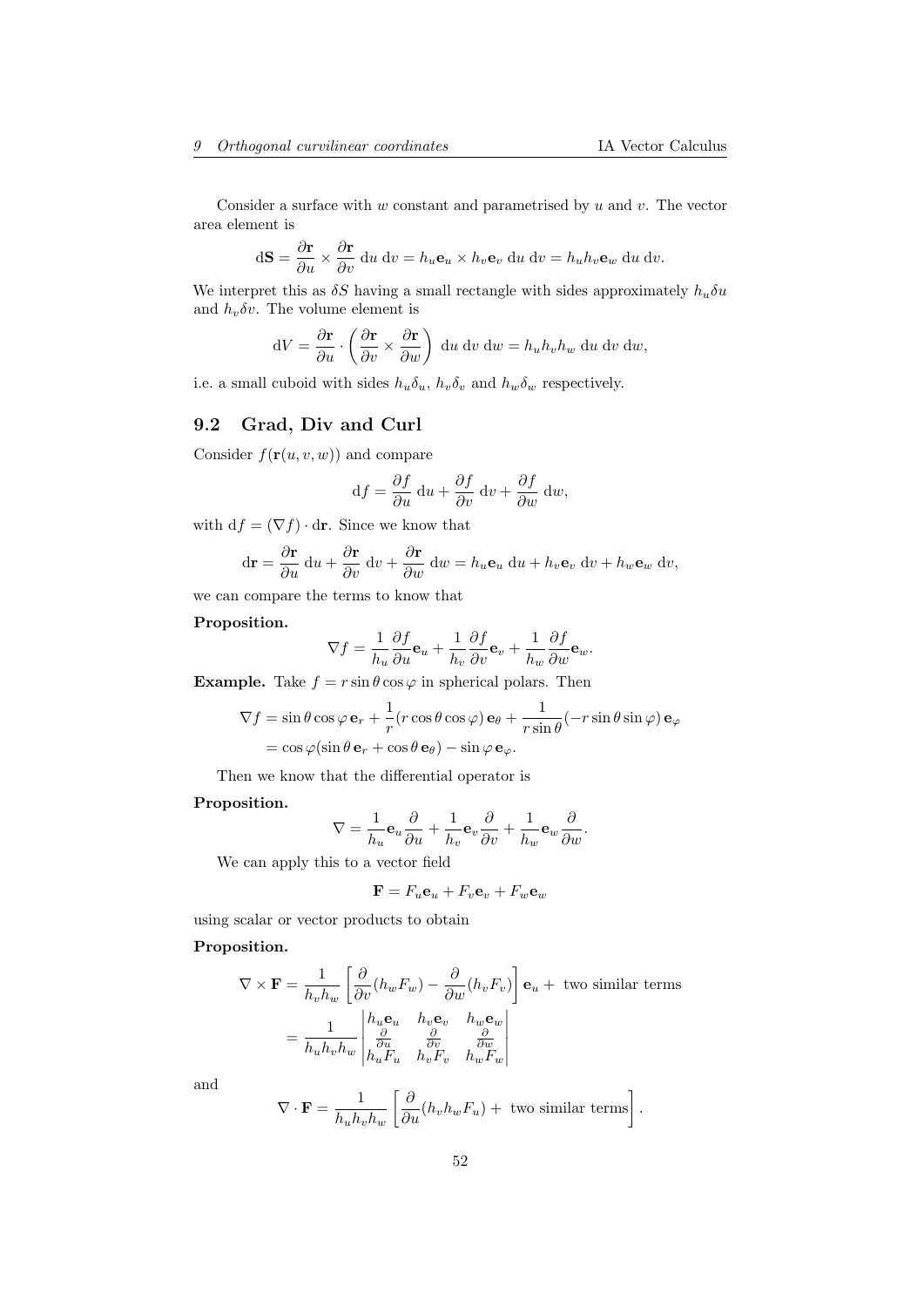There are several ways to obtain these formulae. We can

Proof. (non-examinable)

- (i) Apply  $\nabla \cdot$  or  $\nabla \times$  and differentiate the basis vectors explicitly.
- (ii) First, apply  $\nabla \cdot$  or  $\nabla \times$ , but calculate the result by writing **F** in terms of  $\nabla u, \nabla v$  and  $\nabla w$  in a suitable way. Then use  $\nabla \times \nabla f = 0$  and  $\nabla \cdot (\nabla \times f) = 0$ .
- (iii) Use the integral expressions for div and curl. Recall that

$$
\mathbf{n} \cdot \nabla \times \mathbf{F} = \lim_{A \to 0} \frac{1}{A} \int_{\partial A} \mathbf{F} \cdot d\mathbf{r}.
$$

So to calculate the curl, we first find the  $\mathbf{e}_w$  component.

Consider an area with W fixed and change u by  $\delta u$  and v by  $\delta v$ . Then this has an area of  $h_u h_v \delta u \delta v$  with normal  $\mathbf{e}_w$ . Let C be its boundary.



We then integrate around the curve  $C$ . We split the curve  $C$  up into 4 parts (corresponding to the four sides), and take linear approximations by assuming  $F$  and  $h$  are constant when moving through each horizontal/vertical segment.

$$
\int_C \mathbf{F} \cdot d\mathbf{r} \approx F_u(u, v) h_u(u, v) \, \delta u + F_v(u + \delta u, v) h_v(u + \delta u, v) \, \delta u
$$

$$
- F_u(u, v + \delta v) h_u(u, v + \delta v) \, \delta u - F_v(u, v) h_v(u, v) \, \delta v
$$

$$
\approx \left[ \frac{\partial}{\partial u} h_v F_v - \frac{\partial}{\partial v} (h_u F_u) \right] \delta u \delta v.
$$

Divide by the area and take the limit as area  $\rightarrow 0$ , we obtain

$$
\lim_{A \to 0} \frac{1}{A} \int_C \mathbf{F} \cdot d\mathbf{r} = \frac{1}{h_u h_v} \left[ \frac{\partial}{\partial u} h_v F_v - \frac{\partial}{\partial v} (h_u F_u) \right].
$$

So, by the integral definition of divergence,

$$
\mathbf{e}_w \cdot \nabla \times \mathbf{F} = \frac{1}{h_u h_v} \left[ \frac{\partial}{\partial u} (h_v F_v) - \frac{\partial}{\partial v} (h_u F_u) \right],
$$

and similarly for other components.

We can find the divergence similarly.

 $\Box$ 

**Example.** Let  $\mathbf{A} = \frac{1}{r} \tan \frac{\theta}{2} \mathbf{e}_{\varphi}$  in spherical polars. Then

$$
\nabla \times \mathbf{A} = \frac{1}{r^2 \sin \theta} \begin{vmatrix} \mathbf{e}_r & r\mathbf{e}_\theta & r \sin \theta \mathbf{e}_\varphi \\ \frac{\partial}{\partial r} & \frac{\partial}{\partial \theta} & \frac{\partial}{\partial \varphi} \\ 0 & 0 & r \sin \theta \cdot \frac{1}{r} \tan \frac{\theta}{2} \end{vmatrix} = \frac{\mathbf{e}_r}{r^2 \sin \theta} \frac{\partial}{\partial \theta} \left[ \sin \theta \tan \frac{\theta}{2} \right] = \frac{1}{r^2} \mathbf{e}_r.
$$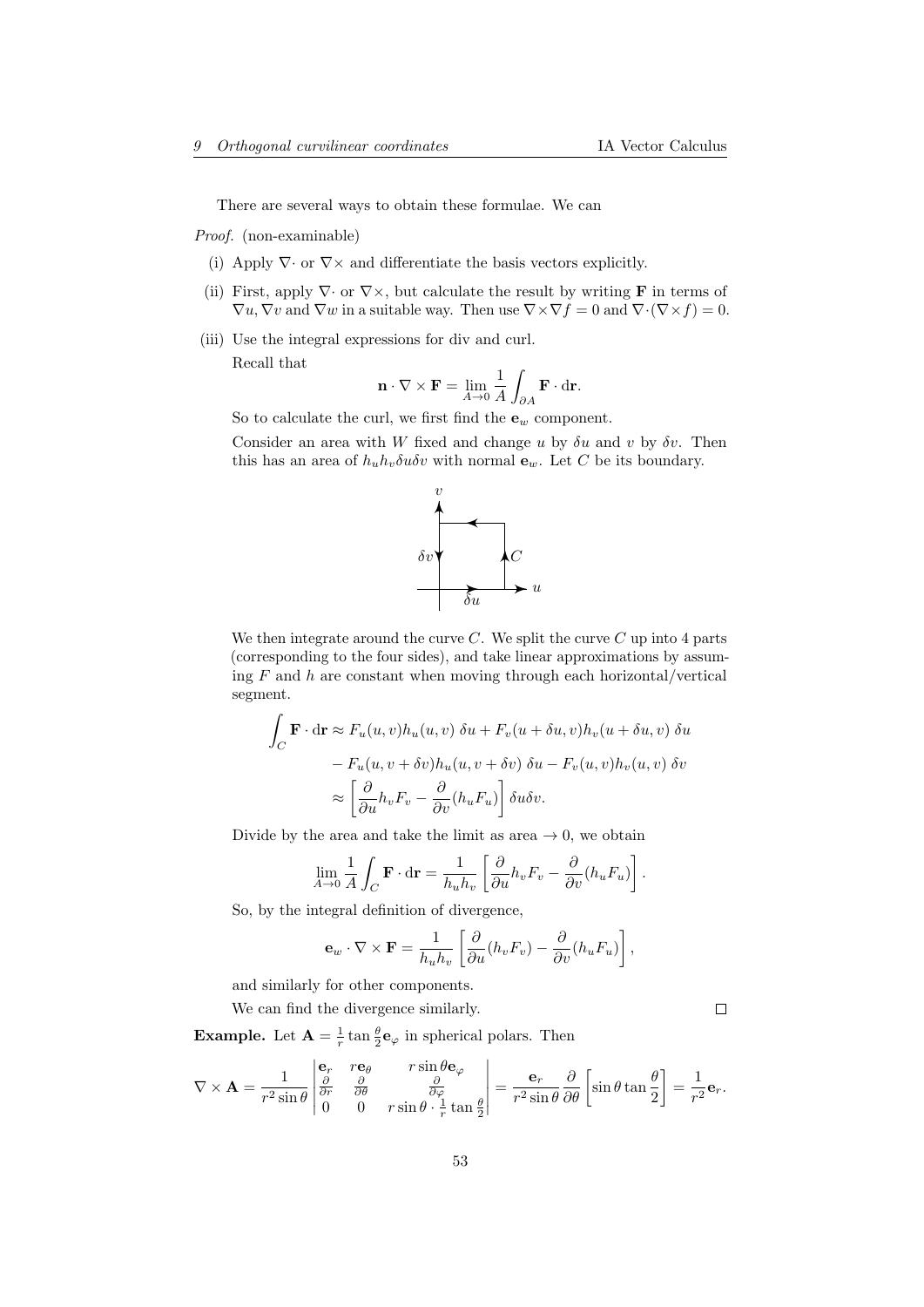# 10 Gauss' Law and Poisson's equation

## 10.1 Laws of gravitation

Consider a distribution of mass producing a gravitational force  $\bf{F}$  on a point mass  $m$  at  $r$ . The total force is a sum of contributions from each part of the mass distribution, and is proportional to m. Write

$$
\mathbf{F}=m\mathbf{g}(\mathbf{r}),
$$

**Definition** (Gravitational field).  $g(r)$  is the *gravitational field*, acceleration due to gravity, or force per unit mass.

The gravitational field is conservative, ie

$$
\oint_C \mathbf{g} \cdot d\mathbf{r} = 0.
$$

This means that if you walk around the place and return to the same position, the total work done is 0 and you did not gain energy, i.e. gravitational potential energy is conserved.

Gauss' law tells us what this gravitational field looks like:

Law (Gauss' law for gravitation). Given any volume  $V$  bounded by closed surface S,

$$
\int_{S} \mathbf{g} \cdot d\mathbf{S} = -4\pi GM,
$$

where  $G$  is Newton's gravitational constant, and  $M$  is the total mass contained in  $V$ .

These equations determine  $g(r)$  from a mass distribution.

Example. We can obtain Newton's law of gravitation from Gauss' law together with an assumption about symmetry.

Consider a total mass  $M$  distributed with a spherical symmetry about the origin **O**, with all the mass contained within some radius  $r = a$ . By spherical symmetry, we have  $\mathbf{g}(\mathbf{r}) = g(\mathbf{r})\hat{\mathbf{r}}$ .

Consider Gauss' law with S being a sphere of radius  $r = R > a$ . Then  $\hat{\mathbf{n}} = \hat{\mathbf{r}}$ . So Z

$$
\int_{S} \mathbf{g} \cdot d\mathbf{S} = \int_{S} g(R) \hat{\mathbf{r}} \cdot \hat{\mathbf{r}} dS = \int g(R) dS = 4\pi R^{2} g(R).
$$

By Gauss' law, we obtain

$$
4\pi R^2 g(R) = -4\pi GM.
$$

So

$$
g(R) = -\frac{GM}{R^2}
$$

for  $R > a$ .

Therefore the gravitational force on a mass  $m$  at **r** is

$$
\mathbf{F}(\mathbf{r}) = -\frac{GMm}{r^2}\hat{\mathbf{r}}.
$$

If we take the limit as  $a \to 0$ , we get a point mass M at the origin. Then we recover Newton's law of gravitation for point masses.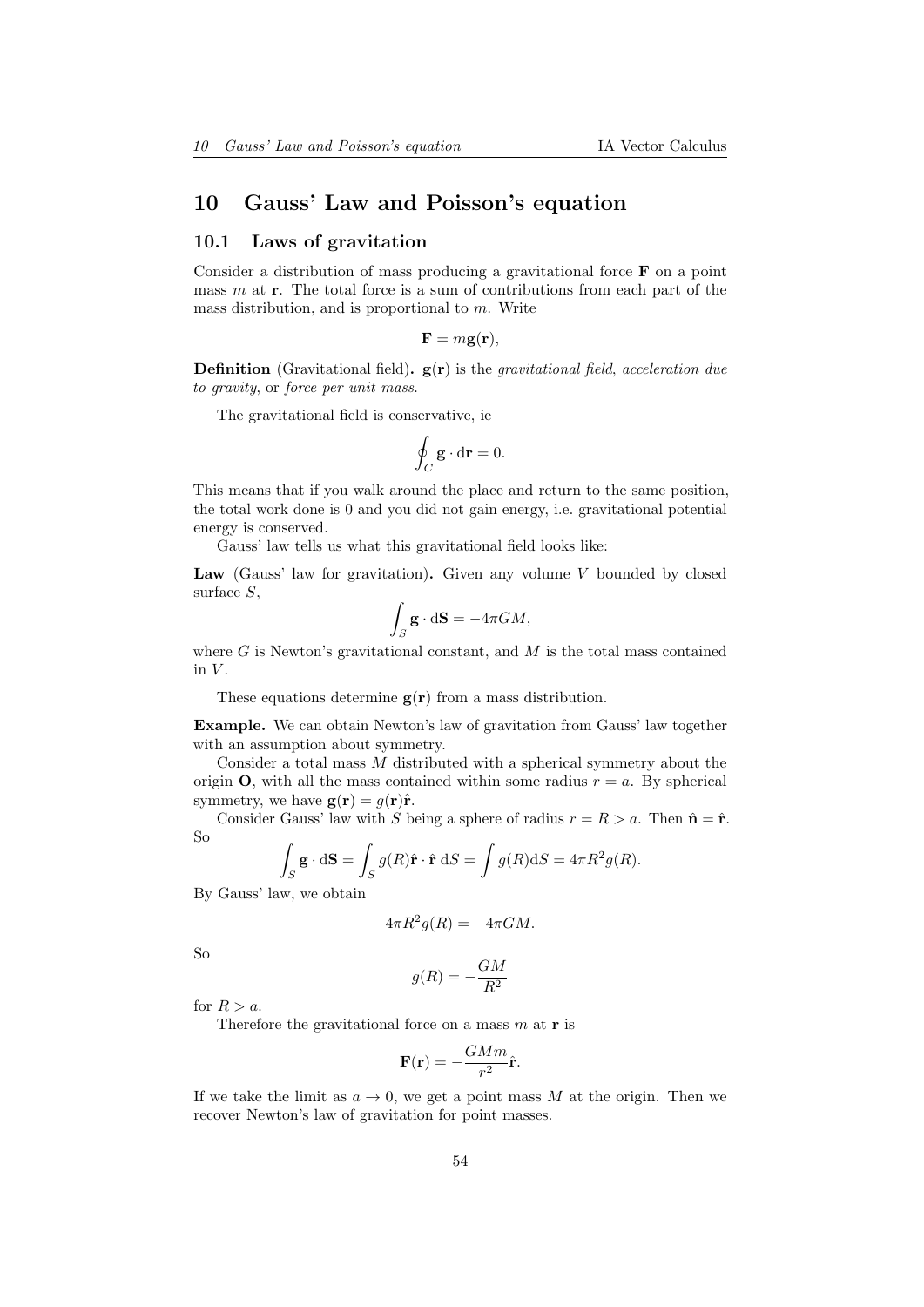The condition  $\int_C \mathbf{g} \cdot d\mathbf{r} = 0$  for any closed C can be re-written by Stoke's theorem as

$$
\int_{S} \nabla \times \mathbf{g} \cdot d\mathbf{S} = 0,
$$

where  $S$  is bounded by the closed curve  $C$ . This is true for arbitrary  $S$ . So

$$
\nabla \times \mathbf{g} = 0.
$$

In our example above,  $\nabla \times \mathbf{g} = 0$  due to spherical symmetry. But here we showed that it is true for all cases.

Note that we exploited symmetry to solve Gauss' law. However, if the mass distribution is not sufficiently symmetrical, Gauss' law in integral form can be difficult to use. But we can rewrite it in differential form. Suppose

$$
M = \int_{V} \rho(\mathbf{r}) \, \mathrm{d}V,
$$

where  $\rho$  is the mass density. Then by Gauss' theorem

$$
\int_{S} \mathbf{g} \cdot d\mathbf{S} = -4\pi GM \Rightarrow \int_{V} \nabla \cdot \mathbf{g} \ dV = \int_{V} -4\pi G \rho \ dV.
$$

Since this is true for all  $V$ , we must have

Law (Gauss' Law for gravitation in differential form).

$$
\nabla \cdot \mathbf{g} = -4\pi G \rho.
$$

Since  $\nabla \times \mathbf{g} = 0$ , we can introduce a gravitational potential  $\varphi(\mathbf{r})$  with  $\mathbf{g} = -\nabla \varphi$ . Then Gauss' Law becomes

$$
\nabla^2 \varphi = 4\pi G \rho.
$$

In the example with spherical symmetry, we can solve that

$$
\varphi(r) = -\frac{GM}{r}
$$

for  $r > a$ .

### 10.2 Laws of electrostatics

Consider a distribution of electric charge at rest. They produce a force on a charge  $q$ , at rest at  $r$ , which is proportional to  $q$ .

Definition (Electric field). The force produced by electric charges on another charge q is  $\mathbf{F} = q\mathbf{E}(\mathbf{r})$ , where  $\mathbf{E}(\mathbf{r})$  is the *electric field*, or force per unit charge.

Again, this is conservative. So

$$
\oint_C \mathbf{E} \cdot \mathbf{dr} = 0
$$

for any closed curve  $C$ . It also obeys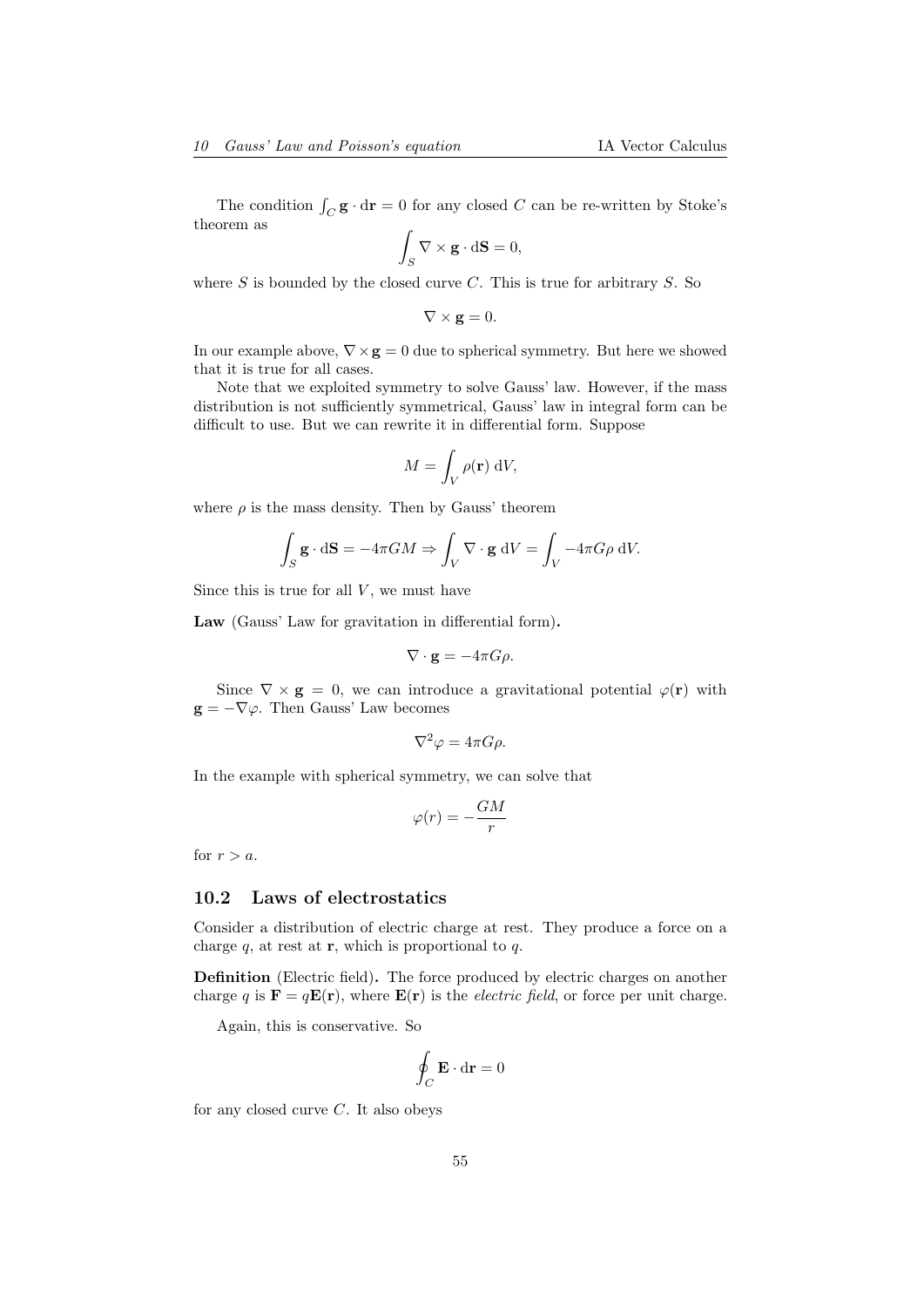Law (Gauss' law for electrostatic forces).

$$
\int_{S} \mathbf{E} \cdot d\mathbf{S} = \frac{Q}{\varepsilon_0},
$$

where  $\varepsilon_0$  is the *permittivity of free space*, or *electric constant*.

Then we can write it in differential form, as in the gravitational case.

Law (Gauss' law for electrostatic forces in differential form).

$$
\nabla \cdot \mathbf{E} = \frac{\rho}{\varepsilon_0}.
$$

Assuming constant (or no) magnetic field, we have

$$
\nabla\times\mathbf{E}=0.
$$

So we can write  $\mathbf{E} = -\nabla \varphi$ .

**Definition** (Electrostatic potential). If we write  $\mathbf{E} = -\nabla \varphi$ , then  $\varphi$  is the electrostatic potential, and

$$
\nabla^2 \varphi = \frac{\rho}{\varepsilon_0}.
$$

**Example.** Take a spherically symmetric charge distribution about  $O$  with total charge Q. Suppose all charge is contained within a radius  $r = a$ . Then similar to the gravitational case, we have

$$
\mathbf{E}(\mathbf{r}) = \frac{Q\hat{\mathbf{r}}}{4\pi\varepsilon_0 r^2},
$$

and

$$
\varphi(\mathbf{r}) = \frac{-Q}{4\pi\varepsilon_0 r}.
$$

As  $a \to 0$ , we get *point charges*. From **E**, we can recover Coulomb's law for the force on another charge  $q$  at  $r$ :

$$
\mathbf{F} = q\mathbf{E} = \frac{qQ\hat{\mathbf{r}}}{4\pi\varepsilon_0 r^2}.
$$

Example (Line charge). Consider an infinite line with uniform charge density per unit length  $\sigma$ .

We use cylindrical polar coordinates:

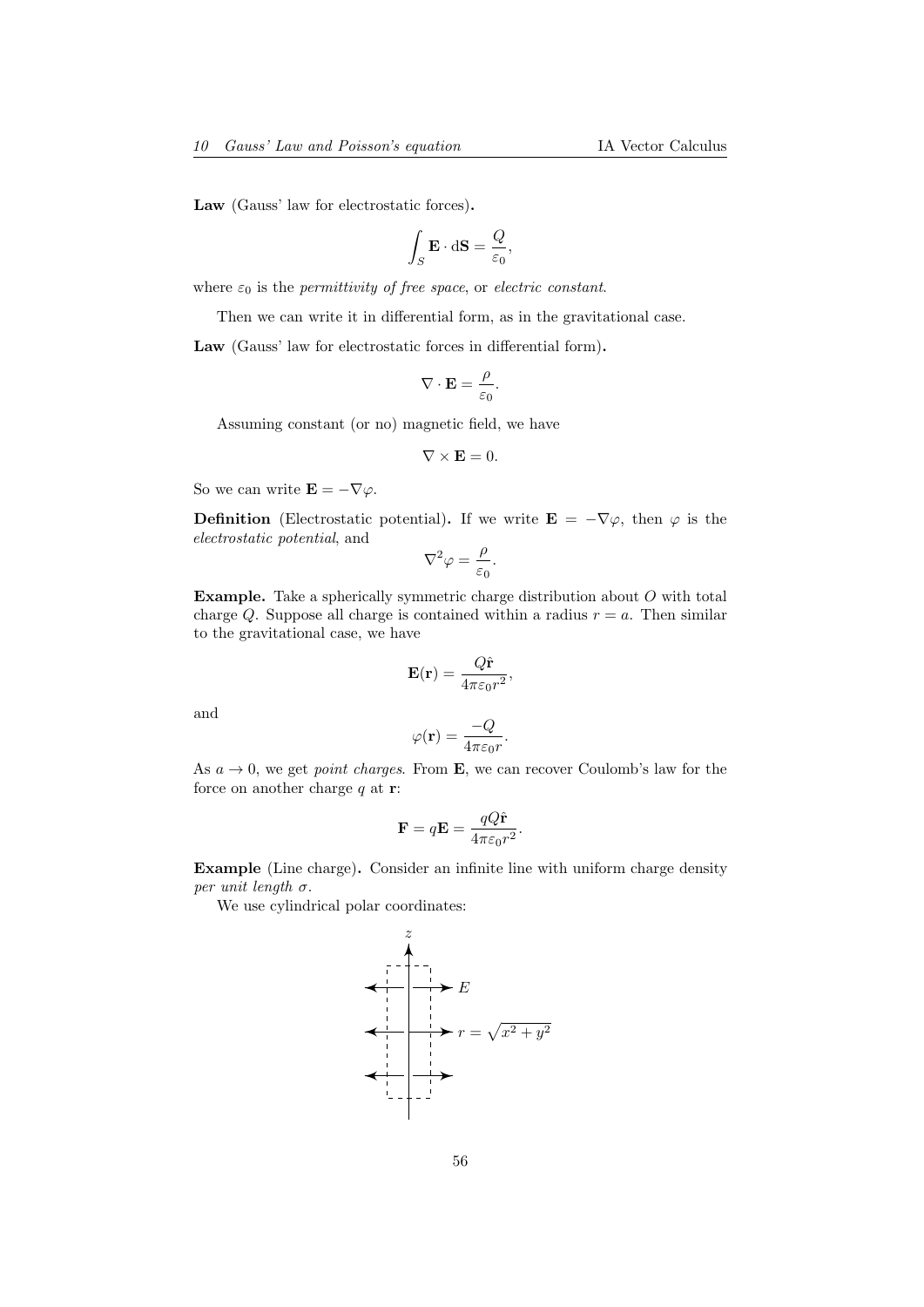By symmetry, the field is radial, i.e.

$$
\mathbf{E}(r) = E(r)\hat{\mathbf{r}}.
$$

Pick S to be a cylinder of length L and radius r. We know that the end caps do not contribute to the flux since the field lines are perpendicular to the normal. Also, the curved surface has area  $2\pi rL$ . Then by Gauss' law in integral form,

$$
\int_{S} \mathbf{E} \cdot d\mathbf{S} = E(r) 2\pi r L = \frac{\sigma L}{\varepsilon_0}.
$$

So

$$
\mathbf{E}(r) = \frac{\sigma}{2\pi\varepsilon_0 r} \hat{\mathbf{r}}.
$$

Note that the field varies as  $1/r$ , not  $1/r^2$ . Intuitively, this is because we have one more dimension of "stuff" compared to the point charge, so the field does not drop as fast.

## 10.3 Poisson's Equation and Laplace's equation

Definition (Poisson's equation). The Poisson's equation is

$$
\nabla^2 \varphi = -\rho,
$$

where  $\rho$  is given and  $\varphi(\mathbf{r})$  is to be solved.

This is the form of the equations for gravity and electrostatics, with  $-4\pi G\rho$ and  $\rho/\varepsilon_0$  in place of  $\rho$  respectively.

When  $\rho = 0$ , we get

Definition (Laplace's equation). Laplace's equation is

$$
\nabla^2 \varphi = 0.
$$

One example is irrotational and incompressible fluid flow: if the velocity is  $u(r)$ , then irrotationality gives  $u = \nabla \varphi$  for some velocity potential  $\varphi$ . Since it is incompressible,  $\nabla \cdot \mathbf{u} = 0$  (cf. previous chapters). So  $\nabla^2 \varphi = 0$ .

The expressions for  $\nabla^2$  can be found in non-Cartesian coordinates, but are a bit complicated.

We're concerned here mainly with cases exhibiting spherical or cylindrical symmetry (use r for radial coordinate here). i.e. when  $\varphi(\mathbf{r})$  has spherical or cylindrical symmetry. Write  $\varphi = \varphi(r)$ . Then

$$
\nabla \varphi = \varphi'(r)\hat{\mathbf{r}}.
$$

Then Laplace's equation  $\nabla^2 \varphi = 0$  becomes an ordinary differential equation.

– For spherical symmetry, using the chain rule, we have

$$
\nabla^2 \varphi = \varphi'' + \frac{2}{r} \varphi' = \frac{1}{r^2} (r^2 \varphi')' = 0.
$$

Then the general solution is

$$
\varphi = \frac{A}{r} + B.
$$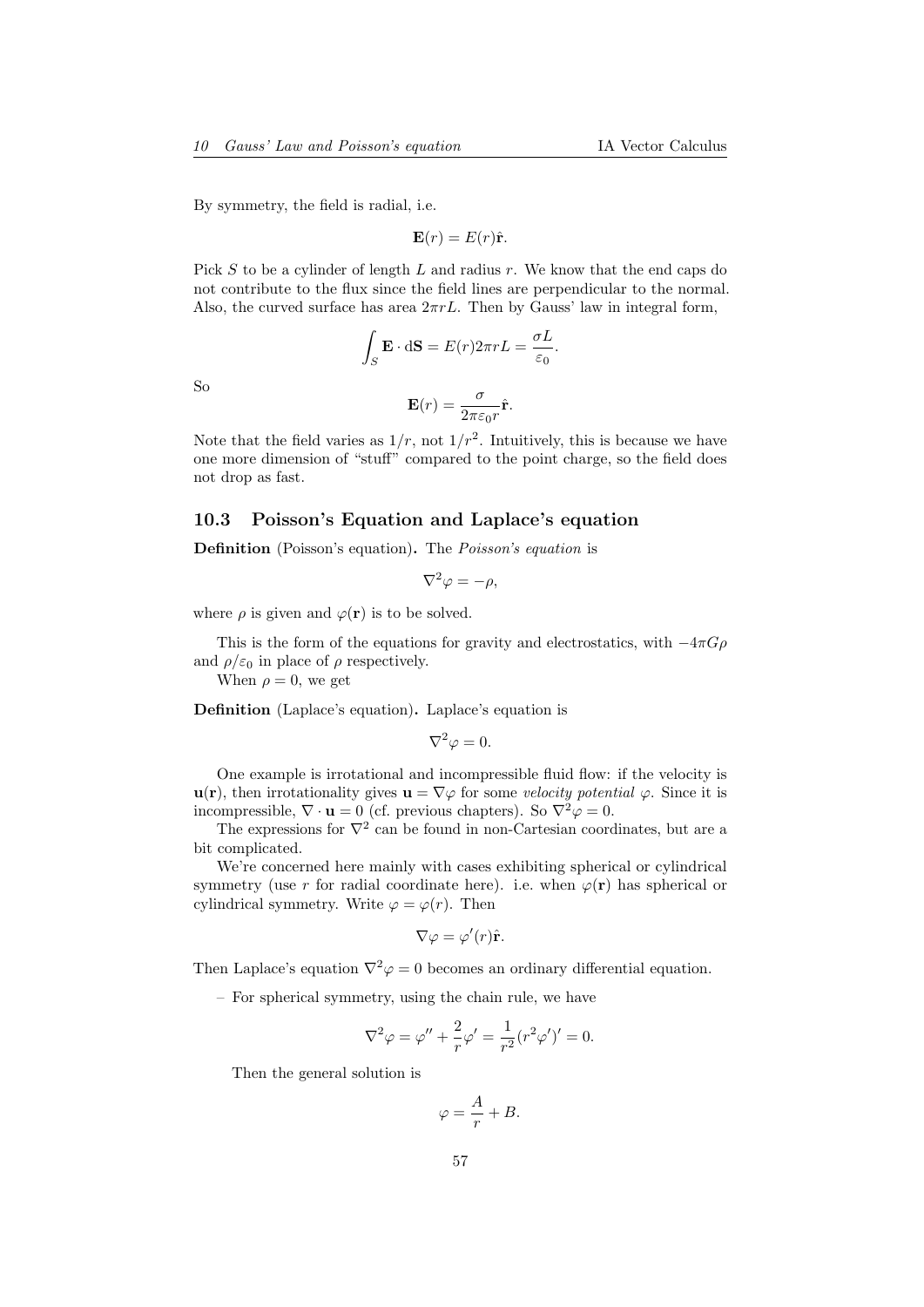- For cylindrical symmetry, with  $r^2 = x_1^2 + x_2^2$ , we have

$$
\nabla^2 \varphi = \varphi'' + \frac{1}{r} \varphi' = \frac{1}{r} (r\varphi')' = 0.
$$

Then

$$
\varphi = A \ln r + B.
$$

Then solutions to Poisson's equations can be obtained in a similar way, i.e. by integrating the differential equations directly, or by adding particular integrals to the solutions above.

For example, for a spherically symmetric solution of  $\nabla^2 \varphi = -\rho_0$ , with  $\rho_0$ constant, recall that  $\nabla^2 r^{\alpha} = \alpha(\alpha + 1)r^{\alpha - 2}$ . Taking  $\alpha = 2$ , we find the particular integral

$$
\varphi=-\frac{\rho_0}{6}r^2,
$$

So the general solution with spherical symmetry and constant  $\rho_0$  is

$$
\varphi(r) = \frac{A}{r} + B - \frac{1}{6}\rho_0 r^2.
$$

To determine A, B, we must specify boundary conditions. If  $\varphi$  is defined on all of  $\mathbb{R}^3$ , we often require  $\varphi \to 0$  as  $|\mathbf{r}| \to \infty$ . If  $\varphi$  is defined on a bounded volume V, then there are two kinds of common boundary conditions on  $\partial V$ :

- Specify  $\varphi$  on  $\partial V$  a *Dirichlet* condition
- Specify **n** ⋅  $\nabla$   $\varphi$  (sometimes written as  $\frac{\partial \varphi}{\partial \mathbf{n}}$ ): a *Neumann* condition. (**n** is the outward normal on  $\partial V$ ).

The type of boundary conditions we get depends on the physical content of the problem. For example, specifying  $\frac{\partial \varphi}{\partial n}$  corresponds to specifying the normal component of g or E.

We can also specify different boundary conditions on different boundary components.

Example. We might have a spherically symmetric distribution with constant  $\rho_0$ , defined in  $a \le r \le b$ , with  $\varphi(a) = 0$  and  $\frac{\partial \varphi}{\partial \mathbf{n}}(b) = 0$ .

Then the general solution is

$$
\varphi(r) = \frac{A}{r} + B - \frac{1}{6}\rho_0 r^2.
$$

We apply the first boundary condition to obtain

$$
\frac{A}{a} + B - \frac{1}{6}\rho_0 a^2 = 0.
$$

The second boundary condition gives

$$
\mathbf{n} \cdot \nabla \varphi = -\frac{A}{b^2} - \frac{1}{3}\rho_0 b = 0.
$$

These conditions give

$$
A = -\frac{1}{3}\rho_0 b^3, \quad B = \frac{1}{5}\rho_0 a^2 + \frac{1}{3}\rho_0 \frac{b^3}{a}.
$$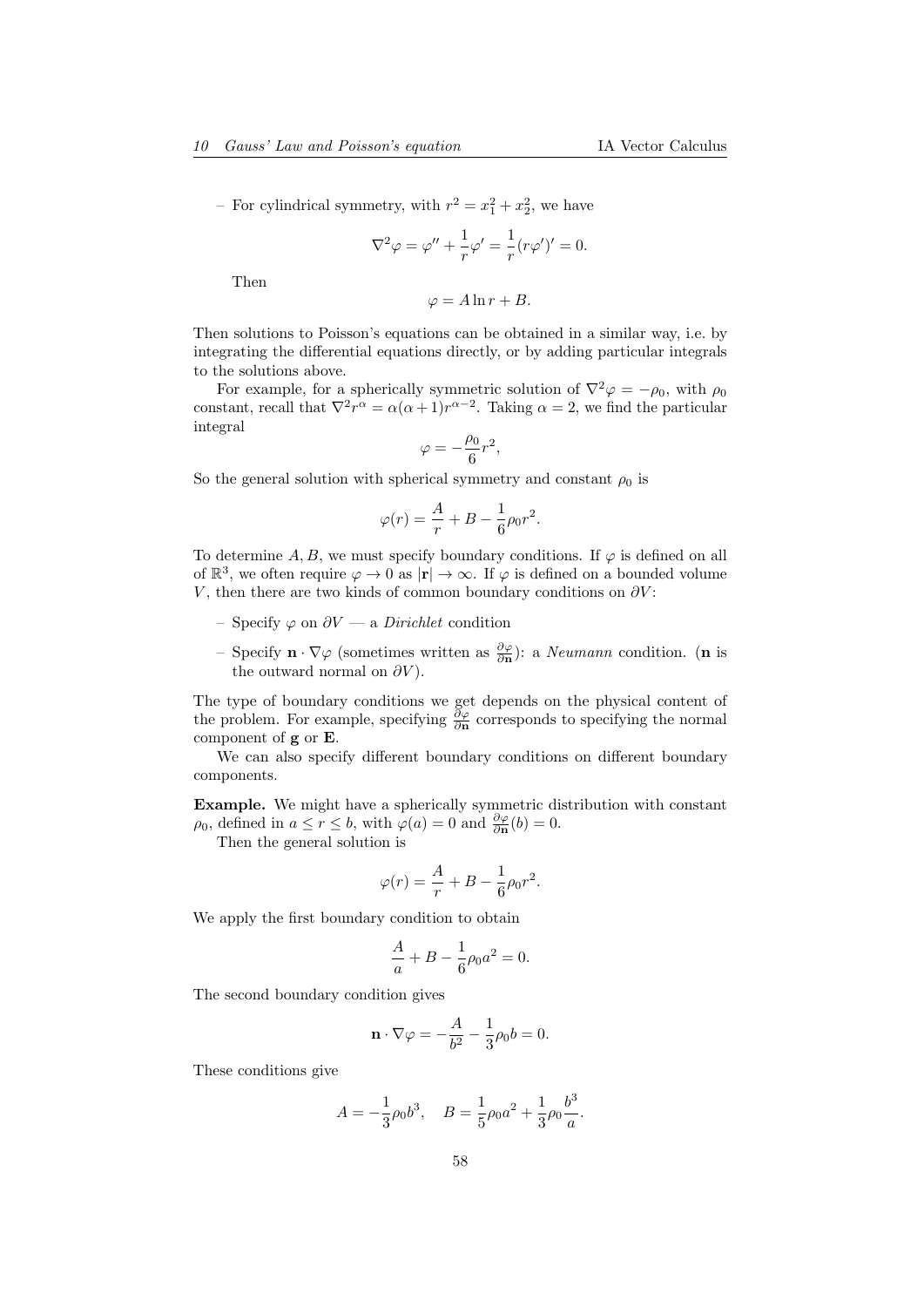Example. We might also be interested with spherically symmetric solution with

$$
\nabla^2 \varphi = \begin{cases} -\rho_0 & r \le a \\ 0 & r > a \end{cases}
$$

with  $\varphi$  non-singular at  $r = 0$  and  $\varphi(r) \to 0$  as  $r \to \infty$ , and  $\varphi, \varphi'$  continuous at  $r = a$ . This models the gravitational potential on a uniform planet.

Then the general solution from above is

$$
\varphi = \begin{cases} \frac{A}{r} + B - \frac{1}{6}\rho_0 r^2 & r \le a \\ \frac{C}{r} + D & r > a. \end{cases}
$$

Since  $\varphi$  is non-singular at  $r = 0$ , we have  $A = 0$ . Since  $\varphi \to 0$  as  $r \to \infty$ ,  $D = 0$ . So

$$
\varphi = \begin{cases} B - \frac{1}{6}\rho_0 r^2 & r \le a \\ \frac{C}{r} & r > a. \end{cases}
$$

This is the gravitational potential inside and outside a planet of constant density  $\rho_0$  and radius a. We want  $\varphi$  and  $\varphi'$  to be continuous at  $r = a$ . So we have

$$
B + \frac{1}{6}4\pi\rho_0 Ga^2 = \frac{C}{a}
$$

$$
\frac{4}{3}\pi G\rho_0 a = -\frac{C}{a^2}.
$$

The second equation gives  $C = -GM$ . Substituting that into the first equation to find  $B$ , we get

$$
\varphi(r) = \begin{cases} \frac{GM}{2a} \left[ \left( \frac{r^2}{a} - 3 \right) \right] & r \le a \\ -\frac{GM}{r} & r > a \end{cases}
$$

Since  $g = -\varphi'$ , we have

$$
g(r) = \begin{cases} -\frac{GMr}{a^3} & r \le a\\ -\frac{GM}{r} & r > a \end{cases}
$$

We can plot the potential energy:



We can also plot  $-g(r)$ , the inward acceleration:

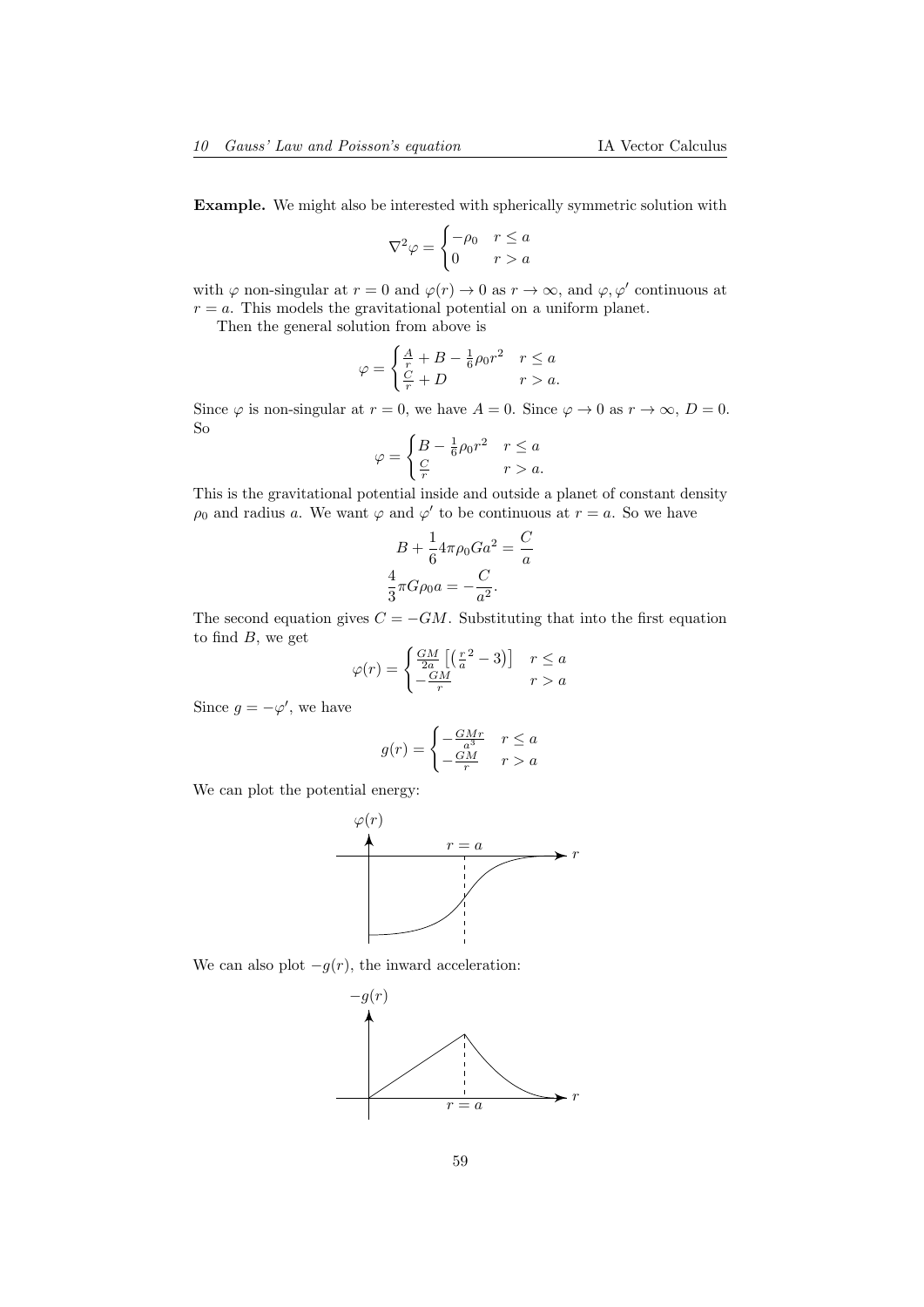Alternatively, we can apply Gauss' Law for a flux of  $g = g(r) e_r$  out of S, a sphere of radius R. For  $R \leq a$ ,

$$
\int_{S} \mathbf{g} \cdot d\mathbf{S} = 4\pi R^2 g(R) = -4\pi GM \left(\frac{R}{a}\right)^3
$$

So

$$
g(R) = -\frac{GMR}{a^3}.
$$

For  $R \ge a$ , we can simply apply Newton's law of gravitation.

In general, even if the problem has nothing to do with gravitation or electrostatics, if we want to solve  $\nabla^2 \varphi = -\rho$  with  $\rho$  and  $\varphi$  sufficiently symmetric, we can consider the flux of  $\nabla\varphi$  out of a surface  $S=\partial V\colon$ 

$$
\int_{S} \nabla \varphi \cdot d\mathbf{S} = -\int_{V} \rho \, dV,
$$

by divergence theorem. This is called the Gauss Flux method.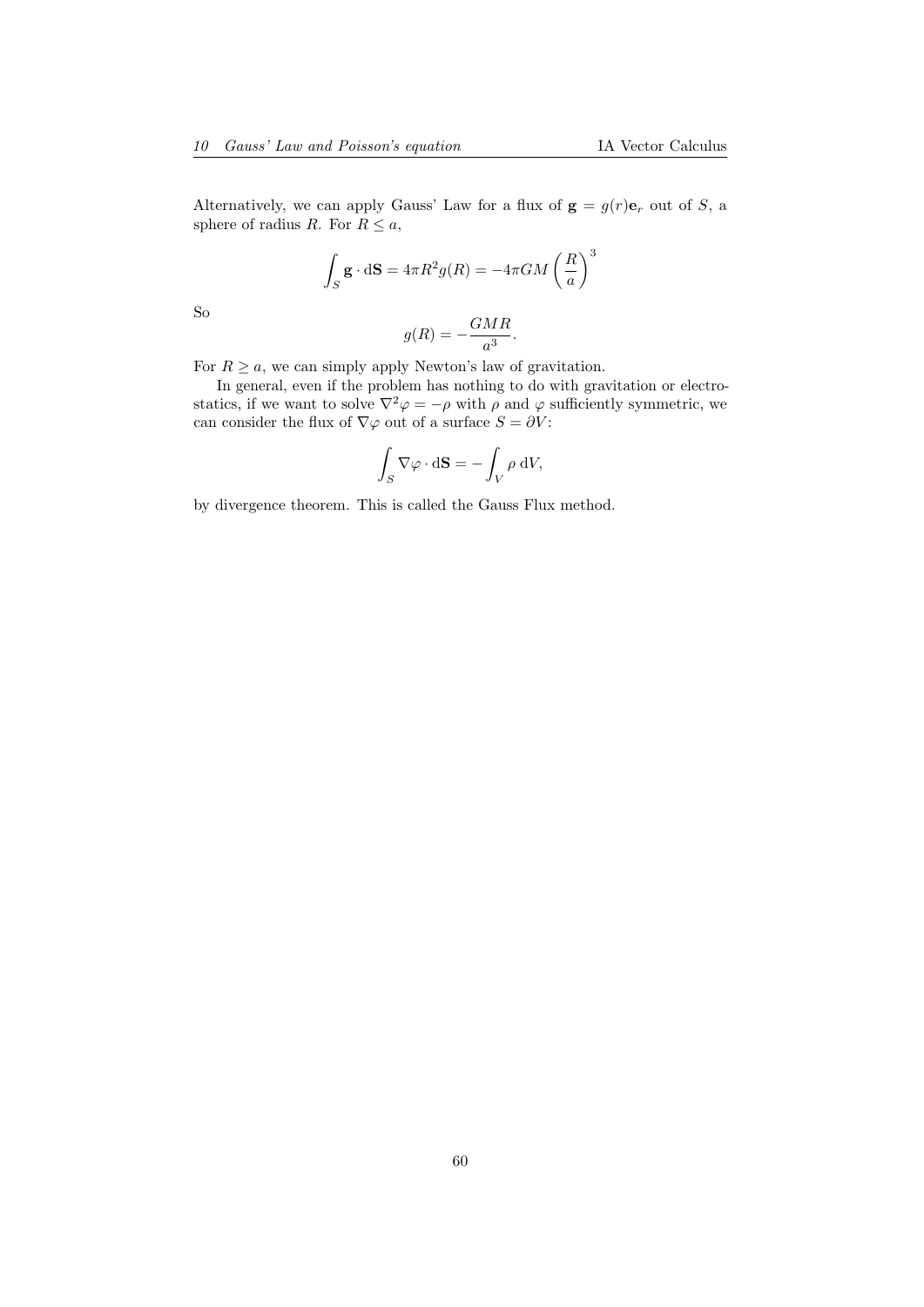# 11 Laplace's and Poisson's equations

### 11.1 Uniqueness theorems

**Theorem.** Consider  $\nabla^2 \varphi = -\rho$  for some  $\rho(\mathbf{r})$  on a bounded volume V with  $S = \partial V$  being a closed surface, with an outward normal **n**.

Suppose  $\varphi$  satisfies either

- (i) Dirichlet condition,  $\varphi(\mathbf{r}) = f(\mathbf{r})$  on S
- (ii) Neumann condition  $\frac{\partial \varphi(\mathbf{r})}{\partial \mathbf{n}} = n \cdot \nabla \varphi = g(\mathbf{r})$  on S.

where  $f, g$  are given. Then

- (i)  $\varphi(\mathbf{r})$  is unique
- (ii)  $\varphi(\mathbf{r})$  is unique up to a constant.

This theorem is practically important - if you find a solution by any magical means, you know it is the only solution (up to a constant).

Since the proof of the cases of the two different boundary conditions are very similar, they will be proved together. When the proof is broken down into (i) and (ii), it refers to the specific cases of each boundary condition.

*Proof.* Let  $\varphi_1(\mathbf{r})$  and  $\varphi_2(\mathbf{r})$  satisfy Poisson's equation, each obeying the boundary conditions (N) or (D). Then  $\Psi(\mathbf{r}) = \varphi_2(\mathbf{r}) - \varphi_1(\mathbf{r})$  satisfies  $\nabla^2 \Psi = 0$  on V by linearity, and

(i)  $\Psi = 0$  on S; or

(ii) 
$$
\frac{\partial \Psi}{\partial \mathbf{n}} = 0
$$
 on *S*.

Combining these two together, we know that  $\Psi \frac{\partial \Psi}{\partial n} = 0$  on the surface. So using the divergence theorem,

$$
\int_{V} \nabla \cdot (\Psi \nabla \Psi) \, \mathrm{d}V = \int_{S} (\Psi \nabla \Psi) \cdot \mathrm{d}S = 0.
$$

But

$$
\nabla \cdot (\Psi \nabla \Psi) = (\nabla \Psi) \cdot (\nabla \Psi) + \Psi \underbrace{\nabla^2 \Psi}_{=0} = |(\nabla \Psi)|^2.
$$

So

$$
\int_V |\nabla \Psi|^2 \, \mathrm{d}V = 0.
$$

Since  $|\nabla \Psi|^2 \ge 0$ , the integral can only vanish if  $|\nabla \Psi| = 0$ . So  $\nabla \Psi = 0$ . So  $\Psi = c$ , a constant on V. So

(i)  $\Psi = 0$  on  $S \Rightarrow c = 0$ . So  $\varphi_1 = \varphi_2$  on V.

(ii) 
$$
\varphi_2(\mathbf{r}) = \varphi_1(\mathbf{r}) + C
$$
, as claimed.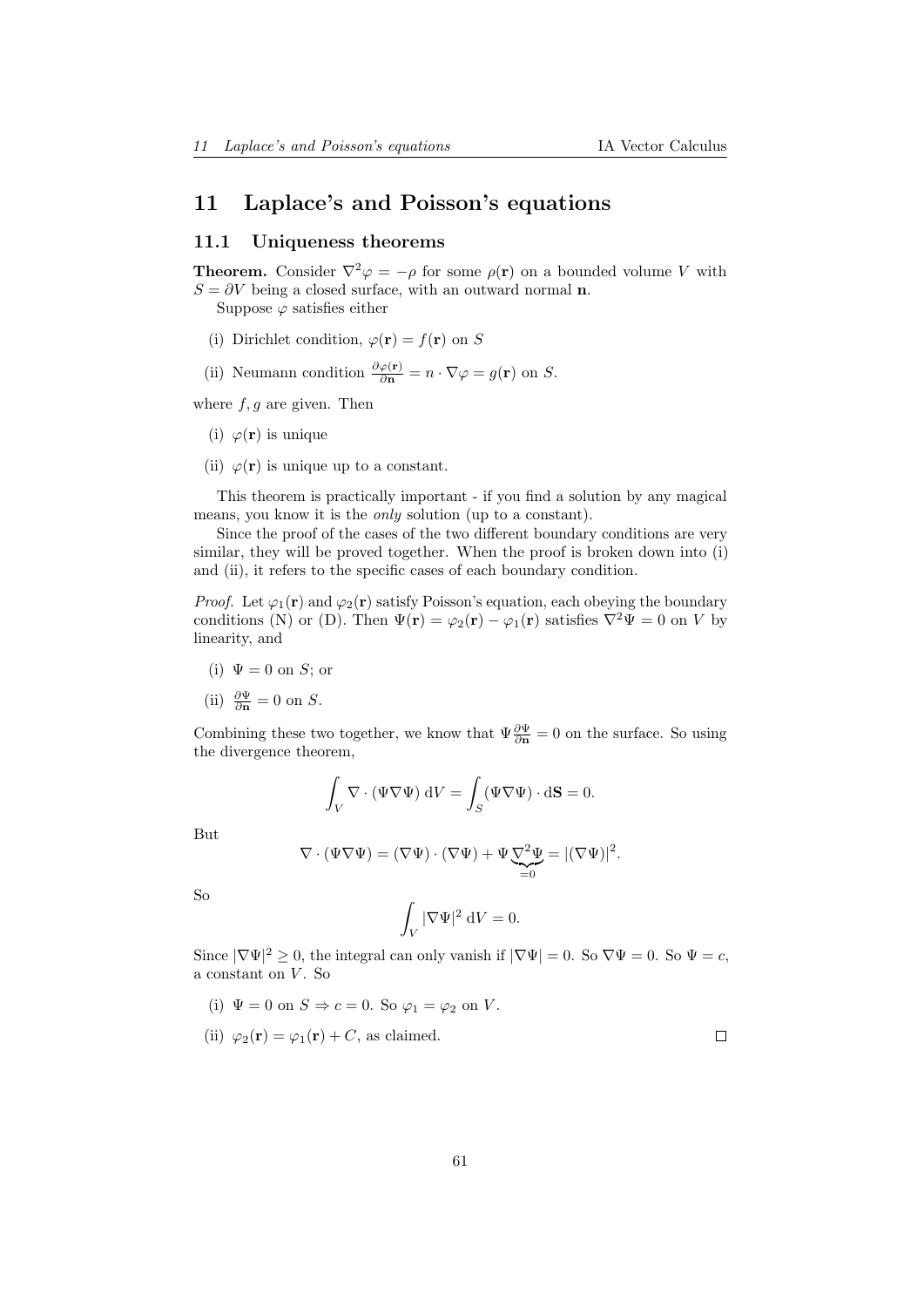We've proven uniqueness. How about existence? It turns out it isn't difficult to craft a boundary condition in which there are no solutions.

For example, if we have  $\nabla^2 \varphi = -\rho$  on V with the condition  $\frac{\partial \varphi}{\partial \mathbf{n}} = g$ , then by the divergence theorem,

$$
\int_{V} \nabla^2 \varphi \, \mathrm{d}V = \int_{\partial S} \frac{\partial \varphi}{\partial \mathbf{n}} \, \mathrm{d}S.
$$

Using Poisson's equation and the boundary conditions, we have

$$
\int_{V} \rho \, \mathrm{d}V + \int_{\partial V} g \, \mathrm{d}S = 0
$$

So if  $\rho$  and  $q$  don't satisfy this equation, then we can't have any solutions.

The theorem can be similarly proved and stated for regions in  $\mathbb{R}^2$ ,  $\mathbb{R}^3$ ,  $\cdots$ , by using the definitions of grad, div and the divergence theorem. The result also extends to unbounded domains. To prove it, we can take a sphere of radius  $R$ and impose the boundary conditions  $|\Psi(\mathbf{r})| = O(1/R)$  or  $|\frac{\partial \Psi}{\partial \mathbf{n}}(\mathbf{r})| = O(1/R^2)$  as  $R \to \infty$ . Then we just take the relevant limits to complete the proof.

Similar results also apply to related equations and different kinds of boundary conditions, eg  $D$  or  $N$  on different parts of the boundary. But we have to analyse these case by case and see if the proof still applies.

The proof uses a special case of the result

Proposition (Green's first identity).

$$
\int_{S} (u \nabla v) \cdot dS = \int_{V} (\nabla u) \cdot (\nabla v) dV + \int_{V} u \nabla^{2} v dV,
$$

By swapping  $u$  and  $v$  around and subtracting the equations, we have

Proposition (Green's second identity).

$$
\int_{S} (u \nabla v - v \nabla u) \cdot d\mathbf{S} = \int_{V} (u \nabla^{2} v - v \nabla^{2} u) dV.
$$

These are sometimes useful, but can be easily deduced from the divergence theorem when needed.

### 11.2 Laplace's equation and harmonic functions

Definition (Harmonic function). A harmonic function is a solution to Laplace's equation  $\nabla^2 \varphi = 0$ .

These have some very special properties.

#### 11.2.1 The mean value property

**Proposition** (Mean value property). Suppose  $\varphi(\mathbf{r})$  is harmonic on region V containing a solid sphere defined by  $|\mathbf{r}-\mathbf{a}| \leq R$ , with boundary  $S_R = |\mathbf{r}-\mathbf{a}| = R$ , for some R. Define

$$
\bar{\varphi}(R) = \frac{1}{4\pi R^2} \int_{S_R} \varphi(\mathbf{r}) \, \mathrm{d}S.
$$

Then  $\varphi(\mathbf{a}) = \bar{\varphi}(R)$ .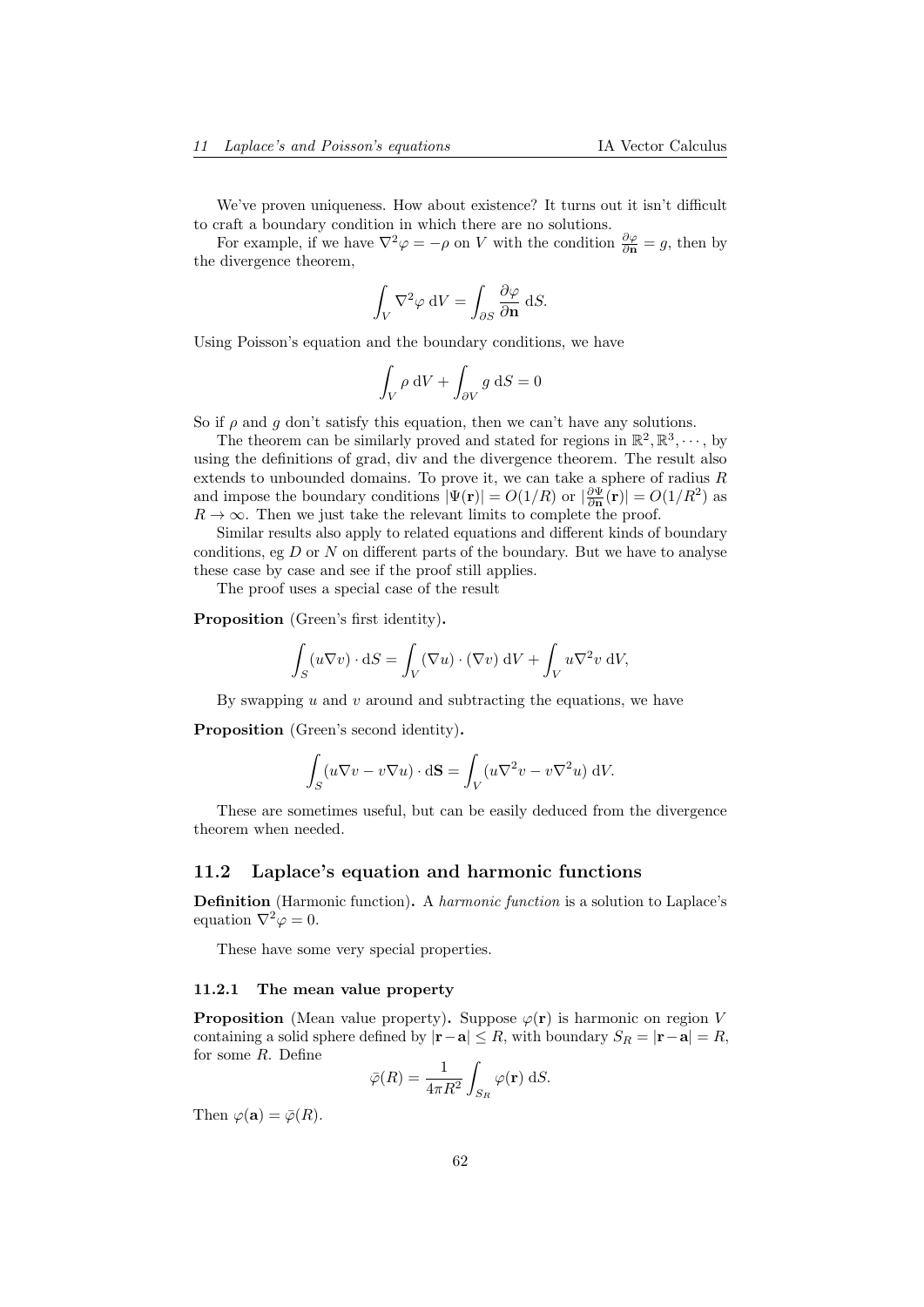In words, this says that the value at the center of a sphere is the average of the values on the surface on the sphere.

*Proof.* Note that  $\bar{\varphi}(R) \to \varphi(\mathbf{a})$  as  $R \to 0$ . We take spherical coordinates  $(u, \theta, \chi)$ centered on  $\mathbf{r} = \mathbf{a}$ . The scalar element (when  $u = R$ ) on  $S_R$  is

$$
dS = R^2 \sin \theta \ d\theta \ d\chi.
$$

So  $\frac{dS}{R^2}$  is independent of R. Write

$$
\bar{\varphi}(R) = \frac{1}{4\pi} \int \varphi \, \frac{\mathrm{d}S}{R^2}.
$$

Differentiate this with respect to R, noting that  $dS/R^2$  is independent of R. Then we obtain

$$
\frac{\mathrm{d}}{\mathrm{d}R}\bar{\varphi}(R) = \frac{1}{4\pi R^2} \int \left. \frac{\partial \varphi}{\partial u} \right|_{u=R} \mathrm{d}S
$$

But

$$
\frac{\partial \varphi}{\partial u} = \mathbf{e}_u \cdot \nabla \varphi = \mathbf{n} \cdot \nabla \varphi = \frac{\partial \varphi}{\partial \mathbf{n}}
$$

on  $S_R$ . So

$$
\frac{\mathrm{d}}{\mathrm{d}R}\bar{\varphi}(R) = \frac{1}{4\pi R^2} \int_{S_R} \nabla \varphi \cdot \mathrm{d}S = \frac{1}{4\pi R^2} \int_{V_R} \nabla^2 \varphi \, \mathrm{d}V = 0
$$

by divergence theorem. So  $\overline{\varphi}(R)$  does not depend on R, and the result follows.  $\Box$ 

#### 11.2.2 The maximum (or minimum) principle

In this section, we will talk about maxima of functions. It should be clear that the results also hold for minima.

**Definition** (Local maximum). We say that  $\varphi(\mathbf{r})$  has a *local maximum* at **a** if for some  $\varepsilon > 0$ ,  $\varphi(\mathbf{r}) < \varphi(\mathbf{a})$  when  $0 < |\mathbf{r} - \mathbf{a}| < \varepsilon$ .

**Proposition** (Maximum principle). If a function  $\varphi$  is harmonic on a region V, then  $\varphi$  cannot have a maximum at an interior point of **a** of V.

*Proof.* Suppose that  $\varphi$  had a local maximum at **a** in the interior. Then there is an  $\varepsilon$  such that for any **r** such that  $0 < |\mathbf{r} - \mathbf{a}| < \varepsilon$ , we have  $\varphi(\mathbf{r}) < \varphi(\mathbf{a})$ .

Note that if there is an  $\varepsilon$  that works, then any smaller  $\varepsilon$  will work. Pick an  $\varepsilon$ sufficiently small such that the region  $|r - a| < \varepsilon$  lies within V (possible since a lies in the interior of  $V$ ).

Then for any **r** such that  $|\mathbf{r} - \mathbf{a}| = \varepsilon$ , we have  $\varphi(\mathbf{r}) < \varphi(\mathbf{a})$ .

$$
\bar{\varphi}(\varepsilon) = \frac{1}{4\pi R^2} \int_{S_R} \varphi(\mathbf{r}) \, \mathrm{d}S < \varphi(\mathbf{a}),
$$

which contradicts the mean value property.

We can understand this by performing a local analysis of stationary points by differentiation. Suppose at  $\mathbf{r} = \mathbf{a}$ , we have  $\nabla \varphi = 0$ . Let the eigenvalues of the Hessian matrix  $H_{ij} = \frac{\partial^2}{\partial x_i \partial y_j}$  $\frac{\partial^2}{\partial x_i \partial x_j}$  be  $\lambda_i$ . But since  $\varphi$  is harmonic, we have  $\nabla^2 \varphi = 0$ ,

 $\Box$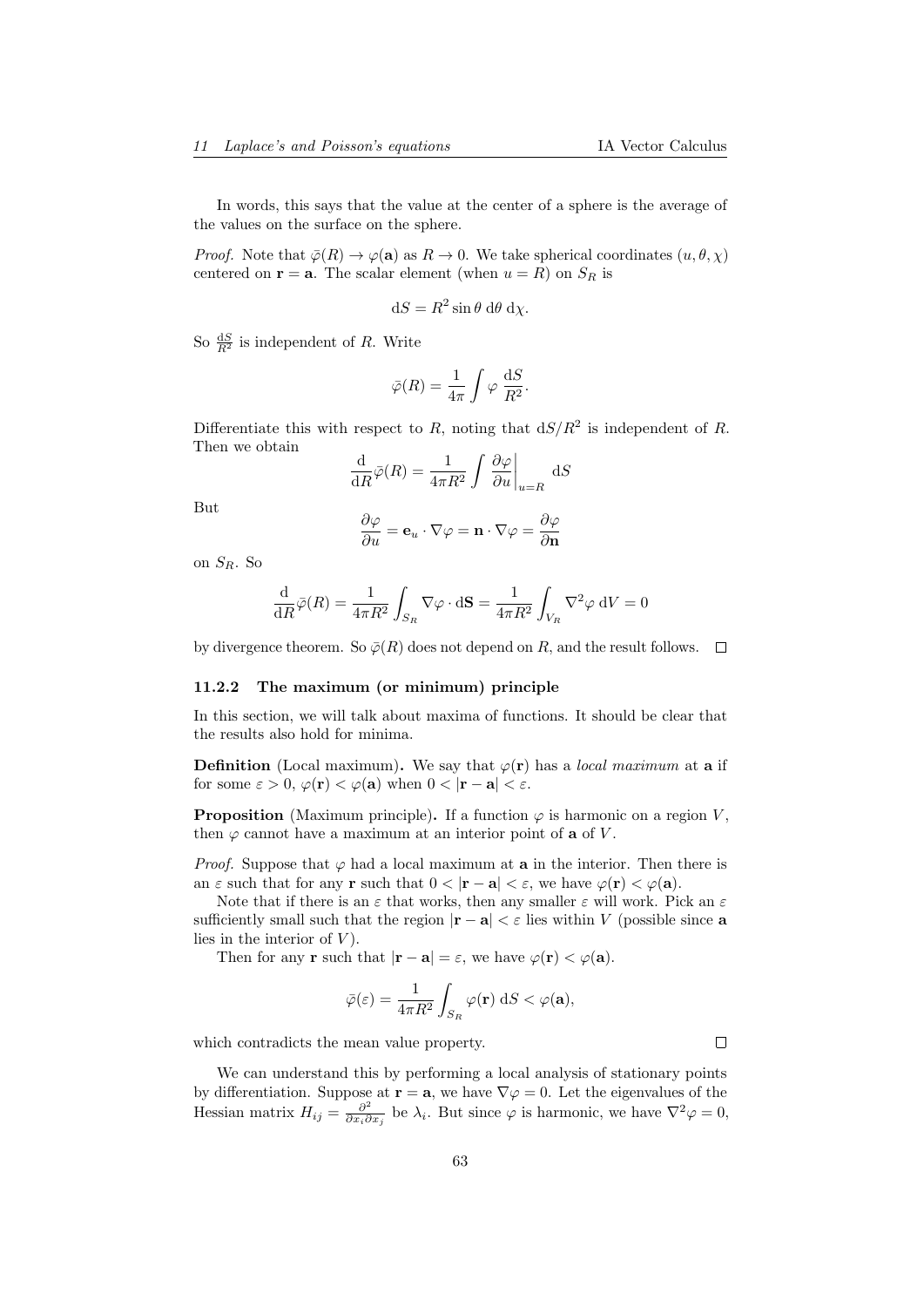i.e.  $\frac{\partial^2 \varphi}{\partial x \cdot \partial y}$  $\frac{\partial^2 \varphi}{\partial x_i \partial x_i} = H_{ii} = 0$ . But  $H_{ii}$  is the trace of the Hessian matrix, which is the sum of eigenvalues. So  $\sum \lambda_i = 0$ .

Recall that a maximum or minimum occurs when all eigenvalues have the same sign. This clearly cannot happen if the sum is 0. Therefore we can only have saddle points.

(note we ignored the case where all  $\lambda_i = 0$ , where this analysis is inconclusive)

# 11.3 Integral solutions of Poisson's equations

## 11.3.1 Statement and informal derivation

We want to find a solution to Poisson's equations. We start with a discrete case, and try to generalize it to a continuous case.

If there is a single point source of strength  $\lambda$  at  $a$ , the potential  $\varphi$  is

$$
\varphi=\frac{\lambda}{4\pi}\frac{1}{|\mathbf{r}-\mathbf{a}|}.
$$

(we have  $\lambda = -4\pi GM$  for gravitation and  $Q/\varepsilon_0$  for electrostatics)

If we have many sources  $\lambda_{\alpha}$  at positions  $\mathbf{r}_{\alpha}$ , the potential is a sum of terms

$$
\varphi(\mathbf{r}) = \sum_{\alpha} \frac{1}{4\pi} \frac{\lambda_{\alpha}}{|\mathbf{r} - \mathbf{r}_{\alpha}|}.
$$

If we have infinitely many of them, having a distribution of  $\rho(\mathbf{r})$  with  $\rho(\mathbf{r}') dV'$ being the contribution from a small volume at position  $r'$ . It would be reasonable to guess that the solution is what we obtain by replacing the sum with an integral:

**Proposition.** The solution to Poisson's equation  $\nabla^2 \varphi = -\rho$ , with boundary conditions  $|\varphi(\mathbf{r})| = O(1/|\mathbf{r}|)$  and  $|\nabla \varphi(\mathbf{r})| = O(1/|\mathbf{r}|^2)$ , is

$$
\varphi(\mathbf{r}) = \frac{1}{4\pi} \int_{V'} \frac{\rho(\mathbf{r}')}{|\mathbf{r} - \mathbf{r}'|} dV'
$$

For  $\rho(\mathbf{r}')$  non-zero everywhere, but suitably well-behaved as  $|\mathbf{r}'| \to \infty$ , we can also take  $V' = \mathbb{R}^3$ .

Example. Suppose

$$
\nabla^2 \varphi = \begin{cases}\n-\rho_0 & |\mathbf{r}| \le a \\
0 & |\mathbf{r}| > a.\n\end{cases}
$$

Fix **r** and introduce polar coordinates  $r', \theta, \chi$  for **r**'. We take the  $\theta = 0$  direction to be the direction along the line from  $\mathbf{r}'$  to  $\mathbf{r}$ .

Then

$$
\varphi(\mathbf{r}) = \frac{1}{4\pi} \int_{V'} \frac{\rho_0}{|\mathbf{r} - \mathbf{r}'|} dV'.
$$

We have

$$
dV' = r'^2 \sin \theta \, dr' \, d\theta \, d\chi.
$$

We also have

$$
|\mathbf{r} - \mathbf{r}'| = \sqrt{r^2 + r'^2 - 2rr'\cos\theta}
$$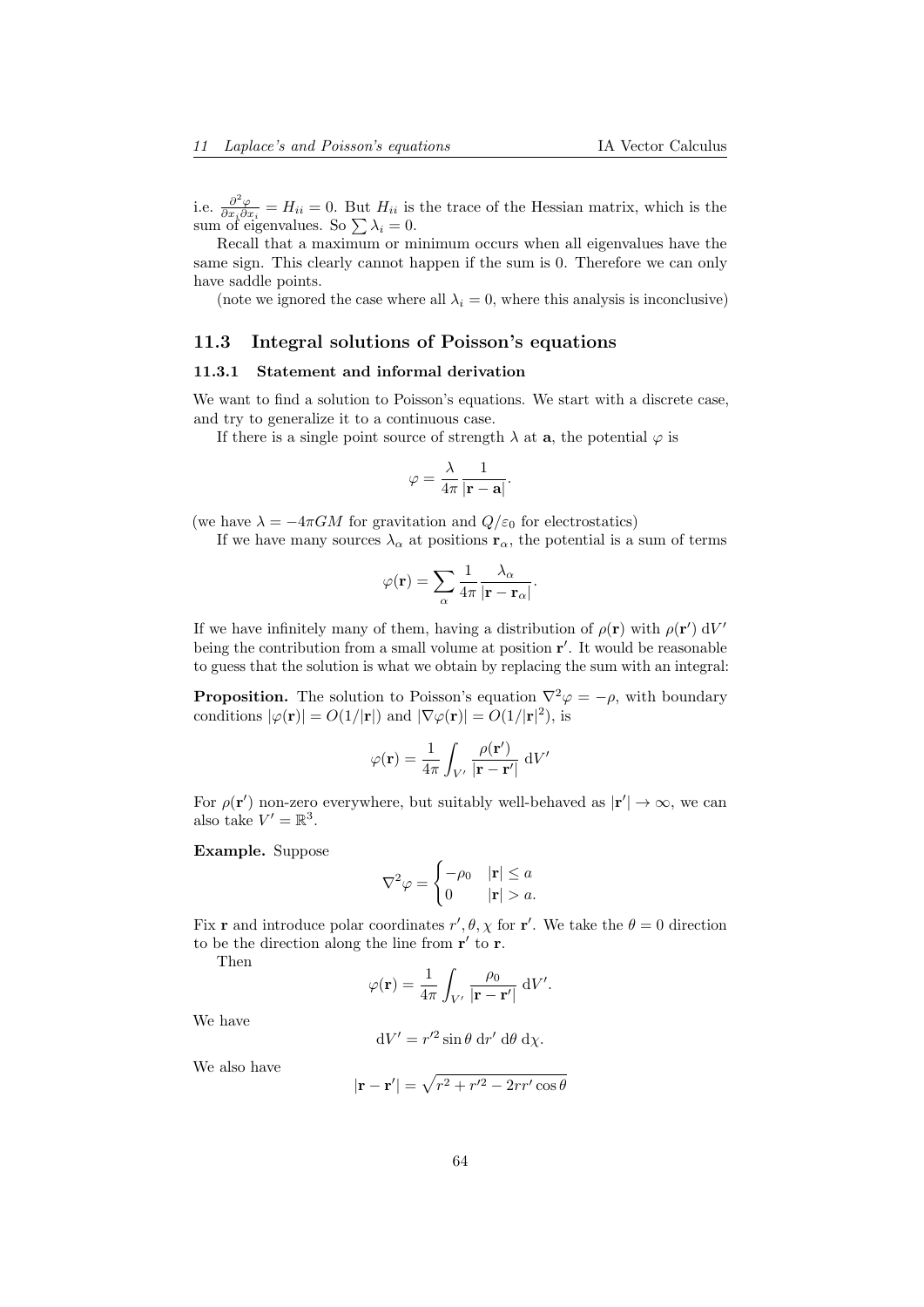by the cosine rule  $(c^2 = a^2 + b^2 - 2ab \cos C)$ . So

$$
\varphi(\mathbf{r}) = \frac{1}{4\pi} \int_0^a dr' \int_0^{\pi} d\theta \int_0^{2\pi} d\chi \frac{\rho_0 r'^2 \sin \theta}{\sqrt{r^2 + r'^2 - 2rr' \cos \theta}}
$$
  
\n
$$
= \frac{\rho_0}{2} \int_0^a dr' \frac{r'^2}{rr'} \left[ \sqrt{r^2 + r'^2 - rr' \cos \theta} \right]_{\theta=0}^{\theta=\pi}
$$
  
\n
$$
= \frac{\rho_0}{2} \int_0^a dr' \frac{r'}{r} (|\mathbf{r} + \mathbf{r}'| + |\mathbf{r} - \mathbf{r}'|)
$$
  
\n
$$
= \frac{\rho_0}{2} \int_0^a \left[ dr' \frac{r'}{r} \left( \begin{cases} 2r' & r > r' \\ 2r & r < r' \end{cases} \right) \right]
$$

If  $r > a$ , then  $r > r'$  always. So

$$
\varphi(\mathbf{r}) = \rho_0 \int_0^a \frac{r'^2}{r} dr' = \frac{r_0 a^3}{3r}.
$$

If  $r < a$ , then the integral splits into two parts:

$$
\varphi(\mathbf{r}) = \rho_0 \left( \int_0^r dr' \frac{r'^2}{r} + \int_r^a dr' r' \right) = \rho_0 \left[ -\frac{1}{6}r^2 + \frac{a^2}{2} \right].
$$

## 11.3.2 Point sources and  $\delta$ -functions\*

Recall that

$$
\Psi = \frac{\lambda}{4\pi|\mathbf{r} - \mathbf{a}|}
$$

is our potential for a point source. When  $\mathbf{r} \neq \mathbf{a}$ , we have

$$
\nabla \Psi = -\frac{\lambda}{4\pi} \frac{\mathbf{r} - \mathbf{a}}{|\mathbf{r} - \mathbf{a}|^3}, \quad \nabla^2 \Psi = 0.
$$

What about when  $\mathbf{r} = \mathbf{a}$ ?  $\Psi$  is singular at this point, but can we say anything about  $\nabla^2 \Psi$ ?

For any sphere with center a, we have

$$
\int_{S} \nabla \Psi \cdot \mathrm{d} \mathbf{S} = -\lambda.
$$

By the divergence theorem, we have

$$
\int \nabla^2 \Psi \, \mathrm{d}V = -\lambda.
$$

for V being a solid sphere with  $\partial V = S$ . Since  $\nabla^2 \Psi$  is zero at any point  $\mathbf{r} \neq \mathbf{a}$ , we must have

$$
\nabla^2 \Psi = -\lambda \delta(\mathbf{r} - \mathbf{a}),
$$

where  $\delta$  is the 3d delta function, which satisfies

$$
\int_{V} f(\mathbf{r}) \delta(\mathbf{r} - \mathbf{a}) \, dV = f(\mathbf{a})
$$

for any volume containing a.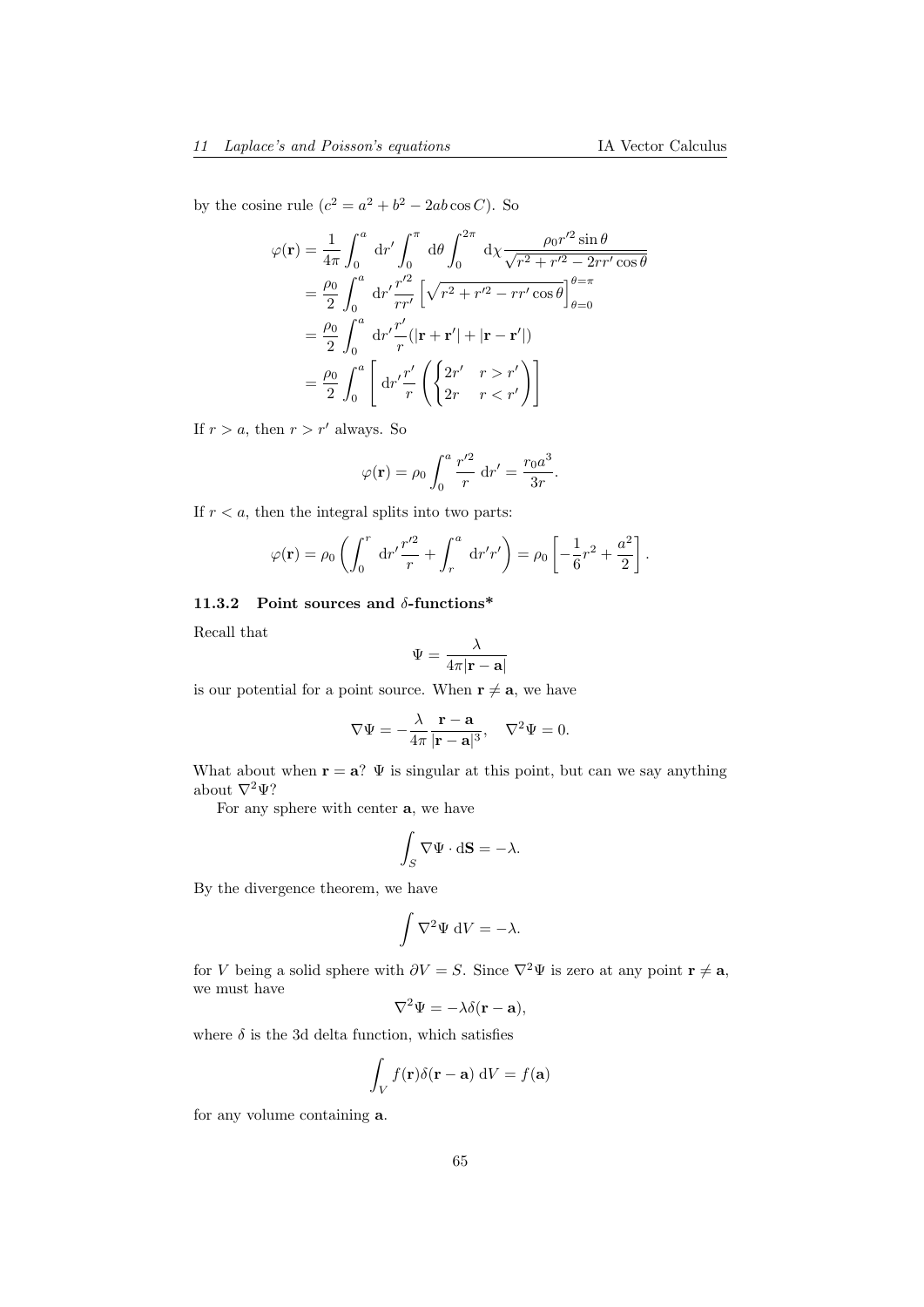In short, we have

$$
\nabla^2 \left( \frac{1}{|\mathbf{r} - \mathbf{r}'|} \right) = -4\pi \delta(\mathbf{r} - \mathbf{r}').
$$

Using these, we can verify that the integral solution of Poisson's equation we obtained previously is correct:

$$
\nabla^2 \Psi(\mathbf{r}) = \nabla^2 \left( \frac{1}{4\pi} \int_{V'} \frac{\rho(\mathbf{r}')}{|\mathbf{r} - \mathbf{r}'|} dV' \right)
$$
  
=  $\frac{1}{4\pi} \int_{V'} \rho(\mathbf{r}') \nabla^2 \left( \frac{1}{|\mathbf{r} - \mathbf{r}'|} \right) dV'$   
=  $-\int_{V'} \rho(\mathbf{r}') \delta(\mathbf{r} - \mathbf{r}') dV'$   
=  $-\rho(\mathbf{r}),$ 

as required.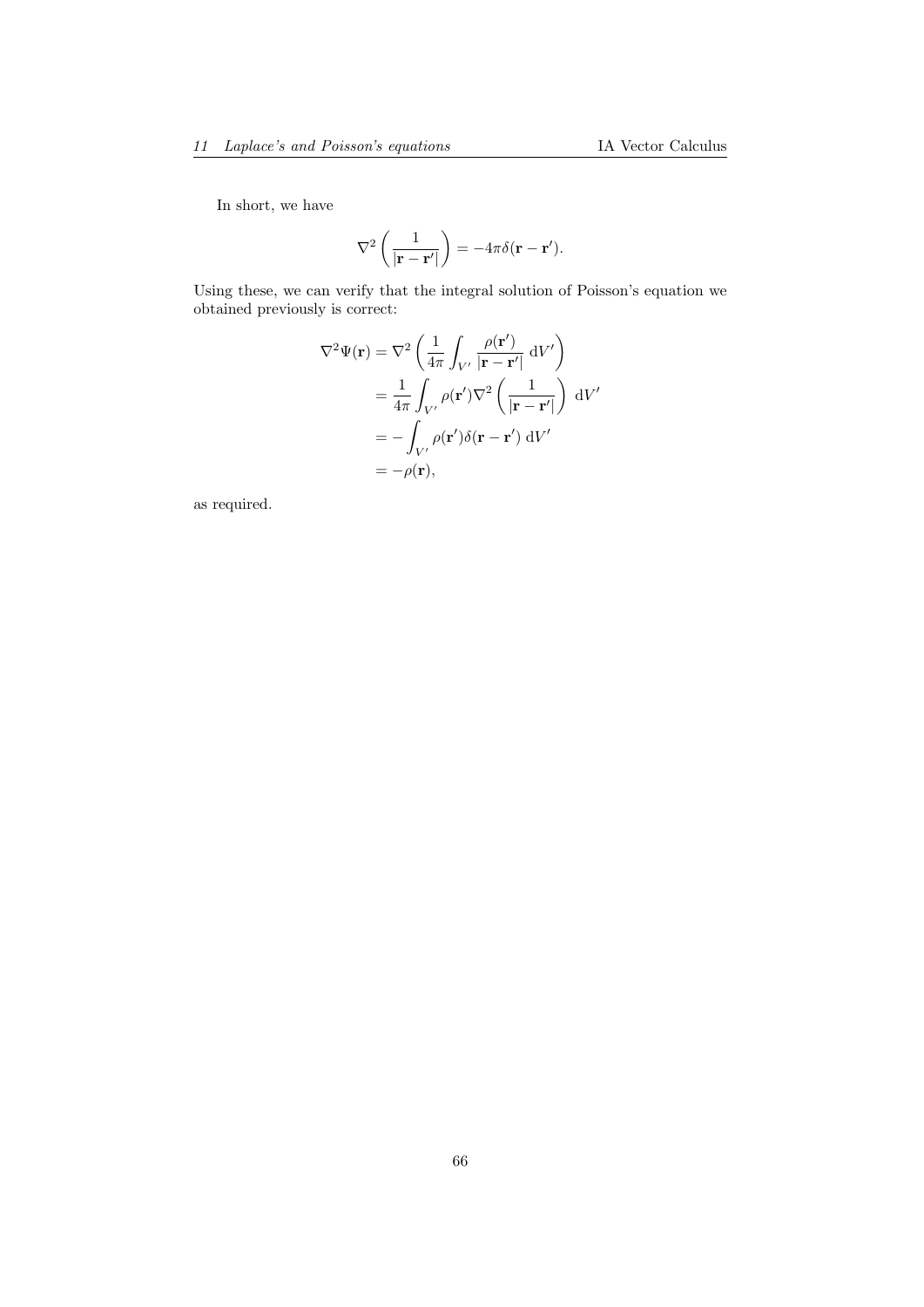# 12 Maxwell's equations

### 12.1 Laws of electromagnetism

Maxwell's equations are a set of four equations that describe the behaviours of electromagnetism. Together with the Lorentz force law, these describe all we know about (classical) electromagnetism. All other results we know are simply mathematical consequences of these equations. It is thus important to understand the mathematical properties of these equations.

To begin with, there are two fields that govern electromagnetism, known as the *electric* and *magnetic* field. These are denoted by  $\mathbf{E}(r, t)$  and  $\mathbf{B}(r, t)$ respectively.

To understand electromagnetism, we need to understand how these fields are formed, and how these fields affect charged particles. The second is rather straightforward, and is given by the Lorentz force law.

Law (Lorentz force law). A point charge q experiences a force of

$$
\mathbf{F} = q(\mathbf{E} + \dot{\mathbf{r}} \times \mathbf{B}).
$$

The dynamics of the field itself is governed by Maxwell's equations. To state the equations, we need to introduce two more concepts.

**Definition** (Charge and current density).  $\rho(\mathbf{r}, t)$  is the *charge density*, defined as the charge per unit volume.

 $\mathbf{j}(\mathbf{r},t)$  is the *current density*, defined as the electric current per unit area of cross section.

Then Maxwell's equations say

Law (Maxwell's equations).

$$
\nabla \cdot \mathbf{E} = \frac{\rho}{\varepsilon_0}
$$

$$
\nabla \cdot \mathbf{B} = 0
$$

$$
\nabla \times \mathbf{E} + \frac{\partial \mathbf{B}}{\partial t} = 0
$$

$$
\nabla \times \mathbf{B} - \mu_0 \varepsilon_0 \frac{\partial \mathbf{E}}{\partial t} = \mu_0 \mathbf{j},
$$

where  $\varepsilon_0$  is the electric constant (permittivity of free space) and  $\mu_0$  is the magnetic constant (permeability of free space), which are constants determined experimentally.

We can quickly derive some properties we know from these four equations. The conservation of electric charge comes from taking the divergence of the last equation.

$$
\underbrace{\nabla \cdot (\nabla \times \mathbf{B})}_{=0} - \mu_0 \varepsilon_0 \frac{\partial}{\partial t} \underbrace{(\nabla \cdot \mathbf{E})}_{= \rho/\varepsilon_0} = \mu_0 \nabla \cdot \mathbf{j}.
$$

So

$$
\frac{\partial \rho}{\partial t} + \nabla \cdot \mathbf{j} = 0.
$$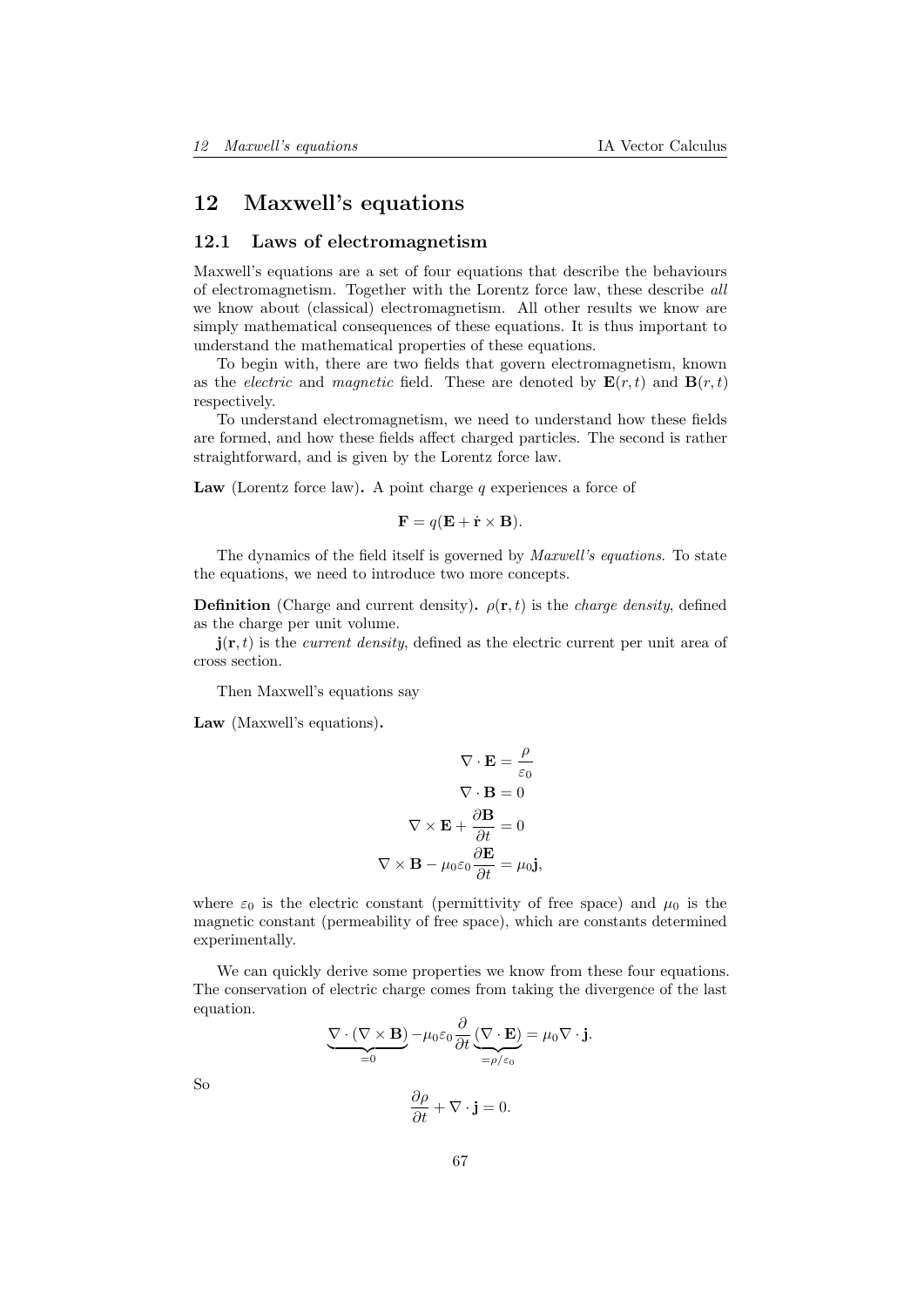We can also take the volume integral of the first equation to obtain

$$
\int_{V} \nabla \cdot \mathbf{E} \, dV = \frac{1}{\varepsilon_0} \int_{V} \rho \, dV = \frac{Q}{\varepsilon_0}.
$$

By the divergence theorem, we have

$$
\int_{S} \mathbf{E} \cdot d\mathbf{S} = \frac{Q}{\varepsilon_0},
$$

which is Gauss' law for electric fields

We can integrate the second equation to obtain

$$
\int_{S} \mathbf{B} \cdot d\mathbf{S} = 0.
$$

This roughly states that there are no "magnetic charges".

The remaining Maxwell's equations also have integral forms. For example,

$$
\int_{C=\partial S} \mathbf{E} \cdot d\mathbf{r} = \int_{S} \nabla \times \mathbf{E} \, dS = -\frac{d}{dt} \int_{S} \mathbf{B} \cdot d\mathbf{S},
$$

where the first equality is from from Stoke's theorem. This says that a changing magnetic field produces a current.

## 12.2 Static charges and steady currents

If  $\rho$ , j, E, B are all independent of time, E and B are no longer linked.

We can solve the equations for electric fields:

$$
\nabla \cdot \mathbf{E} = \rho/\varepsilon_0
$$

$$
\nabla \times \mathbf{E} = \mathbf{0}
$$

Second equation gives  $\mathbf{E} = -\nabla \varphi$ . Substituting into first gives  $\nabla^2 \varphi = -\rho/\varepsilon_0$ . The equations for the magnetic field are

$$
\nabla \cdot \mathbf{B} = 0
$$

$$
\nabla \times \mathbf{B} = \mu_0 \mathbf{j}
$$

First equation gives  $B = \nabla \times \mathbf{A}$  for some vector potential **A**. But the vector potential is not well-defined. Making the transformation  $\mathbf{A} \mapsto \mathbf{A} + \nabla \chi(\mathbf{x})$ produces the same **B**, since  $\nabla \times (\nabla \chi) = 0$ . So choose  $\chi$  such that  $\nabla \cdot \mathbf{A} = 0$ . Then

$$
\nabla^2 \mathbf{A} = \nabla (\underbrace{\nabla \cdot \mathbf{A}}_{=0}) - \nabla \times (\underbrace{\nabla \times \mathbf{A}}_{\mathbf{B}}) = -\mu_0 \mathbf{j}.
$$

In summary, we have

| Electrostatics                                                                                                                                                                                                        | Magnetostatics                                                                                                                                                                                                                   |
|-----------------------------------------------------------------------------------------------------------------------------------------------------------------------------------------------------------------------|----------------------------------------------------------------------------------------------------------------------------------------------------------------------------------------------------------------------------------|
| $\nabla \cdot \mathbf{E} = \rho/\varepsilon_0$<br>$\nabla \times {\bf E} = {\bf 0}$<br>$\nabla^2 \varphi = -\rho/\varepsilon_0$<br>$\varepsilon_0$ sets the scale of electrostatic effects,<br>e.g. the Coulomb force | $\nabla \cdot \mathbf{B} = 0$<br>$\nabla \times \mathbf{B} = \mu_0 \mathbf{j}$<br>$\nabla^2 \mathbf{A} = -\mu_0 \mathbf{j}$ .<br>$\mu_0$ sets the scale of magnetic effects,<br>e.g. force between two wires with cur-<br>rents. |
|                                                                                                                                                                                                                       |                                                                                                                                                                                                                                  |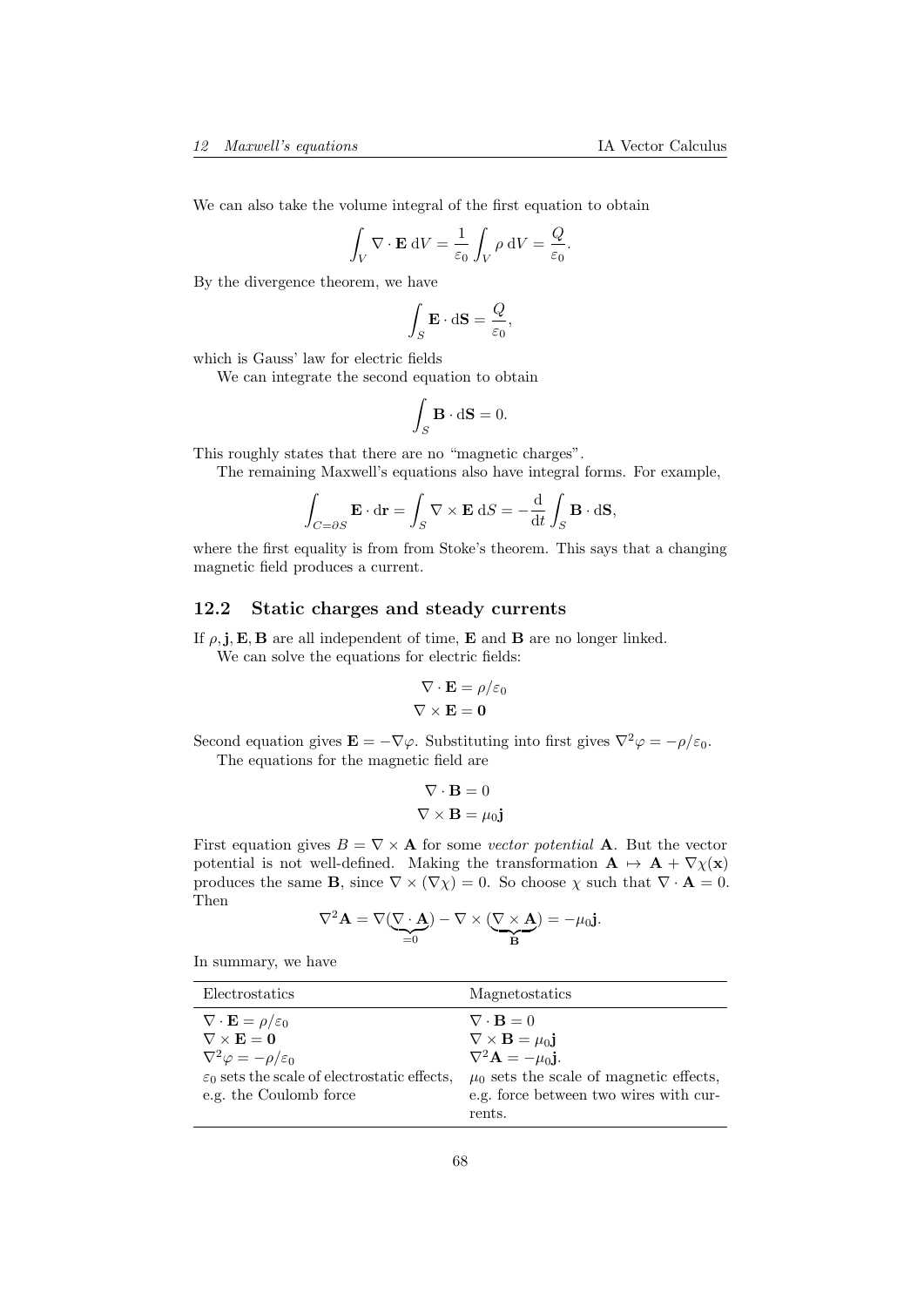## 12.3 Electromagnetic waves

Consider Maxwell's equations in empty space, i.e.  $\rho = 0$ ,  $\mathbf{j} = \mathbf{0}$ . Then Maxwell's equations give

$$
\nabla^2 \mathbf{E} = \nabla (\nabla \cdot \mathbf{E}) - \nabla \times (\nabla \times \mathbf{E}) = \nabla \times \frac{\partial \mathbf{B}}{\partial t} = \frac{\partial}{\partial t} (\nabla \times \mathbf{B}) = \mu_0 \varepsilon_0 \frac{\partial^2 \mathbf{E}}{\partial^2 t}.
$$

Define  $c = \frac{1}{\sqrt{\mu_0 \varepsilon_0}}$ . Then the equation gives

$$
\left(\nabla^2 - \frac{1}{c^2} \frac{\partial^2}{\partial t^2}\right) \mathbf{E} = 0.
$$

This is the wave equation describing propagation with speed c. Similarly, we can obtain

$$
\left(\nabla^2 - \frac{1}{c^2} \frac{\partial^2}{\partial t^2}\right) \mathbf{B} = 0.
$$

So Maxwell's equations predict that there exists electromagnetic waves in free space, which move with speed  $c = \frac{1}{\sqrt{\varepsilon_0 \mu_0}} \approx 3.00 \times 10^8 \,\mathrm{m\,s^{-1}}$ , which is the speed of light! Maxwell then concluded that light is electromagnetic waves!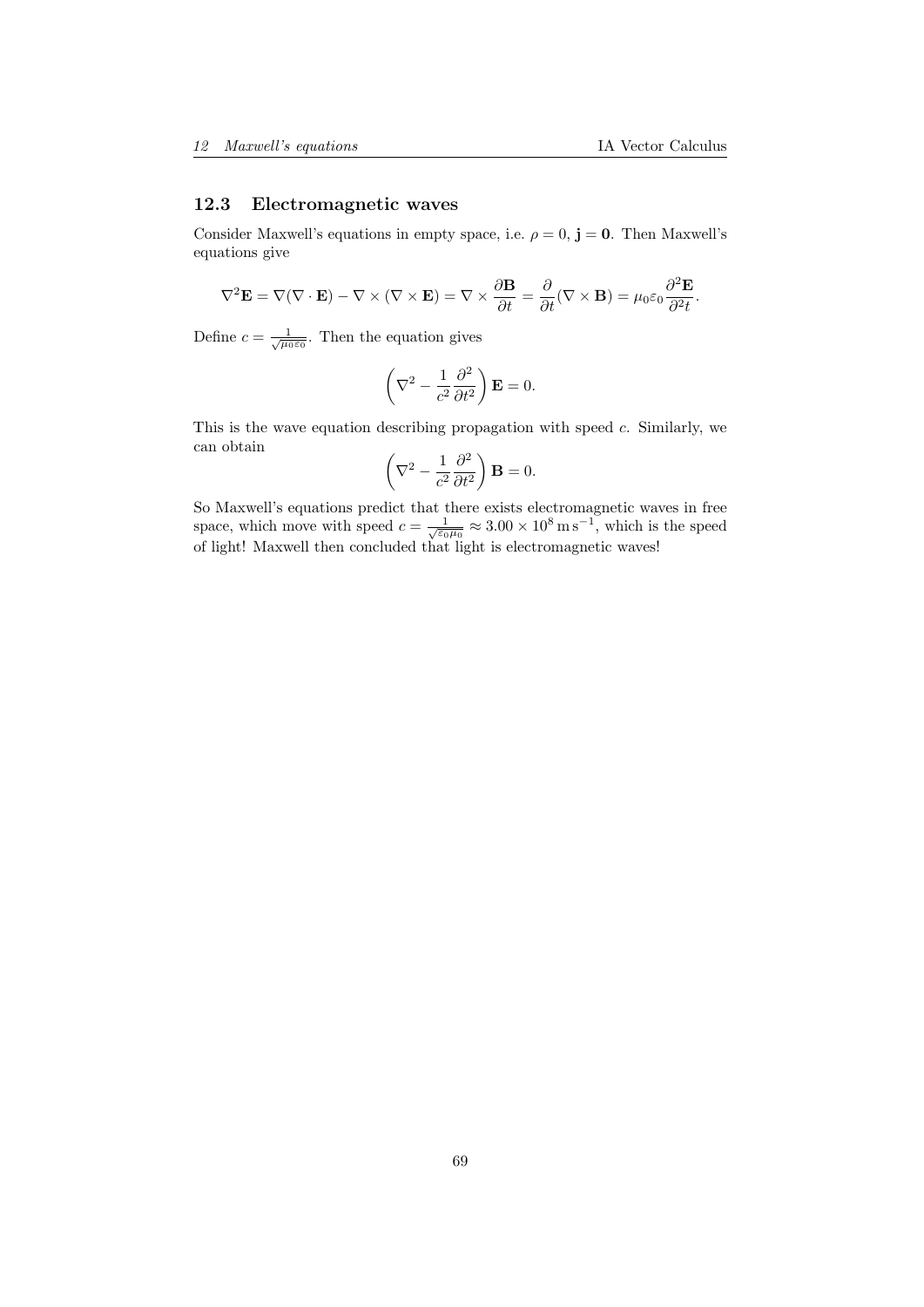# 13 Tensors and tensor fields

#### 13.1 Definition

There are two ways we can think of a vector in  $\mathbb{R}^3$ . We can either interpret it as a "point" in space, or we can view it simply as a list of three numbers. However, the list of three numbers is simply a representation of the vector with respect to some particular basis. When we change basis, in order to represent the same point, we will need to use a different list of three numbers. In particular, when we perform a rotation by  $R_{ip}$ , the new components of the vector is given by

$$
v_i' = R_{ip}v_p.
$$

Similarly, we can imagine a matrix as either a linear transformation or an array of 9 numbers. Again, when we change basis, in order to represent the same transformation, we will need a different array of numbers. This time, the transformation is given by

$$
A'_{ij} = R_{ip} R_{jq} A_{pq}.
$$

We can think about this from another angle. To define an arbitrary quantity  $A_{ij}$ , we can always just write down 9 numbers and be done with it. Moreover, we can write down a different set of numbers in a different basis. For example, we can define  $A_{ij} = \delta_{ij}$  in our favorite basis, but  $A_{ij} = 0$  in all other bases. We can do so because we have the power of the pen.

However, for this  $A_{ij}$  to represent something physically meaningful, i.e. an actual linear transformation, we have to make sure that the components of  $A_{ij}$ transform sensibly under a basis transformation. By "sensibly", we mean that it has to follow the transformation rule  $A'_{ij} = R_{ip}R_{jq}A_{pq}$ . For example, the  $A_{ij}$ we defined in the previous paragraph does not transform sensibly. While it is something we can define and write down, it does not correspond to anything meaningful.

The things that transform sensibly are known as tensors. For example, vectors and matrices (that transform according to the usual change-of-basis rules) are tensors, but that  $A_{ij}$  is not.

In general, tensors are allowed to have an arbitrary number of indices. In order for a quantity  $T_{ij\cdots k}$  to be a tensor, we require it to transform according to

$$
T'_{ij\cdots k} = R_{ip} R_{jq} \cdots R_{kr} T_{pq\cdots r},
$$

which is an obvious generalization of the rules for vectors and matrices.

**Definition** (Tensor). A tensor of rank n has components  $T_{ij\cdots k}$  (with n indices) with respect to each basis  $\{e_i\}$  or coordinate system  $\{x_i\}$ , and satisfies the following rule of change of basis:

$$
T'_{ij\cdots k} = R_{ip} R_{jq} \cdots R_{kr} T_{pq\cdots r}.
$$

Example.

 $-$  A tensor  $T$  of rank 0 doesn't transform under change of basis, and is a scalar.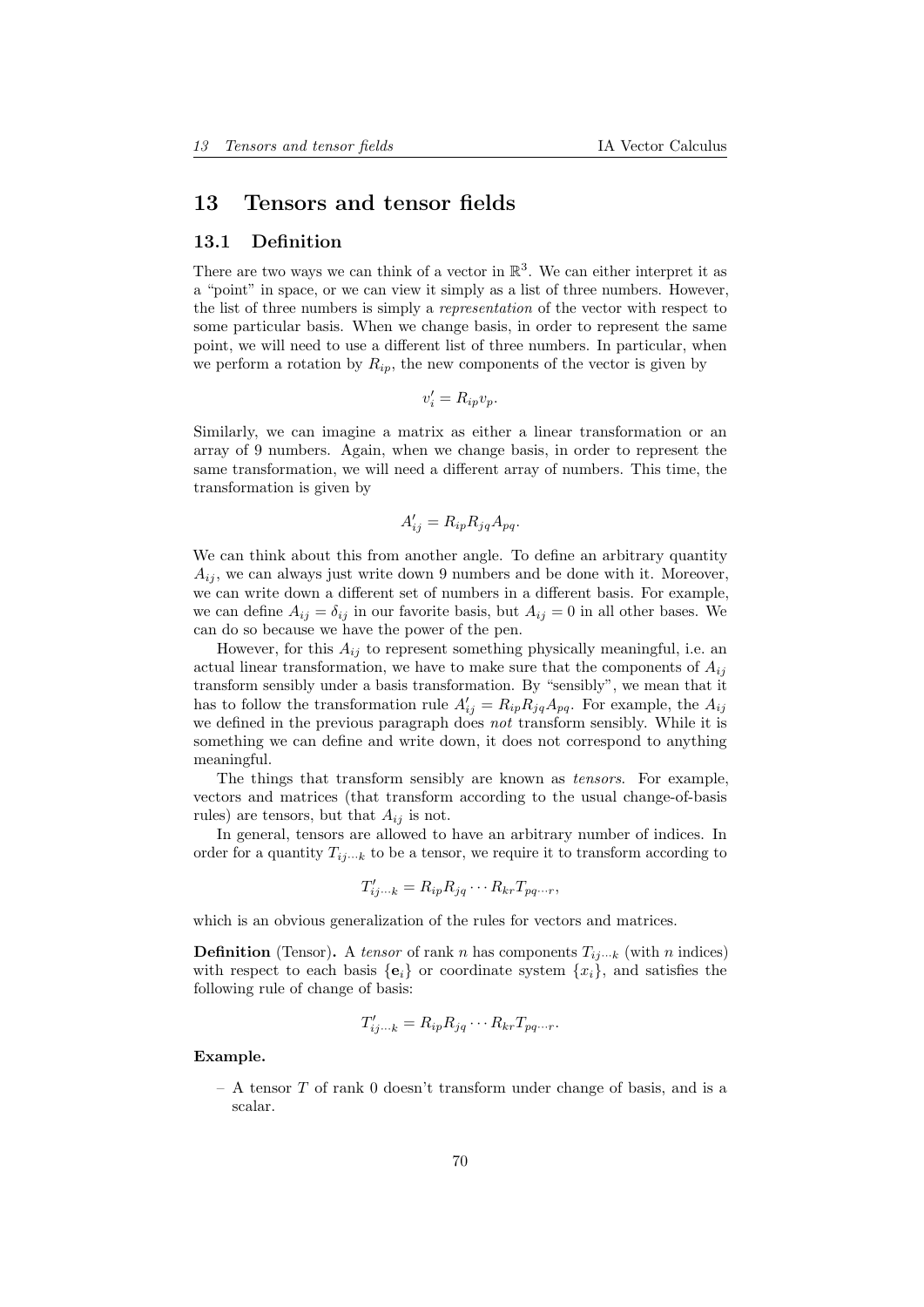- A tensor T of rank 1 transforms under  $T_i' = R_{ip}T_p$ . This is a vector.
- A tensor T of rank 2 transforms under  $T'_{ij} = R_{ip} R_{jq} T_{pq}$ . This is a matrix.

#### Example.

(i) If  $\mathbf{u}, \mathbf{v}, \cdots \mathbf{w}$  are *n* vectors, then

$$
T_{ij\cdots k} = u_i v_j \cdots w_k
$$

defines a tensor of rank  $n$ . To check this, we check the tensor transformation rule. We do the case for  $n = 2$  for simplicity of expression, and it should be clear that this can be trivially extended to arbitrary  $n$ :

$$
T'_{ij} = u'_i v'_j = (R_{ip} u_p)(R_{jq} v_q)
$$
  
=  $R_{ip} R_{jq}(u_p v_q)$   
=  $R_{ip} R_{jq} T_{pq}$ 

Then linear combinations of such expressions are also tensors, e.g.  $T_{ij}$  =  $u_i v_j + a_i b_j$  for any  $\mathbf{u}, \mathbf{v}, \mathbf{a}, \mathbf{b}$ .

(ii)  $\delta_{ij}$  and  $\varepsilon_{ijk}$  are tensors of rank 2 and 3 respectively — with the special property that their components are unchanged with respect to the basis coordinate:

$$
\delta'_{ij} = R_{ip} R_{jq} \delta_{pq} = R_{ip} R_{jp} = \delta_{ij},
$$

since  $R_{ip}R_{jp} = (RR^T)_{ij} = I_{ij}$ . Also

$$
\varepsilon'_{ijk} = R_{ip} R_{jq} R_{kr} \varepsilon_{pqr} = (\det R) \varepsilon_{ijk} = \varepsilon_{ijk},
$$

using results from Vectors and Matrices.

(iii) (Physical example) In some substances, an applied electric field E gives rise to a current density **j**, according to the linear relation  $j_i = \varepsilon_{ij} E_j$ , where  $\varepsilon_{ij}$  is the *conductivity tensor*.

Note that this relation entails that the resulting current need not be in the same direction as the electric field. This might happen if the substance has special crystallographic directions that favours electric currents.

However, if the substance is *isotropic*, we have  $\varepsilon_{ij} = \sigma \delta_{ij}$  for some  $\sigma$ . In this case, the current is parallel to the field.

#### 13.2 Tensor algebra

**Definition** (Tensor addition). Tensors  $T$  and  $S$  of the same rank can be *added*;  $T + S$  is also a tensor of the same rank, defined as

$$
(T + S)_{ij\cdots k} = T_{ij\cdots k} + S_{ij\cdots k}.
$$

in any coordinate system.

To check that this is a tensor, we check the transformation rule. Again, we only show for  $n = 2$ :

$$
(T + S)'_{ij} = T'_{ij} + S'_{ij} = R_{ip}R_{jq}T_{pq} + R_{ip}R_{jq}S_{pq} = (R_{ip}R_{jq})(T_{pq} + S_{pq}).
$$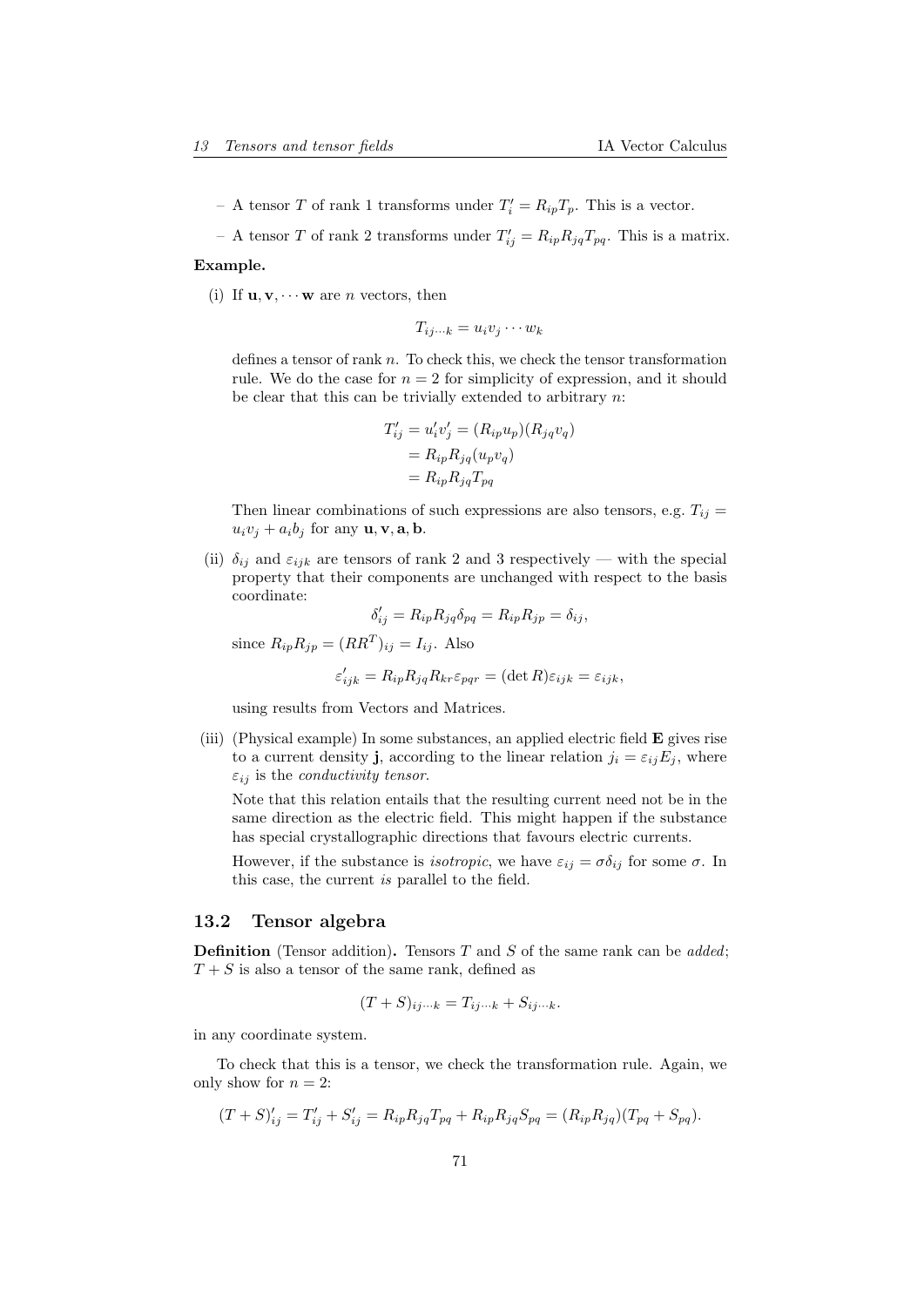**Definition** (Scalar multiplication). A tensor  $T$  of rank  $n$  can be multiplied by a scalar  $\alpha$ .  $\alpha T$  is a tensor of the same rank, defined by

$$
(\alpha T)_{ij} = \alpha T_{ij}.
$$

It is trivial to check that the resulting object is indeed a tensor.

**Definition** (Tensor product). Let T be a tensor of rank n and S be a tensor of rank m. The tensor product  $T \otimes S$  is a tensor of rank  $n + m$  defined by

$$
(T \otimes S)_{x_1x_2\cdots x_ny_1y_2\cdots y_m} = T_{x_1x_2\cdots x_n} S_{y_1y_2\cdots y_n}.
$$

It is trivial to show that this is a tensor.

We can similarly define tensor products for any (positive integer) number of tensors, e.g. for *n* vectors  $\mathbf{u}, \mathbf{v} \cdots, \mathbf{w}$ , we can define

$$
T = \mathbf{u} \otimes \mathbf{v} \otimes \cdots \otimes \mathbf{w}
$$

by

$$
T_{ij\cdots k}=u_iv_j\cdots w_k,
$$

as defined in the example in the beginning of the chapter.

**Definition** (Tensor contraction). For a tensor T of rank n with components  $T_{ijp\cdots q}$ , we can *contract on* the indices i, j to obtain a new tensor of rank  $n-2$ :

$$
S_{p\cdots q} = \delta_{ij} T_{ijp\cdots q} = T_{iip\cdots q}
$$

Note that we don't have to always contract on the first two indices. We can contract any pair we like.

To check that contraction produces a tensor, we take the ranks  $2 T_{ij}$  example. Contracting, we get  $T_{ii}$ , a rank-0 scalar. We have  $T'_{ii} = R_{ip}R_{iq}T_{pq} = \delta_{pq}T_{pq}$  $T_{pp} = T_{ii}$ , since R is an orthogonal matrix.

If we view  $T_{ij}$  as a matrix, then the contraction is simply the trace of the matrix. So our result above says that the trace is invariant under basis transformations — as we already know in IA Vectors and Matrices.

Note that our usual matrix product can be formed by first applying a tensor product to obtain  $M_{ij}N_{pq}$ , then contract with  $\delta_{jp}$  to obtain  $M_{ij}N_{jq}$ .

#### 13.3 Symmetric and antisymmetric tensors

**Definition** (Symmetric and anti-symmetric tensors). A tensor  $T$  of rank  $n$  is symmetric in the indices  $i, j$  if it obeys

$$
T_{ijp\cdots q} = T_{jip\cdots q}.
$$

It is anti-symmetric if

$$
T_{ijp\cdots q} = -T_{jip\cdots q}.
$$

Again, a tensor can be symmetric or anti-symmetric in any pair of indices, not just the first two.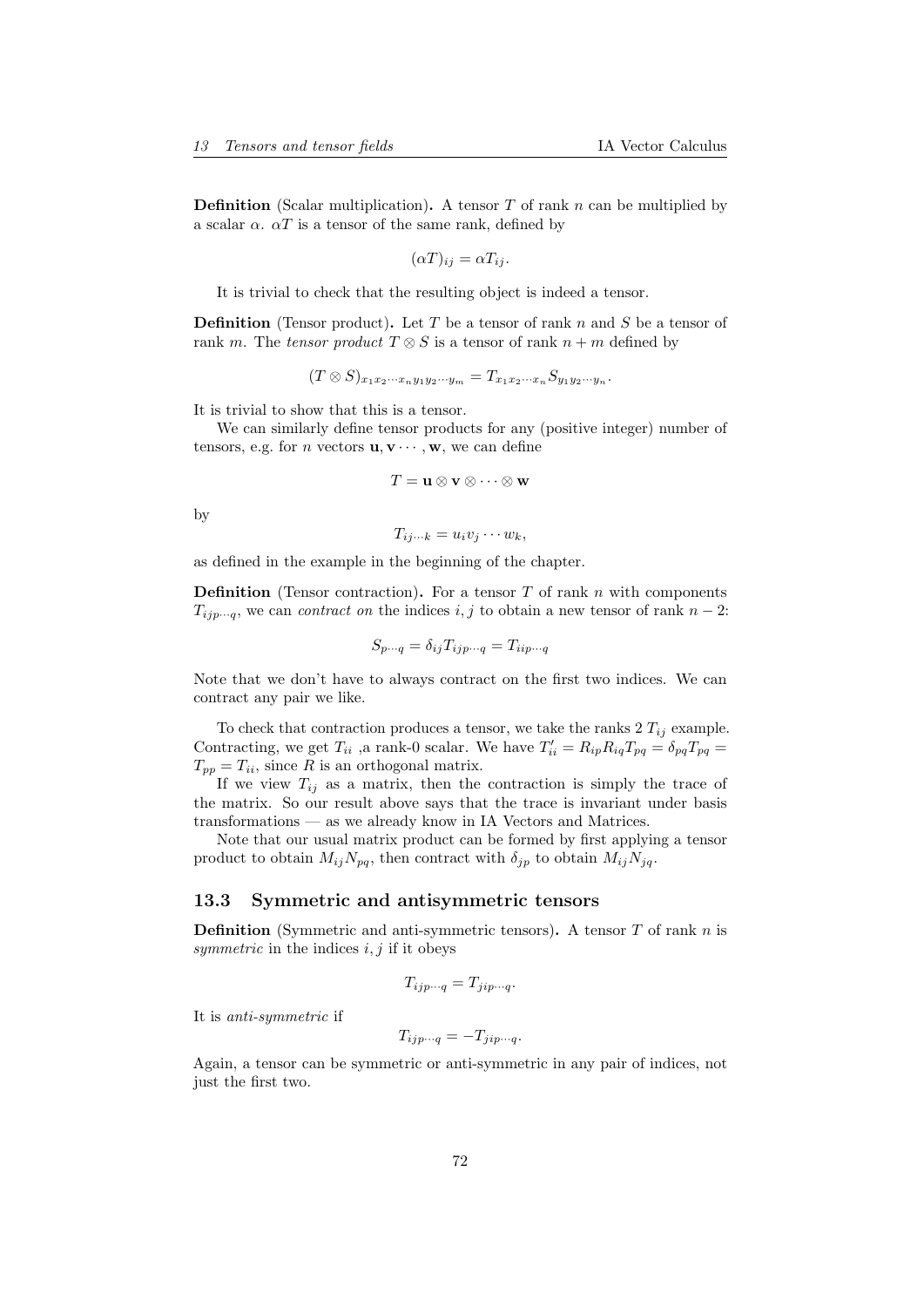This is a property that holds in any coordinate systems, if it holds in one, since

$$
T'_{k\ell r...s} = R_{ki}R_{\ell j}R_{rp}\cdots R_{sq}T_{ijp\cdots q} = \pm R_{ki}R_{\ell j}R_{rp}\cdots R_{sq}T_{jip\cdots q} = \pm T'_{\ell k r\cdots s}
$$

as required.

Definition (Totally symmetric and anti-symmetric tensors). A tensor is totally (anti-)symmetric if it is (anti-)symmetric in every pair of indices.

**Example.**  $\delta_{ij} = \delta_{ji}$  is totally symmetric, while  $\varepsilon_{ijk} = -\varepsilon_{jik}$  is totally antisymmetric.

There are totally symmetric tensors of arbitrary rank n. But in  $\mathbb{R}^3$ ,

- Any totally antisymmetric tensor of rank 3 is  $\lambda \varepsilon_{ijk}$  for some scalar  $\lambda$ .
- There are no totally antisymmetric tensors of rank greater than 3, except for the trivial tensor with all components 0.

Proof: exercise (hint: pigeonhole principle)

## 13.4 Tensors, multi-linear maps and the quotient rule

#### Tensors as multi-linear maps

In Vectors and Matrices, we know that matrices are linear maps. We will prove an analogous fact for tensors.

**Definition** (Multilinear map). A map T that maps n vectors  $a, b, \dots, c$  to R is multi-linear if it is linear in each of the vectors  $\mathbf{a}, \mathbf{b}, \cdots, \mathbf{c}$  individually.

We will show that a tensor  $T$  of rank  $n$  is a equivalent to a multi-linear map from *n* vectors  $\mathbf{a}, \mathbf{b}, \cdots, \mathbf{c}$  to  $\mathbb R$  defined by

$$
T(\mathbf{a},\mathbf{b},\cdots,\mathbf{c})=T_{ij\cdots k}a_ib_j\cdots c_k.
$$

To show that tensors are equivalent to multi-linear maps, we have to show the following:

- (i) Defining a map with a tensor makes sense, i.e. the expression  $T_{ij\cdots k}a_ib_j\cdots c_k$ is the same regardless of the basis chosen;
- (ii) While it is always possible to write a multi-linear map as  $T_{ij\cdots k}a_ib_j\cdots c_k$ , we have to show that  $T_{ij\cdots k}$  is indeed a tensor, i.e. transform according to the tensor transformation rules.

To show the first property, just note that the  $T_{ij\cdots k}a_ib_j\cdots c_k$  is a tensor product (followed by contraction), which retains tensor-ness. So it is also a tensor. In particular, it is a rank 0 tensor, i.e. a scalar, which is independent of the basis.

To show the second property, assuming that  $T$  is a multi-linear map, it must be independent of the basis, so

$$
T_{ij\cdots k}a_ib_j\cdots c_k=T'_{ij\cdots k}a'_ib'_j\cdots c'_k.
$$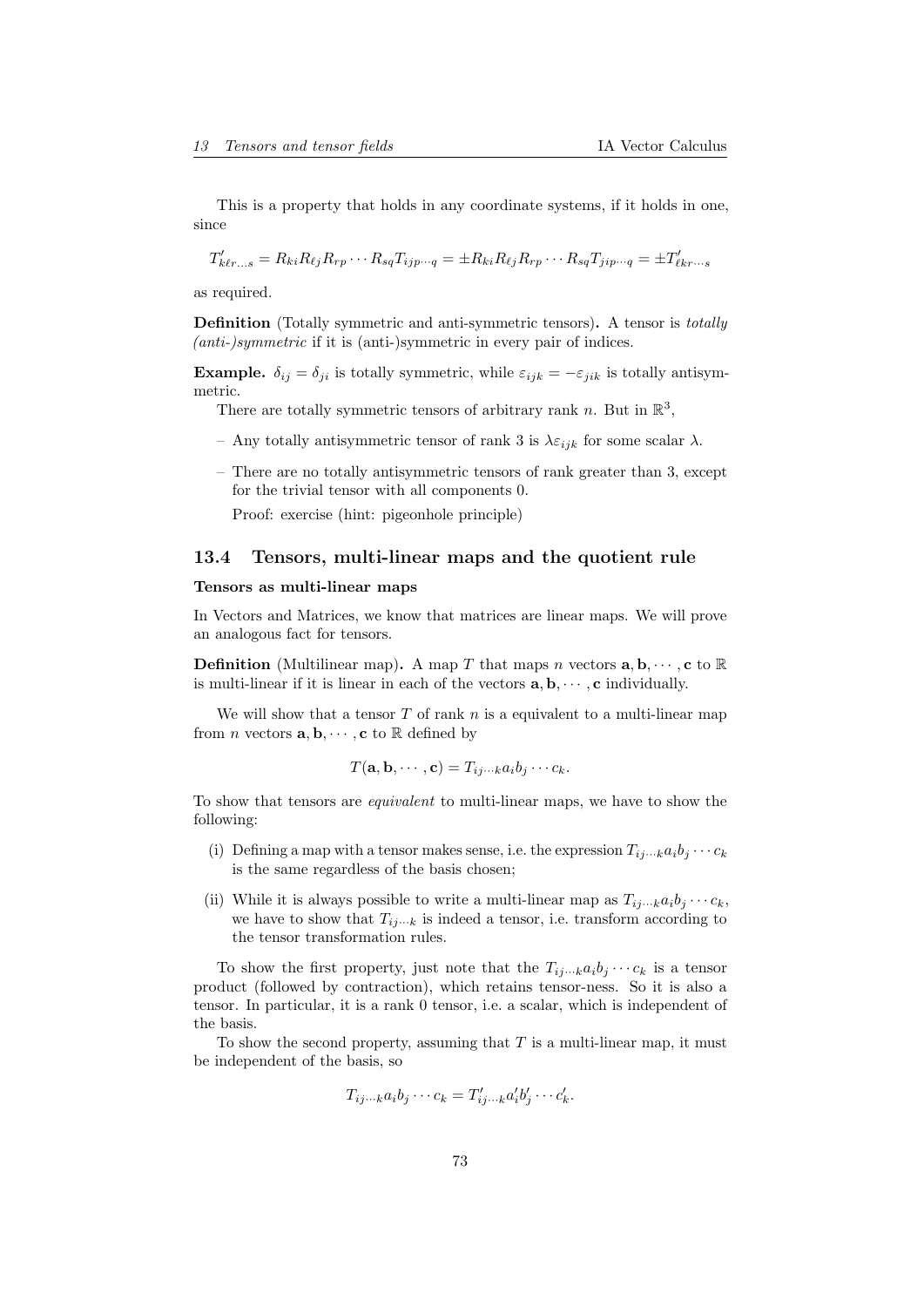Since  $v'_p = R_{pi}v_i$  by tensor transformation rules, multiplying both sides by  $R_{pi}$ gives  $v_i = R_{pi} v'_p$ . Substituting in gives

$$
T_{ij\cdots k}(R_{pi}a'_p)(R_{qj}b'_q)\cdots(R_{kr}c'_r)=T'_{pq\cdots r}a'_pb'_q\cdots c'_r.
$$

Since this is true for all  $\mathbf{a}, \mathbf{b}, \cdots$ **c**, we must have

$$
T_{ij\cdots k}R_{pi}R_{qj}\cdots R_{rk}=T'_{pq\cdots r}
$$

Hence  $T_{ij\cdots k}$  obeys the tensor transformation rule, and is a tensor.

This shows that there is a one-to-one correspondence between tensors of rank n and multi-linear maps.

This gives a way of thinking about tensors independent of any coordinate system or choice of basis, and the tensor transformation rule emerges naturally.

Note that the above is exactly what we did with linear maps and matrices.

#### The quotient rule

If 
$$
T_i \tildot j p \tildot q
$$
 is a tensor of rank  $n + m$ , and  $u_{p \cdots q}$  is a tensor of rank  $m$  then

$$
v_{i,\cdots j} = T_{i\cdots j p\cdots q} u_{p\cdots q}
$$

is a tensor of rank n, since it is a tensor product of  $T$  and  $u$ , followed by contraction.

The converse is also true:

**Proposition** (Quotient rule). Suppose that  $T_{i\cdots j p\cdots q}$  is an array defined in each coordinate system, and that  $v_{i\cdots j} = T_{i\cdots j}v_{j\cdots q}u_{p\cdots q}$  is also a tensor for any tensor  $u_{p\cdots q}$ . Then  $T_{i\cdots j p\cdots q}$  is also a tensor.

Note that we have previously seen the special case of  $n = m = 1$ , which says that linear maps are tensors.

Proof. We can check the tensor transformation rule directly. However, we can reuse the result above to save some writing.

Consider the special form  $u_{p\cdots q} = c_p \cdots d_q$  for any vectors  $c, \cdots d$ . By assumption,

$$
v_{i\cdots j} = T_{i\cdots j p\cdots q} c_p \cdots d_q
$$

is a tensor. Then

$$
v_{i\cdots j}a_i\cdots b_j = T_{i\cdots j p\cdots q}a_i\cdots b_j c_p\cdots d_q
$$

is a scalar for any vectors  $\mathbf{a}, \dots, \mathbf{b}, \mathbf{c}, \dots, \mathbf{d}$ . Since  $T_{i \dots j p \dots q} a_i \dots b_j c_p \dots d_q$  is a scalar and hence gives the same result in every coordinate system,  $T_{i\cdots j p\cdots q}$  is a multi-linear map. So  $T_{i\cdots j p\cdots q}$  is a tensor.

#### 13.5 Tensor calculus

#### Tensor fields and derivatives

Just as with scalars or vectors, we can define tensor fields: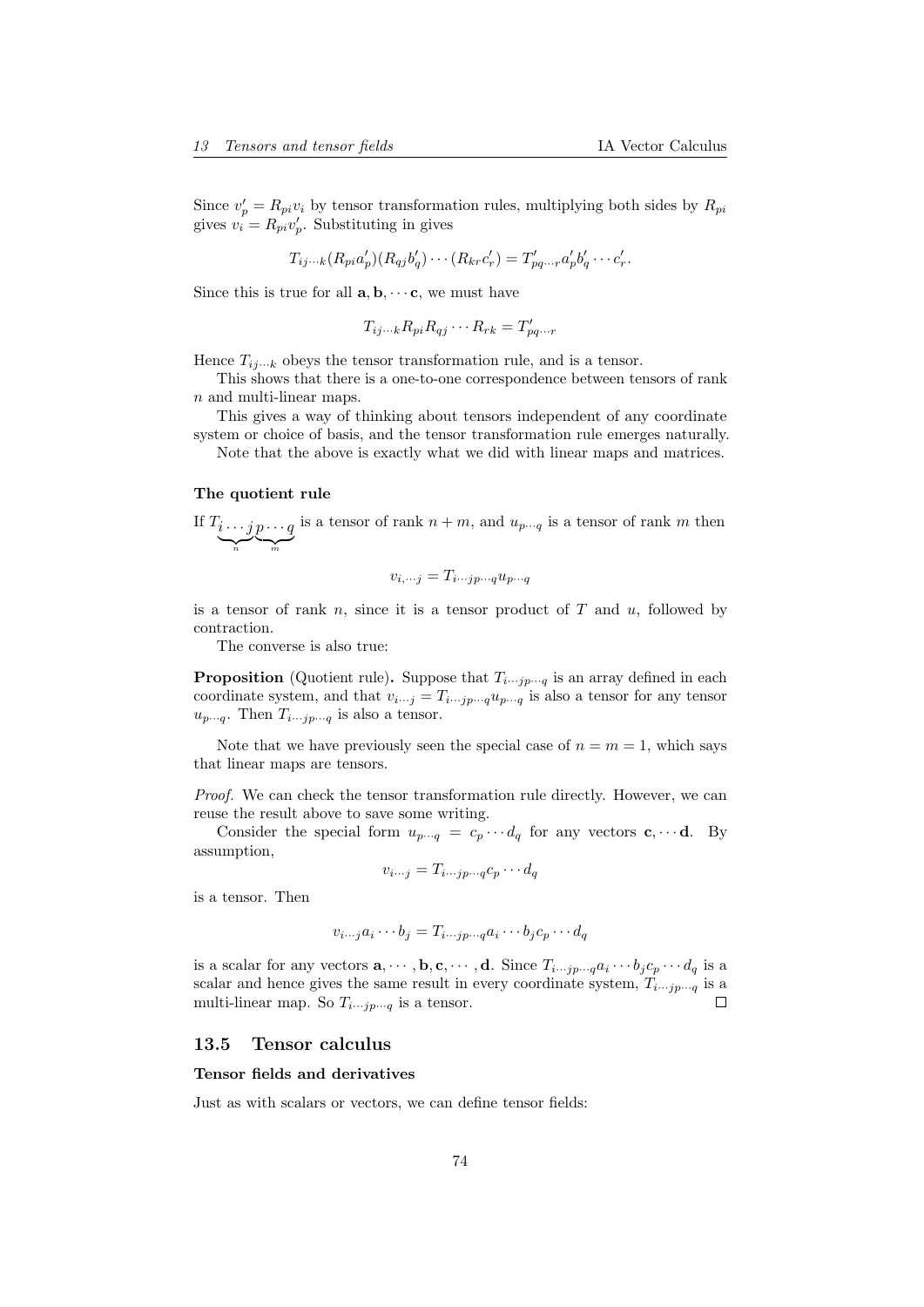Definition (Tensor field). A tensor field is a tensor at each point in space  $T_{ij\cdots k}(\mathbf{x})$ , which can also be written as  $T_{ij\cdots k}(x_\ell)$ .

We assume that the fields are *smooth* so they can be differentiated any number of times

$$
\frac{\partial}{\partial x_p} \cdots \frac{\partial}{\partial x_q} T_{ij\cdots k},
$$

except for where things obviously fail, e.g. for where  $T$  is not defined. We now claim:

#### Proposition.

$$
\underbrace{\frac{\partial}{\partial x_p} \cdots \frac{\partial}{\partial x_q}}_{m} T_{\underbrace{\mathbf{i} \mathbf{j} \cdots \mathbf{k}}_{n}}, \tag{*}
$$

is a tensor of rank  $n + m$ .

*Proof.* To show this, it suffices to show that  $\frac{\partial}{\partial x_p}$  satisfies the tensor transformation rules for rank 1 tensors (i.e. it is something like a rank 1 tensor). Then by the exact same argument we used to show that tensor products preserve tensorness, we can show that the (∗) is a tensor. (we cannot use the result of tensor products directly, since this is not exactly a product. But the exact same proof works!)

Since  $x'_i = R_{iq} x_q$ , we have

$$
\frac{\partial x_i'}{\partial x_p} = R_{ip}.
$$

(noting that  $\frac{\partial x_p}{\partial x_q} = \delta_{pq}$ ). Similarly,

$$
\frac{\partial x_q}{\partial x'_i} = R_{iq}.
$$

Note that  $R_{ip}, R_{iq}$  are constant matrices.

Hence by the chain rule,

$$
\frac{\partial}{\partial x'_i} = \left(\frac{\partial x_q}{\partial x'_i}\right) \frac{\partial}{\partial x_q} = R_{iq} \frac{\partial}{\partial x_q}.
$$

So  $\frac{\partial}{\partial x_p}$  obeys the vector transformation rule. So done.

#### Integrals and the tensor divergence theorem

It is also straightforward to do integrals. Since we can sum tensors and take limits, the definition of a tensor-valued integral is straightforward.

For example,  $\int_V T_{ij\cdots k}(\mathbf{x}) dV$  is a tensor of the same rank as  $T_{ij\cdots k}$  (think of the integral as the limit of a sum).

For a physical example, recall our discussion of the flux of quantities for a fluid with velocity  $\mathbf{u}(\mathbf{x})$  through a surface element — assume a uniform density ρ. The flux of volume is  $\mathbf{u} \cdot \mathbf{n} \delta s = u_j n_j \delta S$ . So the flux of mass is  $\rho u_j n_j \delta S$ . Then the flux of the *i*th component of momentum is  $\rho u_i u_j n_j \delta S = T_{ij} n_j k \delta S$ 

 $\Box$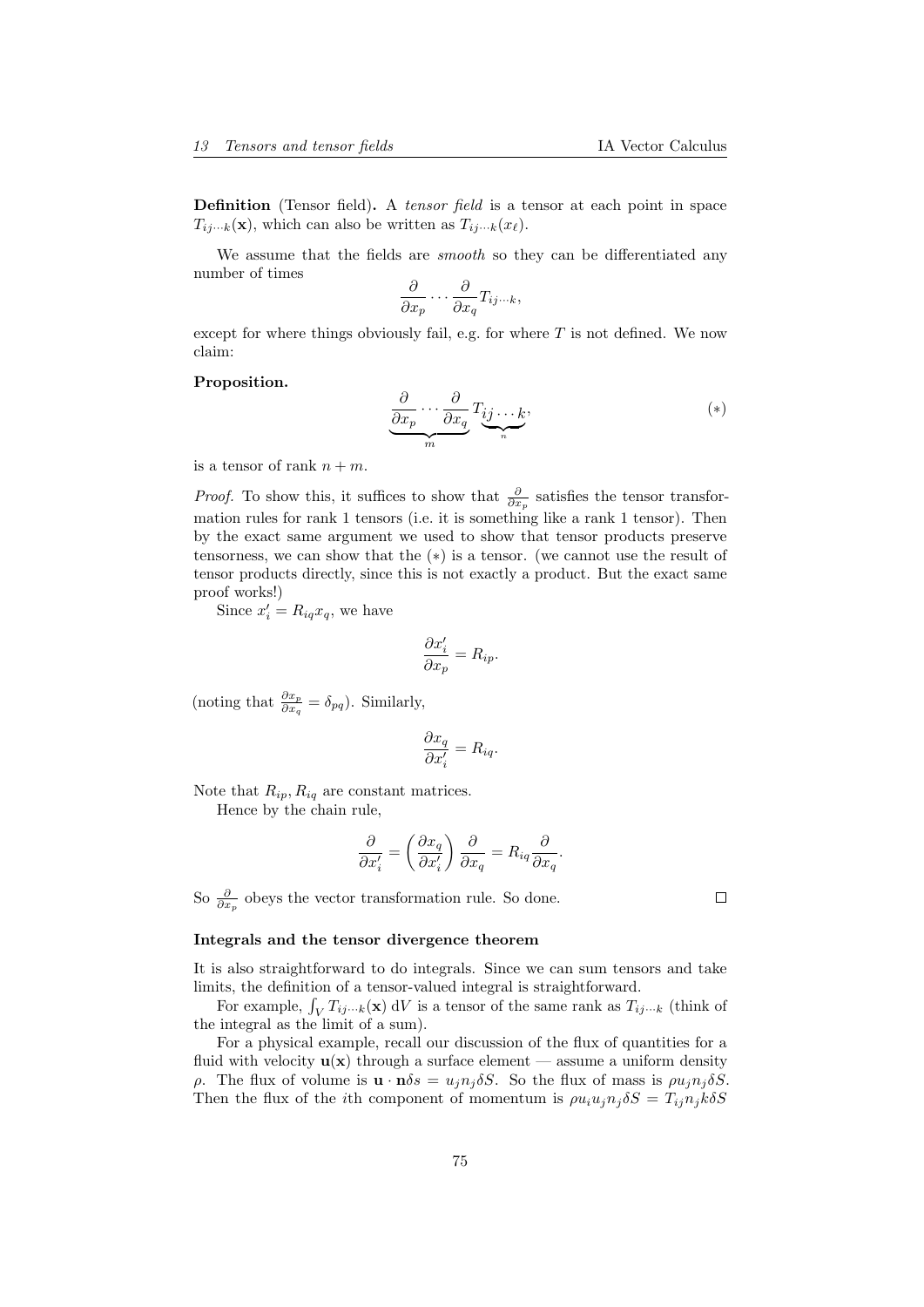(mass times velocity), where  $T_{ij} = \rho u_i u_j$ . Then the flux through the surface S is  $\int_S T_{ij} n_j \, \mathrm{d}S$ .

It is easy to generalize the divergence theorem from vectors to tensors. We can then use it to discuss conservation laws for tensor quantities.

Let V be a volume bounded by a surface  $S = \partial V$  and  $T_{ij\cdots k\ell}$  be a smooth tensor field. Then

Theorem (Divergence theorem for tensors).

$$
\int_{S} T_{ij\cdots k\ell} n_{\ell} \, \mathrm{d}S = \int_{V} \frac{\partial}{\partial x_{\ell}} (T_{ij\cdots k\ell}) \, \mathrm{d}V,
$$

with **n** being an outward pointing normal.

The regular divergence theorem is the case where  $T$  has one index and is a vector field.

Proof. Apply the usual divergence theorem to the vector field v defined by  $v_{\ell} = a_i b_j \cdots c_k T_{ij\cdots k\ell}$ , where  $\mathbf{a}, \mathbf{b}, \cdots, \mathbf{c}$  are fixed constant vectors. Then

$$
\nabla \cdot \mathbf{v} = \frac{\partial v_{\ell}}{\partial x_{\ell}} = a_{i}b_{j} \cdots c_{k} \frac{\partial}{\partial x_{\ell}} T_{ij \cdots k\ell},
$$

and

$$
\mathbf{n} \cdot \mathbf{v} = n_{\ell} v_{\ell} = a_i b_j \cdots c_k T_{ij \cdots k\ell} n_{\ell}.
$$

Since  $\mathbf{a}, \mathbf{b}, \cdots, \mathbf{c}$  are arbitrary, therefore they can be eliminated, and the tensor divergence theorem follows.  $\Box$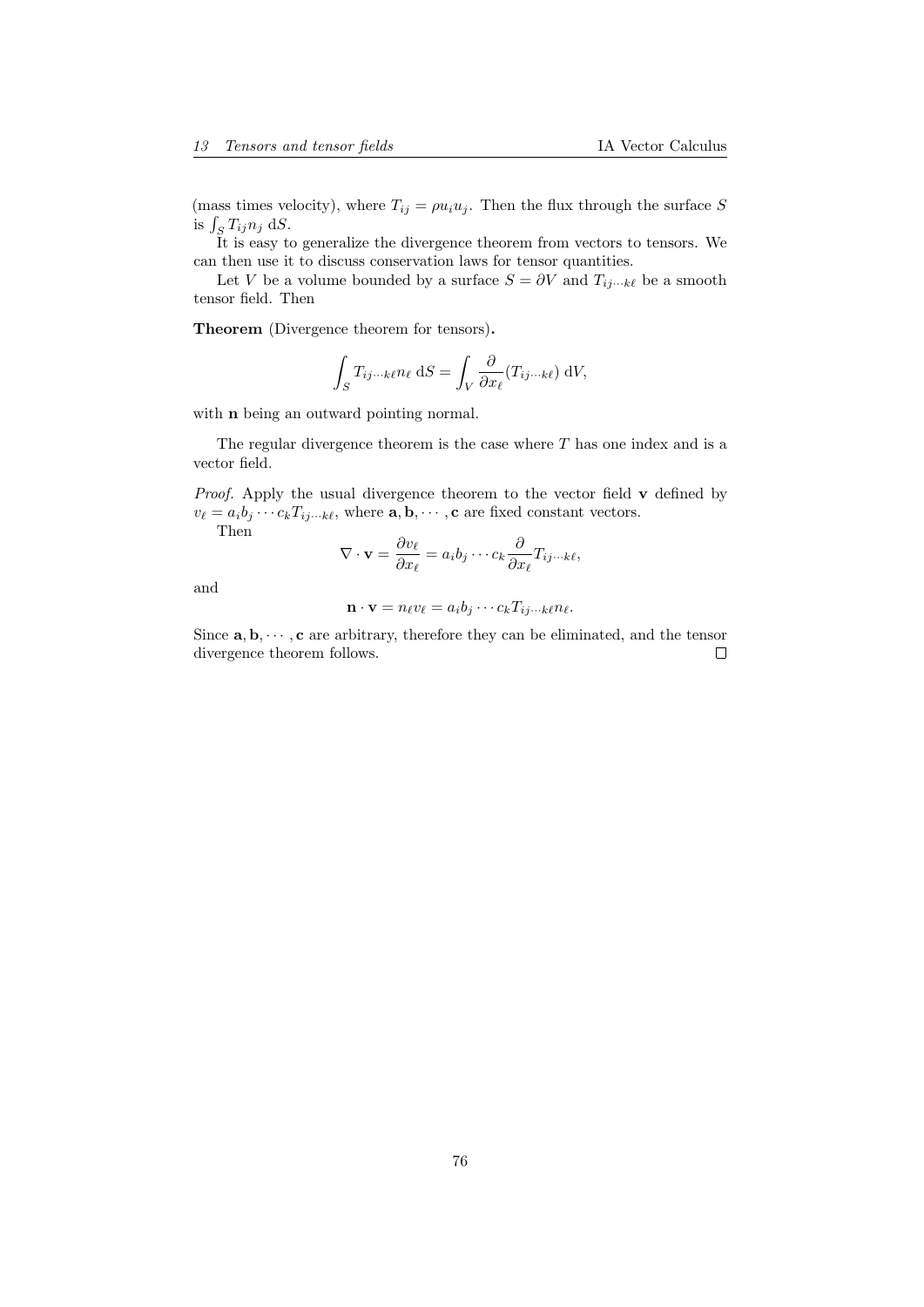# 14 Tensors of rank 2

## 14.1 Decomposition of a second-rank tensor

This decomposition might look arbitrary at first sight, but as time goes on, you will find that it is actually very useful in your future career (at least, the lecturer claims so).

Any second rank tensor can be written as a sum of its symmetric and anti-symmetric parts

$$
T_{ij} = S_{ij} + A_{ij},
$$

where

$$
S_{ij} = \frac{1}{2}(T_{ij} + T_{ji}), \quad A_{ij} = \frac{1}{2}(T_{ij} - T_{ji}).
$$

Here  $T_{ij}$  has 9 independent components, whereas  $S_{ij}$  and  $A_{ij}$  have 6 and 3 independent components, since they must be of the form

$$
(S_{ij}) = \begin{pmatrix} a & d & e \\ d & b & f \\ e & f & c \end{pmatrix}, \quad (A_{ij}) = \begin{pmatrix} 0 & a & b \\ -a & 0 & c \\ -b & -c & 0 \end{pmatrix}.
$$

The symmetric part can be be further reduced to a traceless part plus an isotropic (i.e. multiple of  $\delta_{ij}$ ) part:

$$
S_{ij} = P_{ij} + \frac{1}{3} \delta_{ij} Q,
$$

where  $Q = S_{ii}$  is the trace of  $S_{ij}$  and  $P_{ij} = P_{ji} = S_{ij} - \frac{1}{3} \delta_{ij} Q$  is traceless. Then  $P_{ij}$  has 5 independent components while Q has 1.

Since the antisymmetric part has 3 independent components, just like a usual vector, we should be able to write  $A_i$  in terms of a single vector. In fact, we can write the antisymmetric part as

$$
A_{ij} = \varepsilon_{ijk} B_k
$$

for some vector B. To figure out what this B is, we multiply by  $\varepsilon_{ii\ell}$  on both sides and use some magic algebra to obtain

$$
B_k = \frac{1}{2} \varepsilon_{ijk} A_{ij} = \frac{1}{2} \varepsilon_{ijk} T_{ij},
$$

where the last equality is from the fact that only antisymmetric parts contribute to the sum.

Then

$$
(A_{ij}) = \begin{pmatrix} 0 & B_3 & -B_2 \\ -B_3 & 0 & B_1 \\ B_2 & -B_1 & 0 \end{pmatrix}
$$

To summarize,

$$
T_{ij} = P_{ij} + \varepsilon_{ijk} B_k + \frac{1}{3} \delta_{ij} Q,
$$

where  $B_k = \frac{1}{2} \varepsilon_{pqj} T_{pq}, Q = T_{kk}$  and  $P_{ij} = P_{ji} = \frac{T_{ij} + T_{ji}}{2} - \frac{1}{3} \delta_{ij} Q$ .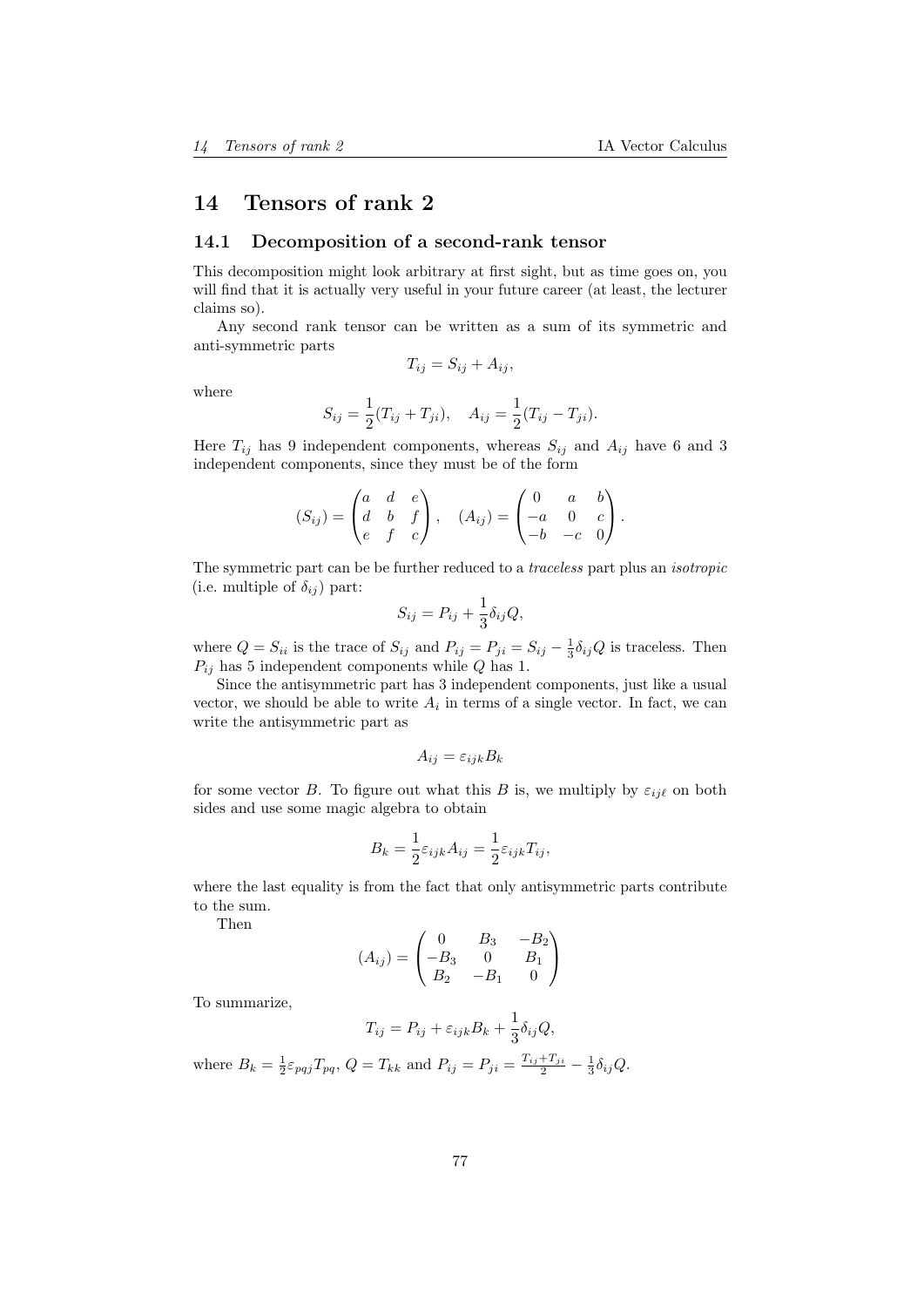**Example.** The derivative of a vector field  $F_i(\mathbf{r})$  is a tensor  $T_{ij} = \frac{\partial F_i}{\partial x_j}$ , a tensor field. Our decomposition given above has the symmetric traceless piece

$$
P_{ij} = \frac{1}{2} \left( \frac{\partial F_i}{\partial x_j} + \frac{\partial F_j}{\partial x_i} \right) - \frac{1}{3} \delta_{ij} \frac{\partial F_k}{\partial x_k} = \frac{1}{2} \left( \frac{\partial F_i}{\partial x_j} + \frac{\partial F_j}{\partial x_i} \right) - \frac{1}{3} \delta_{ij} \nabla \cdot \mathbf{F},
$$

an antisymmetric piece  $A_{ij} = \varepsilon_{ijk} B_k$ , where

$$
B_k = \frac{1}{2} \varepsilon_{ijk} \frac{\partial F_i}{\partial x_j} = -\frac{1}{2} (\nabla \times \mathbf{F})_k.
$$

and trace

$$
Q = \frac{\partial F_k}{\partial x_k} = \nabla \cdot \mathbf{F}.
$$

Hence a complete description involves a scalar  $\nabla \cdot \mathbf{F}$ , a vector  $\nabla \times \mathbf{F}$ , and a symmetric traceless tensor  $P_{ij}$ .

### 14.2 The inertia tensor

Consider masses  $m_\alpha$  with positions  $\mathbf{r}_\alpha$ , all rotating with angular velocity  $\boldsymbol{\omega}$  about **0.** So the velocities are  $\mathbf{v}_{\alpha} = \boldsymbol{\omega} \times \mathbf{r}_{\alpha}$ . The total angular momentum is

$$
\mathbf{L} = \sum_{\alpha} \mathbf{r}_{\alpha} \times m_{\alpha} \mathbf{v}_{\alpha}
$$
  
= 
$$
\sum_{\alpha} m_{\alpha} \mathbf{r}_{\alpha} \times (\boldsymbol{\omega} \times \mathbf{r}_{\alpha})
$$
  
= 
$$
\sum_{\alpha} m_{\alpha} (|\mathbf{r}_{\alpha}|^{2} \boldsymbol{\omega} - (\mathbf{r}_{\alpha} \cdot \boldsymbol{\omega}) \mathbf{r}_{\alpha}).
$$

by vector identities. In components, we have

$$
L_i = I_{ij}\omega_j,
$$

where

Definition (Inertia tensor). The inertia tensor is

$$
I_{ij} = \sum_{\alpha} m_{\alpha} [|\mathbf{r}_{\alpha}|^{2} \delta_{ij} - (\mathbf{r}_{\alpha})_{i} (\mathbf{r}_{\alpha})_{j}].
$$

For a rigid body occupying volume V with mass density  $\rho(\mathbf{r})$ , we replace the sum with an integral to obtain

$$
I_{ij} = \int_V \rho(\mathbf{r})(x_k x_k \delta_{ij} - x_i x_j) \, dV.
$$

By inspection,  $I$  is a symmetric tensor.

Example. Consider a rotating cylinder with uniform density  $\rho_0$ . The total mass is  $2\ell\pi a^2\rho_0$ .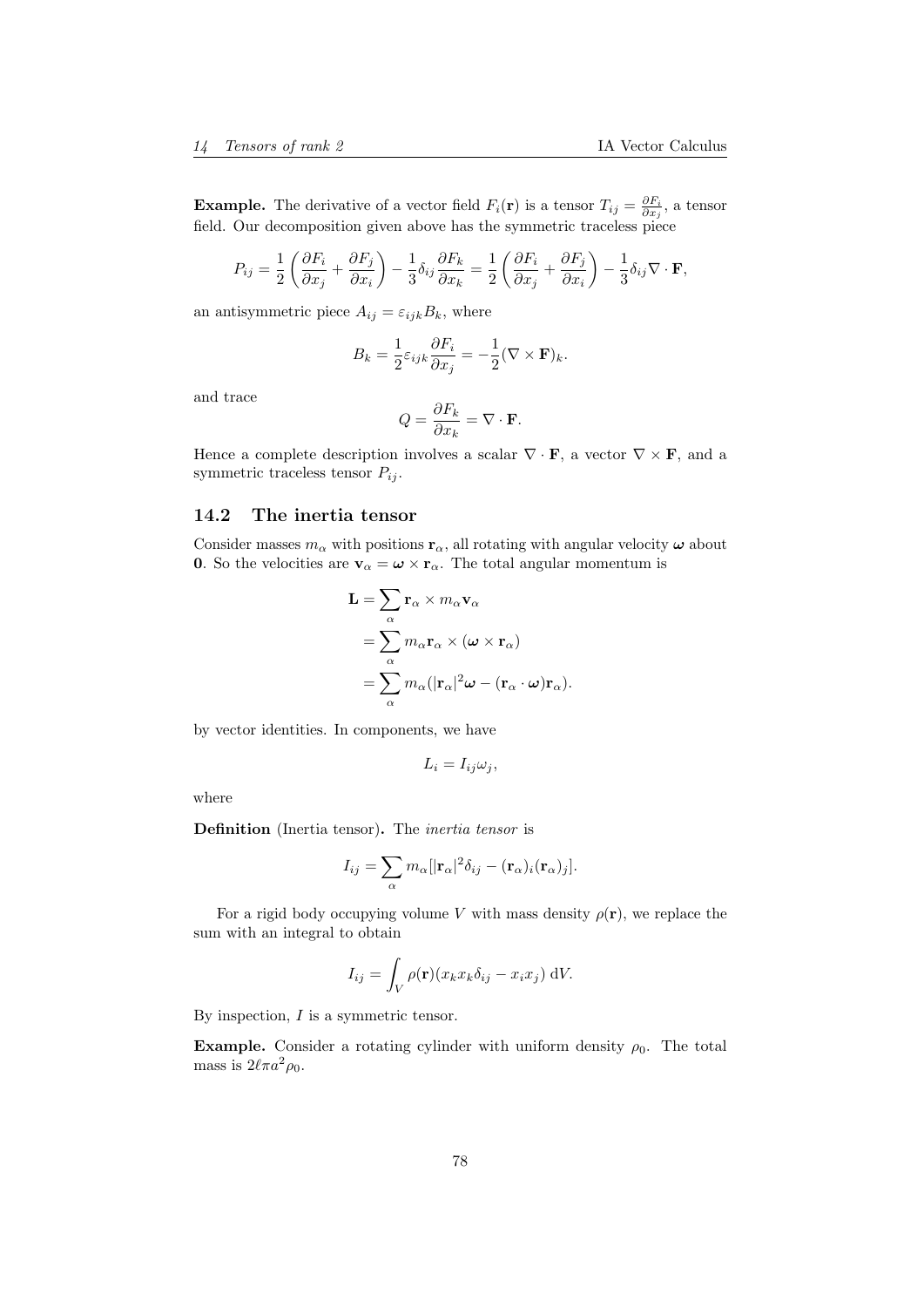

Use cylindrical polar coordinates:

$$
x_1 = r \cos \theta
$$
  
\n
$$
x_2 = r \sin \theta
$$
  
\n
$$
x_3 = x_3
$$
  
\n
$$
dV = r dr d\theta dx_3
$$

We have

$$
I_{33} = \int_V \rho_0 (x_1^2 + x_2^2) dV
$$
  
=  $\rho_0 \int_0^a \int_0^{2\pi} \int_{-\ell}^{\ell} r^2 (r dr d\theta dx_2)$   
=  $\rho_0 \cdot 2\pi \cdot 2\ell \left[\frac{r^4}{4}\right]_0^a$   
=  $\varepsilon_0 \pi \ell a^4$ .

Similarly, we have

$$
I_{11} = \int_{V} \rho_0(x_2^2 + x_3^2) dV
$$
  
\n
$$
= \rho_0 \int_0^a \int_0^{2\pi} \int_{-\ell}^{\ell} (r^2 \sin^2 \theta + x_3^2) r dr d\theta dx_3
$$
  
\n
$$
= \rho_0 \int_0^a \int_0^{2\pi} r \left( r^2 \sin^2 \theta [x_3]_{-\ell}^{\ell} + \left[ \frac{x_3^3}{3} \right]_{-\ell}^{\ell} \right) d\theta dr
$$
  
\n
$$
= \rho_0 \int_0^a \int_0^{2\pi} r \left( r^2 \sin^2 \theta 2\ell + \frac{2}{3} \ell^3 \right) d\theta dr
$$
  
\n
$$
= \rho_0 \left( 2\pi a \cdot \frac{2}{3} \ell^3 + 2\ell \int_0^a r^2 dr \int_0^{2\pi} \sin^2 \theta \right)
$$
  
\n
$$
= \rho_0 \pi a^2 \ell \left( \frac{a^2}{2} + \frac{2}{3} \ell^2 \right)
$$

By symmetry, the result for  ${\cal I}_{22}$  is the same.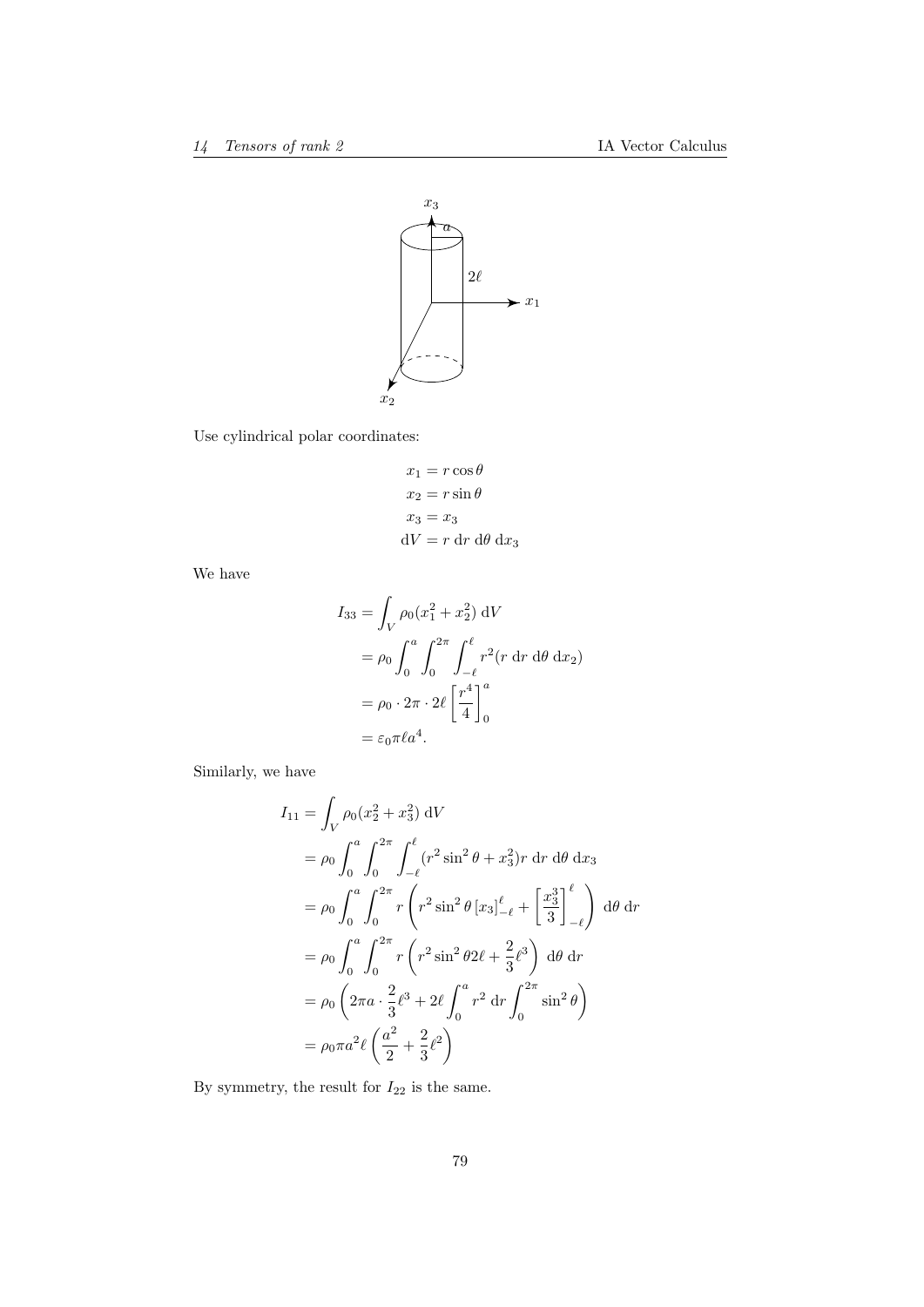How about the off-diagonal elements?

$$
I_{13} = -\int_{V} \rho_0 x_1 x_3 \, dV
$$
  
=  $-\rho_0 \int_0^a \int_{-\ell}^{\ell} \int_0^{2\pi} r^2 \cos \theta x_3 \, dr \, dx_3 \, d\theta$   
= 0

Since  $\int_0^{2\pi} d\theta \cos \theta = 0$ . Similarly, the other off-diagonal elements are all 0. So the non-zero components are

$$
I_{33} = \frac{1}{2} Ma^2
$$

$$
I_{11} = I_{22} = M\left(\frac{a^2}{4} + \frac{\ell^2}{3}\right)
$$

In the particular case where  $\ell = \frac{a\sqrt{3}}{2}$ , we have  $I_{ij} = \frac{1}{2}ma^2\delta_{ij}$ . So in this case,

$$
\mathbf{L} = \frac{1}{2} Ma^2 \boldsymbol{\omega}
$$

for rotation about any axis.

# 14.3 Diagonalization of a symmetric second rank tensor Recall that using matrix notation,

$$
T = (T_{ij}), \quad T' = (T'_{ij}), \quad R = (R_{ij}),
$$

and the tensor transformation rule  $T'_{ij} = R_{ip} R_{jq} T_{pq}$  becomes

$$
T' = RTR^T = RTR^{-1}.
$$

If T is symmetric, it can be diagonalized by such an orthogonal transformation. This means that there exists a basis of orthonormal eigenvectors  $e_1, e_2, e_3$  for T with real eigenvalues  $\lambda_1, \lambda_2, \lambda_3$  respectively. The directions defined by  $e_1, e_2, e_3$ are the *principal axes* for  $T$ , and the tensor is diagonal in Cartesian coordinates along these axes.

This applies to any symmetric rank-2 tensor. For the special case of the inertia tensor, the eigenvalues are called the principal moments of inertia.

As exemplified in the previous example, we can often guess the correct principal axes for  $I_{ij}$  based on the symmetries of the body. With the axes we chose,  $I_{ij}$  was found to be diagonal by direct calculation.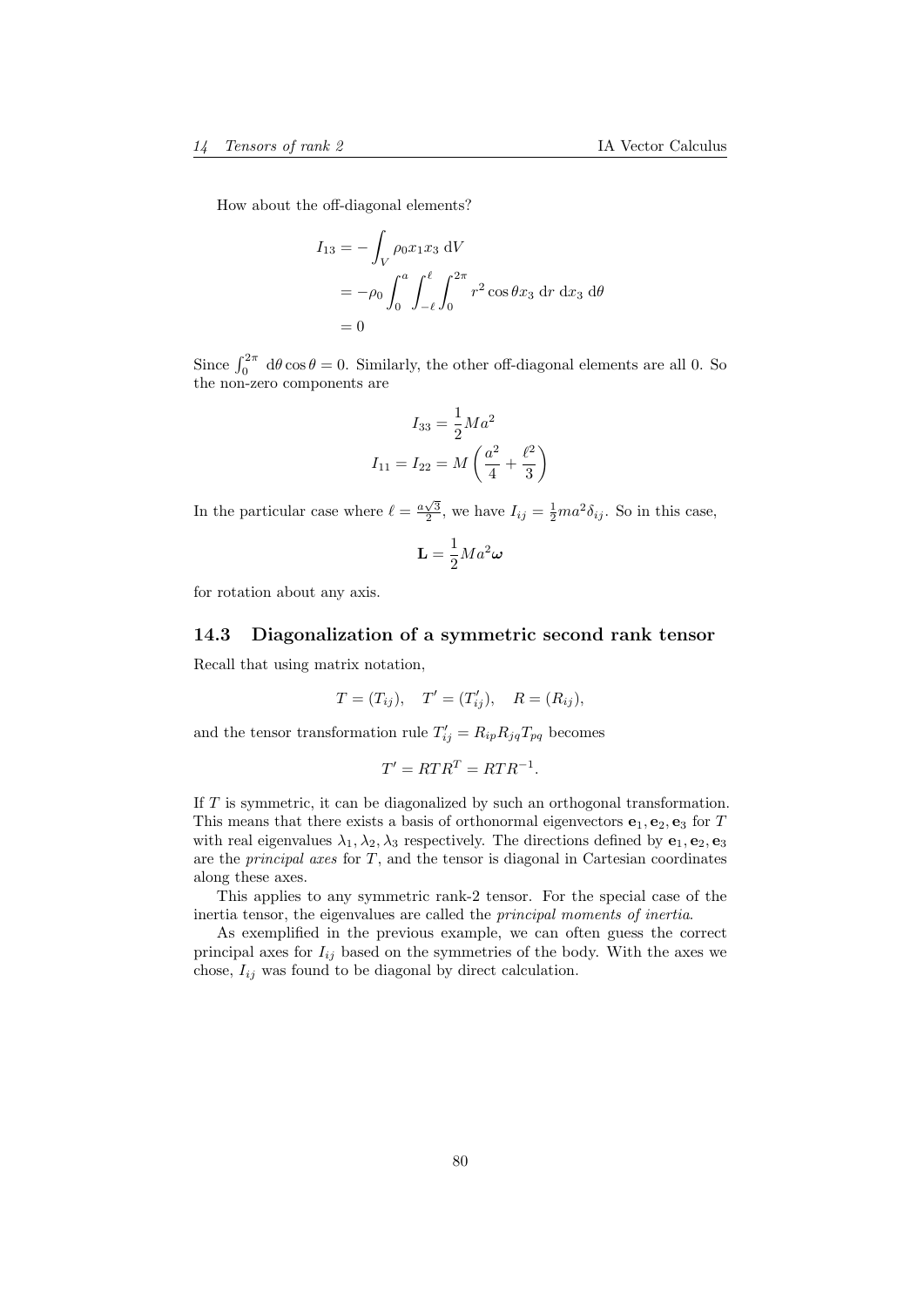## 15 Invariant and isotropic tensors

### 15.1 Definitions and classification results

**Definition** (Invariant and isotropic tensor). A tensor  $T$  is *invariant* under a particular rotation  $R$  if

 $T'_{ij\cdots k} = R_{ip} R_{jq} \cdots R_{kr} T_{pq\cdots r} = T_{ij\cdots k},$ 

i.e. every component is unchanged under the rotation.

A tensor T which is invariant under every rotation is isotropic, i.e. the same in every direction.

Example. The inertia tensor of a sphere is isotropic by symmetry.

 $\delta_{ij}$  and  $\varepsilon_{ijk}$  are also isotropic tensors. This ensures that the component definitions of the scalar and vector products  $\mathbf{a} \cdot \mathbf{b} = a_i b_j \delta_{ij}$  and  $(\mathbf{a} \times \mathbf{b})_i = \varepsilon_{ijk} a_j b_k$ are independent of the Cartesian coordinate system.

Isotropic tensors in  $\mathbb{R}^3$  can be classified:

#### Theorem.

- (i) There are no isotropic tensors of rank 1, except the zero tensor.
- (ii) The most general rank 2 isotropic tensor is  $T_{ij} = \alpha \delta_{ij}$  for some scalar  $\alpha$ .
- (iii) The most general rank 3 isotropic tensor is  $T_{ijk} = \beta \varepsilon_{ijk}$  for some scalar  $\beta$ .
- (iv) All isotropic tensors of higher rank are obtained by combining  $\delta_{ij}$  and  $\varepsilon_{ijk}$ using tensor products, contractions, and linear combinations.

We will provide a sketch of the proof:

*Proof.* We analyze conditions for invariance under specific rotations through  $\pi$ or  $\pi/2$  about coordinate axes.

(i) Suppose  $T_i$  is rank-1 isotropic. Consider a rotation about  $x_3$  through  $\pi$ :

$$
(R_{ij}) = \begin{pmatrix} -1 & 0 & 0 \\ 0 & -1 & 0 \\ 0 & 0 & 1 \end{pmatrix}.
$$

We want  $T_1 = R_{ip}T_p = R_{11}T_1 = -T_1$ . So  $T_1 = 0$ . Similarly,  $T_2 = 0$ . By consider a rotation about, say  $x_1$ , we have  $T_3 = 0$ .

(ii) Suppose  $T_{ij}$  is rank-2 isotropic. Consider

$$
(R_{ij}) = \begin{pmatrix} 0 & 1 & 0 \\ -1 & 0 & 0 \\ 0 & 0 & 1 \end{pmatrix},
$$

which is a rotation through  $\pi/2$  about the  $x_3$  axis. Then

$$
T_{13} = R_{1p} R_{3q} T_{pq} = R_{12} R_{33} T_{23} = T_{23}
$$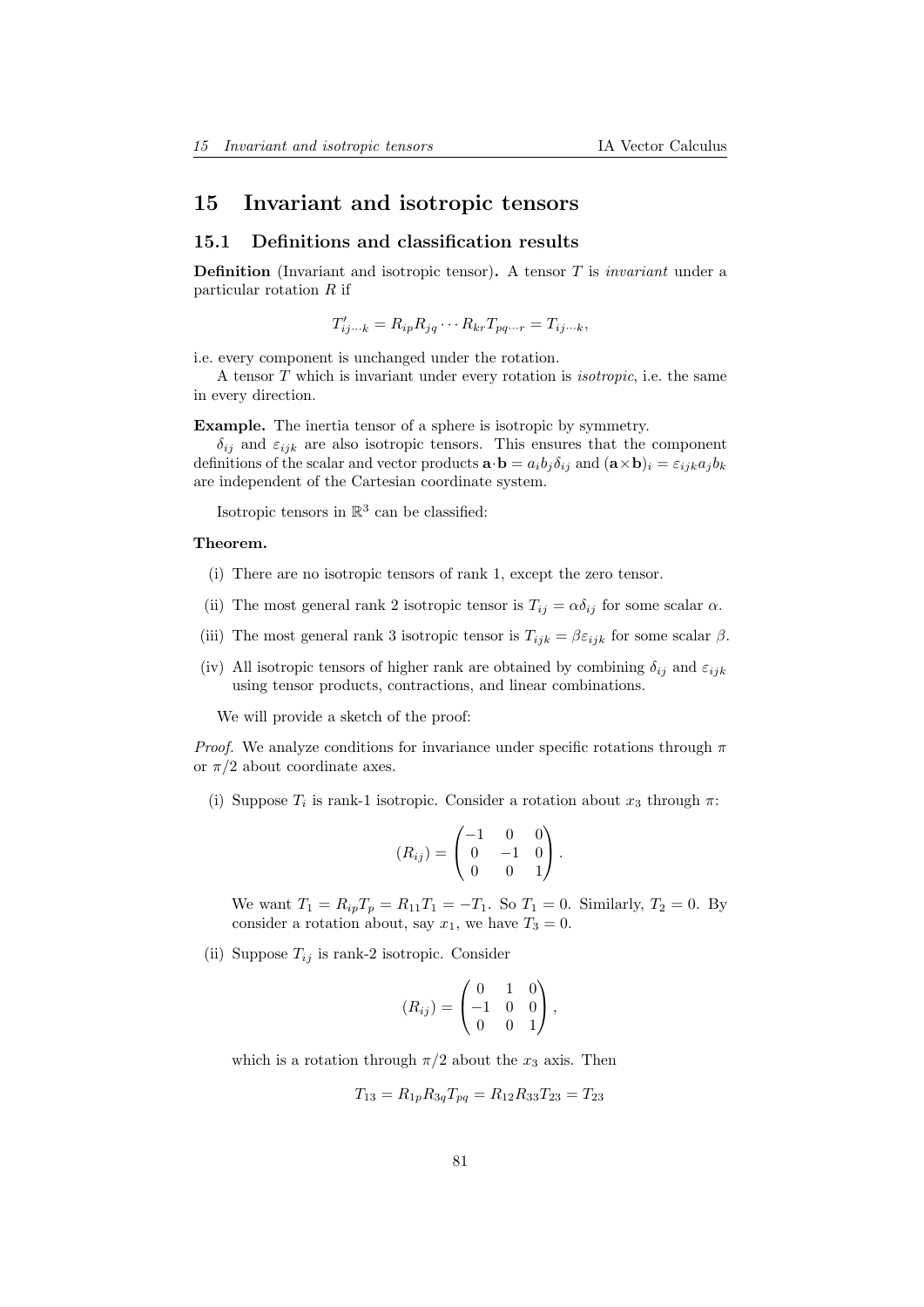and

$$
T_{23} = R_{2p} R_{3q} T_{pq} = R_{21} R_{33} T_{13} = -T_{13}
$$

So  $T_{13} = T_{23} = 0$ . Similarly, we have  $T_{31} = T_{32} = 0$ .

We also have

$$
T_{11} = R_{1p} R_{1q} T_{pq} = R_{12} R_{12} T_{22} = T_{22}.
$$

So  $T_{11} = T_{22}$ .

By picking a rotation about a different axis, we have  $T_{21} = T_{12}$  and  $T_{22} = T_{33}.$ 

Hence  $T_{ij} = \alpha \delta_{ij}$ .

(iii) Suppose that  $T_{ijk}$  is rank-3 isotropic. Using the rotation by  $\pi$  about the  $x_3$  axis, we have

$$
T_{133} = R_{1p} R_{3q} R_{3r} T_{pqr} = -T_{133}.
$$

So  $T_{133} = 0$ . We also have

$$
T_{111} = R_{1p} R_{1q} R_{1r} T_{pqr} = -T_{111}.
$$

So  $T_{111} = 0$ . We have similar results for  $\pi$  rotations about other axes and other choices of indices.

Then we can show that  $T_{ijk} = 0$  unless all  $i, j, k$  are distinct.

Now consider

$$
(R_{ij}) = \begin{pmatrix} 0 & 1 & 0 \\ -1 & 0 & 0 \\ 0 & 0 & 1 \end{pmatrix},
$$

a rotation about  $x_3$  through  $\pi/2$ . Then

$$
T_{123} = R_{1p} R_{2q} R_{3r} T_{pqr} = R_{12} R_{21} R_{33} T_{213} = -T_{213}.
$$

So  $T_{123} = -T_{213}$ . Along with similar results for other indices and axes of rotation, we find that  $T_{ijk}$  is totally antisymmetric, and  $T_{ijk} = \beta \varepsilon_{ijk}$  for some  $\beta$ .  $\Box$ 

Example. The most general isotropic tensor of rank 4 is

$$
T_{ijk\ell} = \alpha \delta_{ij} \delta_{k\ell} + \beta \delta_{ik} \delta_{j\ell} + \gamma \delta_{i\ell} \delta_{jk}
$$

for some scalars  $\alpha, \beta, \gamma$ . There are no other independent combinations. (we might think we can write a rank-4 isotropic tensor in terms of  $\varepsilon_{ijk}$ , like  $\varepsilon_{ijp}\varepsilon_{k\ell p}$ , but this is just  $\delta_{ik}\delta_{j\ell} - \delta_{i\ell}\delta_{jk}$ . It turns out that anything you write with  $\varepsilon_{ijk}$ can be written in terms of  $\delta_{ij}$  instead)

## 15.2 Application to invariant integrals

We have the following very useful theorem. It might seem a bit odd and arbitrary at first sight — if so, read the example below first (after reading the statement of the theorem), and things will make sense!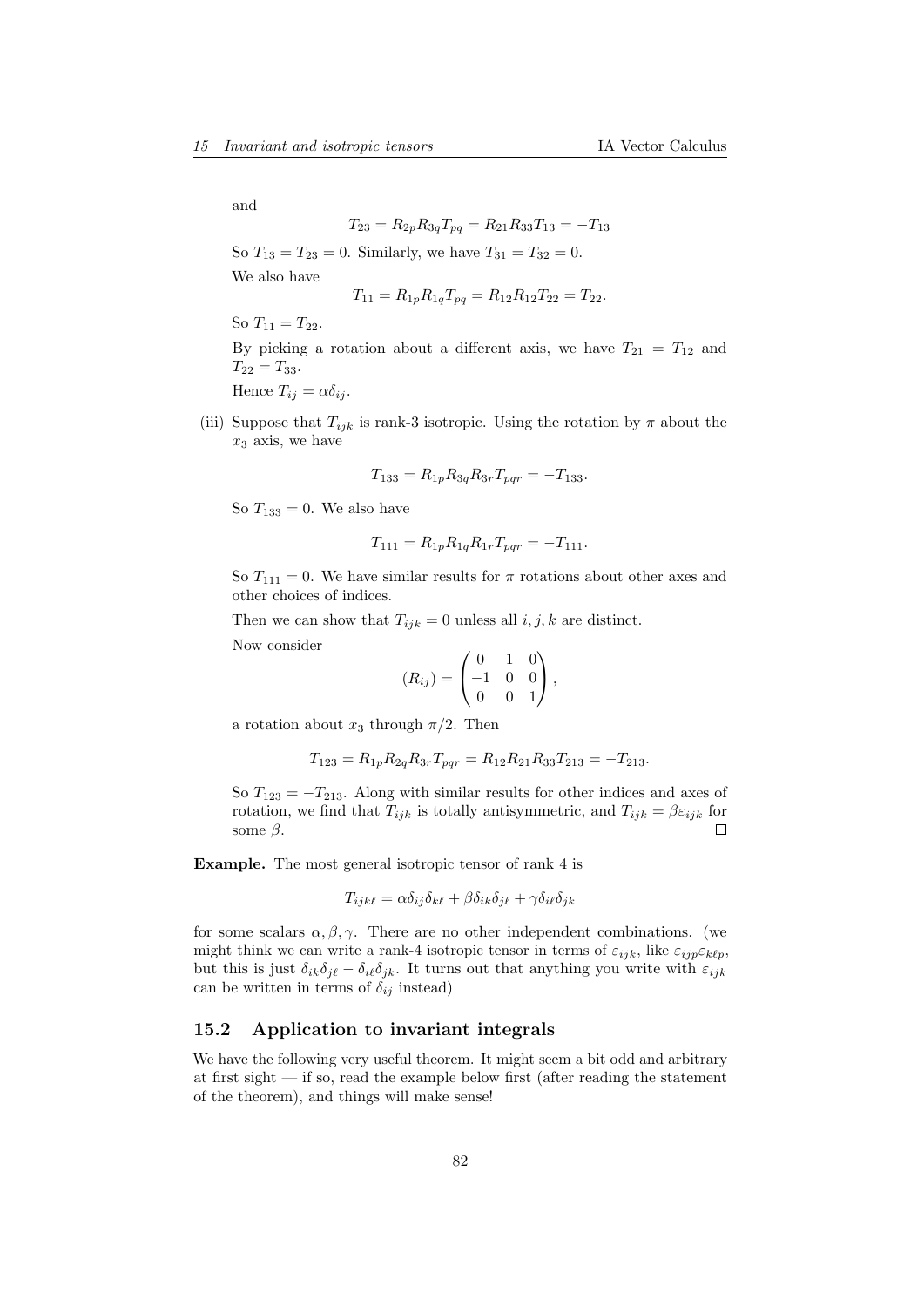#### Theorem. Let

$$
T_{ij\cdots k} = \int_V f(\mathbf{x}) x_i x_j \cdots x_k \, \mathrm{d}V.
$$

where  $f(\mathbf{x})$  is a scalar function and V is some volume.

Given a rotation  $R_{ij}$ , consider an *active* transformation:  $\mathbf{x} = x_i \mathbf{e}_i$  is mapped to  $\mathbf{x}' = x'_i \mathbf{e}_i$  with  $x'_i = R_{ij} x_i$ , i.e. we map the components but not the basis, and  $V$  is mapped to  $V'$ .

Suppose that under this active transformation,

- (i)  $f(\mathbf{x}) = f(\mathbf{x}'),$
- (ii)  $V' = V$  (e.g. if V is all of space or a sphere).

Then  $T_{ij\cdots k}$  is invariant under the rotation.

*Proof.* First note that the Jacobian of the transformation  $R$  is 1, since it is simply the determinant of  $R(x'_i = R_{ip}x_p \Rightarrow \frac{\partial x'_i}{\partial x_p} = R_{ip})$ , which is by definition 1. So  $dV = dV'$ .

Then we have

$$
R_{ip}R_{jq}\cdots R_{kr}T_{pq\cdots r} = \int_{V} f(\mathbf{x})x'_{i}x'_{j}\cdots x'_{k} dV
$$
  
\n
$$
= \int_{V} f(\mathbf{x}')x'_{i}x'_{j}\cdots x'_{k} dV \quad \text{using (i)}
$$
  
\n
$$
= \int_{V'} f(\mathbf{x}')x'_{i}x'_{j}\cdots x'_{k} dV' \quad \text{using (ii)}
$$
  
\n
$$
= \int_{V} f(\mathbf{x})x_{i}x_{j}\cdots x_{k} dV \quad \text{since } x_{i} \text{ and } x'_{i} \text{ are dummy}
$$
  
\n
$$
= T_{ij\cdots k}.
$$

The result is particularly useful if (i) and (ii) hold for *any* rotation  $R$ , in which case  $T_{ij\cdots k}$  is isotropic.

#### Example. Let

$$
T_{ij} = \int_V x_i x_j \, \mathrm{d}V,
$$

with V being a solid sphere of  $|r| < a$ . Our result applies with  $f = 1$ , which, being a constant, is clearly invariant under rotations. Also the solid sphere is invariant under any rotation. So T must be isotropic. But the only rank 2 isotropic tensor is  $\alpha \delta_{ij}$ . Hence we must have

$$
T_{ij} = \alpha \delta_{ij},
$$

and all we have to do is to determine the scalar  $\alpha$ . Taking the trace, we have

$$
T_{ii} = 3\alpha = \int_{V} x_i x_i \, dV = 4\pi \int_0^a r^2 \cdot r^2 \, dr = \frac{4}{5} \pi a^5.
$$

So

$$
T_{ij} = \frac{4}{15} \pi a^5 \delta_{ij}.
$$